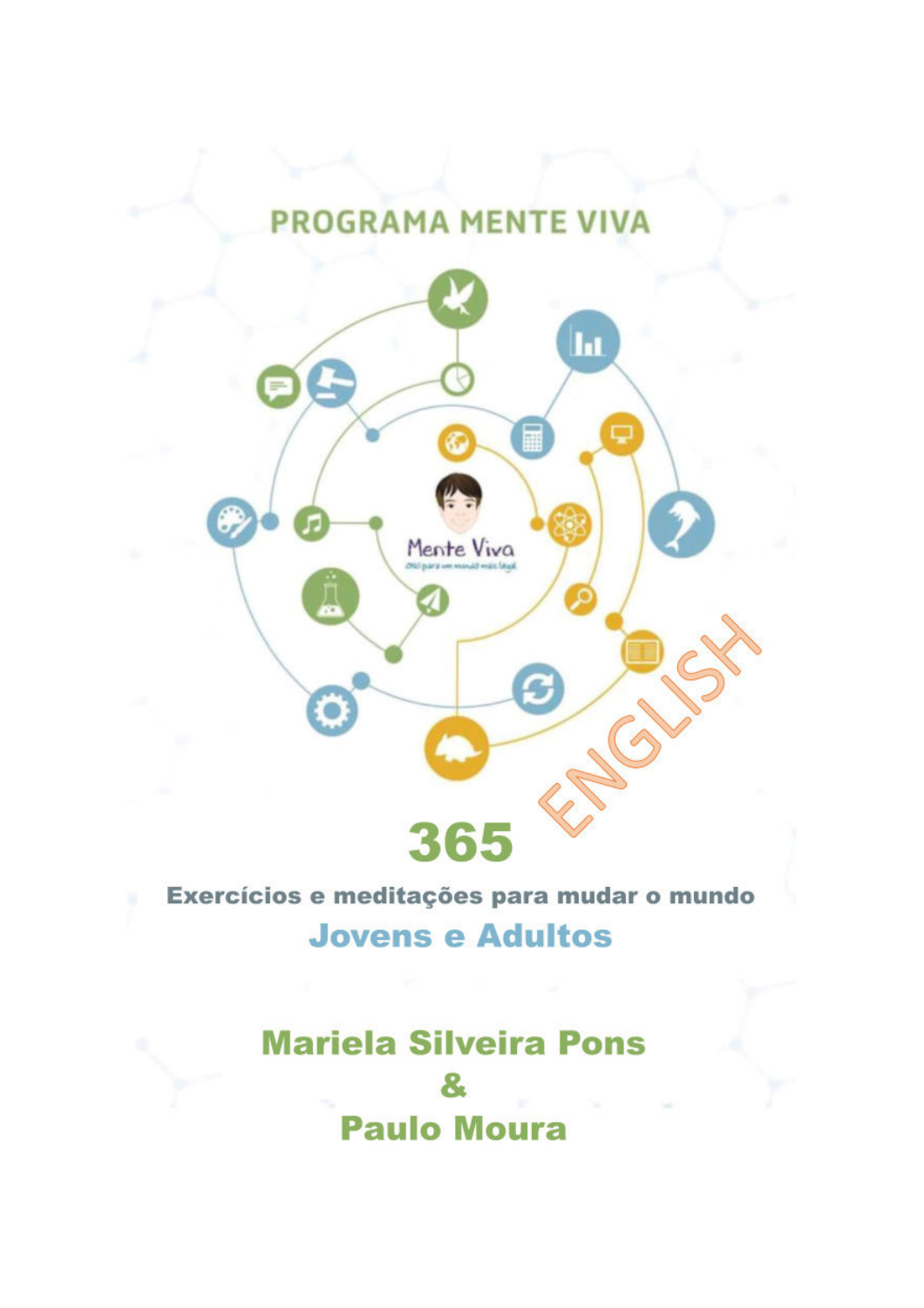January  $1<sup>st</sup>$  – Eagle's Day: Happy New Year!

Today is first day of the year and it's the perfect day to do something special: a time capsule!

Gather your friends or family and get a firm box, medium size. It can be a cardboard, wood or even a can.

Now, each person writes something that is happening in your life right now. It can be your name and how old you are, your height, what you like to do, what you do not like to do, your favorite food, your favorite animal...Anyway, write down some cool stuff about you that can be shared with everyone. Then each one will read it for the whole group before putting the notes in the time capsule.

If you want, you can also put some personal object of yours. Then the time capsule will be closed and all the class should bury it together. Oh, if it's a cardboard, you'll need to wrap it in plastic so it will not deteriorate. In 3 years, in the future, you can open it! So it will be the TREASURE OF THE PAST!

Attributes practiced: identity, self-esteem

#### January 2<sup>nd</sup> – Ant's Day:

The year is just beginning and there is nothing better than to start by making it even better! Did you know that reading is one of the most important ways to keep the brain active? Also, who has the habit of reading can:

- Talk about a lot of things;
- Improve learning;
- Write better;
- Improve memory;
- Reduce stress;

Learn how to be resilient and persistent like an ant! Choose a book with a cool theme to start reading and set up a day to finish it. Let's get going! Being smarter depends only on you!

Attributes practiced: networking, self-esteem

## January 3<sup>rd</sup> – Lion's Day:

Today the Lion will introduce to us another animal also from the Felidae Family (and unlike the lions, we have it in Brazil): The Puma! He is a leader by nature. In North

America is the well-known Mountain Lion. In South America it is known as Panther or Cougar. This beautiful feline has a natural elegance and is always careful in its movements. What can we learn from them? Think, quietly before being impulsive. Take some deep breath, go for a quiet walk. Be like a Puma walking softly but yet determined.

Always act with caution and care when reacting to something! A good way to train your attention is to take a quiet walk and observe nature and all its details.

Attributes practiced: attention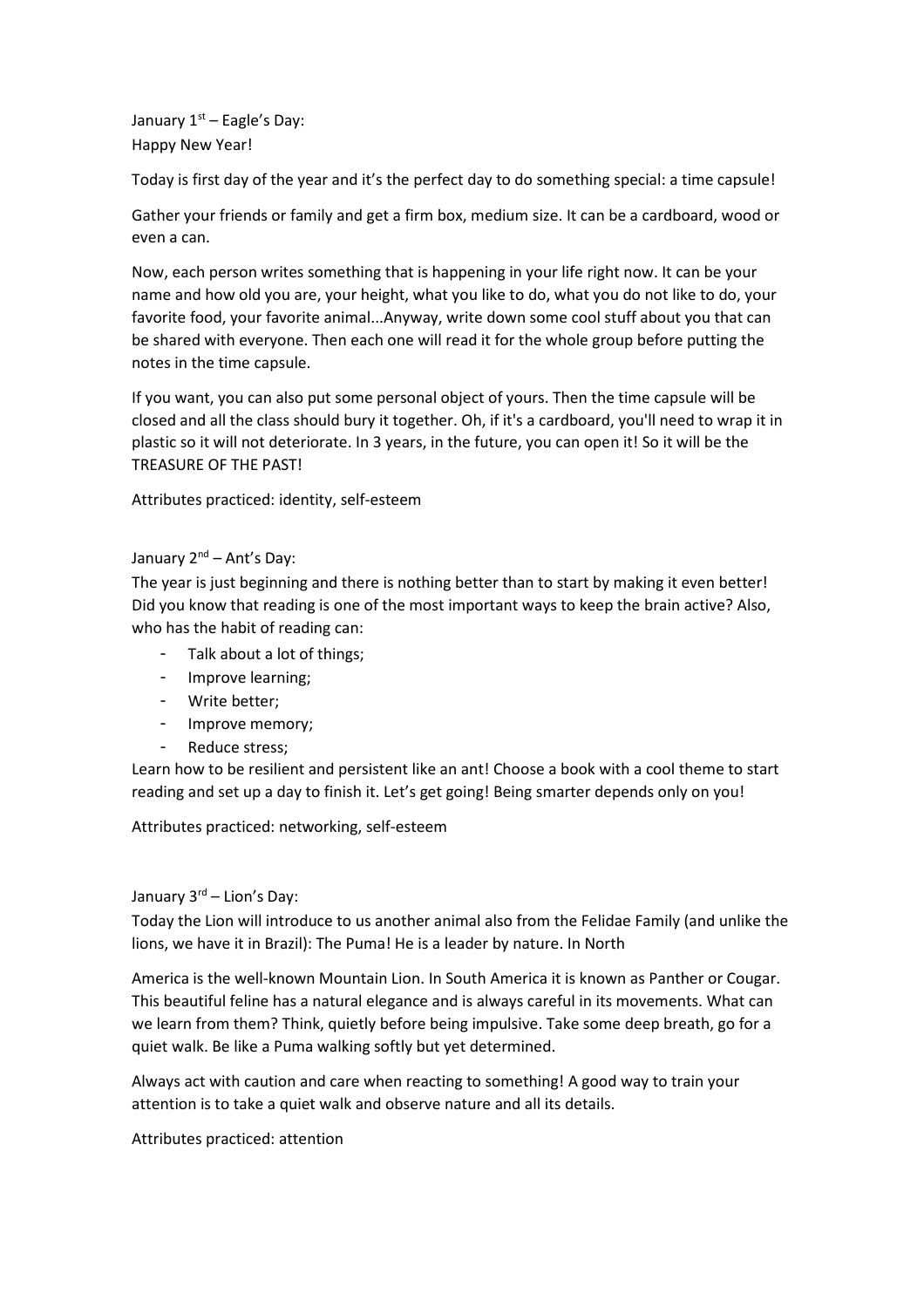January  $4<sup>th</sup>$  – Squirrel's Day:

Sometimes we look around but we don't really see anything. In silence, try to notice everything around you. Now, notice everything that has been handmade by someone. If you see a table, for example, imagine who made it and when…If you see a notebook, do the same. Think about how everything has changed and how many people worked on all that is around you now!

If you want, you are more than welcome to draw what you just thought about.

Attributes practiced: Respect, sensitivity to the context, attention, working memory.

#### January  $5<sup>th</sup>$  – Dog's Day:

Dogs are animals that can be very docile and empathetic. Do you know what EMPATHY means? It's the ability to put yourself in someone else's shoes. When we do this, we understand people better and learn to deal with situations better!

Close your eyes and imagine yourself being your teacher... What would it be like to take care of all the students? Then open your eyes again.

Attributes practiced: empathy, context sensitivity

January  $6<sup>th</sup>$  – Whale's Day:

With your eyes closed, imagine yourself sitting on the seabed and feel yourself immersed in a very soft blue light...Take four deep breaths. Now, imagine this deep blue ocean with several types of fishes in it, swimming back and forth around you.

Feel how calm this submerged world is and claim all this peace. Attributes practiced: relaxation.

#### January  $7<sup>th</sup>$  – Bear's Day:

Bears don't let themselves get upset by bad situations that might occur sometimes. Bears hibernate during the winter and wake up in the spring with lots of energy and faith in life. So, be as a bear, renew yourself each morning with determination, courage, perseverance, and faith. Bear again each morning and go on relying on the light of the new day.

Attributes practiced: resilience

January 8th – Penguin's day:

Penguins dive into the rough sea either looking for food and/or fun.

They accept the forces of nature and the most adverse situations as parts of a world where courage is a useful survival tool of the species. Go deep into your studies, without fear or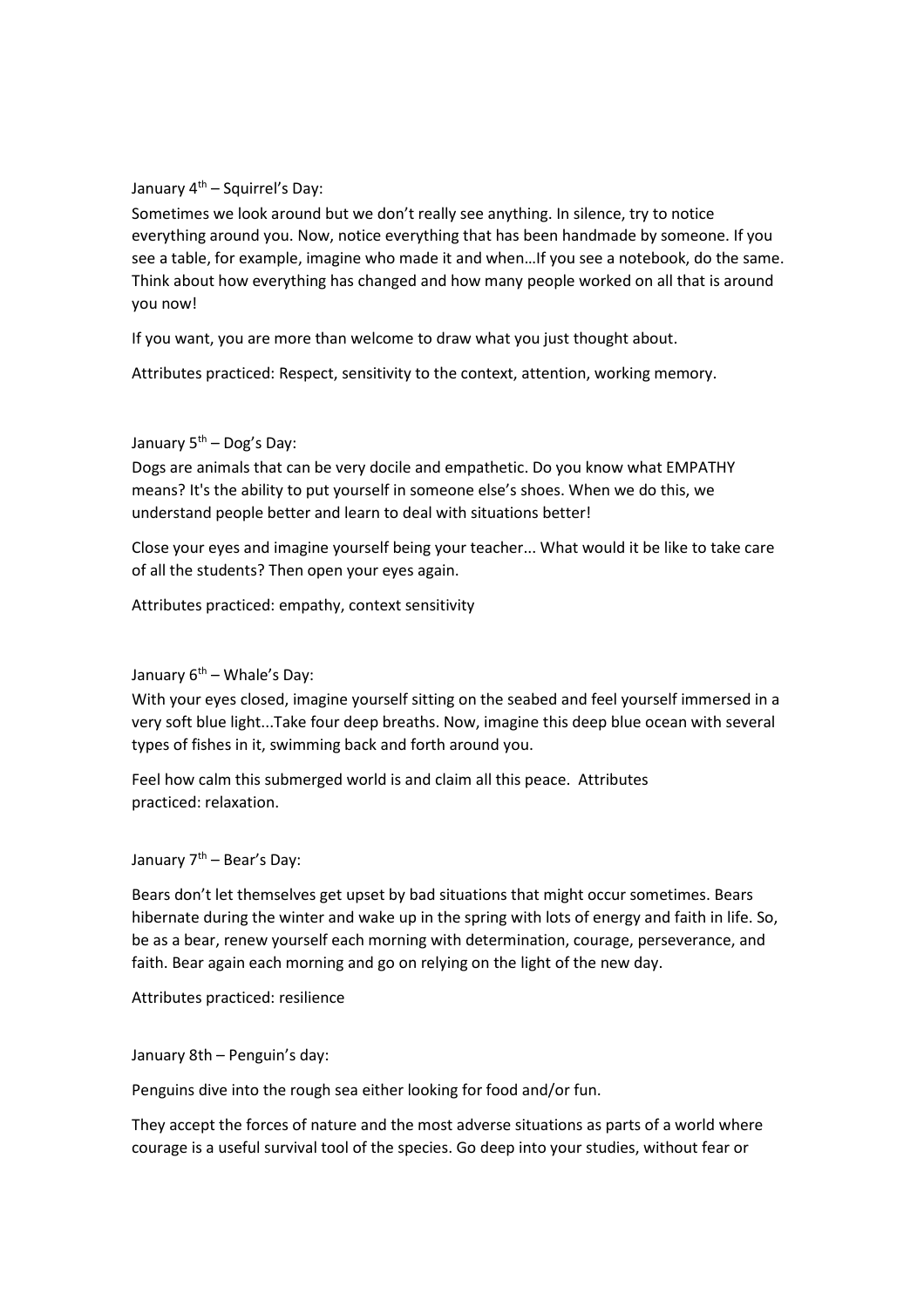distress. Learning, also means, understanding that we all have some difficulty and that we need to determinedly walk toward our goals, leaving our fears behind.

Attributes practiced: self-esteem

January 9th – Giraffe's Day:

Giraffe's patterns have numerous brown spots to better hide from possible predators.

Each set of spots are much like a unique "digital" that sets them apart from each other. You are also unique in the universe! Accept your individuality as a gift and learn to contribute to the great celebration of diversity, of life, with your personality!

Everyone is important to the world!

Attributes practiced: self-esteem, tolerance

January 10th – Elephant's Day:

Elephants are the largest land mammals. Their strength is also gigantic. Those who are domesticated, prove great skills to help with hard work. Act like our friend elephant and have strength and be willing to work hard on ways, behaviors and actions that aim improvement and enhancement of human values. Write down and share with your classmates 03 good ideas that can somehow help all mankind.

Good ideas need to be spread around the world!

Attributes practiced: creativity, altruism

January 11th – Lemur's Day:

Lemur Day: Invite someone from your family to disassemble something in your house and then put it back together! Act like an engineer and choose an object that will make you learn something new! It can be a clock, or a toaster, whatever you choose.

We can work out our mind and heart all the time!

Attributes practiced: creativity

January 12th – Sloth's Day:

Have you noticed the sky today? Take some time to look at every detail of the sky. Notice the color of the clouds, the tones of the sky…If it is already dark, look for the stars and the moon.

Life is very beautiful and worth being appreciated!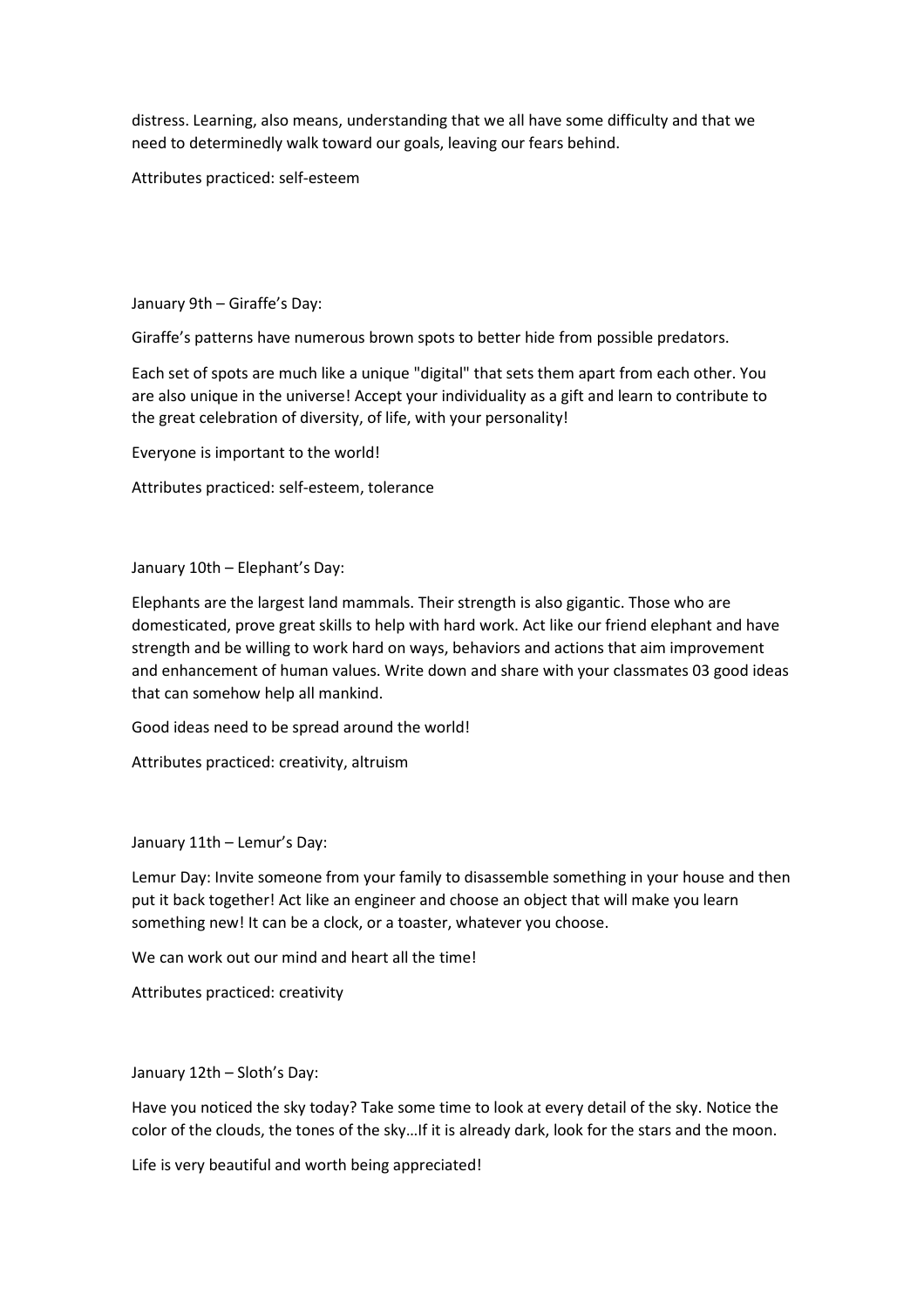Attributes practiced: Attention

January 13th – Worm's Day:

Make a garden! It can be anywhere. If you do not have a yard, your garden can be done indoors using pots or planter boxes. The important thing here is to grow something edible until it's ready to be eaten! Then you can share it with others.

Small actions make the world a better place!

Attributes practiced: Sustainability.

January 14th – Snake's day:

Snakes shed their skin a couple of times during their lifetime. Because of that for many cultures the snake symbolizes healing and change. the "healing changes". Everything in this life works for our growth and learning. Every stage of life the snake changes its skin, it's allowing itself to be instinctively regenerated.

Go over your emotions, your feelings and thoughts to see which ones need to be improved. New ideas, new courses, more wisdom... new frontiers. Allow yourself to grow!

Attributes Practiced: self-esteem, courage, confidence.

#### January  $15^{th}$  – Owl's Day:

Owls are extremely attentive. Few can rotate their neck like they do, so they have a wider view of everything that is going on around them. Perhaps, that is why owls are known as a wise figure in children's literature. Try to do like the owls and write or draw how your life is in relation to:

- Eating;
- Physical activity;
- Sleeping;

- Personal hygiene (including dental health); - Emotional balance. Attributes practiced: health and well-being

January  $16^{th}$  – Donkey's Day:

As well as Dogs, Donkey are also a great friend of human beings, although they have other characteristics. We have several and different friends. Let's be respectful of their differences, their way of approaching to other and handling friendships. By doing this we are able to build a richer, more plural and, fascinating World. Allow, therefore, a life with better and varied learning.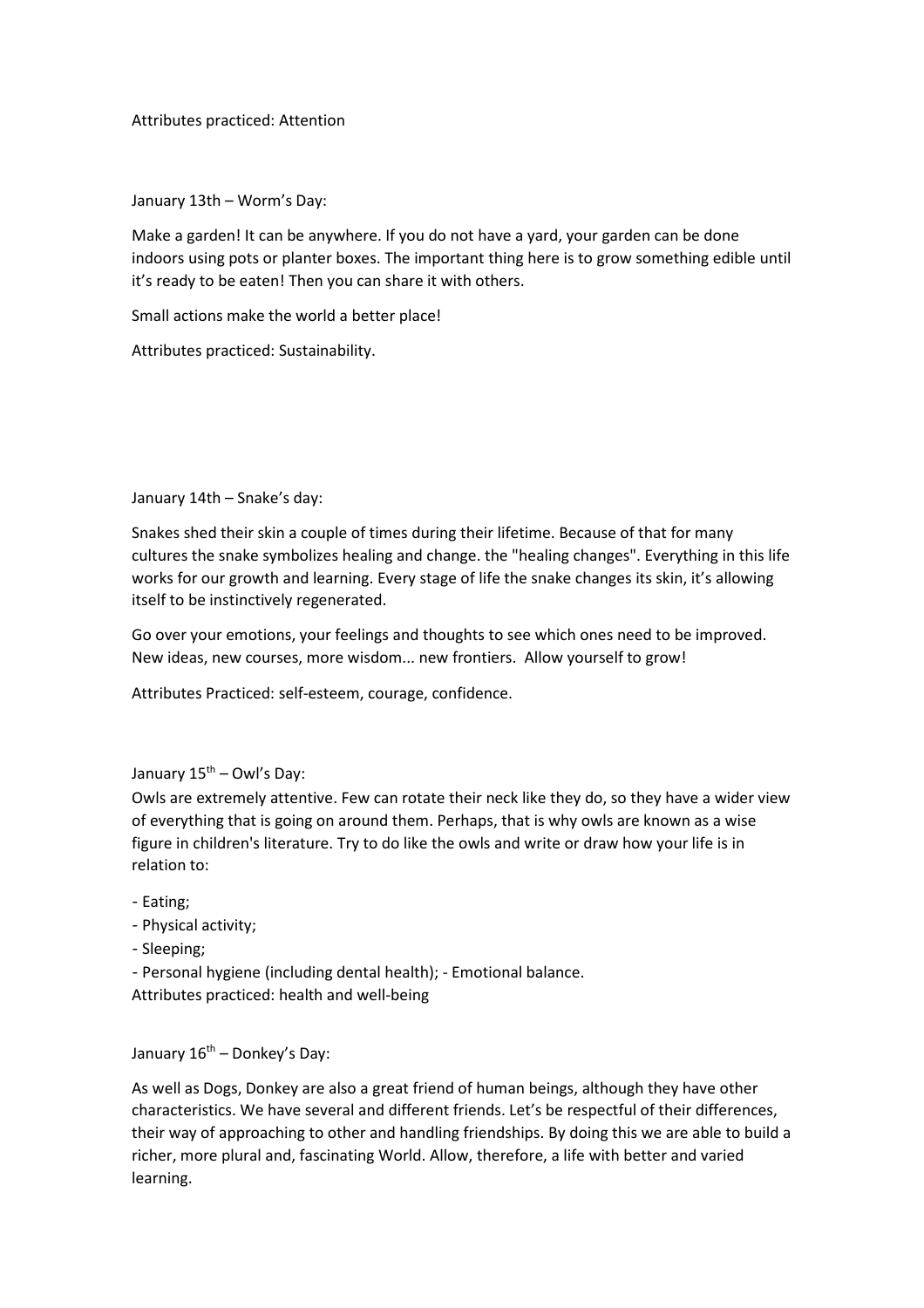Write down the names of everyone who is your friend right now or have been at some point in your life.

Attributes practiced: empathy

January  $17<sup>th</sup>$  – Butterfly's Day:

Have you ever seen a Butterfly swarm? Or a bunch of leaves falling off a tree all at once in a park? Do you think you are able to draw or paint one of these images? Or maybe write a poem or a paragraph about it.

Attributes practiced: creativity.

January 18<sup>th</sup> – Sea lion's Day:

Close your eyes and imagine a full moon over the ocean.

The moon's bright light reflects on the waves creating a spectacular show of movements of lights and shadows. Sometimes it looks like a huge silver veil, others an endless road over the ocean, or is it your Galaxy's projection? Or maybe just a poet dreaming? Open your eyes…Describe in three lines what feelings you felt in your heart by picturing that scene. Or, if you prefer, draw it.

Attributes practiced: relaxation

January 19<sup>th</sup> – Llama's Day:

Llamas live in South America. They are known for their soft wood which is used to make clothes. The height of a full-grown Llama is up to 1.8 meters and they might seem clumsy but they are very strong and resistant animals. They climb really high mountains like the ones in The Andes where Machu Picchu is located. Do some research on this location. Try to identify in which country it is, what language they speak there, how important this place is, and what other animals live in this country besides the llama. Attributes practiced: curiosity, intelligence

January 20<sup>th</sup> – Caterpillar's Day:

For many people, Caterpillar, symbolize the wisdom of change. Life is dynamic. First they crawl to one day fly in a butterfly form. Everything is constantly moving and renovating. Living beings are born, grow, reproduce, grow old, and die. Time is constantly turning over a new leaf.

Write about things you enjoyed doing the most when you were little and what you enjoy doing right know. Then share with your family or guardians. If you would like to spend more time with your family /guardian, or if you had some cool time together (for example, at a picnic), talk to them and see if you can do that together again. Attributes practiced: family/guardian relationship

January  $21^{st}$  – Rhino's Day: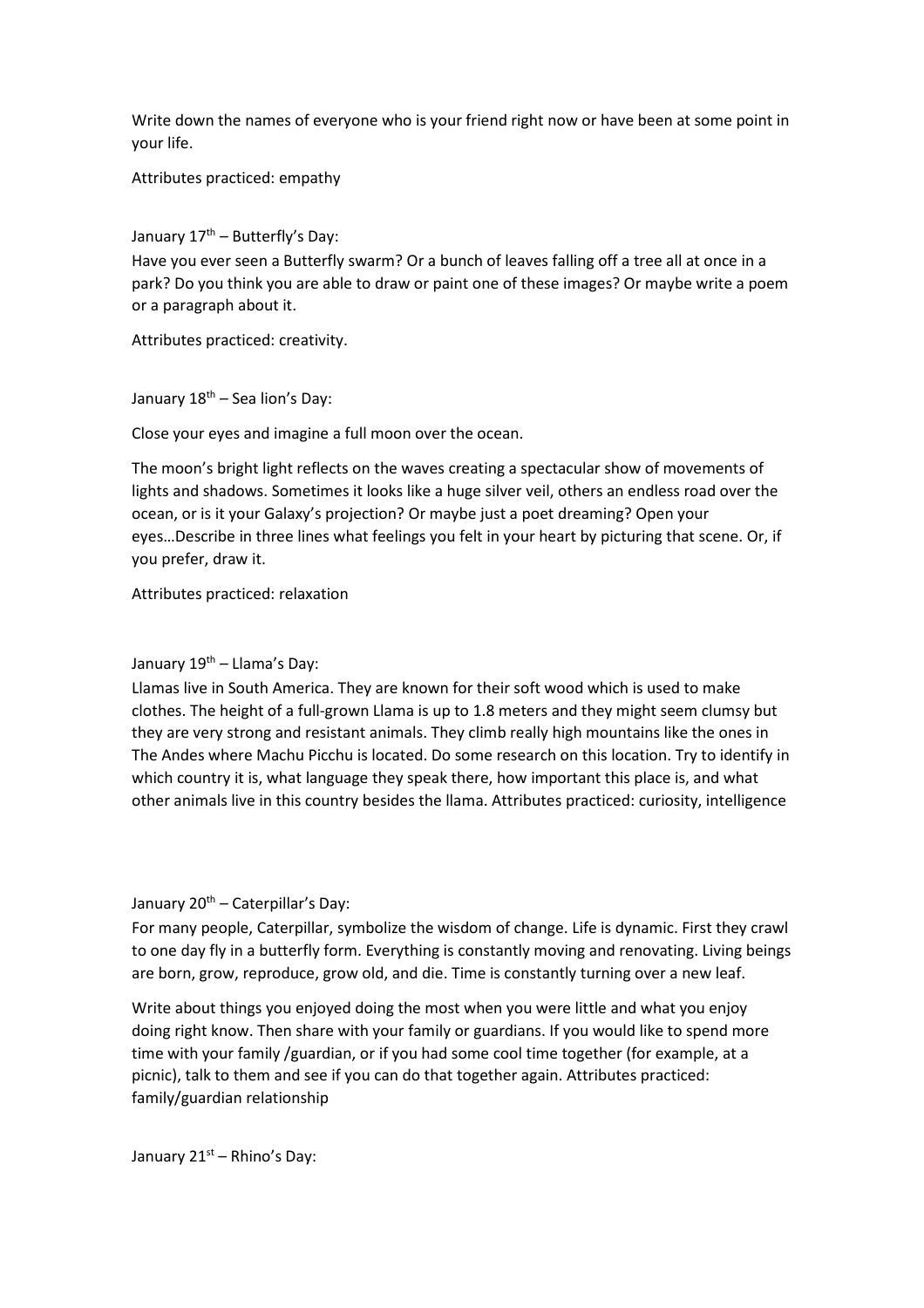Close your eyes and picture this animal. Rhinos walk through the African forests with no fear and determination. They know their strength and power. Believe in the greatness and the purity of your heart and there will be no more fear and obstacles that cannot be moved. Be the light and learn to value the importance of your soul. In your own time, open your eyes.

Attributes practiced: relaxation, self-esteem

January 22<sup>nd</sup> – Hare's Day:

Do you know it's not necessary to buy toys to have fun?

With carrots and potatoes, and some accessories you can make some animal toys like chickens and roosters. Use your creativity!

Attributes practiced: Creativity

January 23rd - Monkey's Day:

The idiom "every jack to his trace" means to have respect for each other, learning to develop skills such as coexistence, respect for diversity, for the way people dress, and for the way other people think. The right to be different and to be able to express what we really are, without hurting or judging others, provides us with a great well-being. Understanding that we are human beings and therefore fallible and imperfect, helps us to strengthen some of our qualities such as humbleness, discipline and respect. Attributes practiced: Respect

#### January 24<sup>th</sup> – Marmot's Day:

Marmots are rodents of the squirrel family. There are very fast and agile, as well as our thoughts...Let's imagine our mind as the burrow and our thoughts as the nuts and herbs stored in there (food marmots usually eat). Let's learn to save and to retain only positive images and thoughts, and to get rid of everything that causes us pain, suffering and inferior feelings. What does not add up to building our inner world, nor contribute to our inner wellbeing, must be withdrawn from the focus of our ideas and thoughts. Attributes practiced: Resilience

January  $25^{th}$  – Bat's Day:

Bats are one of the sleepiest animals ever! Today, before going to bed, how about putting a relaxing song on? Suggestion:

https://www.youtube.com/watch?v=9pGIIimGf\_I

This song is from the famous composer Johannes Brahms.

Attributes practiced: Relaxing

January 26<sup>th</sup> – Horse's Day: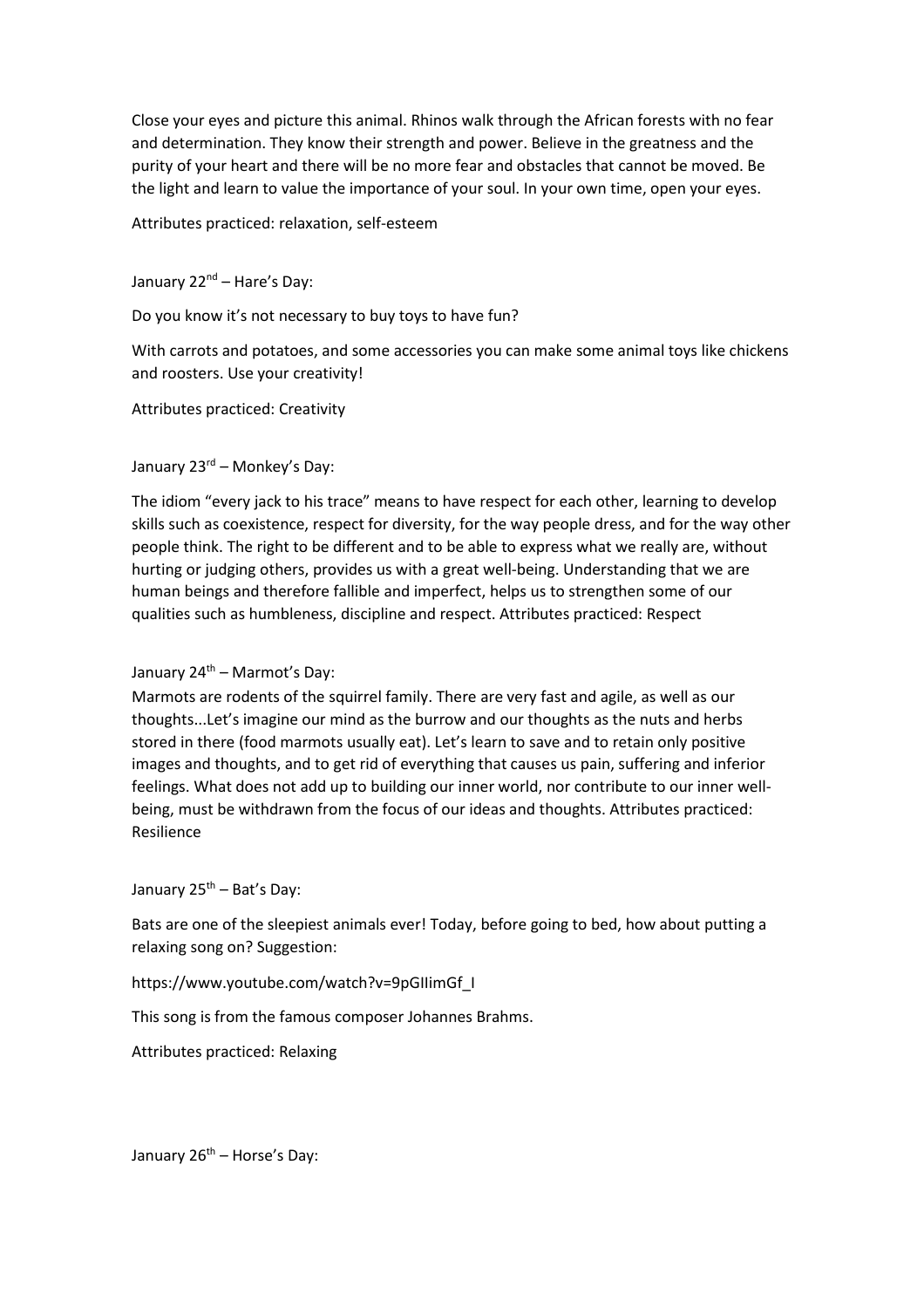Did you know that horses (or equine therapy) can help many sick people feel better? Yep...Taking advantage of the fact that today's subject is health do you know who Hippocrates was? He was a very wise Greek who lived between 460 BC – 370 BC and was a physician. For many he is considered the "Father of Medicine" since his teachings, are used in medical schools and hospitals all over the world to these days. Attributes practiced: Health

#### January 27<sup>th</sup> – Pony's Day:

Just like the horses, ponies can also be used in equine therapy to help people with emotional difficulties become healthier!

Now that you know a little more about Hippocrates (who also helped people to be healthier), let's check out the Hippocratic Oath! Swearing the Oath remains a rite of passage for medical graduates before receiving the title of doctor and helps us to understand what is the so-called, ETHICS! Let's read it:

*"I swear to fulfill, to the best of my ability and judgment, this covenant: I will respect the hard-won scientific gains of those physicians in whose steps I walk, and gladly share such knowledge as is mine with those who are to follow.* 

*I will apply, for the benefit of the sick, all measures [that] are required, avoiding those twin traps of overtreatment and therapeutic nihilism.* 

*I will remember that there is art to medicine as well as science, and that warmth, sympathy, and understanding may outweigh the surgeon's knife or the chemist's drug. I will not be ashamed to say "I know not," nor will I fail to call in my colleagues when the skills of another are needed for a patient's recovery.* 

*I will respect the privacy of my patients, for their problems are not disclosed to me that the world may know. Most especially must I tread with care in matters of life and death. If it is given me to save a life, all thanks. But it may also be within my power to take a life; this awesome responsibility must be faced with great humbleness and awareness of my own frailty. Above all, I must not play at God.* 

*I will remember that I do not treat a fever chart, a cancerous growth, but a sick human being, whose illness may affect the person's family and economic stability. My responsibility includes these related problems, if I am to care adequately for the sick.* 

*I will prevent disease whenever I can, for prevention is preferable to cure.* 

*I will remember that I remain a member of society, with special obligations to all my fellow human beings, those sound of mind and body as well as the infirm. If I do not violate this oath, may I enjoy life and art, respected while I live and remembered with affection thereafter. May I always act so as to preserve the finest traditions of my calling and may I long experience the joy of healing those who seek my help."* 

#### January 28th – Roe Deer's Day:

Although Roe Deer look very strong and are able to live in both deserts and mountains, they are one of the kindest creatures. And we can think about kindness when dealings with our own stuff. Let's take good care of our books, clothes, shoes, accessories, and everything that is available for us to use. Be kind to all our fellow men, our family, and to all creatures in the world. Kindness allows us to work calm, compassion, tolerance, and love to others. Remember: "Kindness begets kindness".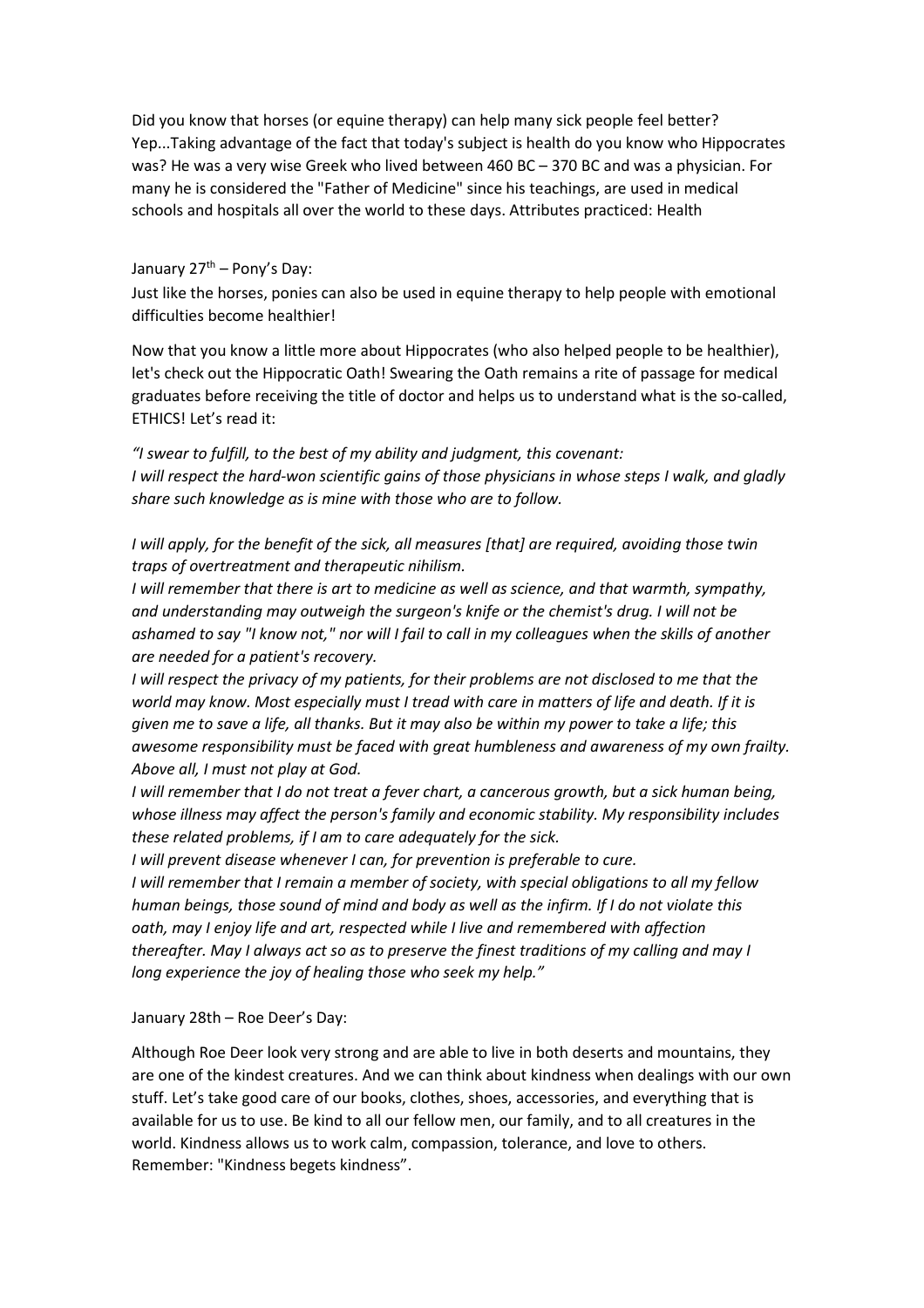#### January 29<sup>th</sup> – Fish's Day:

Imagine yourself sitting on top of the water in the middle of the ocean. Suddenly let, yourself sink very slowly going all the way down until you touch the sand on the bottom of the sea. Sit down comfortably and observe all the silence around you. Look up and see the light. You are calm, as if you could perfectly breathe like a fish. Breathe in and out by releasing colored bubbles of air towards the surface, towards the light...Imagine each colored bubble changing shapes as it rises. Calm your heart and breathing in an out let the bubbles rise, one by one, very slowly they will distribute blessings in the air in form of lights. In your own time, open your eyes.

Attributes practiced: relaxation, creative visualization.

## January 30<sup>th</sup> – Crab's Day:

Sit comfortably and close your eyes. Picture raindrops slowly hitting the sand and the sea. Then it becomes stronger and stronger...until it is a huge storm! Now imagine the storm going away and what is left are a few drops of water falling naturally from the trees by the sea. They leave a smell of damp soil and sand in the air. In your own time, open your eyes. Which of these images did you like the most? Why is that? Tell your friends about it.

Attributes worked: relaxation, creative visualization, resilience

## January  $31<sup>st</sup> - Tatuíra's Day$ :

Tatuíra is a crustacean found along the shore of Brazilian beaches. They live and hide in burrows that they dig and have a protective shell to defend themselves from predators. Do your part, always prioritize the truth. Do everything with determination and willpower. Your truthful and honest attitudes will be like a huge shell protecting you for life, in any situation.

Attributes practiced: ethics

## February  $1<sup>st</sup>$  – Tangará's Day:

Close your eyes and imagine a beautiful day! The sky is blue and there is a very beautiful sun enlightening everything. Notice how the sun brightly lights and touches everything and everyone with no discrimination. Take a deep breath and imagine yourself as a small colorful Tangará bird and that, perhaps, you can fly as well...So, fly high into good memories of places and moments that brought you joy and inner growth. Take a deep breath and slowly open your eyes.

Attributes practiced: relaxation, creative visualization

## February  $2^{nd}$  – Tapir's Day:

The Tapir is the largest mammal in Brazil, it has perfect notion of its size and strength. We sometimes do not have the exact notion of our power. We need to develop a sense of who we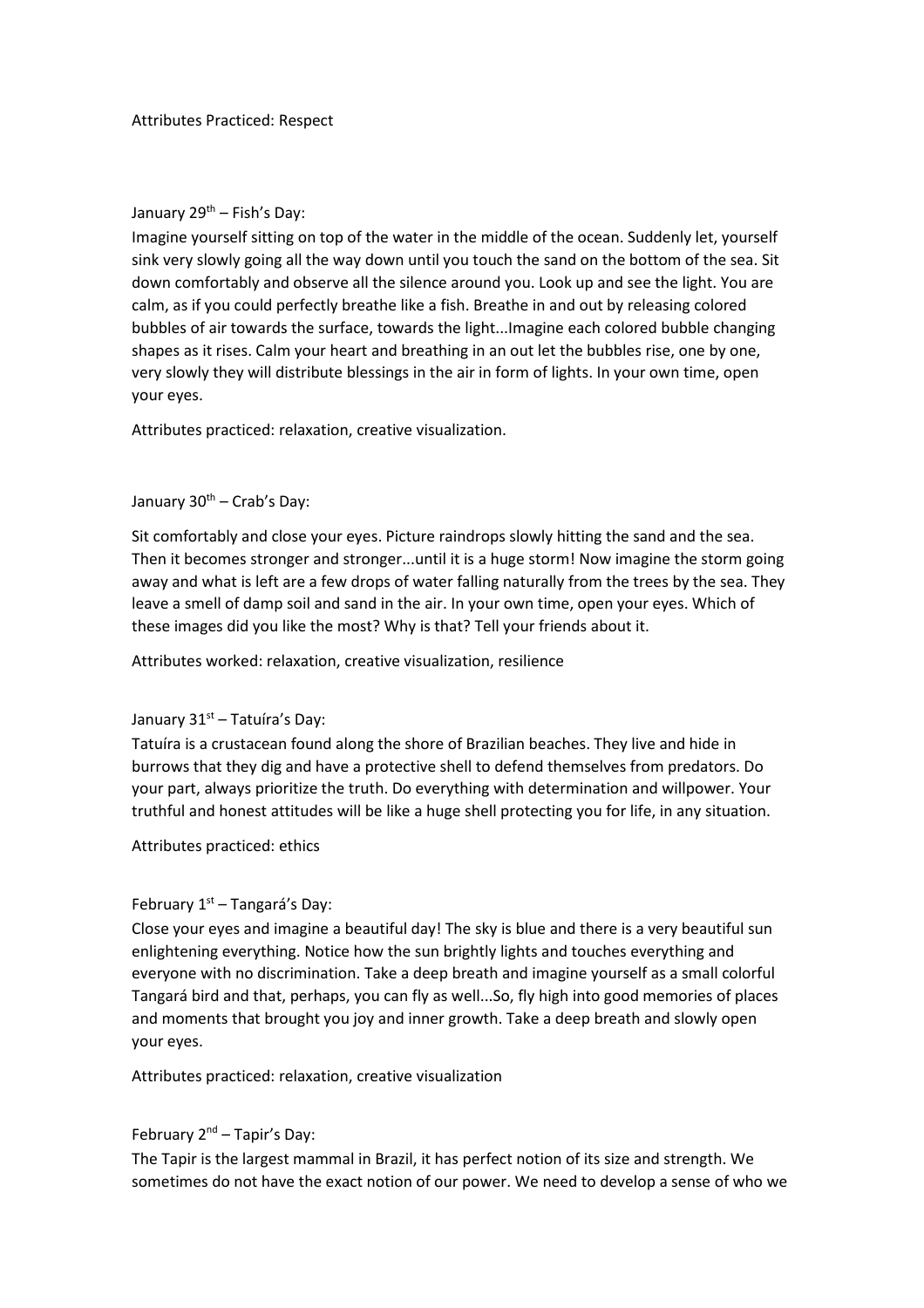really are and what we are capable of. When we exercise we learn more about our physical abilities and limitations...The interesting thing is that with discipline and frequent workouts we can improve our physical and mental performances! Attributes practiced: self-esteem

February 3rd – Ocelot's Day:

The Ocelot is a very efficient feline (just like the puma, the jaguar, the tiger). Ocelots never waste anything. So something to think about today is to be aware of your meal every time you are eating. Avoid waste. Just put on the plate what you are really going to eat. Remember that there are still people on our planet who are in need, but together we can improve this situation.

Attributes practiced: sustainability

February 4<sup>th</sup> – Chicken's Day:

Imagine chickens foraging in a big yard…Watch the movements they make. They make choices. They will only peck what is really food for them. Carefully evaluate everything that can feed your body and your soul. Make the right choice and pick out only what is good for you. During your next meal, think about at least two healthy foods that can be added to it (It can be fruits, vegetables, or seeds).

Attributes Practiced: health.

February 5<sup>th</sup> – Peacock's Day:

To think about it: casually, today is the birthday of three famous soccer players: Neymar Júnior (Brazil), Carlito Tevez (Argentina) and Cristiano Ronaldo (Portugal). What positive characteristics make these players good athletes? Do you have any of these characteristics? Is there any that you would like to develop? Attributes practiced: context sensitivity, self-esteem

February  $6<sup>th</sup>$  – Firefly's Day:

Close your eyes and sit comfortably. Imagine that you are in a garden with lots of fragrant flowers. Feel the scent of these flowers...take one deep breath... two...three...

four deep breaths. In your own time, open your eyes and notice where you are. Attributes practiced: relaxation

February  $7<sup>th</sup>$  – Mosquito's Day:

Today is the 7th. Do you know what are the seven colors of the rainbow? And how about the seven musical notes? (For the older children add: Do you know the seven days of the week in another language?) Attributes practiced: reasoning, intelligence

February  $8<sup>th</sup>$  – Slug's Day: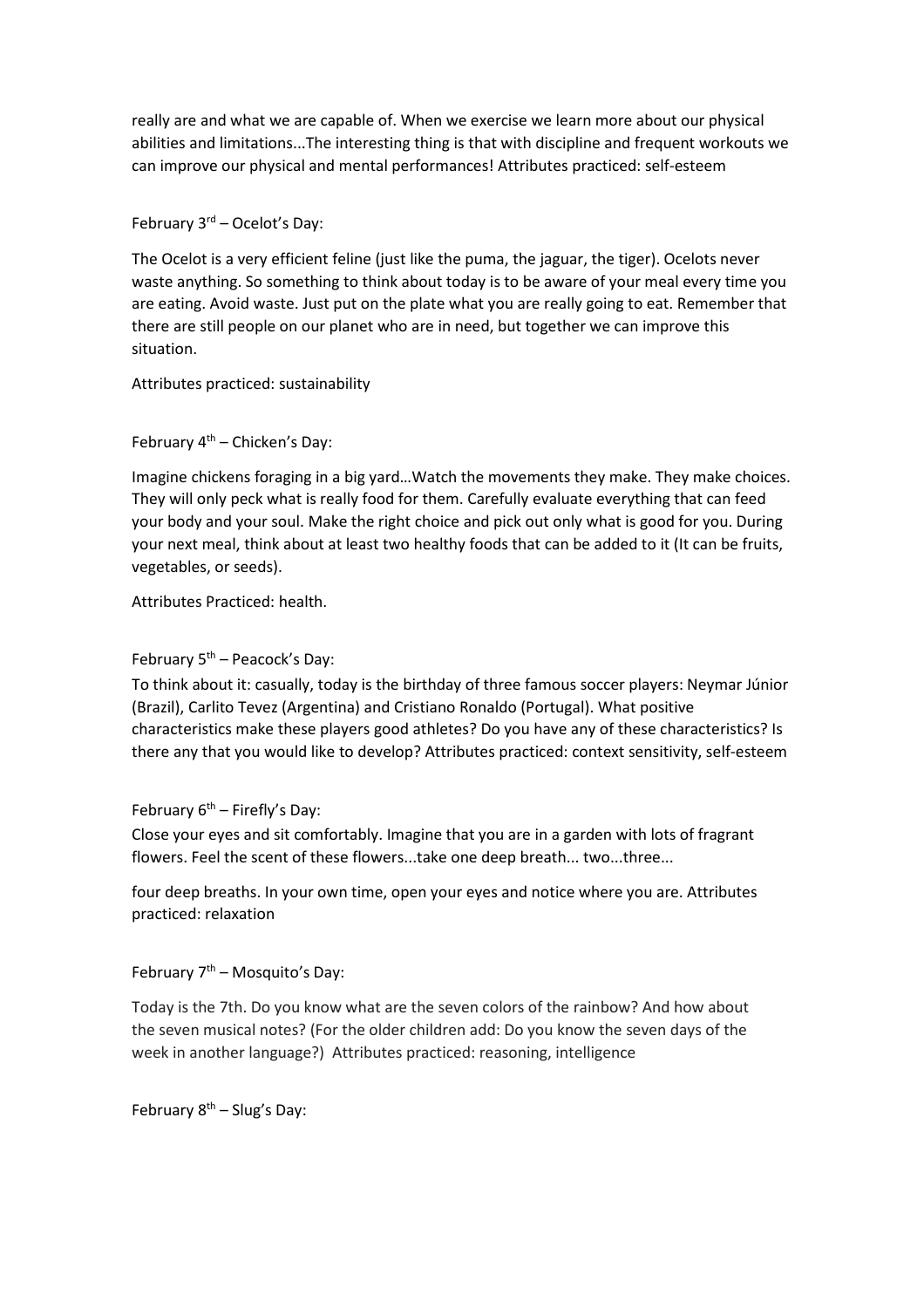In silence, calmly, look closely around you. Can you find any green objects? List on your notebook (or draw) what you found and then share it with your classmates. Attributes practiced: attention

February  $9^{th}$  – Moth's Day: For the younger children:

Black Witch Moth or (Ascalapha odorata): Do you know what animal is that? What are its colors? Did you know that before becoming an adult it has a larval phase? Draw the evolution of the life of this animal.

For the older children:

"Time changes, and our desires change. What we believe – even what we are – is ever changing. The world is change, which forever takes on new qualities." Luis Vaz de Camões – Sonnets, 1590. Debate in group: Who was Camões? What did he mean by that? That phrase was written many centuries ago. It remains current. Why? Attributes practiced: resilience.

February 10th – Hyena's Day:

Invite someone in your family (or legal guardian) to watch a good comedy movie today.

Attributes practiced: bonding

February 11th – Pigeon's Day:

Invite someone in your family or a friend to play some card games today.

Attributes practiced: bonding

February  $12^{th}$  – Pheasant's Day:

February 11<sup>th</sup> is the traditional National Foundation Day in Japan, by Emperor Jimmu (神武天 皇. Do you know how the Japanese flag looks like? It has the Hinomaru symbol on it, in Japanese it means "circle of the sun".

Attributes practiced: world view

February  $13<sup>th</sup>$  – Carp's Day:

With your eyes open, sitting down, place your hands on your belly (abdomen) and focus on your breathing. In silence, observe how you are breathing. Do that for 10 breathing cycles (10 inspirations and 10 exhalations). Usually, just by focusing in our breath makes us breathe better.

Attributes practiced: relaxation

February  $14<sup>th</sup>$  – Polar Bear's Day: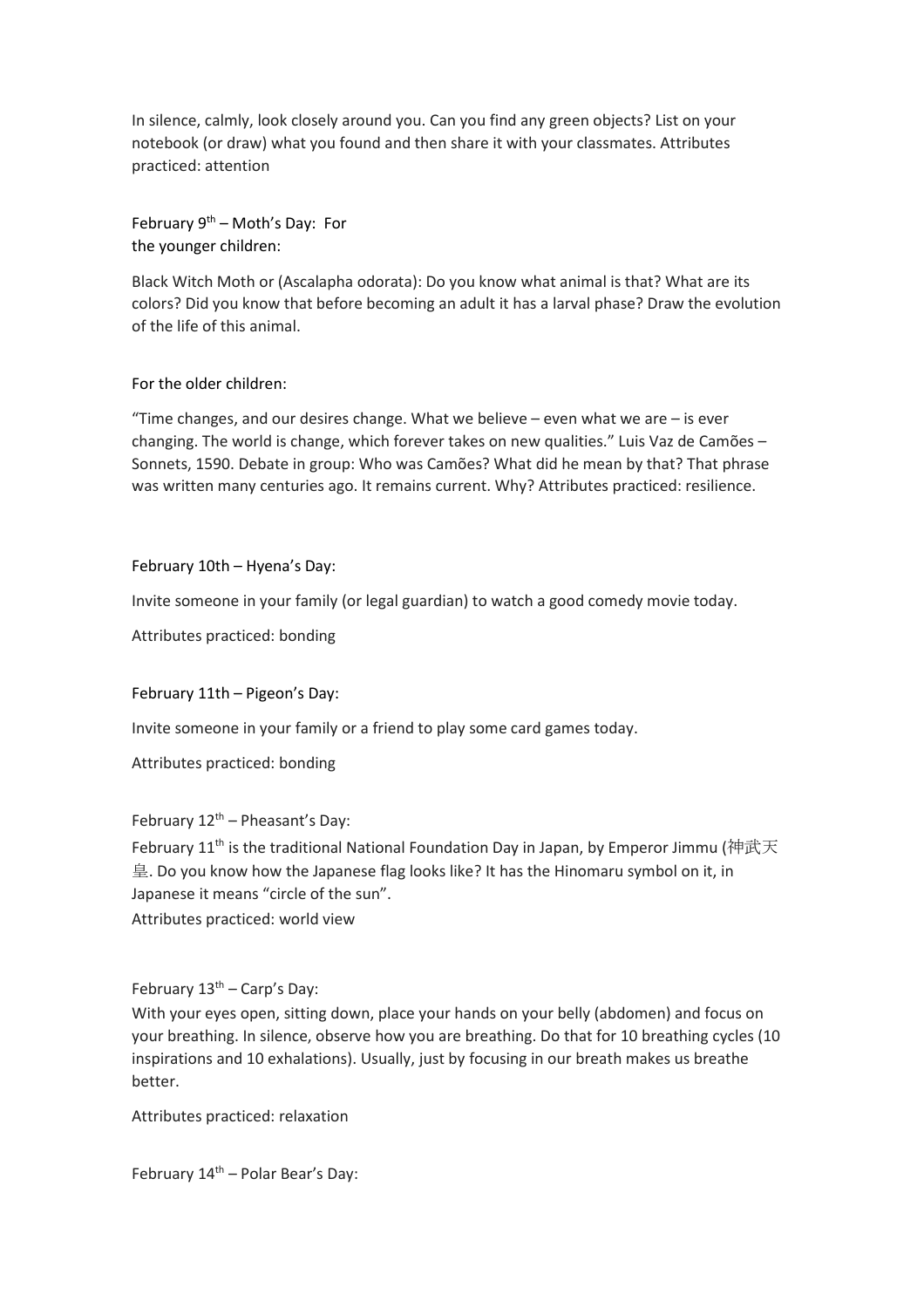The Polar Night occurs in the northernmost and southernmost regions of the Earth when the night lasts for more than 24 hours. This occurs only inside the polar circles. The opposite phenomenon, the Polar Day, or Midnight Sun, occurs when the Sun stays above the horizon for more than 24 hours. (Source Wikipedia) Can you make a drawing of the Globe showing its poles?

Attributes practiced: world view

## February  $15^{th}$  – Hawk's Day:

In silence, calmly, look closely around you. Can you find any metal objects? Try to list it (or draw) everything you can see.

Attributes practiced: attention

#### February  $16^{th}$  – Duck's Day:

Sit down beside a classmate. Ask him/her what is his/her the favorite music. You may not like it (respect that) but listen to him/her talk about it without judging. Tell him/her what your favorite song is. It must not contain swearing or bad words. Sing a piece of your music for and listen to some of his/her song.

Attributes practiced: communication, relationship, respect.

#### February  $17<sup>th</sup>$  – Orangutan's Day:

Invite an adult you trust to take you to a public library. Reading is a great

encouragement to intelligence. If you do not want to read books, it's worth a visit to see how a library works.

Attributes practiced: sensitivity to context, bonding.

#### February  $18<sup>th</sup>$  – Wildcat's Day:

You could grow some tea in your home. It could be in garden outside or even in a pot inside, which you can keep in the kitchen.

Attributes practiced: sustainability, bonding.

#### February  $19<sup>th</sup>$  – Grasshopper's Day:

The grasshoppers move by leaping. They can jump a distance 20 times their size. It is with this theme that we want to start off this week! What can you do in your life to take a big jump? Draw or write down something fun that you want to do again that can help in your education (for example: studying another language, doing science experiments, taking theater classes, reading a book a week...).

Attributes practiced: Resilience

February  $20<sup>th</sup>$  – Agouti's Day: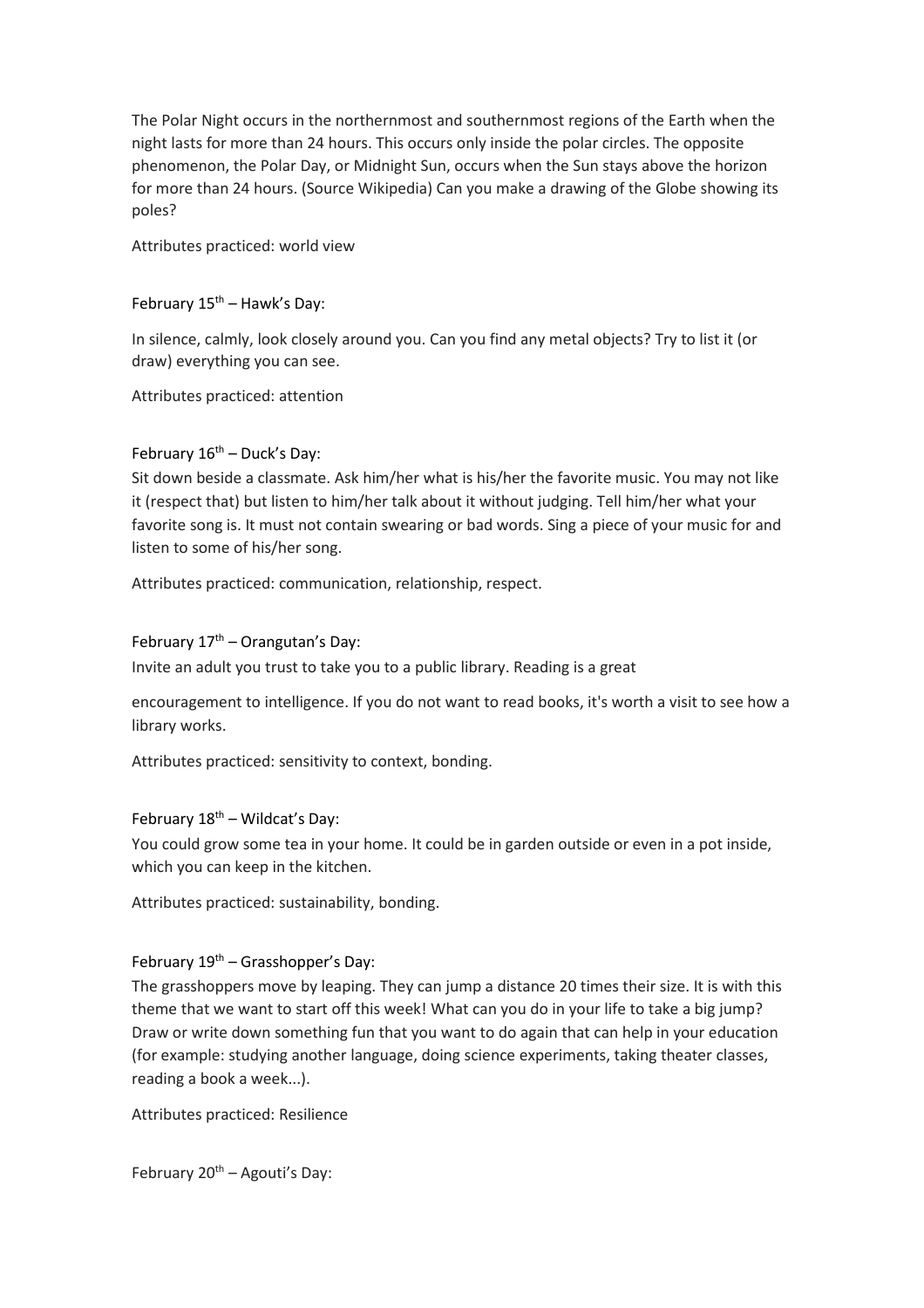Agoutis are rodents that bury their food to have what to eat during periods of food shortage. Thinking, of that, today is a good day to start saving money. It would be interesting to make your own safe box, so that you can put in coins and money bills whenever there is some change left. Talk to your parents/guardians to check if this can be done! If you save \$1 dollar per week at the end of the year, you'll probably be able to buy a book, a game, or even clothes you need!

Attributes practiced: Resilience, persistence

February  $21^{st}$  – Rufous-collared sparrow's Day:

Find out who Pablo Picasso was and what Cubism is! Once that done, do you think you can you draw his figure using cubism?

Attributes practiced: Creativity

February  $22^{nd}$  – Fly's Day:

Today's suggestion is to listen to this song of Haydn called Serenade while you remain in silence, with your eyes closed, and focus on your breathing:

https://www.youtube.com/watch?v=XgbdqXGr1DQ

(Joseph Haydn, who lived between 1732 and 1809 was one of the greatest composers of the classical period! Along with Mozart and Beethoven, they were also known as the "Viennese Classical Trinity", since they were all from Vienna, capital of Austria, a country in Europe. They were a trio of geniuses who influenced music all around the world!) Attributes practiced: Relaxation

February 23<sup>rd</sup> – Turtle's Day:

Challenge: If you could come up with a solid soap or a liquid dishwashing product that would not only be effective in cleaning dishes, but it would also clean the water that is going to the plumbing, how would it be? Gather in groups and go deep into this subject to find the answer! If you need help, ask a Science teacher or Physics teacher, or do your research on the internet. After that, arrange with your teacher to do the experiment! If you have managed to come up with a solution, share it with others and with your school! Who knows, maybe this can be a great invention that will benefit, not only your school but, many people! In a week, you are invited to bring alternatives you found on the subject.

Attributes practiced: Creativity, sustainability

February  $24<sup>th</sup>$  – Guinea Pig's Day:

Invite someone in your family (or guardians) to watch the sun set with you! If it's raining invite them to watch the rain together (it can be through a window), even for 5 minutes!

Attributes practiced: Attention, relationship, bonding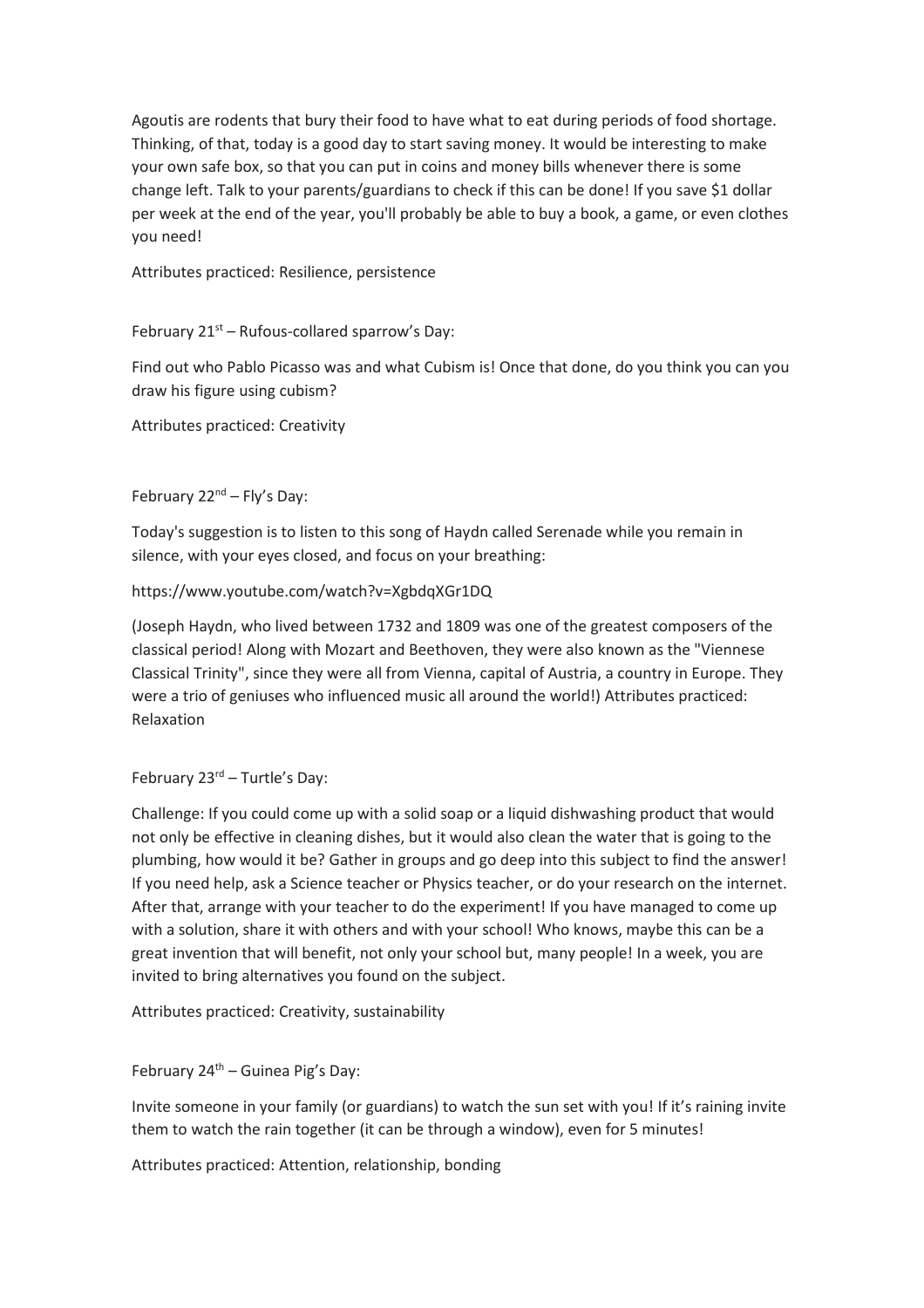February 25<sup>th</sup> – Chicken's Day:

Invite a friend or someone in your family to have some popcorn today! Unlike many people think, popcorn is rich in fiber and you do not have to add salt or sugar to make it tasty!

Attributes practiced: Health, bonding.

## February  $26<sup>th</sup>$  – Alligator's Day:

Using only your tongue, try to count how many teeth you have in your mouth. How many teeth are in the upper dental arch? How many teeth are in the lower dental arch? Attributes practiced: attention, body perception

February  $27<sup>th</sup>$  – Lizard's Day:

Where should the sun be at this time of the day? What countries around the Planet is the sun illuminating at this point? (Think of at least 3 countries. If you wish, a world map or a globe can be used at this time).

Attributes practiced: sensitivity to context, worldview

#### February  $28^{th}$  – Panther's Day:

Grab a pencil. Observe it carefully for 30 seconds, pay as much attention to it as you can. Now, put it away where you can't see it. Make a drawing of that pencil, try to make it look exactly how you saw it.

Attributes practiced: attention, working memory

March  $1<sup>st</sup>$  – Coypu's Day:

On your feet, walk around the classroom, look in the eyes of each and every one of your classmates and "good morning"! Really mean what you are saying, sincerely wishing everybody has a great day.

Attributes practiced: empathy

#### March  $2^{nd}$  – Whale's Day:

Last week you were challenged to find alternatives to develop a dishwasher that would not only clean the dishes but also help protect the water going to waste. What did you discover? Did someone come to any cool conclusion? If you enjoyed this activity and you think you came up with good ideas, share it with us at contato@menteviva.org. Tell us your name, teacher, school, city and what you have created. Best practices should be shared with the whole world and we are here to help you do this!

Attributes practiced: sustainability, commitment to the Planet

March 3<sup>rd</sup> – Manatee's Day: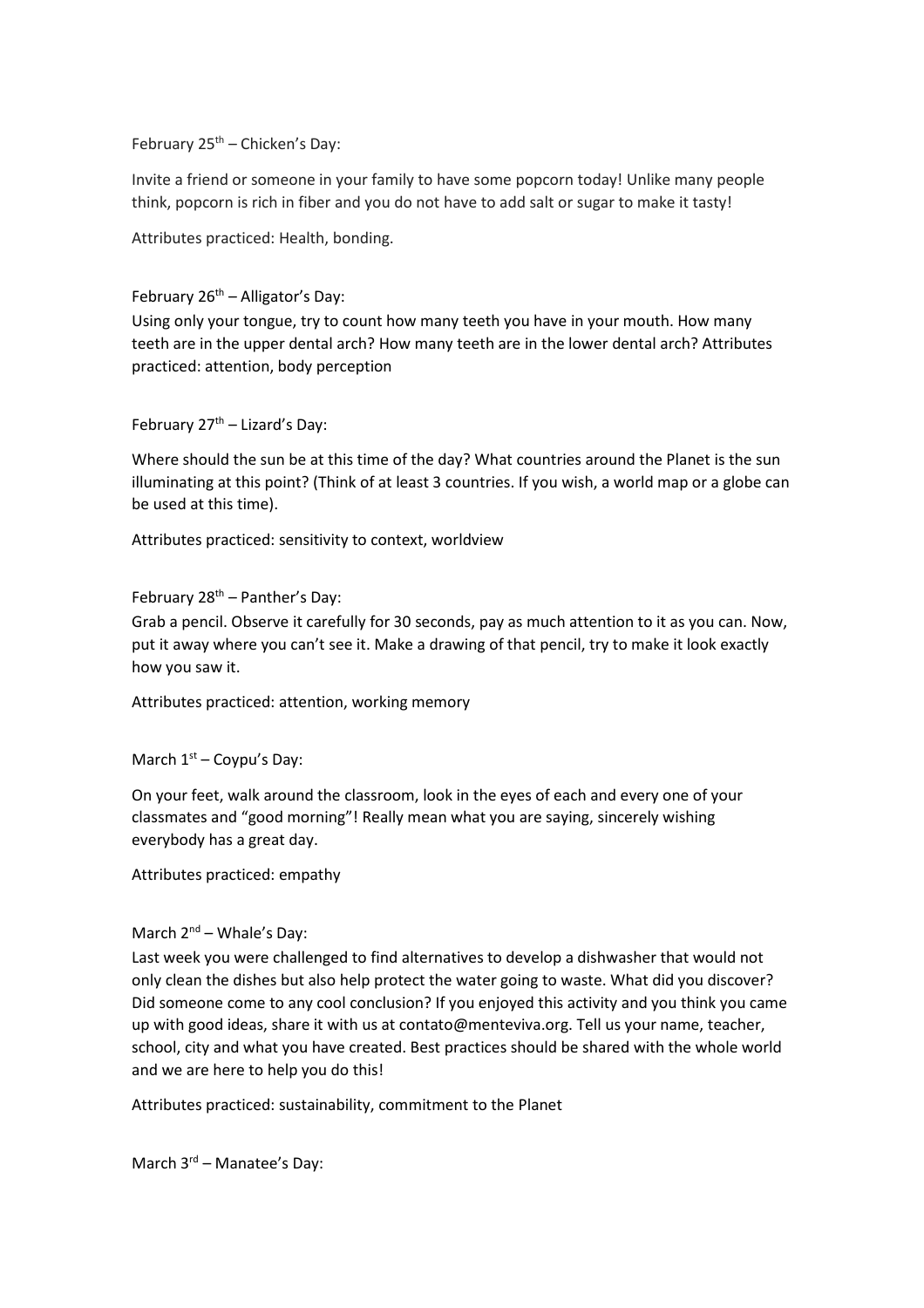Try to make at home some of the things you learned during the week about how to make dish washing environmentally friendly. Invite a family member or legal guardian to share this experience with.

Attributes practiced: sustainability, bonding

March  $4<sup>th</sup>$  – Cat's Dav:

How about making a tea (with the help of an adult) and drinking it together? Attributes practiced: health, bonding.

#### March 5th – Ladybug's Day:

Close your eyes...Imagine a red ladybug flying around the trees and smoothly landing on a small flower. Feel the light breeze blowing by softly, making the flower and the ladybug move back and forth gently. Take a deep breath... then slowly open your eyes. What color did you imagine the flower? What kind of flower? Were there other flowers around? If so, why do you think the ladybug chose that specific flower? How does all this images make you feel?

Based on your imagination, write down a brief story! Attributes practiced: creative visualization, attention

March  $6<sup>th</sup>$  – Sun Bear's day:

Do you know what it's called the world's smallest bear? It is an endangered animal found in Southeast Asia. Cambodia is the country that has the largest amount of this animal and they are trying to protect it so the bear doesn't extinct. Let's think about this for a minute?

- 1) Do you know why animals are threatened with extinction?
- 2) Are there any threatened animals in your region?
- 3) What can be done to prevent an animal from being threatened with extinction? Note: It's important to know that on this same day many children in Cambodia are doing this same practice just like other people all around the world as well! Attributes practiced: sensitivity to context, sustainability, worldview.

March  $7<sup>th</sup>$  – MeerKat's day:

What is the first letter of your Teacher's name? Think of a city, a state or a country that also begins with this letter! In silence, concentrate, write down, what you came up with and check out what your classmates did. If you do not know where some places are, it's a good opportunity to expand your knowledge!

Note: Meerkats are mammals considered to be good teachers for the rest of the family members. With their large eyes, they seem to be very attentive.

Attributes practiced: reasoning, worldview

March  $8<sup>th</sup>$  – Rooster's Day: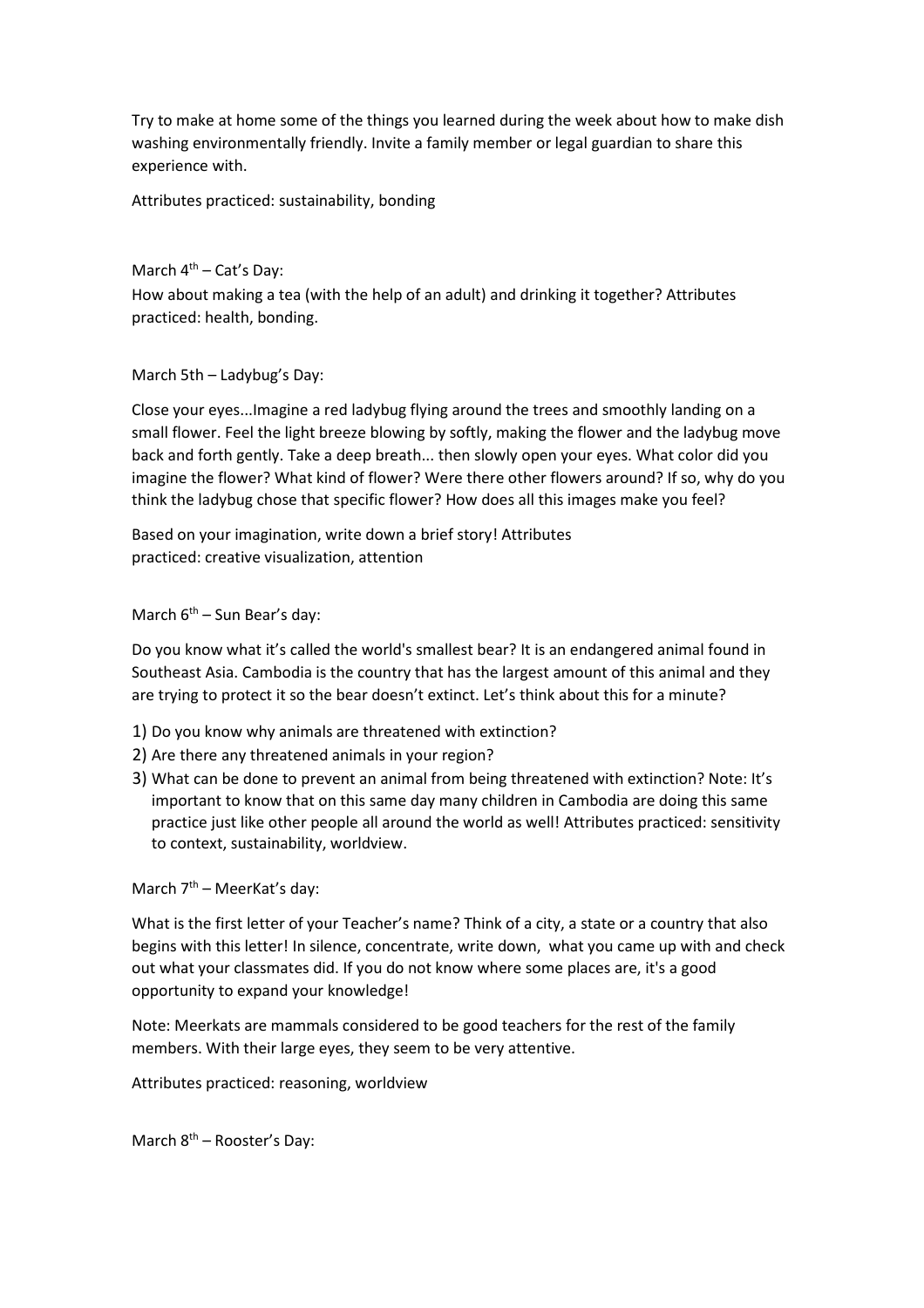All Roosters look alike. But each one has its own style and strength to crow. Believe in your inner strength and in your ability to communicate. Do not rely on labels. Exercise your nature with much patience, wisdom and creativity.

Attributes practiced: self-esteem

#### March  $9<sup>th</sup>$  – Tortoise's Day:

Are there any places in your town that take care of the elderly? Any Nursing Homes, Hospitals, Assisted Living place? Many of the elderly have a feeling of loneliness. What about making a visit to one of these places and singing a beautiful song for them to hear? Or, what about make an artistic exhibition where they can participate? Gather in a large group and plan with your classmates what needs to be done to organize this activity for next week. Think about what place you want to visit, what your goal is, what feelings do you want to share with the elderly, what artistic and creative activity can be done? Everyone can contribute with ideas while someone (pre-assigned) takes notes of everything. Once the list is done everybody will evaluate and decide on what's best. Then you will need to start an action plan which need to include the answers for: "what, who, when, where, why and how".

Note: The tortoises have a long lifespan. They are often mistakenly called "turtles".

However, turtles live in the oceans while tortoise in fresh water.

Attributes practiced: empathy

## March  $10^{th}$  – Jaguar's Day:

Maybe someone in your household has trouble sleeping and snores a lot. Snoring may be normal, but snoring too much can represent a problem when it is associated with a disorder called "sleep apnea". It's when you regularly stop breathing for short periods during your sleep. This is the name given to when the air is short of snoring. If this happens, it is important that this person gets help from a doctor to find out the appropriate treatment. In the meantime, invite this person to exercise. That's right! The number of hours you are sitting per day is related with the number of apneas at night. On the other hand, moderate work outs can reduce to 7 apneas per hour, (compared to a sedentary person – someone who does not exercise).

Note: Like other felines, Jaguar have nocturnal habits and tends to be sleepy in daytime. Attributes practiced: health

March  $11<sup>th</sup>$  – Goat's Day:

Ask someone in your family or a guardian if he/she knows any lullabies. Every part of the world has its own lullabies and they usually talk a lot about popular culture. Take some notes and, on the next day, talk to your classmates about it.

Note: The goats, like other mammals, tend to be very close to their newborns until they are feeling safe enough to be alone.

Attributes practiced: bonding.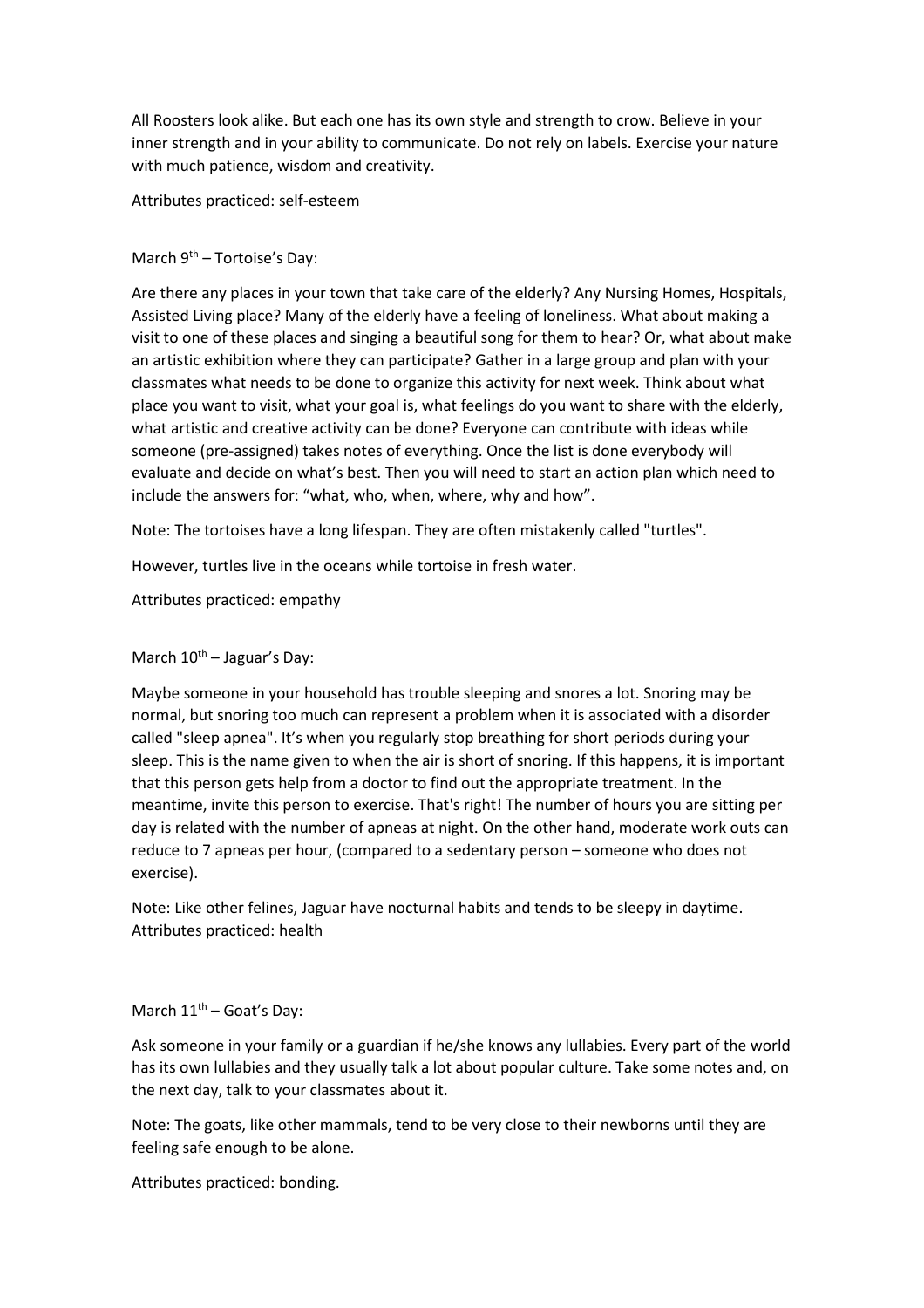March 12th – Beetle's Day:

The beetles are a group of insects that form the order *Coleoptera* and there are over 300,000 different species on the planet. "Some spread diseases, others participate in pollination and spread flowers". Join in groups of two or three and discuss about this:

What does this sentence have to do with human beings?

Attributes practiced: context sensitivity

March 13th – Crow's Day:

In silence, notice your surroundings. Is there any object that could also be used in a kitchen? Draw or make a list of them and share it with your classmates.

Note: The crows are attentive and very wise animals; they are already being compared to Chimpanzees.

March 14th – Okapi's day:

The okapi is a very interesting mammal native to the Democratic Republic of the Congo in Central Africa. Although the okapi bears striped markings reminiscent of zebras, it is most closely related to the giraffe. This possibly occurred thousands of years ago due to breeding in between the two animals.

Now, referring to human beings, can you identify which peoples constitute the population of your city or country?

Attributes practiced: world view, respect

March  $15^{th}$  – Ferret's Day:

The ferrets wake up early full of energy and joy. Learn from this animal to wake up prepared for the day ahead of you and have a good night of sleep of at least 7h. Think about the joy of feeling healthy and high-energized. Do the math and see if you are being able to keep up a good sleeping routine.

Attributes practiced: health

March  $16<sup>th</sup>$  – Rooster's Day: Review the activity from last Friday. Today is the day to make it happen. Let's get to work!

Attributes practiced: empathy, creativity, respect

March 17th – White-lipped Peccary's Day:

The White-lipped Peccaries are omnivorous, feeding mostly on fruits and vegetables. Today you and your family are being challenged to eat at least 5 servings of fruit or vegetables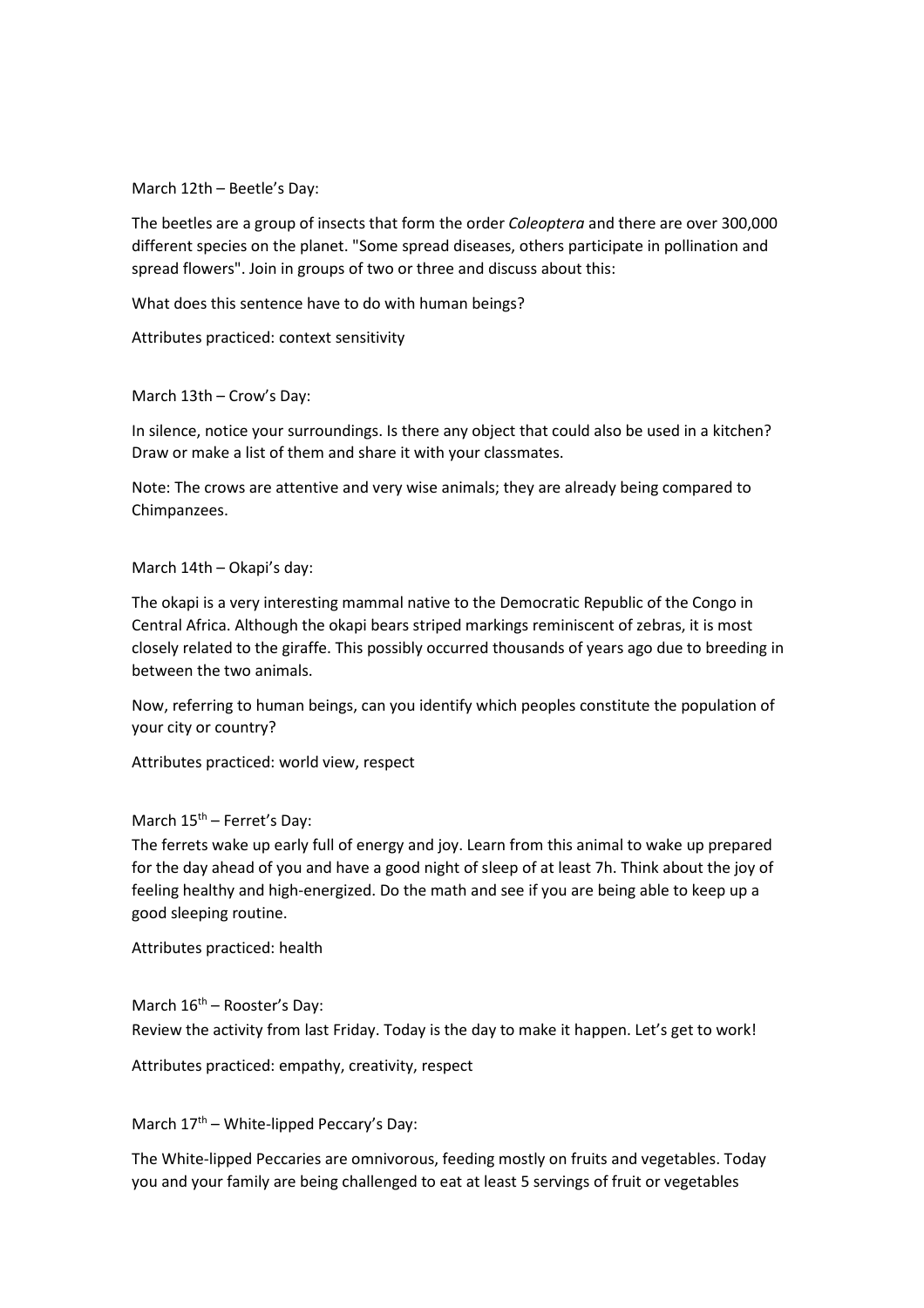throughout the day, remembering that a portion is roughly equivalent to the palm of your hand.

#### Ready?

Plan your meals from breakfast to dinner, what kind of fruits and vegetables can you include in your meals? If you want to, please, share your meal plans with us at contato@menteviva.org

Attributes practiced: health.

March  $18<sup>th</sup>$  – Sheep's Day:

Invite a family member or guardian to do this practice with you. It's fast and easy.

Sit comfortably, take 5 deep breaths.

Imagine you are in a forest among some colorful animals.

You are protected and safe, feeling relaxed.

Notice the beauty of each animal that walk around you.

Notice the landscape around you and the water running down the river behind you.

Breathe in and out, slowly, 15 times. Realize how good you feel.

In your own time, open your eyes.

(When you are done, talk about the animals you imagined).

Attributes practiced: relaxation, creative visualization, bonding.

March 19<sup>th</sup> – Dwarf Gourami's Day:

Gather in groups of two. What country (or countries) has the orange color on its flag?

Note: Dwarf Gourani Fish is usually orange.

Attributes practiced: world view

#### March  $20^{th}$  – Spider Monkey's Day:

Put some objects that are on your desk (like pencil, eraser, notebook) on the floor. With bare feet, try to pinch these objects and bring them back to the desk. Do this with your right foot and with your left foot.

Note 1: Did you know that humans, like primates, have a large brain area that controls hand and foot movements? So when we do this exercise we are also doing a brain exercise!

Note 2: People who have no feet or who have difficulty performing this movement, alternatively, may do this exercise using their mouth. There are brilliant artists who, due to disability of the lower limbs, have developed the ability to paint beautiful paintings using their mouth.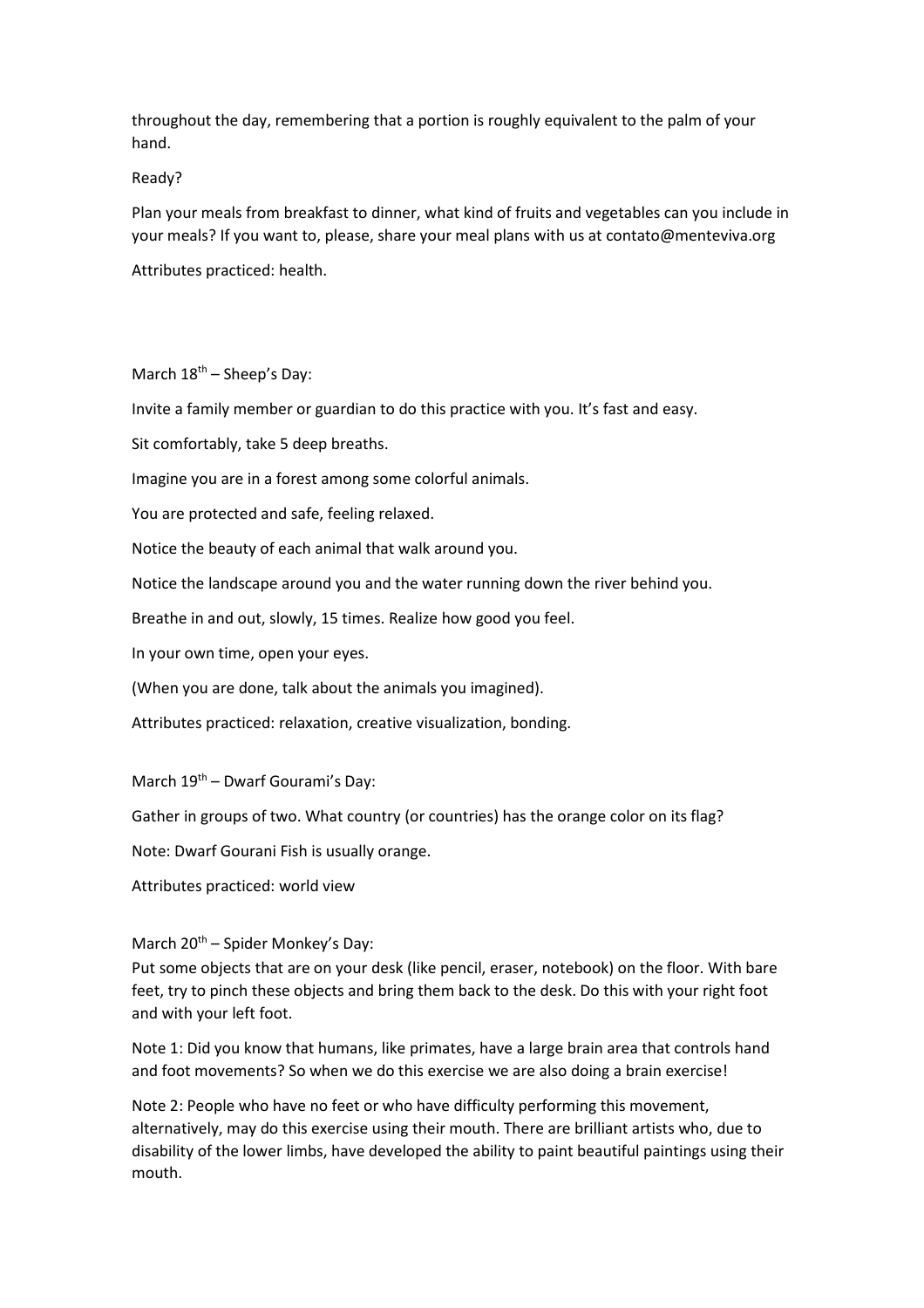Attributes practiced: attention, cognition, proprioception

March  $21^{st}$  – Moon's Day:

Today is the beginning of the Autumn Equinox in the Southern Hemisphere and Spring Equinox in the Northern Hemisphere. From Latin, *aequi* (equal) + *noct/nox* (night) = equal nights.

In groups of two, think about this: 1) What is equinox? 2) Which hemisphere are we in? 3) Which country (counties) do you know that are in the southern hemisphere? 4) And what about in the northern hemisphere?

Attributes practiced: world view, relationship with nature

March 22<sup>nd</sup> – Cloud's Day:

Today everybody in class is invited to go outside or any other place in the school where nature can be observed.

"Lying on the ground, take your time and observe the sky. Take a deep breath. Notice how you are feeling and how the whole environment around you is. In silence, notice the clouds and theirs shape. Don't hurry. Check out what did the other students see".

Note: If the weather doesn't look so good, arrange another time to do this activity.

Attributes practiced: relationship with nature, relaxation, creativity

March 23rd – Great Kiskadee's Day:

In silence, close your eyes and take some deep breaths while you enjoy this song from Gustav Mahler (1860-1911), known as one of the most beautiful songs in the world!

https://www.youtube.com/watch?v=EF\_pWIBTWw8

March 24th – Oto Catfish's Day (*Otocinclus affinis*):

*Today is personal care day! Of course every day, are days to take care of you, but today your attention will be even greater. Invite your family to check out how your personal care is going. If you prefer, use the check list below and mark off as you complete it:*

*( ) Clean underneath your nails and check on the length (trim them if necessary).*

*( ) Make sure you have taken a complete bath by washing all the parts.*

*( ) Check to see if the scalp and hair have been washed well.*

*( ) Check to see if the toes have been well washed. And then, drying them all the way through. This prevents fungi.*

*( ) Take at least 5 minutes brushing your teeth thoroughly, gently and carefully. Floss every tooth.*

*( ) Also sanitize the ears, but do not use any object inside the eras (such as cotton swabs), only on the external parts.*

*( ) If you have any pets, maybe it's the right time give him a bath and to wash all of their toys and blankets as well.*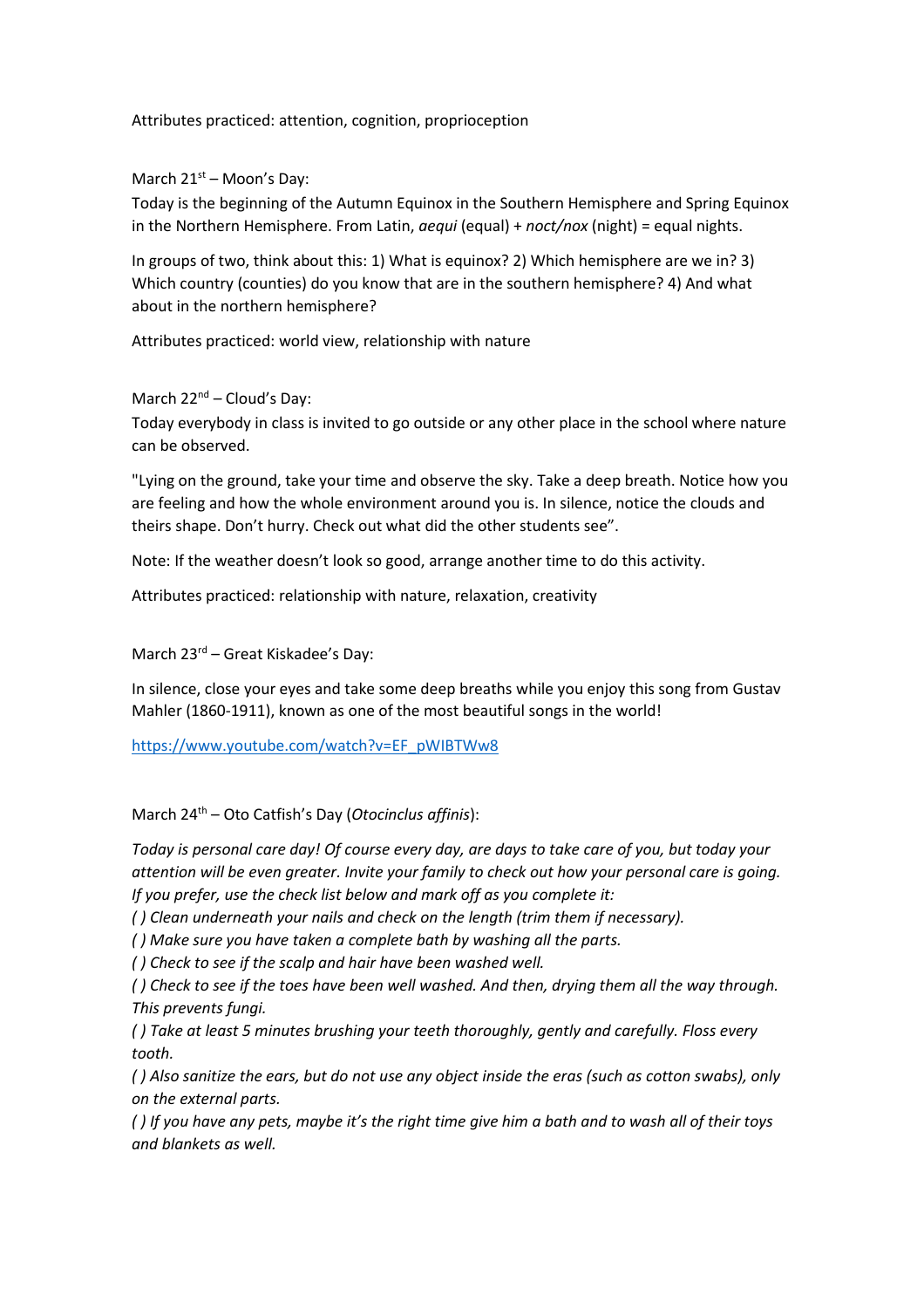*( ) Check how clean your bedroom and bathroom are. See everything that needs to be done to clean them. A good alternative is to use vinegar for general cleaning.*

*( ) Check for food that needs to be washed.*

*( ) Take a look at your entire house. If necessary, organize tasks for each one to do so a nice cleaning can be done.*

*Note: Oto catfish, also known as Dwarf Suckermouth, is an animal that cleans everything around it.*

*Attributes practiced: health, family bonding.*

*March 25th – Invite your family to join you and listen or dance to this beautiful song:* https://www.youtube.com/watch?v=rzeLynj1GYM (La vie en rose, Edith Piaf, 1954)

#### March,  $26<sup>th</sup>$  – Bear's Day

The bear hibernates in its cavern during the winter. Feel the need to rest on Sunday and have a good night of sleep. Go to bed early and turn the light off. Your body will be grateful. Our body has basic needs and some physical and mental limits. Learn from your friend Bear and get a good rest whenever you feel the need to do so and it is possible. A good rest and a restful night, allow the body to strengthen itself for the activities of the following day. How many hours of sleep do you have per night? Skills practiced: health care, self - esteem.

## March  $27<sup>th</sup>$  – Whale's Day

Today is Global Wellness Day! You are invited to take 7 steps to a healthier life and invite others to do the same!

- 1. Walk or do some light exercise for 1 hour
- 2. Eat healthier (choose more fruits and vegetables and, less sugar and salt)
- 3. Drink plenty of water
- 4. Reduce the use of plastics
- 5. Get enough sleep
- 6. Have dinner with your family or with anyone you like
- 7. Do a good deed

Skills Practiced: Health, sustainability, sensitivity to context, empathy, commitment to Planet Earth

#### March,  $28<sup>th</sup>$  – Hummingbird's Day:

Last week we had a special activity. Each student was invited to spin a globe or a world map and with eyes closed choose a location with a finger. The goal was to choose a country. So if you had pointed to an ocean or glacial, the intention was to identify and choose the nearest country. It was better if each student would choose a different country. Each student needed to write down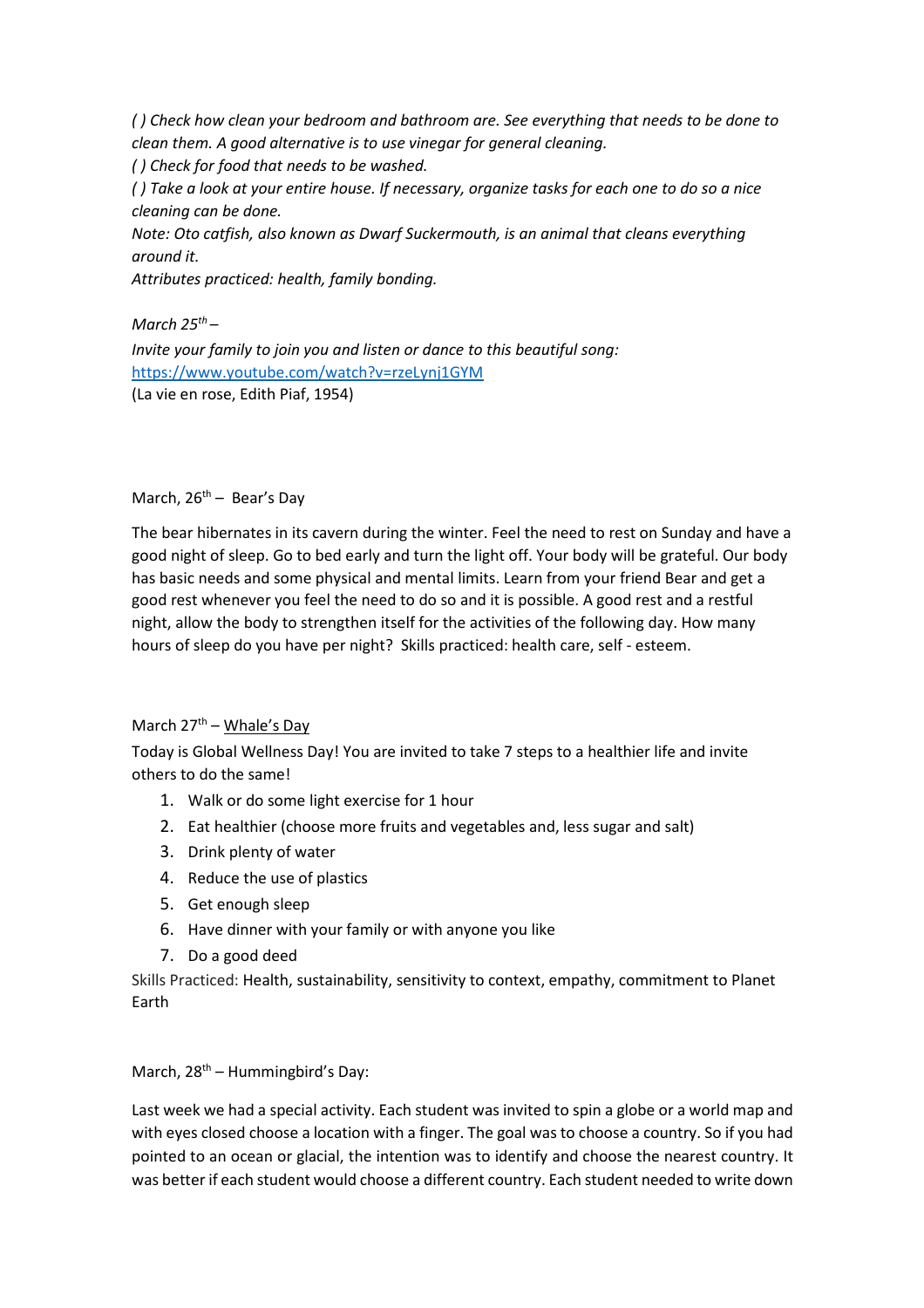the selected country and do some research to know: name of the country, nationality, continent in which it is found, language spoken, and main characteristics.

Today, you should do some research on typical food and weather of the country you selected. Then share the information with your classmates. Remember: we have a lot to learn from our world and its inhabitants!

Attributes practiced: Context Sensitivity, Empathy

March, 29<sup>th</sup> – Squirrel's Day

Learn how to save energy with the Squirrels. They are ours Nature's friend and they teach us, with their essence, and the gift for providing and stocking. Do not waste energy unnecessarily. Do not waste your mental energy in situations that will not contribute to your progress and inner peace. Learn to choose positive thoughts and to separate and discard all mental waste and everything that does not really contribute to your well-being.

The Squirrels also teach us how to preserve our relations with our family and friends. It is very important to value the people who surround us! Draw a big circle on a sheet of paper and write inside of it the names of all those you love and are part of your life: your family members, teachers, classmates, and friends.

Skills practiced: Empathy, self-esteem.

March,  $30^{th}$  – Bat's Day: Thursday

Bats are one of the sleepiest animals ever! Today, before going to bed, how about putting a relaxing song on? Suggestion:

https://www.youtube.com/watch?v=9pGIIimGf\_I

This song is from the famous composer Johannes Brahms.

Attributes practiced: Relaxing

March  $31<sup>th</sup>$  – Pony's Day

Just like the horses, ponies can also be used in equine therapy to help people with emotional difficulties become healthier!

Now that you know a little more about Hippocrates (who also helped people to be healthier), let's check out the Hippocratic Oath! Swearing the Oath remains a rite of passage for medical graduates before receiving the title of doctor and helps us to understand what is the so-called ETHICS! Let's read it:

*"I swear to fulfill, to the best of my ability and judgment, this covenant: I will respect the hard-won scientific gains of those physicians in whose steps I walk, and gladly share such knowledge as is mine with those who are to follow.*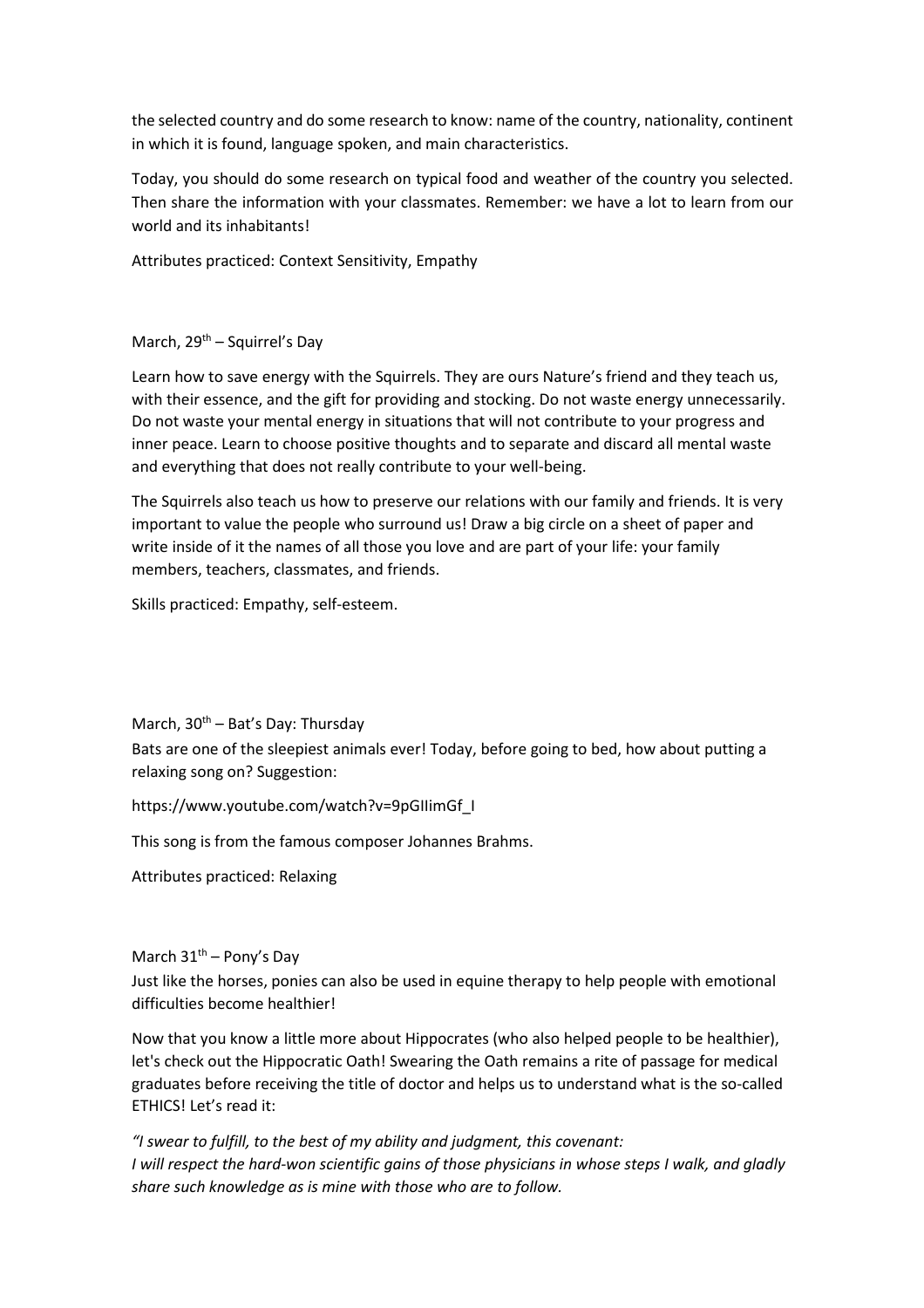*I will apply, for the benefit of the sick, all measures [that] are required, avoiding those twin traps of overtreatment and therapeutic nihilism.* 

*I will remember that there is art to medicine as well as science, and that warmth, sympathy, and understanding may outweigh the surgeon's knife or the chemist's drug. I will not be ashamed to say "I know not," nor will I fail to call in my colleagues when the skills of another are needed for a patient's recovery.* 

*I* will respect the privacy of my patients, for their problems are not disclosed to me that the *world may know. Most especially must I tread with care in matters of life and death. If it is given me to save a life, all thanks. But it may also be within my power to take a life; this awesome responsibility must be faced with great humbleness and awareness of my own frailty. Above all, I must not play at God.* 

*I will remember that I do not treat a fever chart, a cancerous growth, but a sick human being, whose illness may affect the person's family and economic stability. My responsibility includes these related problems, if I am to care adequately for the sick.* 

*I will prevent disease whenever I can, for prevention is preferable to cure.* 

*I will remember that I remain a member of society, with special obligations to all my fellow human beings, those sound of mind and body as well as the infirm. If I do not violate this oath, may I enjoy life and art, respected while I live and remembered with affection thereafter. May I always act so as to preserve the finest traditions of my calling and may I long experience the joy of healing those who seek my help."* 

April  $1<sup>st</sup>$  – Rooster's day:

Our friend Rooster is very secure and determinate. It shows a strong and high selfesteem. It's an animal that preserves its territory, taking good care of the surrounding. Learn from the rooster to take care of your own body, maintaining a good hygiene, a good health, and organize and take care of your things.

Attributes practiced: Self-esteem, attention, health, respect

April 2rd – Horse's Day:

The horse is very strong, tolerant and acts on solidarity. What subjects in school you find ease to learn and enjoy the most? Can you easily share this knowledge with you classmates, friends and family?

Attributes practiced: Altruism, team work, empathy

#### April  $3<sup>th</sup>$  – Dolphin's Day:

Never throw trash, plastic bags, or any other material into the seas or oceans. Preserve the marine fauna and flora. Sea turtles, dolphins, whales, fish, mollusks, as well as crustaceans and all marine life require a healthy environment and clean water, without any pollution. Try to think about this with your teacher. Attributes practiced: Care for the environment, ecology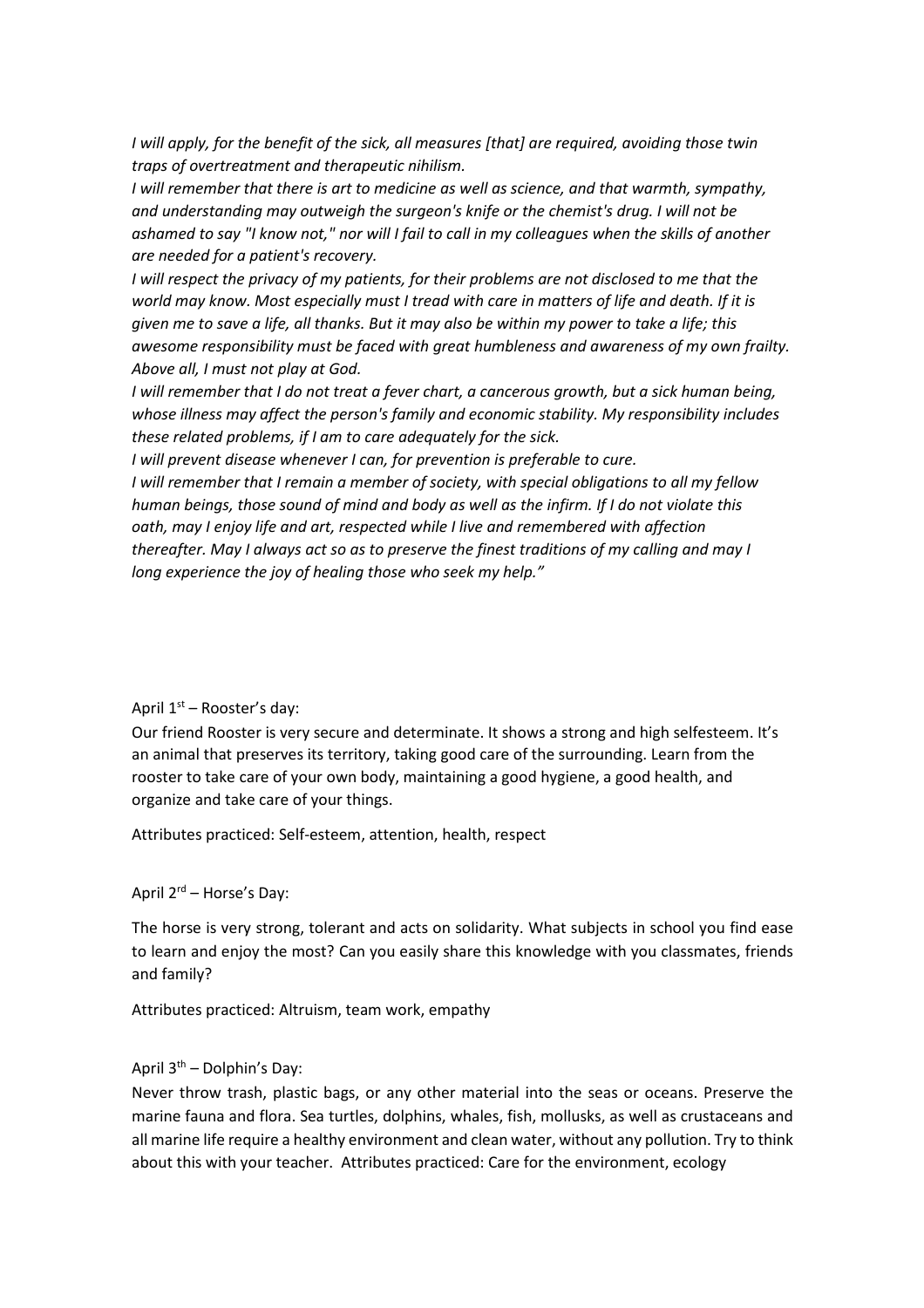#### April  $4<sup>th</sup>$  – Wolf's Day:

Wolves walk a lot around the forest. Daily physical activities are very healthy and everyone should keep up a good hydration. Always drink high quality water. Have healthy diet and work out regularly. And just like the wolves be a very healthy person with lots of strength.

Attributes practiced: Health, healthy diet, hydration.

April  $5<sup>th</sup>$  – Otter's Day:

Did you smile today? Smiling, besides it is good for health, can help improve the environment in which we live. If you feel like, try to look into the eyes of the people in your family or people that live with you and you like very much and give them a sincere smile! Try inviting a relative to do the same with you.

Attributes practiced: Health, Context Sensitivity

August  $6^{th}$  – Armadillo's Day:

Think about everything you have learned this week and write it down in your notebook.

#### April  $7<sup>th</sup>$  – Rooster's Day:

Our friend Rooster crow every morning at the same time to greet the new day. We, too, must learn to be on time for our commitments. There is no need to rush, nor to race against time. With discipline we are able to better organize ourselves so that we can fulfill our daily duties with precision, comfort and balance.

Attributes practiced: Attention, discipline, precision and respect.

#### April  $8<sup>th</sup>$  – Horse's Day:

Horses are tough, strong and very muscular. However, they can, with discipline and attention, accomplish precise and difficult tasks. They are known to be careful and focused on their activities, and with this they are able to successfully combine strength, speed, precision, and attention. Respect and discipline are very important factors to concentrate better and learn more.

Attributes practiced: Balance, concentration, attention.

April  $9<sup>th</sup>$  – Dolphin's Day:

Dolphins are cheerful and outgoing animals. With extraordinarily intelligence and gentleness, they are able, with a lot of team spirit, to share obligations and tasks for the common good. Always be cheerful, helpful, and respectful in all your daily activities. Take four deep breaths,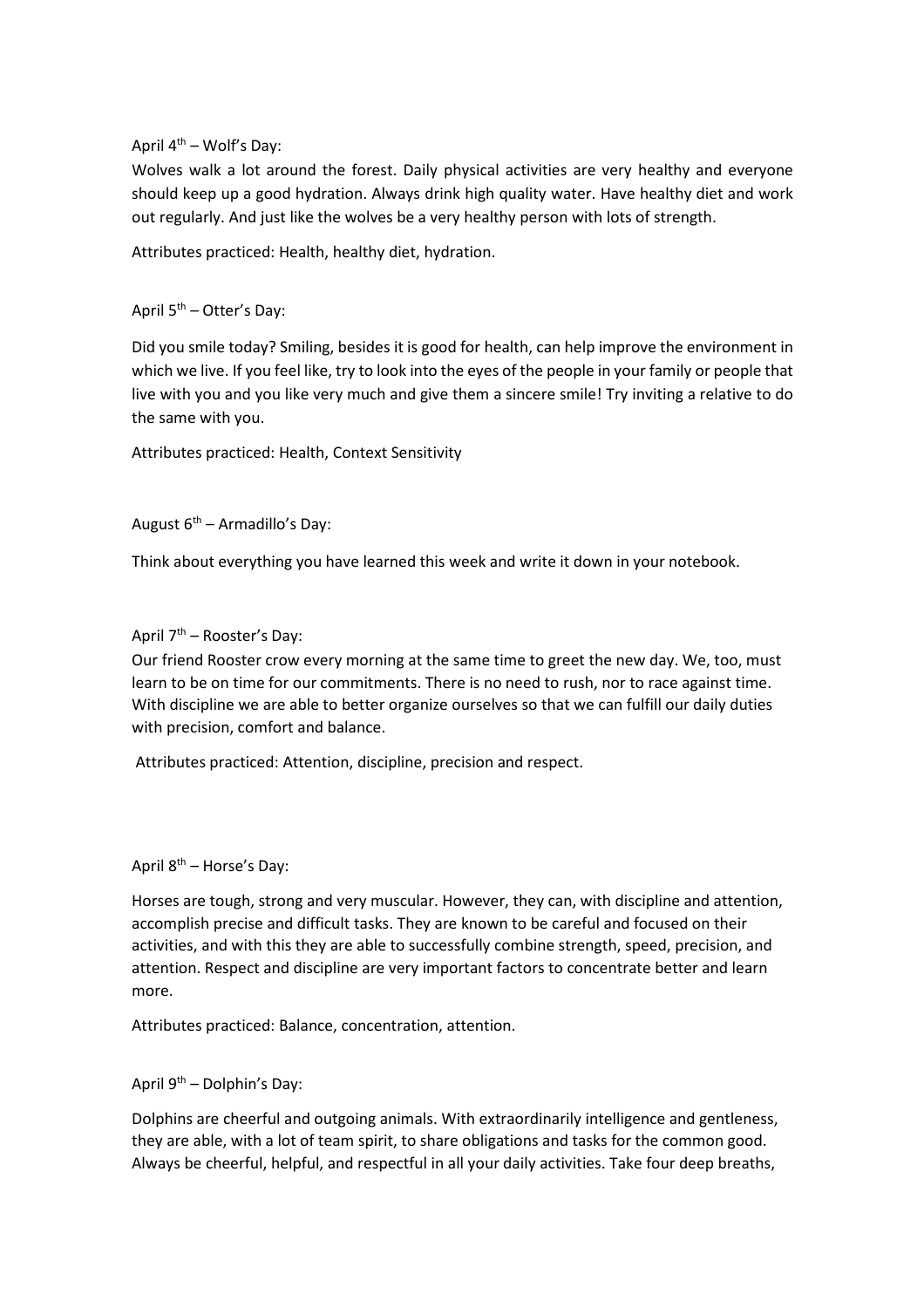slowly, and think about the following sentence: "I am intelligent, I have education, and greatness of Soul!".

Attributes practiced: Empathy, teamwork, respect.

## April $10^{th}$  – Wolf's Day:

Our wolf friends go for long walks daily and have excellent strength. In order to be in good health, we need to have a healthy and assorted diet with lots of fruits, grains, and vegetables, drink plenty of water whenever we need to, and also exercise regularly. Attributes practiced: Health and nutrition.

#### April $11^{th}$  – Hummingbird's Day:

Hummingbirds build their nests in a safe place, since they are small birds and very fragile in appearance. They pay off their fragility with exceptional flight movements and speed. They always fulfill their needs with hard work, intelligence, great care, and devotion. Let's learn from the Hummingbirds to work with love and dedication.

Attributes practiced: Self-esteem, balance, attention.

#### April 12<sup>th</sup> – Otter's Day:

Otters are soft, gentle and delicate. They live either in the water or in the ground, sharing their existence with great grace, harmony and dexterity. They deal very well the weather's variations and don't let anything disturb their life, knowing how to live fully. Let's learn from the Otters to recognize that we are not all the same as human beings and to respect the differences?

Attributes practiced: Resilience, self-esteem, tolerance, discernment.

#### April  $13<sup>th</sup>$  – Armadillo's Day:

Listen to this beautiful song, as suggested, and write inside a circle, all the nice things you wish for your community, family, classmates, and teachers. Then, do a drawing that represents all that. We suggest you watch this video along with your family:

https://youtu.be/tt8VL4q40h8 (Joe Hisaishi & New Japan Philharmonic World Dream Orchestra - "Un homme et une femme" by Francis Lai)

Attributes practiced: Happiness, creativity, solidarity and dreams.

#### April 14th – Rooster's Day:

The rooster wakes up early, happy, and in a good mood. Learn from this friend of the animal kingdom to wake up in a good mood and ready for your next day, having at least 7 hours of sleep at night. Think of the joy of having a healthy body and full of vitality. Do the math and see if you are being able to accomplish your goal of a good night of sleep and energy replenishment. Carefully consider everything that can feed your body and your soul. And make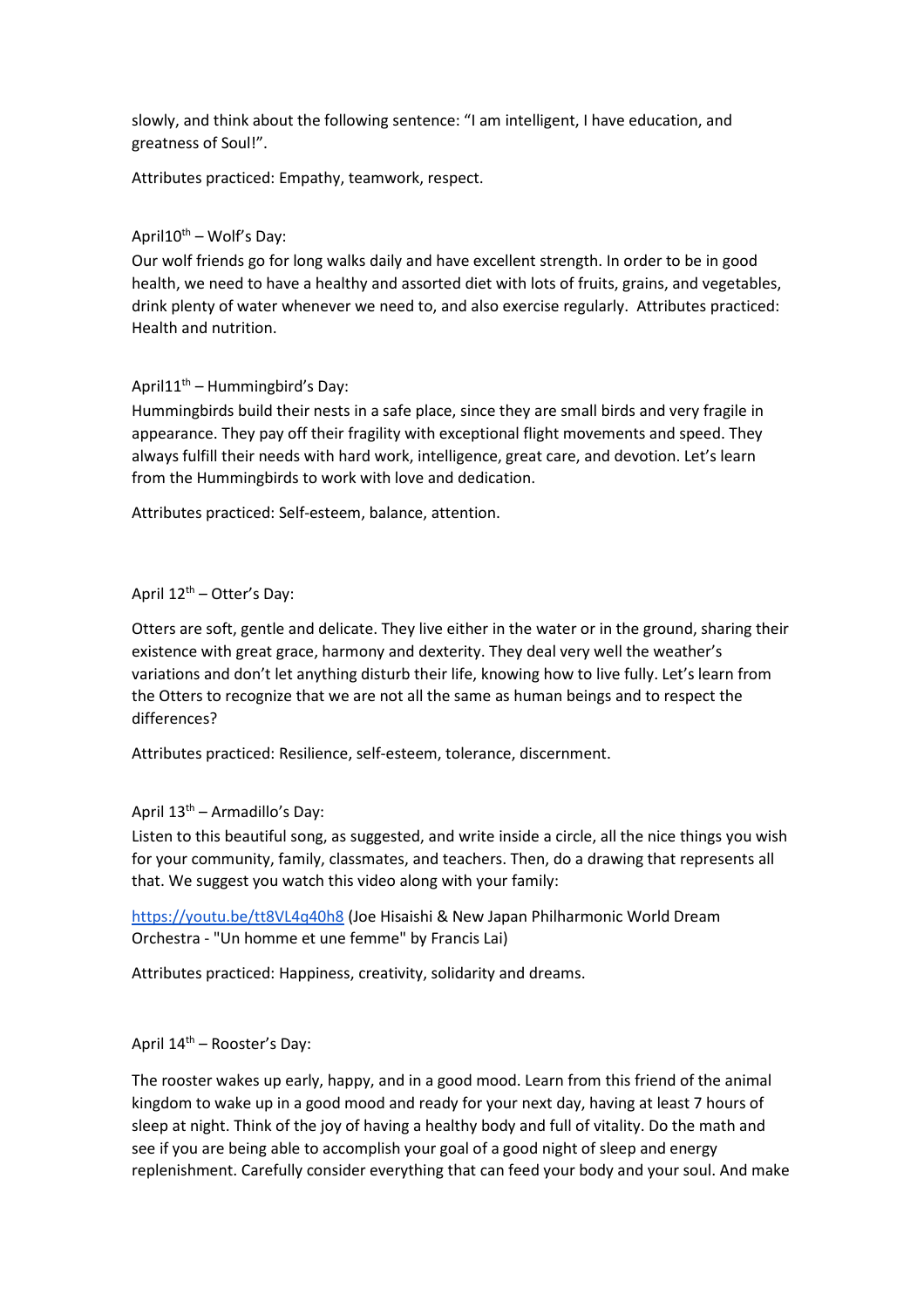the right choice for what is good for you. Attributes practiced: Self-esteem, attention, health, respect.

## April 15<sup>th</sup> – Horse's Dav:

The horse, like the dog, is also a great friend of man, although it has very different characteristics. We have several types of friends. Let us be respectful of their differences, their different ways of rapprochement and friendship in order to build a richer, plural, and more fascinating world. Allow, therefore, a greater and more diverse learning in our lives. We can also be great friends, and learn how to build fulfilling friendships.

Attributes practiced: Altruism, team work, empathy.

## April  $16^{th}$  – Dolphin's Day:

Dolphin's intelligence and gentleness are extraordinary. They are mammals like us and have a great sense of family like the elephants. They have good memory and when they meet again, after being away for some time, they able to recognize each other and show happiness for meeting again. Let the inner dolphin that exists in you flow and beat within your heart and immerse yourself in the ocean of pleasure that is gratitude, trust and friendship.

Attributes practiced: Empathy, attention, happiness.

#### April  $17^{th}$  – Wolf's Dav:

It's said that when the wolves move around, the elderly and the sick one go ahead of the pack, followed by the stronger wolves, the females, and the pups. Finally follows the Alpha Male. This way the weaker animals set the pace of the walk without being left behind. Let us learn some lessons from the wolves and be more understanding and tolerant with those that are weaker (physically, mentally and emotionally). The most fragile people need our physical, moral, ethical and spiritual strength to walk along with them!

Attributes practiced: Altruism, empathy, fraternity.

#### April  $18^{th}$  – Hummingbird's Day:

It is said that hummingbirds are messengers of happiness and gentleness. The hummingbird can fly in all directions and even stop in the air. And how about us, how do we move the world? Do we know how to be kind and polite to others? Does our presence cause joy around others? Write three words to describe how we feel at home, at school, and among friends.

Attributes practiced: Empathy, self-esteem, respect.

April 19<sup>th</sup> – Otter's Day: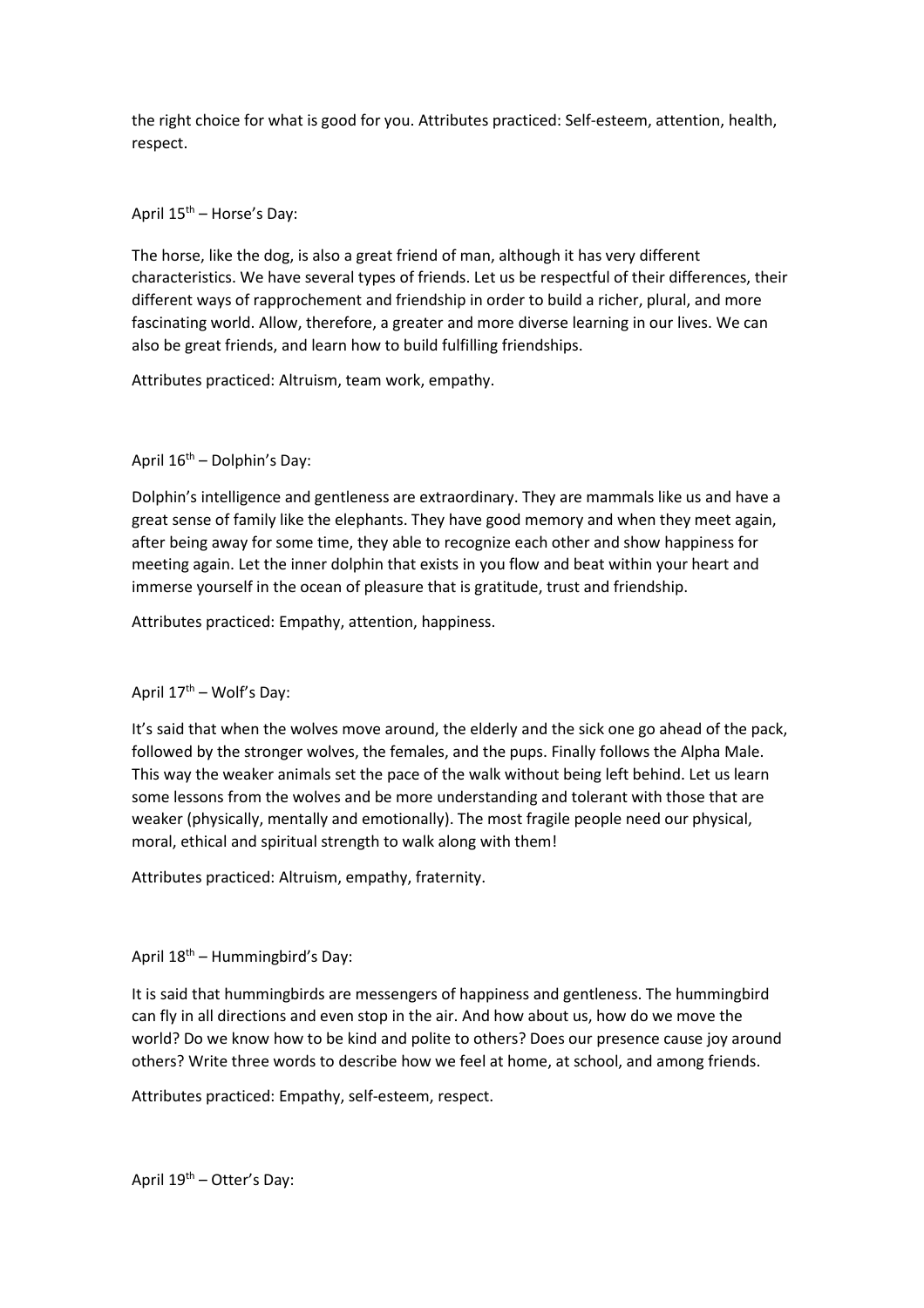Breathe in and out five times very slowly. Otter is a playful animal. Attentive and always with good feelings about life, the Otter believes in a wide and good coexistence with everyone around. Let yourself be carried away by the waters of time without fears. To play of being happy is part of learning. Write down two things that make you very happy.

Attributes practiced: Memory, resilience, self-esteem.

#### April 20th – Armadillo's Day:

Armadillos dig dens to live in and they use their protector shell to defend themselves from others predators. Be true. Emphasize the truth, always. Do all of your actions with great strength and determination. Your honesty and correct attitudes will be like a huge shell protecting you for your whole life, in any situation.

Attributes practiced: Respect, self-esteem, ethics.

#### April 21<sup>th</sup> - Rooster's Day:

Take a deep breath and think about your weekend. What positive situation did you experience during the weekend? Remember: there is always something positive, even if you have gone through some problems. Write in a paragraph about what was positive. (For smaller children, if you prefer, you can draw). Then share it with your teacher! Attributes practiced: Resilience, attention

#### April 22th -Dolphin's Day:

Close your eyes, take 5 deep breaths (pause). Know that, while you are here, in your classroom, doing this practice of relaxation and looking forward a better world, there are many children and teenagers around the world doing the same. At this moment, people from Brazil, Germany, Portugal, and Cambodia are doing the same as you are. No matter the differences, everyone wants health, peace, love, and happiness. For the next few seconds, with your most honest feelings, try to wish all of that to them now! "May we all be well". Now take a deep breath...and open your eyes.

Attributes practiced: Relaxation, empathy.

April  $23^{th}$  – Wolf's Day:

Don't use a pen or pencil and do not write it down, important to make the sum calmly. There should be only one digit left. That is, if the total is 25, add  $2 + 5$  = mentally add the number of the date of your birth. Add the day + the month + the year. Take your time, concentrate. It's 7.

Attributes practiced: attention, working memory, intelligence

April  $24^{th}$  – Hummingbird's Day: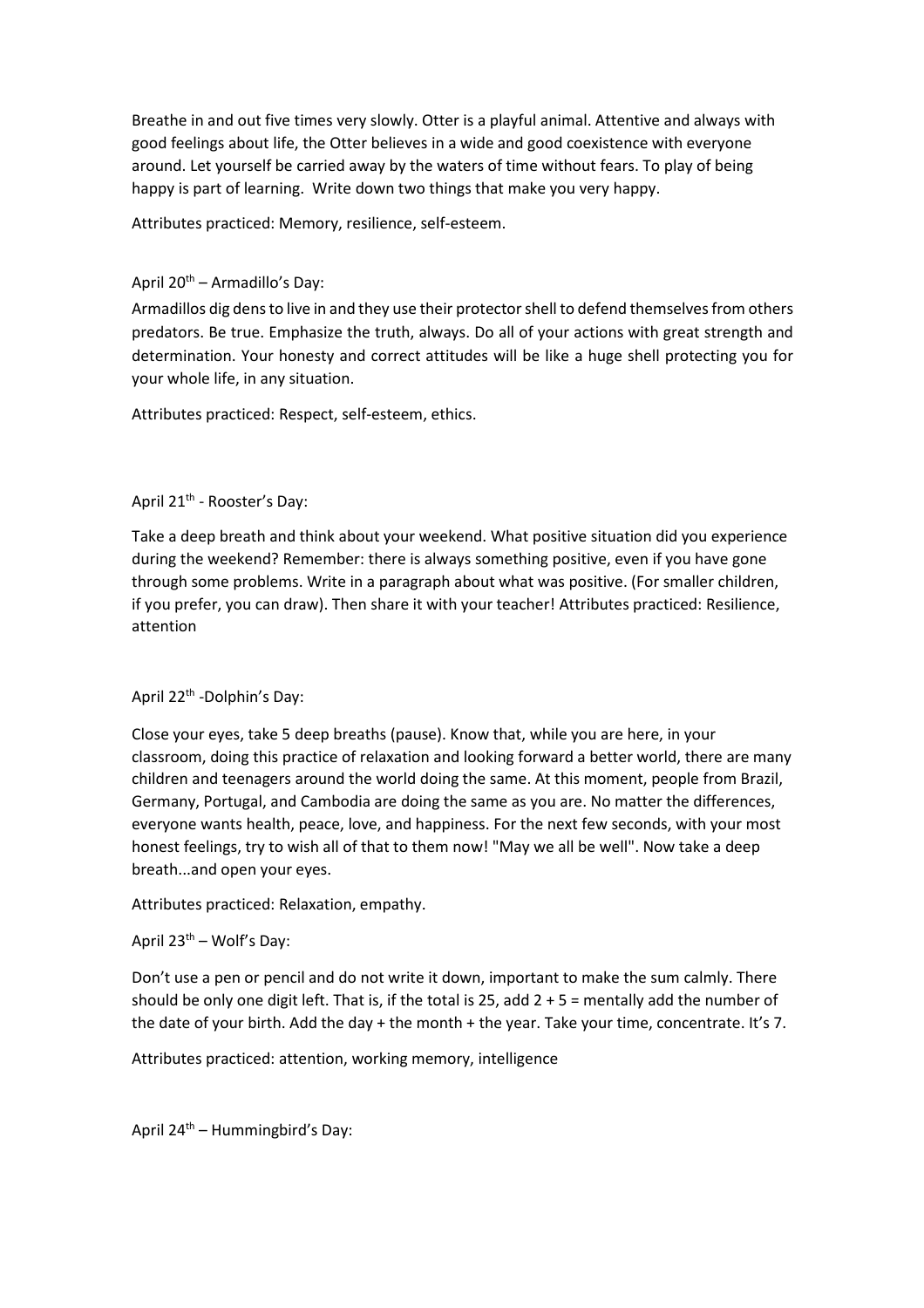For each letter of your name, write a quality of you. For example: PATRICIA: P = Patient, A = Attractive, T = Talented, R = Responsible, I = Intelligent, C = Creative, I = Intense, A = Attentive

Attributes practiced: Creativity, self-esteem.

April 25th – Otter's Day:

Workout for one hour today! Choose something that you enjoy and let's go!! Attributes practiced: Health.

April  $26^{th}$  – Armadillo's Day:

Think about everything you have learned this week. If you feel like, invite your family to hear about it. And next week, it will be great if you share it with your teacher too.

## April 27th – Squirrel's Day:

Sometimes we look around but we don't really see anything. In silence, try to notice everything around you. Now, notice everything that has been handmade by someone. If you see a table, for example, imagine who made it and when…If you see a notebook, do the same. Think about how everything has changed and how many people worked on all that is around you now!

If you want, you are more than welcome to draw what you just thought about.

Attributes practiced: Respect, sensitivity to the context, attention, working memory.

#### April  $28^{th}$  — Bear's Day:

Bears don't let themselves get upset by bad situations that might occur sometimes. Bears hibernate during the winter and wake up in the spring with lots of energy and faith in life. So, be as a bear, renew yourself each morning with determination, courage, perseverance, and faith. Bear again each morning and go on relying on the light of the new day.

Attributes practiced: resilience

April 29th – Snake's Day:

Snakes shed their skin a couple of times during their lifetime. Because of that for many cultures the snake symbolizes healing and change. The "healing changes". Everything in this life works for our growth and learning. Every stage of life the snake changes its skin, it's allowing itself to be instinctively regenerated.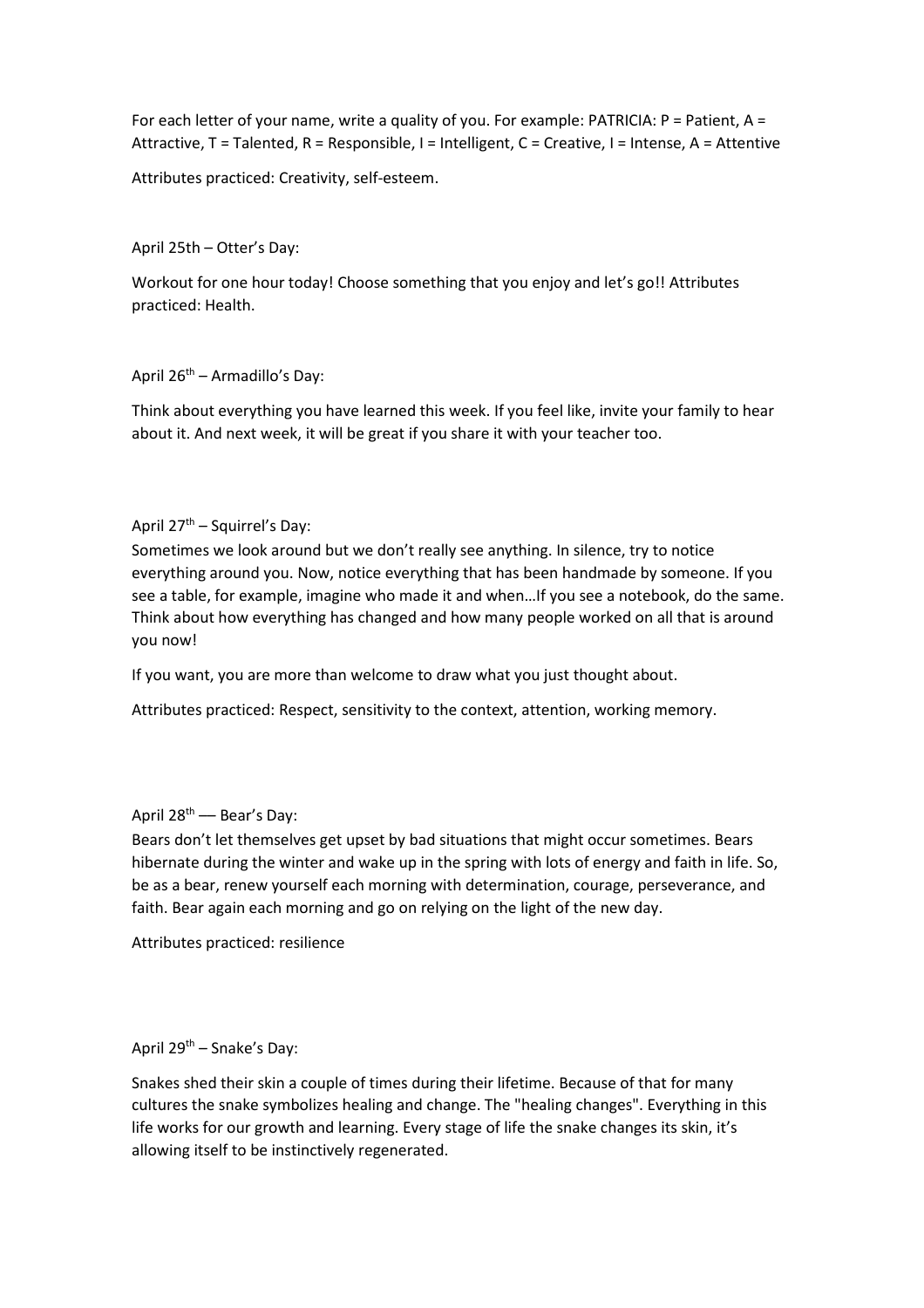Go over your emotions, your feelings and thoughts to see which ones need to be improved. New ideas, new courses, more wisdom... new frontiers. Allow yourself to grow!

Attributes Practiced: self-esteem, courage, confidence.

April  $30<sup>th</sup>$  – Penguin's Day:

Penguins dive into the rough sea either looking for food and/or fun.

They accept the forces of nature and the most adverse situations as parts of a world where

courage is a useful survival tool of the species. Go deep into your studies, without fear or distress. Learning also means understanding that we all have some difficulty and that we need to determinedly walk toward our goals, leaving our fears behind.

Attributes practiced: self-esteem

#### May  $1<sup>st</sup>$  – Peacock's Day

To think about it: casually, today is the birthday of three famous soccer players: Neymar Júnior (Brazil), Carlito Tevez (Argentina) and Cristiano Ronaldo (Portugal). What positive characteristics make these players good athletes? Do you have any of these characteristics? Is there any that you would like to develop? Attributes practiced: context sensitivity, self-esteem

## May  $2^{rd}$  – Firefly's Day

Close your eyes and sit comfortably. Imagine that you are in a garden with lots of fragrant flowers. Feel the scent of these flowers...take one deep breath... two...three... four deep breaths. In your own time, open your eyes and notice where you are. Attributes practiced: relaxation

#### May  $3<sup>th</sup>$  – Lion's Day:

Have you tried being a poet? Write a small poem with the words "heart", "school", "classmates", "emotion", "nature". You may add any other words and put them in any order you want to.

Skills practiced: creativity, reasoning, intelligence

PS: For tomorrow's exercise you will need to bring some recycle items from home like cans, plastic containers, a piece of fabric or strings, glue, and scissor.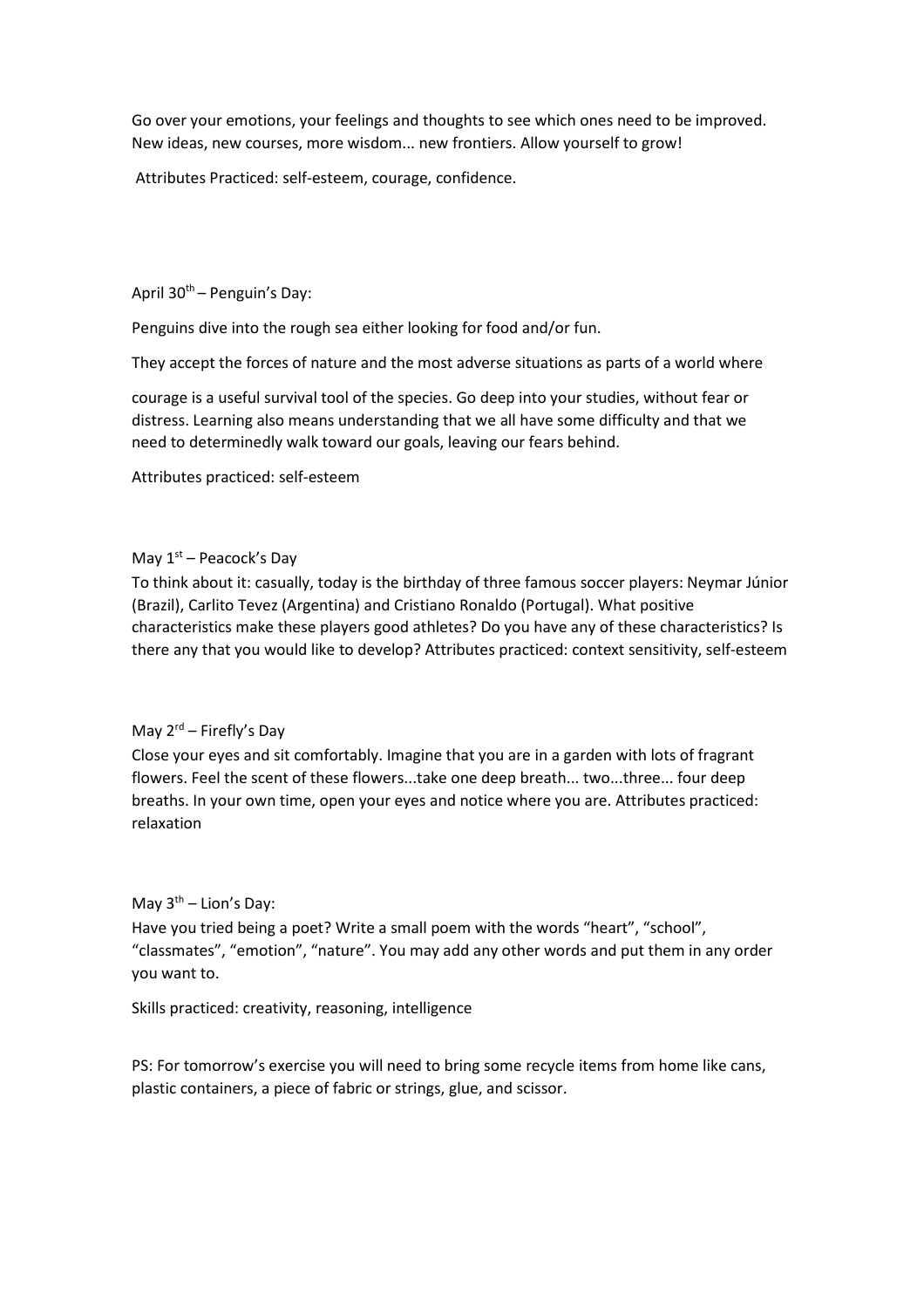## May  $4^{th}$  – Dolphin's Day:

Today, we will draw the music! See what art piece you can create by listening to this song: Https://youtu.be/CvFH\_6DNRCY

This song was composed by the famous French musician called Claude Debussy who lived from 1862 to 1918. We suggest you make an exhibition in the classroom with the art pieces!

Attributes practiced: Relaxation, creative visualization.

#### May  $5<sup>th</sup>$  – Wolf's Day:

Close your eyes and think: Is there someone to whom you have been disrespectful lately (20 second pause). If your answer is yes, now imagine you solving the situation in a different way, so you don't have to be disrespectful to this other person. You can express what you feel to him/her, but in a calmer and nicer way.

Attributes practiced: respect, empathy

• For tomorrow's exercise you will need color pencils or crayons, glue and scissors.

May  $6<sup>th</sup>$  – Hare's Day:

Do you know it's not necessary to buy toys to have fun?

With carrots and potatoes, and some accessories you can make some animal toys like chickens and roosters. Use your creativity!

Attributes practiced: Creativity

#### May 7th– Monkey's Day

The idiom "every jack to his trace" means to have respect for each other, learning to develop skills such as coexistence, respect for diversity, for the way people dress, and for the way other people think. The right to be different and to be able to express what we really are, without hurting or judging others, provides us with a great well-being. Understanding that we are human beings and therefore fallible and imperfect, helps us to strengthen some of our qualities such as humbleness, discipline and respect. Attributes practiced: Respect

#### May 8<sup>th</sup> – Eagle's Day

With your eyes open, relax your posture, don't move and, without looking to the sides, notice how the environment is. Notice everything carefully. See the different colors and brightness that is within your field of vision. Try to have an enlarged and more detailed view of what you usually have. Carefully, be curious and open minded about it; Like if you were seeing it for the first time!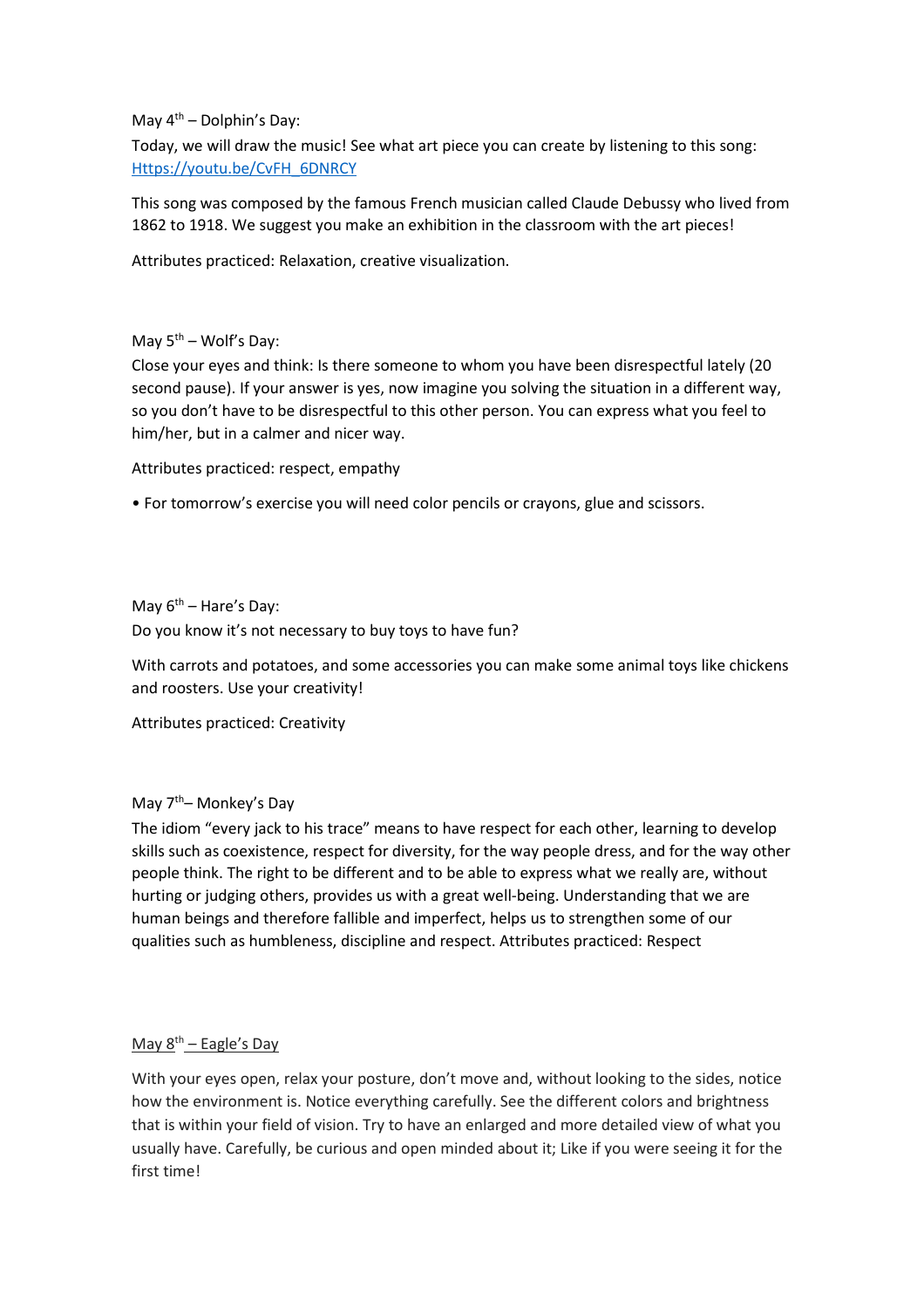Attributes worked: Attention, working memory, sensitivity to the context, creativity

#### May  $9^{th}$  – Ant's Day:

Reading is very important to make people smarter and with a better memory. This week's suggestion is that you choose a book from any subject you like, to read and enjoy! Once you have decided on the book, write down in your notebook the name of the book.

Attributes worked: intelligence, persistence, frustration tolerance.

#### May  $10^{th}$  – Lion's Day:

Keep your eyes closed and pay attention to your breathing. Mentally, repeat very slowly the phrase "May I have confidence and courage". The best way is to inhale (breathe in, through the nose) and then exhale (breathe out, also through the nose) while thinking of the phrase. Feel this phrase making an impact on you. And repeat mentally repeat: "May I have confidence and courage" (pause)... very calmly and carefully...Once again

(pause). Again... and for the last time (pause). In your own time, you can open your eyes and look around the classroom. (For smaller children, it is possible for the sentences to be said out loud. If so, lead the way so they say it all together).

Attributes worked: ethics.

## May 11<sup>th</sup>- Squirrel's Day:

With your eyes closed, imagine a large tree full of apples, an Apple Tree (pause). You approach it and, for your surprise, the tree itself puts a beautiful, healthy apple in your hand! You take the apple and carefully realize its smell, shape, color, texture, weight and taste...

Attributes worked: Gratitude, creative imagination.



May  $12^{th}$  – Dog's Day:

("Derived color application" – This image is a courtesy of Mrs. Yedda Montano Difini, from the School of Arts and Decoration, Porto Alegre - RS)

Carefully observe the image above. Think over on what each of the clowns are expressing. What kind of feelings are they having? Write in your notebook, briefly, what do you believe they are feeling and why.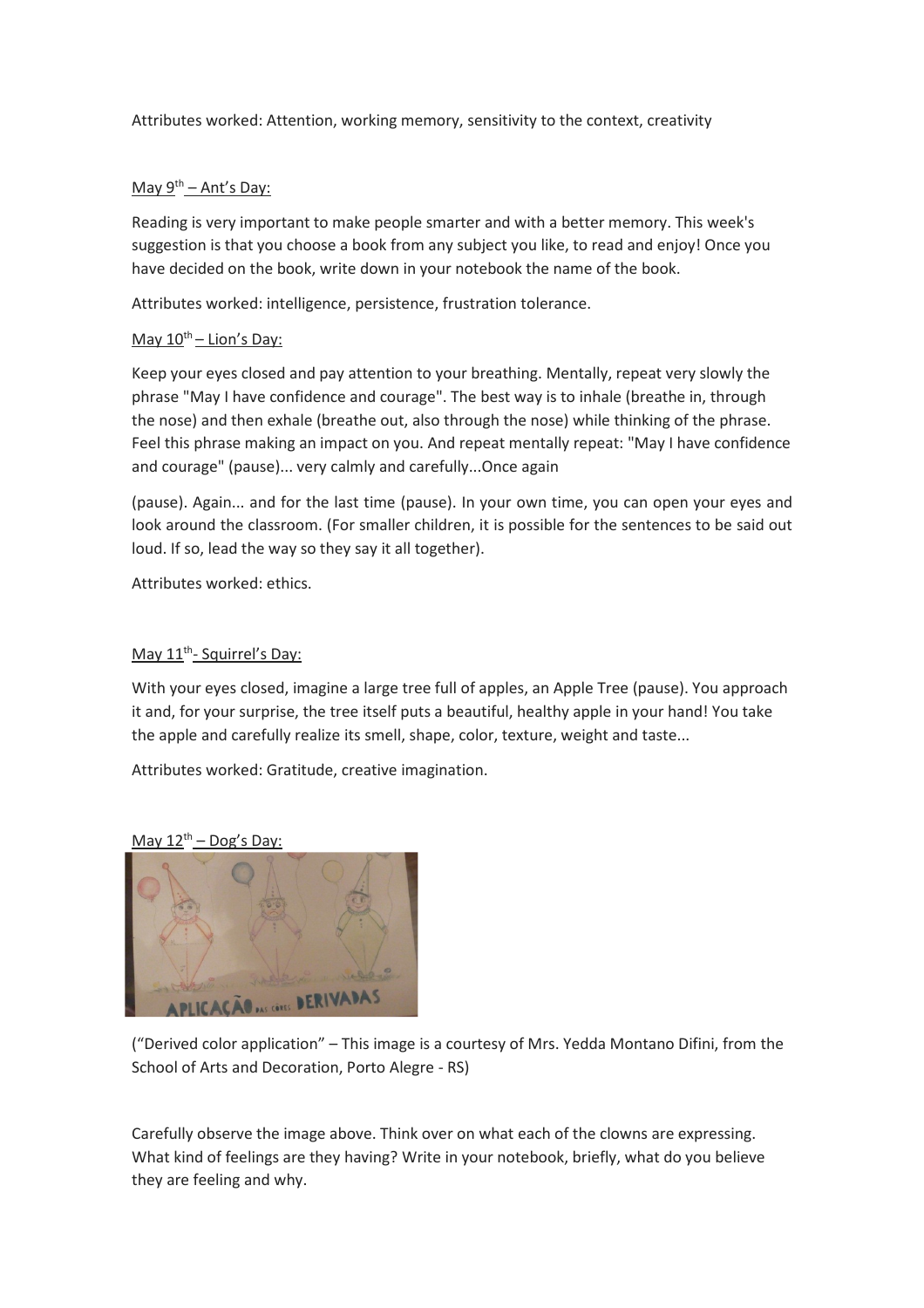Attributes worked: emotions, knowledgement, context sensitivity, empathy.

## May  $13<sup>th</sup>$  – Whale's Day:

Did you know that 70% to 75% of our body is water? This means that over two-thirds of our body is water.

Today your commitment is to drink more water than you normally do! Water is very important for the well functioning of our health.

Then, on Monday, tell your teacher if you were able to do it. Also, if you can not understand what 70% or over two-thirds means, ask your teacher to explain it to you.

Attributes worked: Health.

#### May  $14<sup>th</sup>$  – Bear's Day:

Stop for a couple of minutes. Breathe deeply. Think about all you've learned today or even this week. Pay attention to your breathing and this fact (it could be about you, other people or maybe the environment). Give your thought on these. Just like the bears that hibernate and after they enjoy the spring with all the energy they have stored, all reflections make you learn, grow and thrive. If you feel like it, write down, in one phrase, what was the learning and share it with your teacher.

#### May  $15^{\text{th}}$  – Eagle's Day:

Sit on the floor or at your desk with scratch paper or not, crayons, pencil, sand, charcoal, or even just with your finger (it does not matter), begin to paint the music as it comes to your mind, naturally. Whatever you do, you will be doing it right! Teacher may talk a little bit or not, but will be present, joining the kids. It's a devotional moment to the workout.

Meaning: the senses of sight, hearing, and touch work for the same cause. When I am focused, I am present. It is important to exercise silence, to feel complete.

Link to access the music: https://www.youtube.com/watch?v=S6OgZCCoXWc Do not show the video to the children; let them listen to the song only. Otherwise they may link a specific image from the video to their drawing. This song was written by the famous German composer Johann Sebastian Bach (1685-1750).

Skills practiced: motor coordination, concentration, attention, creativity, patience.

## May  $16^{th}$  – Ant's Day:

On May 16<sup>th</sup> 1975, a Japanese woman named Junko Tabei was the first woman to climb Mount Everest, known to be the world's most difficult and tallest peak. 8,844m of altitude, full of snow, cold, windy, storms and all kinds of adverse conditions. The more you climb, the less oxygen and the greater the difficulty. In silence, she marched up Mount Everest (pause).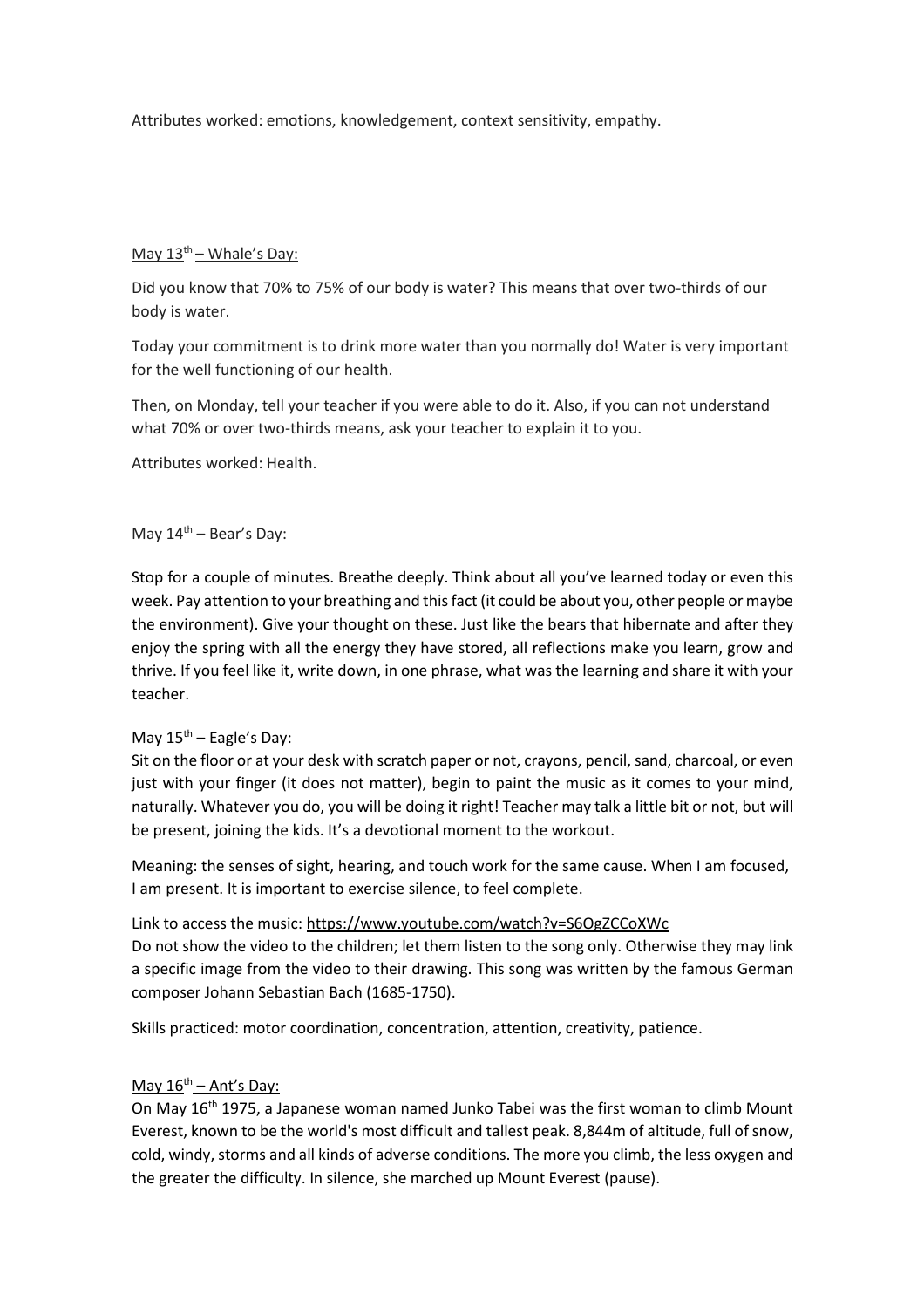Look around and realize everything you see around you and, the feelings it brings to you (pause). You think about giving up, but you keep on going. Until you reach the top of the mountain. Now, think about what attitudes make a person get there. Skills practiced: persistence, frustration tolerance.

## May  $17<sup>th</sup>$  – Lion's Day:

With your eyes closed, try to remember a situation in your life in which you had a lot of courage and strength! It could be any time ago, a big or small moment that you felt proud of yourself. If you cannot remember one, make up a situation in your mind, in which you feel strength, confident, brave and, generous (pause). Notice all of the details, the people around you and, your feelings. Take a deep breath and realize the courage within you... When you are ready, you can open your eyes.

Skills practiced: Self-esteem

#### May  $18<sup>th</sup>$  – Squirrel's Day:

This is an exercise to be done slowly.

Eyes closed, visualize your house. Visualize all the rooms in it. Now, visualize yourself in your room. A very strong and beautiful white light is coming from your heart now! Your whole body is glowing with that light! This light is so intense and plentiful that it takes care of your room, of all other rooms, of the entire house and, of all the people there. The more you are aware of your breathing, the more intense the light gets. This light is contagious and it's very good to everyone in her home. When you're ready, open your eyes.

Skills practiced: Relaxation

#### May 19th – Dog's Day:

Today is hug day! Get up from the chair and hug as many people as possible! But attention: Who wins the game? Anyone who takes it easy, very slowly, looking the other person straight in the eyes and wishing very good things for him or her! Skills practiced: recognition of emotions, sensitivity to context, empathy

#### May  $20^{th}$  – Whale's Day:

Today your commitment is to eat at least one vegetable you do not usually eat. How about accepting this challenge to gain lots of health and a nice experience? Skills practiced: Health

#### May  $21<sup>th</sup>$  – Bear's Day:

Stop for a couple of minutes. Breathe deeply. Think about all you've learned today or even this week. Pay attention to your breathing and this fact (it could be about you, other people or maybe the environment). Give your thought on these. Just like the bears that hibernate and after they enjoy the spring with all the energy they have stored, all reflections make you learn, grow and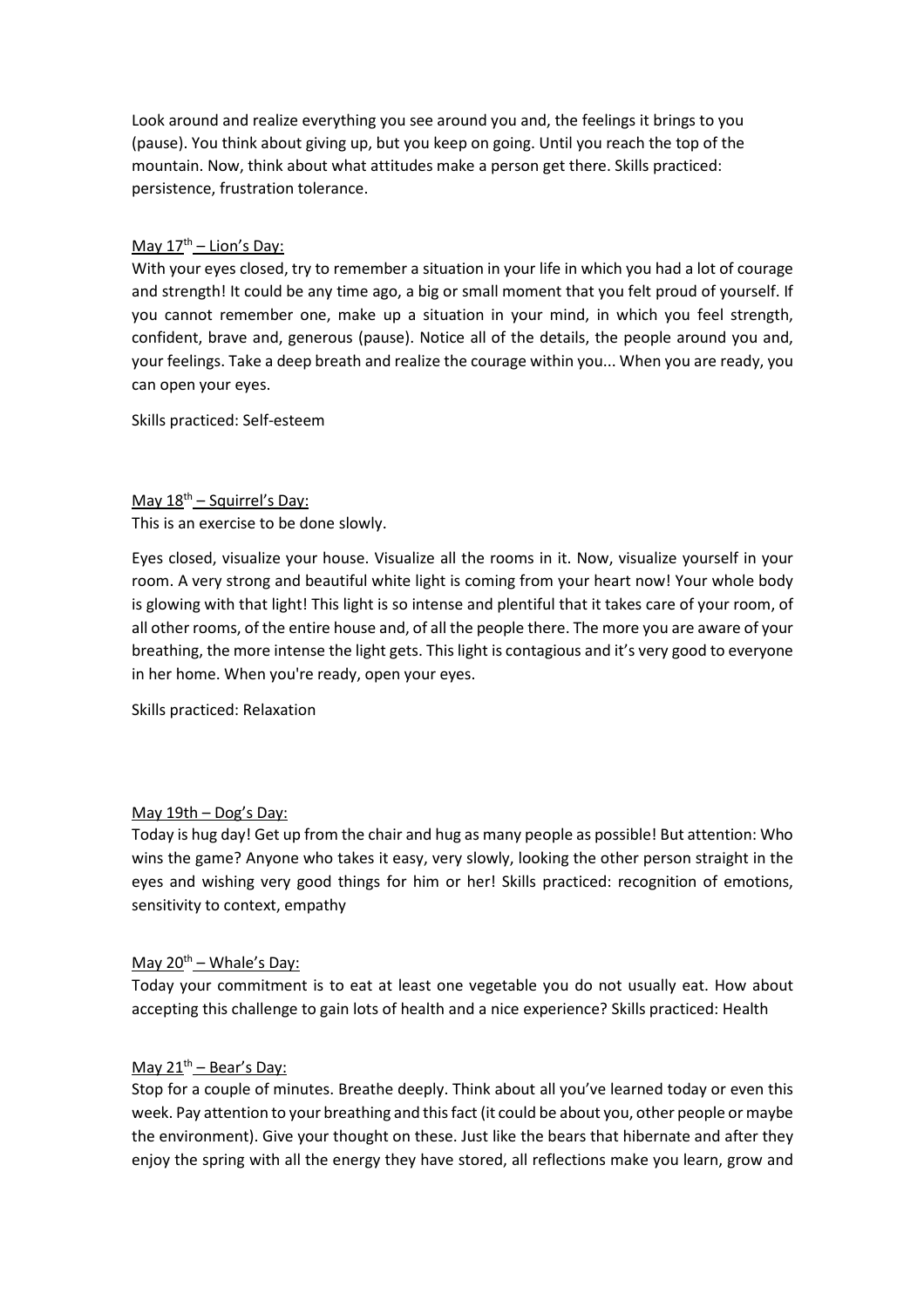thrive. If you feel like it, write down, in one phrase, what was the learning and share it with your teacher.

## May 22<sup>th</sup> - Eagle's Day:

List (or draw) three qualities of an "eagle". Are there any of them that you want to incorporate into your day-to-day life? With your eyes closed, take some deep breaths and find out how you can do this!

Skills Practiced: Concentration, creativity

## May 23<sup>rd</sup> - Ant's Day:

Today is the day to do some research.

What is ETHICS? In silence, first, think about the question and try to find the answer within your knowledge. Take note in your notebook. If you do not know what it is, do not worry, we'll have a week to find out! Ask this question at home, ask a friend, do some research... Everyone should write a sentence on what was understood about ethics. Next week everyone will read their answers. Learning together is always better! Skills Practiced: Ethics, frustration tolerance

## May 24<sup>th</sup> - Lion's Day:

Let's imagine that the world had thousands of people, but these people were all the same: YOU. So you would be parents, mothers, siblings, children, teachers, doctors, engineers, janitors, electricians, politicians...Anyway, all people would be "you". Can you imagine? In silence, aware, take a deep breath and reflect for a moment...(pause) A) How would this world be, since you could make it any way you wanted it?

B) What would be so good about it?

(Answers can be written, drawn or cutouts from magazines - optional)

Skills Practiced: Self-esteem, self-acceptance, empathy, creativity

May 25<sup>th</sup> - Squirrel's Day:

Did you know that trash can be turned into energy? https://www.youtube.com/watch?v=eym10GGidQU

After watching the video, you are invited to think about how you can improve the use of garbage in your home or in your city!

Skills Practiced: Sustainability, creativity, respect for Planet Earth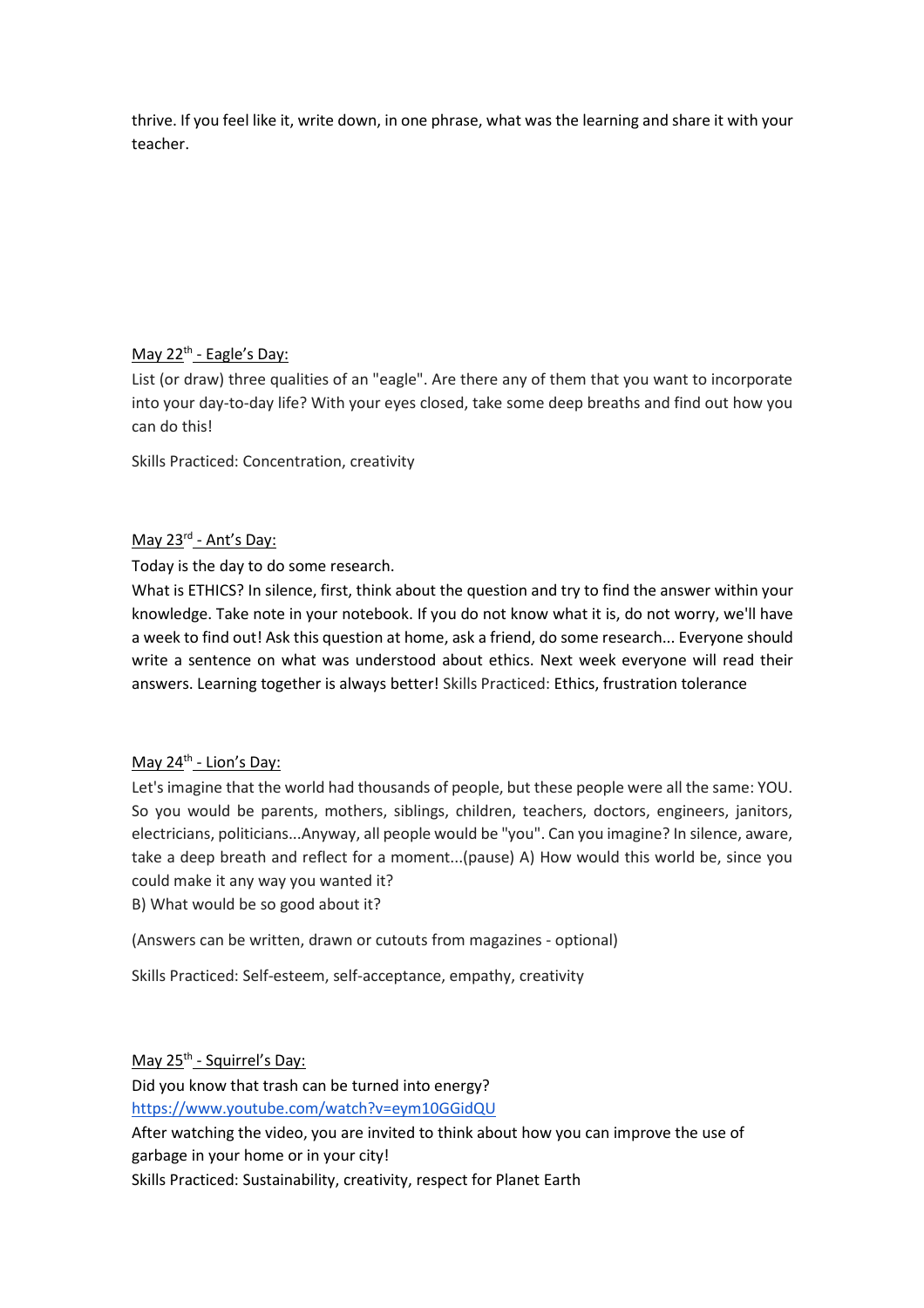#### May  $26<sup>th</sup>$  - Dog's Day:

Seated with your eyes closed, imagine yourself hugging someone you like. (Pause) Be aware of how you feel...Be in this moment, don't wish for anything in return. (Pause) In your own time, open your eyes.

Skills practiced: Recognition of emotions, empathy

## May 27<sup>th</sup> - Whale's Day:

Today the proposal is for you to persuade your friends and family members to stop using their cell phones while you are together. Can you do this? This way you will have more time to look at each other and to talk.

Skills practiced: Attributes worked: Health, Empathy

## May 28<sup>th</sup> - Bear's Day:

Stop for a couple of minutes. Breathe deeply. Think about all you've learned today or even this week. Pay attention to your breathing and this fact (it could be about you, other people or maybe the environment). Give your thought on these. Just like the bears that hibernate and after they enjoy the spring with all the energy they have stored, all reflections make you learn, grow and thrive. If you feel like it, write down, in one phrase, what was the learning and share it with your teach.

May 29<sup>th</sup> - Eagle's Day: Today's letter is "A".

Don't move from your desk. Quietly and, calmly, identify all objects in the classroom that begin with the letter A. Take a few deep breaths to be more aware and start! Then, say out loud to your teacher.

Skills Practiced: Attention, intelligence.

#### May 30<sup>th</sup> - Ant's Day:

Today is the day to increase our knowledge on the research started last week! What is ETHICS? Were you able to answer this question?

When the teacher asks, tell your classmates what understood about ethics! When that is done, it would be interesting if the teacher gives an example about ethics in the classroom.

To start a conversation: "The term ethics derives from the Greek word *ethos* (character, whatever defines a person). And, character, according to Epicurus, is what you are when no one is watching you!"

Learning together is always better!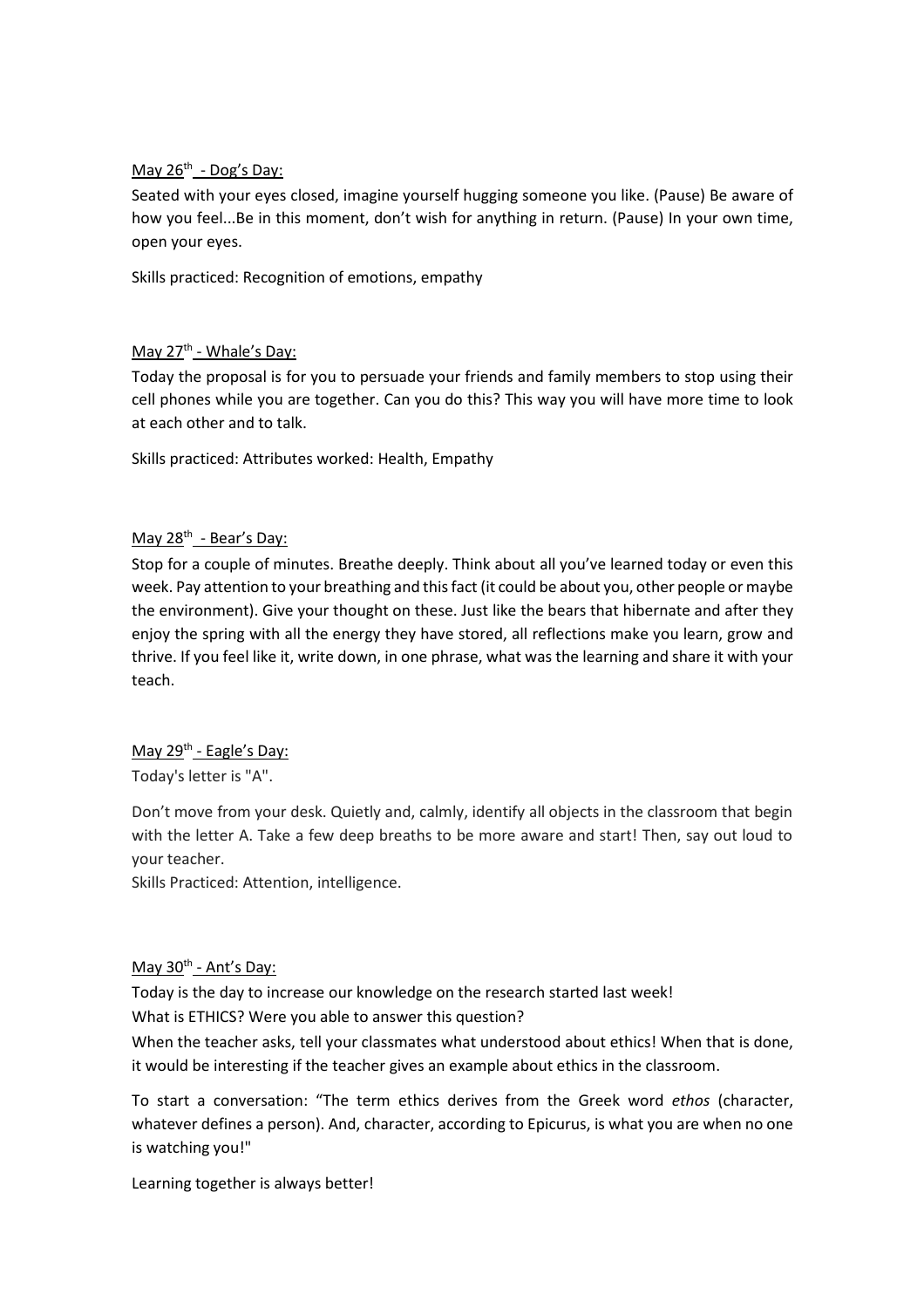#### May 31<sup>st</sup> - Lion's Day:

If you had an one and only opportunity and could be the president of our country, for a day, what would you do? Besides that, you could give a very positive message to the entire population. What would that message be? It could involve any area. Write it in your notebook and, then share it with your teacher and classmates. (Remember, this activity is not related to any political party or politicians).

Skills Practiced: Empathy, social responsibility

#### Jun 1st - Squirrel's Day:

Keep your eyes closed and pay attention to your breathing. Mentally, repeat very slowly the phrase "May I respect and preserve life". The best way is to inhale (breathe in, through the nose) and then exhale (breathe out, also through the nose) while thinking of the phrase. Feel this phrase making an impact on you. And repeat mentally repeat: "May I respect and preserve life" (pause)... very calmly and carefully...Once again (pause). Again... and for the last time...(pause). In your own time, you can open your eyes and look around the classroom. (For smaller children, it is possible for the sentences to be said out loud. If so, lead the way so they say it all together). Skills practiced: Relaxation, respect, commitment to the Planet Earth

## Jun 2nd - Dog's Day:

Close your eyes, take a deep breath. Visualize your hands painted in red, as if they were two red lights. Red is an important primary color. Now, notice that this light is spreading to your desk and chair...(pause). It's still spreading to the floor, to the walls, to the ceiling...(pause). Slowly, you realize that the red light has taken over the whole classroom or the whole place in which you are. Everything is red around you. Now, be realize what are you feeling? Do you feel cold, warm, or you didn't notice any change in the temperature? Are there any other feelings? (pause). Now, visualize everything around you with its normal colors. Just as they are. In your time, you can open your eyes and, write or draw the experience you just had.

Skills practiced: Recognition of emotions, creative visualization, context sensitivity Inspiration for this activity from Mrs. Yedda Difinni - School of Arts, 1968

#### Jun 3rd - Whale's Day:

Today, you will be gifted with a delicious recipe! Remember, do not make it alone. A RESPONSIBLE ADULT MUST BE WITH YOU TO MAKE THE RECIPE!!

TROPICAL SMOOTHIE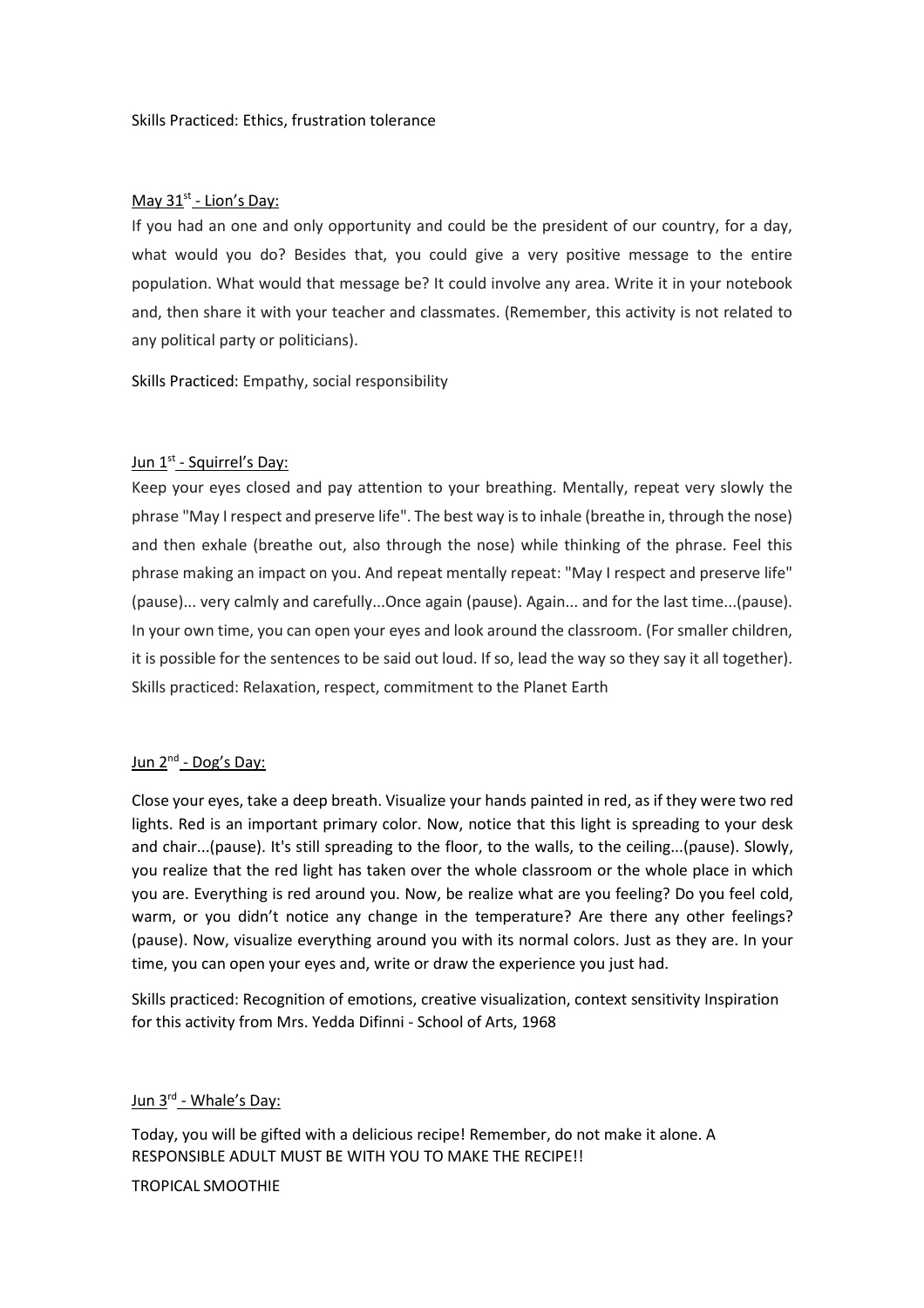#### Ingredients

- 1 cup frozen pineapple
- 2 cups frozen watermelon
- 1 frozen banana
- 1 cube frozen green banana biomass
- 2 slices of peeled ginger

Directions: Blend all the ingredients until smooth.

GREEN BANANA BIOMASS

Ingredients

- Green unpeeled bananas
- Water

 Directions: Wash unpeeled green bananas very well and rinse. Put the bananas in a pressure cooker, add water until it covers the bananas and, cook for 8 minutes after the pressure starts. Turn off the heat and wait for the air to gets off. Peel the bananas and blend them with the same water that was used to cook them, until it is a thick paste.

Measures: 1 scoop of water for 2 bananas.

Transfer the pulp, while still hot, to ice buckets and let it freeze. Unmold the frozen cubes and store them in a container with lid in the freezer. The biomass can be used as a base for a lot of different preparations.

Skills practiced: Health

(This recipe was kindly provided by the Nutritionist Gabriela Port, http://tudoqfazbem.blogspot.com.br)

## Jun 4<sup>th</sup> - Bear's Day:

Stop for a couple of minutes. Breathe deeply. Think about all you've learned today or even this week. Pay attention to your breathing and this fact (it could be about you, other people or maybe the environment). Give your thought on these. Just like the bears that hibernate and after they enjoy the spring with all the energy they have stored, all reflections make you learn, grow and thrive. If you feel like it, write down, in one phrase, what was the learning and share it with your teacher.

## June 5<sup>th</sup> - Eagle's Day:

Let's see if you can figure out this task...In silence, think of an animal that begins with the letter "T". Better yet if you can come up with more than one animal. Write it down in your notebook. Now see if there is any animal on your list that has no fur and knows how to swim. It lays eggs and has 4 legs. And, do not have teeth like Tigers do. (Answer:

## Tortoise)

What else can you say about this animal? Skills Practiced: Concentration, intelligence, creativity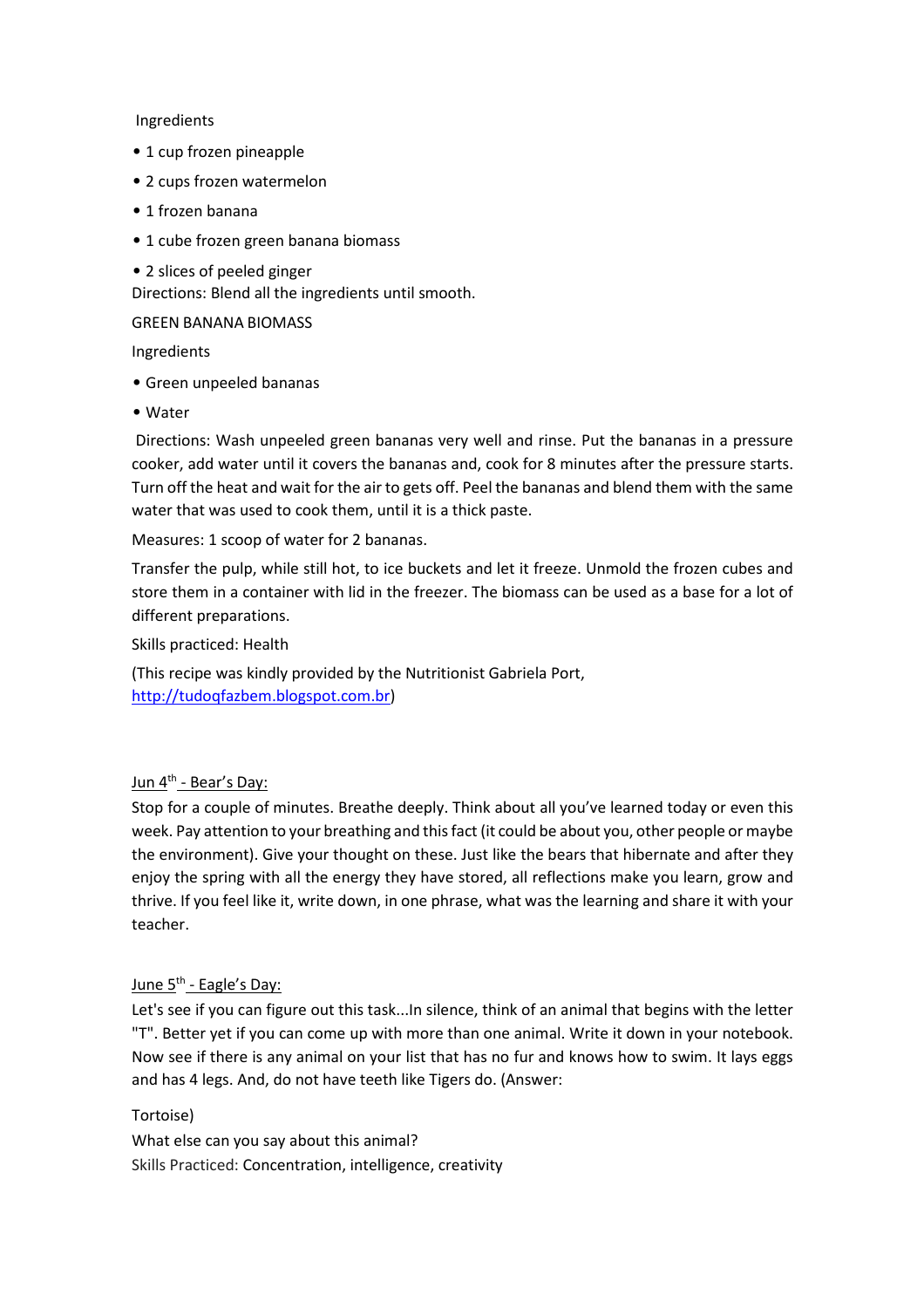### June 6<sup>th</sup> - Ant's Day:

 A Moment for reflexion. Is there any subject at school that you could improve on? For example, doing more homework, studying more of a particular subject or, learning better some math that you are having difficulty...Anything that you would like to improve. Take a deep breath, think calmly about it (pause). Now, think about how you would feel if you improved on this…(pause). Now, write down this commitment in your notebook and set a goal. For example, schedule an hour each day to do the homework, ask for help and study with a classmate who understands more about the subject you have difficulty, take a practical class to better understand the subject or even, watch a movie that tells about what you're studying...Go over your goals everyday for a week. It's important to know that we can always improve something when we have desire and persistence!

Skills Practiced: Persistence, resilience

### June 7<sup>th</sup> - Lion's Day:

Many of the world's greatest painters and sculptors have made their self-portrait.

Today we are going to make art!

Use any material you have available to make a drawing of yourself! Before starting this activity, close your eyes and reflect over your most positives characteristics...your best qualities! There is always good things about ourselves...Then, open your eyes and lets get to work! Make sure these qualities are in your drawing!

Remember: for art, there isn't right or wrong. All the work done with true dedication and heart will be right!

Skills Practiced: Self-esteem, self-acceptance

If you wish to show to your students, these are some famous self-portraits: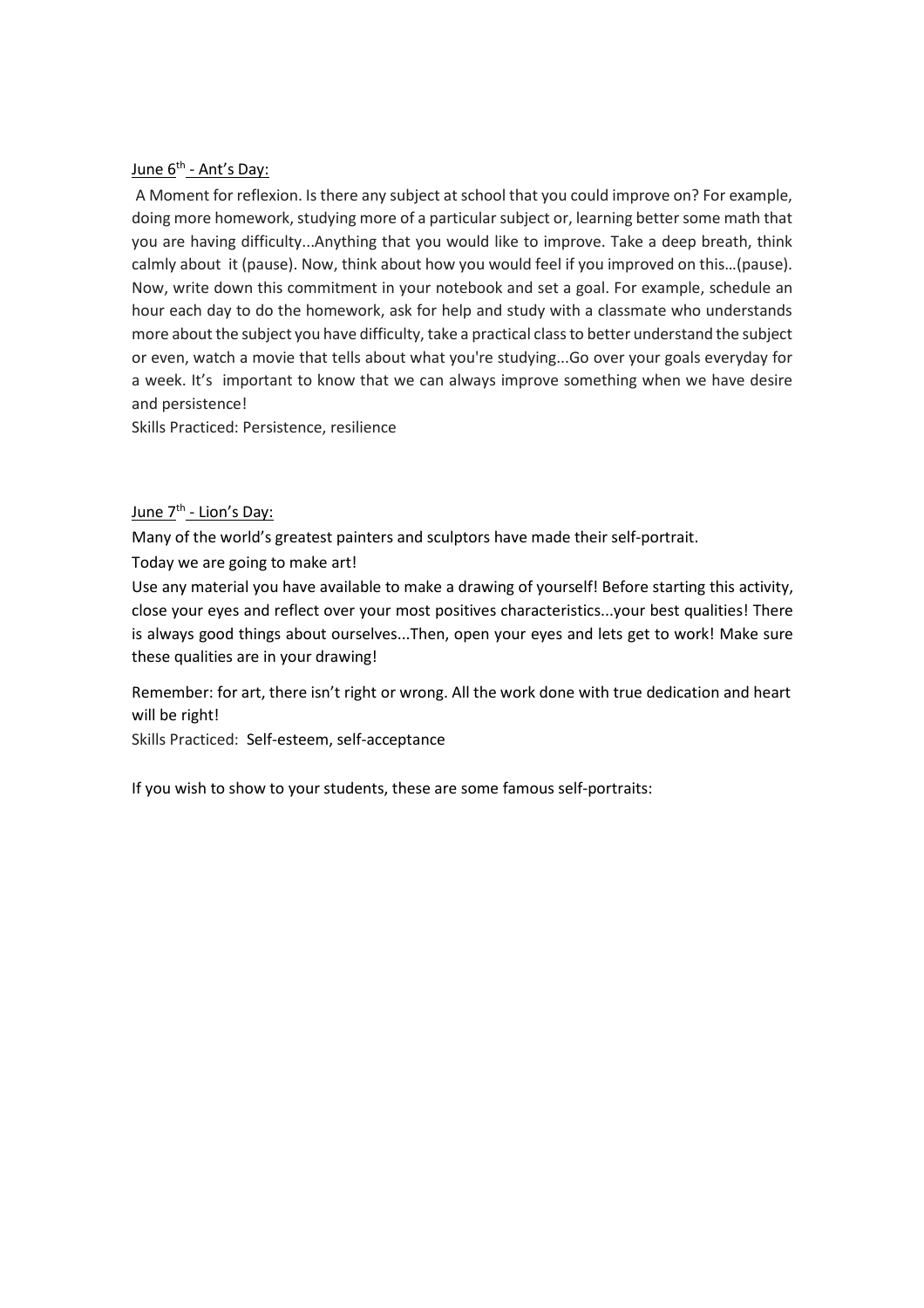

Gogh)

# June 8<sup>th</sup> - Squirrel's Day:

What if all the flies and mosquitoes on Earth could disappear? What good do flies and mosquitoes do? Do they have any use for the world? Today, the idea is for you to be a researcher! Observe the life of these insects, think about it and, learn more about them.

(Vicent Van

Next Thursday we will share everyone's answers and learn more about the insects. Skills practiced: Sustainability, creativity, respect for Planet Earth

### June 9<sup>th</sup> - Dog's Day:

Think of a person going through a difficult situation. This person can not be someone close to you. Today I invite to choose someone distant. It can be an artist, a politician, a musician, a journalist… (pause). For a few seconds, put yourself in this person's place and realize how hard it is to be in this situation (pause). Now, wish him/her strength, love and, ability to overcome…so hi/she can feel better. Take a deep breath, be calm.

Slowly open your eyes. Skills Practiced: Empathy, altruism

June 10<sup>th</sup> - Whale's Day: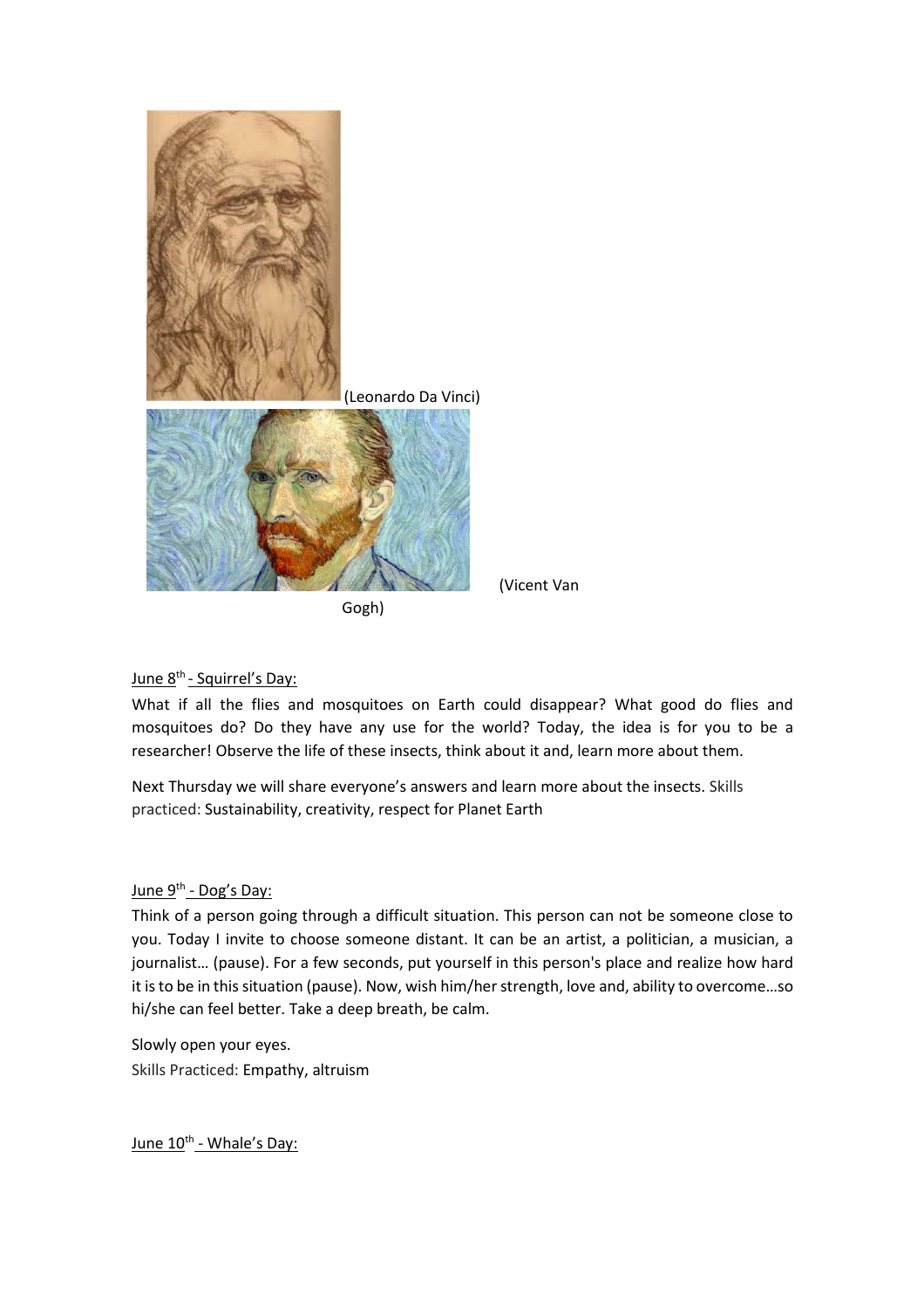Today is Global Wellness Day! You are invited to take 7 steps to a healthier life and invite others to do the same!

- 8. Walk or do some light exercise for 1 hour
- 9. Eat healthier (choose more fruits and vegetables and, less sugar and salt)
- 10. Drink plenty of water
- 11. Reduce the use of plastics
- 12. Get enough sleep
- 13. Have dinner with your family or with anyone you like
- 14. Do a good deed

Skills Practiced: Health, sustainability, sensitivity to context, empathy, commitment to Planet Earth

### June 11<sup>th</sup> - Bear's Day:

Stop for a few of minutes. Take a deep breath. Think about all you've learned today or even this week. Pay attention to your breathing and this fact (it could be about you, other people or maybe the environment). Give your thought on these. Just like the bears that hibernate and after they enjoy the spring with all the energy they have stored, all reflections make you learn, grow and thrive. If you feel like it, write down, in one phrase, what was the learning and share it with your teacher.

### June 12<sup>th</sup> - Eagle's Day:

In silence, concentrate, don't talk to your classmates, just grab your notebook and pencil and walk around the classroom looking for and objects that have a RECTANGULAR form. You do not have to touch them or pick them up, just look at them and then start a list on your notebooks with their names. They can be from a classmate, yours or from the classroom. They can be in different sizes. You are able to find at least 5 objects. Good luck! Skills practiced: Concentration, intelligence, creativity.

- For this Wednesday, we will need a tree seedling. It can be any type of tree. Ask students to bring one this Wednesday. Or they can be donated by a plant company in the city.

#### June 13<sup>th</sup> - Ant's Day:

Last week you thought about subjects you could improve in school and wrote it down on your notebook.

If you accomplished your goal, congratulations! If you didn't, try to think why you couldn't accomplish it. Remember to acknowledge it has to do with your own behavior (not others). For example: Did I study enough? Did I ask for anyone's help? Have I entirely devoted myself to achieve my goal? If not, there is always time to get it done right. What do I need to do to change? Write it down again and dedicate daily to get what you want. The only way to achieve ours goals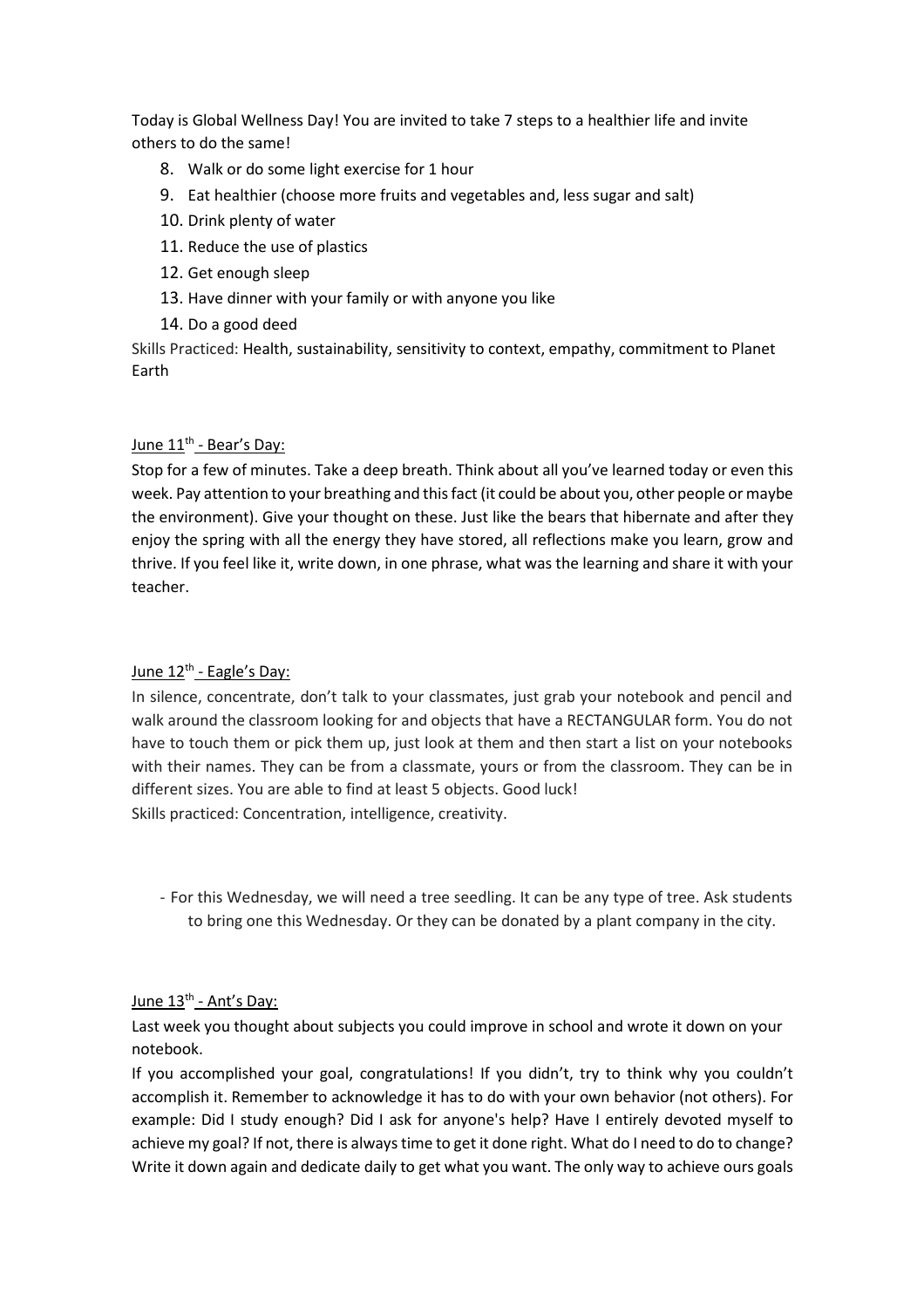is to make small and positive improvements everyday. It's important to know that we can always change something if we truly desire and persist.

Skills practiced: Persistence, resilience.

# June 14<sup>th</sup> - Lion's Day:

In some countries, on these days are celebrated the Environment's Week! But every day of the year we must think about the environment we live in. Could you plant a tree today? (Suggestion: all the students could plant a tree in the school's yard or some places close to the school. The tree seedling could be brought by the students or donated by a local plant company). Remember to visit the place where the trees will be planted and to take care of them often. Skills practiced: Sustainability, commitment to Planet Earth

### June 15<sup>th</sup> - Squirrel's Day:

Hello Researchers! Last week, you were invited to reflect and study on the life of flies and mosquitoes and, why they exist in the world. Could they disappear from Planet Earth? Or, what do they do for the environment? What did you find in your research? Make a group of 3-4 people and see what they found out. Then, share with the big group!

(The teacher will mediate the answers and write them down on the board). Broadly, tell the students the impact insects have on food, food chain, our health and the environment. You can even tell them this curiosity, mosquitos are the main pollinators of the cacao tree (therefore we have chocolate!). Let them know how important it is to maintain an appropriate level of these insects in the world. Also it's important to reinforce that nature is very wise and all living beings exist for a good reason. Skills practiced: Sustainability, creativity, respect for Planet Earth

### June 16<sup>th</sup> - Dog's Day:

Close your eyes... if you could be thankful for someone in your life, of all the people who are important to you, who would that person be? Someone you like very much, someone you honor and care about. Feel how grateful you are for this person, for everything she/he has done for you and means to you. What does this person makes you feel?

Now, take your time to draw this person. Don't worry about drawing a perfect picture, but try to show in the drawing some of your gratefulness, as it would be a gift to him/her. If you wish, you can, indeed, give this person your drawing as a gift or keep it to yourself.

Skills practiced: Relaxation, empathy, gratitude

June 17<sup>th</sup> - Whale's Day: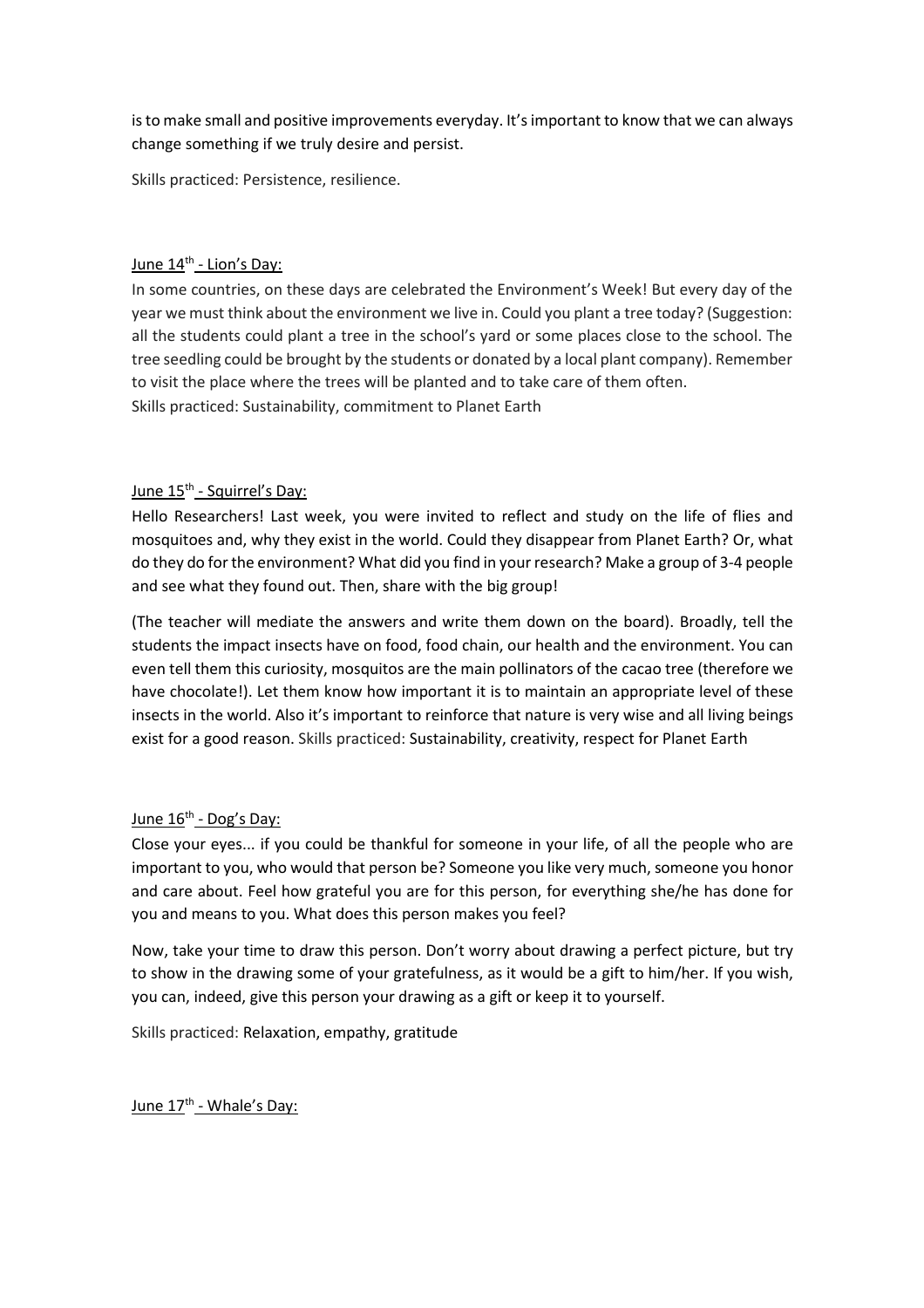Did you know that attention and concentration can be learned? As well as relaxation. These interferes with your mood, your quality of learning, higher grades and a better relationship with other people. Also, it helps to improve your physical health.

Some techniques can do very well for you and your family. And today will be the day to improve your health by BREATHING. Invite a family member to join you.

"For 5 minutes, close your eyes and simply pay attention to the air you are breathing (pause). Notice the air going in and out of your body, how you are breathing and, how you feel".

By simply focusing on your breath (without trying to control it), it helps improve your respiratory and heart rates and improves oxygenation. This practice can be done daily. Therefore, the benefit is even better. Skills practiced: Health, relaxation

### June 18<sup>th</sup> - Bear's Day:

Stop for a few minutes. Take a deep breath. Think about all you've learned today or even this week. Pay attention to your breathing and this fact (it could be about you, other people or maybe the environment). Give your thoughts on these. Just like the bears that hibernate and after they enjoy the spring with all the energy they have stored, all reflections make you learn, grow and thrive. If you feel like it, write down, in one phrase, what was the learning and share it with your teacher.

June  $19^{th}$  – Eagle's Day:

In silence, concentrate, don't talk to your classmates, just grab your notebook and pencil and walk around the classroom looking for objects that have a CIRCLE shape. You do not have to touch them or pick them up, just look at them and then start a list on your notebooks with their names. They can be from a classmate, yours or from the classroom. They can be in different sizes. You are able to find at least 5 objects. Good luck!

June  $20^{th}$  – Ant's Day:

In silence, thinks about a story where the character had an adversity situation. It could be from a book or a movie. Think about a hero or another character that has gone through difficult times that caused fear and doubts, but after a certain time, has managed to do something to overcome the problem. Choose the character and the story. Then, as the teacher asks, share the story you chose with your classmates. (Examples: Shrek, The Power puff Girls, Three Little Pigs, Kung Fu Panda) Attributes worked: resilience.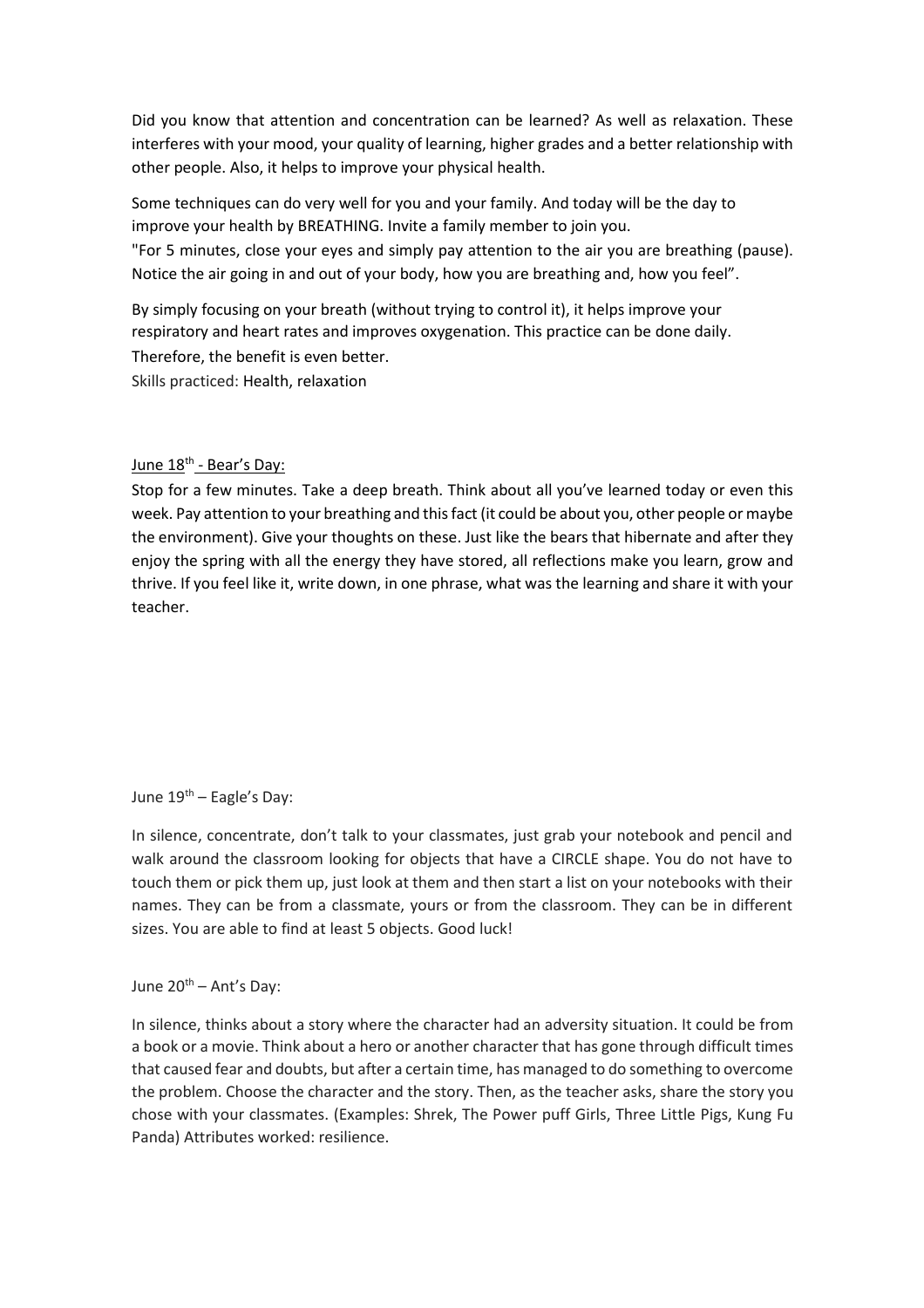June 21th – Lion's Day:

Last Wednesday you planted a tree. Check on it to see if it is growing well)Paint the primary colors in your notebook. Now, think about how would the world be if there were only the primary colors. What if all you know that have secondary and tertiary colors would have to be only, yellow, red or blue. Thinks about how important it is to have all the different colors we have in the world, and share your thoughts with the whole class.

(This image is a courtesy of Mrs. Yedda Montano Difini, from the School of Arts and Decoration, Porto Alegre – RS)

Skills practiced: Context sensitivity

June 22<sup>nd</sup> – Squirrel's Day:

Today we invite you to work your CREATIVITY! Teachers are welcomed to create a short meditation about RESPECT. Or if you prefer you may invite the students to write the meditation. In that case, after they are done, one student that is willing to may narrate the meditation to the others.

Skills practiced: relaxation, respect.

June 23rd – Dog's Day:

Meditate over this phrase: "When one person in the world is worse, the whole world is worse". Breathe and feel it. But when one person in the world is better, the whole world is better. Breathe and feel it. Notice that you could be feeling better at this right moment and help the whole world!

Skills practiced: Compassion, ethics, social responsibility

June  $24^{th}$  – Whale's Day:

Have you used the dental floss today? Do it today! Go to the mirror and make sure you floss all teeth. It is very important to brush your teeth, but to complete the brush its necessary to use the dental floss every day! Invite your family to do the same! Skills practiced: health

June  $25<sup>th</sup>$  – Bear's Day: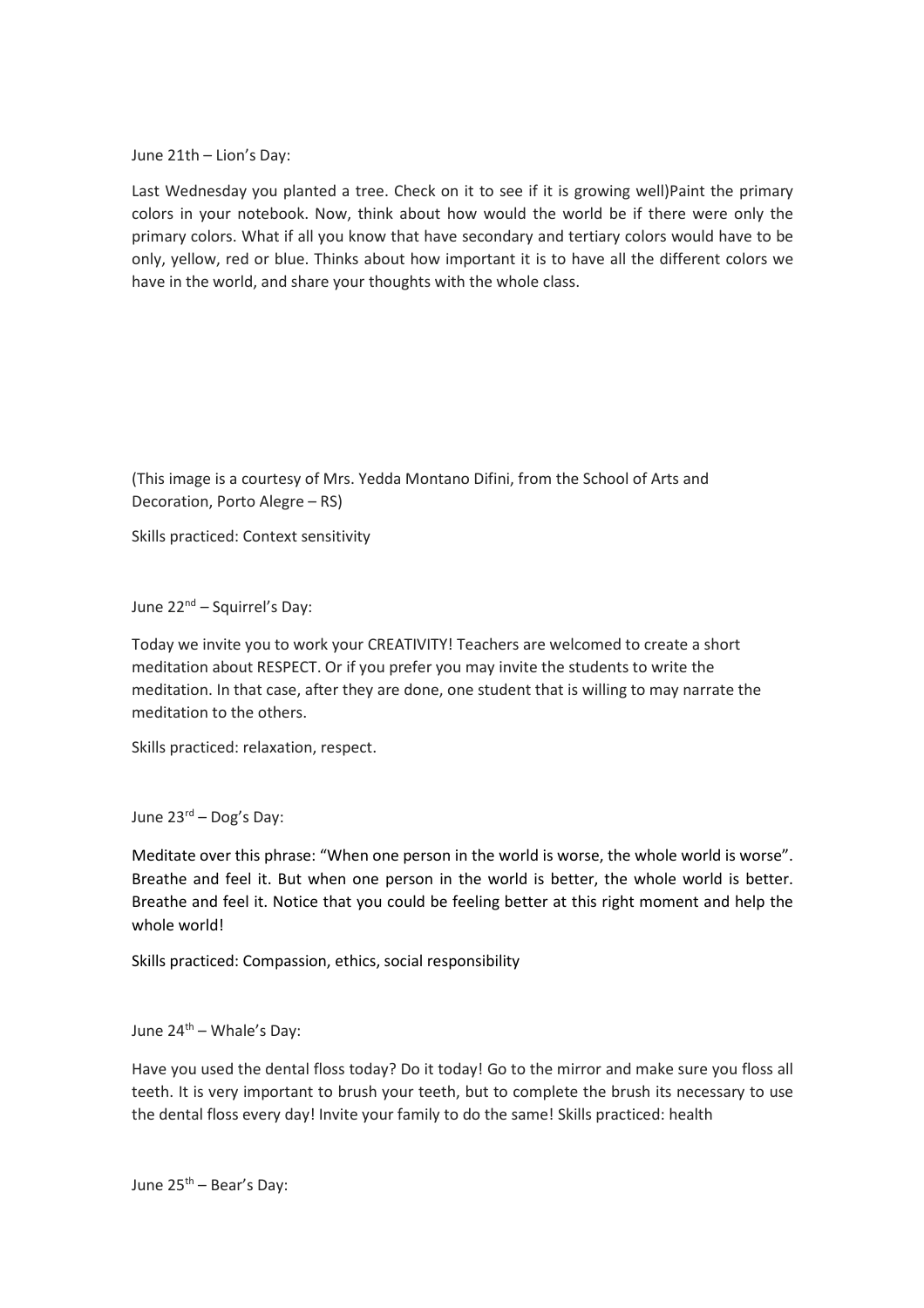

Stop for a few of minutes. Take a deep breath. Think about all you've learned today or even this week. Pay attention to your breathing and this fact (it could be about you, other people or maybe the environment). Give your thought on these. Just like the bears that hibernate and after they enjoy the spring with all the energy they have stored, all reflections make you learn, grow and thrive. If you feel like it, write down, in one phrase, what was the learning and share it with your teacher.

June 26th- Eagle's Day:

In silence, concentrate, don't talk to your classmates, just grab your notebook and pencil and walk around the classroom looking for objects that have a TRIANGLE shape. You do not have to touch them or pick them up, just look at them and then start a list on your notebooks with their names. They can be from a classmate, yours or from the classroom. They can be in different sizes. You are able to find at least 5 objects. Good luck!

Skills practiced: attention and working memory

### June 27<sup>th</sup> - Ant's Day:

Be honest with yourself and do not look to the sides. Practice your memory! Now, try to remember the names of your classmates. Write them down in your notebook. Maybe you can remember by the attendance list. Focus and good luck! Skills practiced: attention, working memory, context sensitivity.

#### June 28<sup>th</sup> - Lion's Day:

Let's think! Imagine that you are living in the prehistorical

Caveman time, and there are no words to say what you

Want. Neither pencils, rocks nor drawing to express Yourself. That way, you would have to use your hands to tell someone else about a lion there. If you had only your hands to communicate, how would you demonstrate a lion? What would your hands be? Calmly find out all the ways you can better represent what you want to tell.

Show to a classmate next to you and then let the other person show you his/her representation. It's important to know that there is not just one way of doing this. There are different ways and all of them are right.

### June 29th - Squirrel's Day:

Keep your eyes closed and focus on your breathing. Mentally, repeat very slowly the phrase "May I be patient and focused". The best way is to inhale (breathe in, through the nose) and then exhale (breathe out, also through the nose) while thinking about the phrase. Feel this phrase making an impact on you. And mentally repeat: "May I be patient and focused"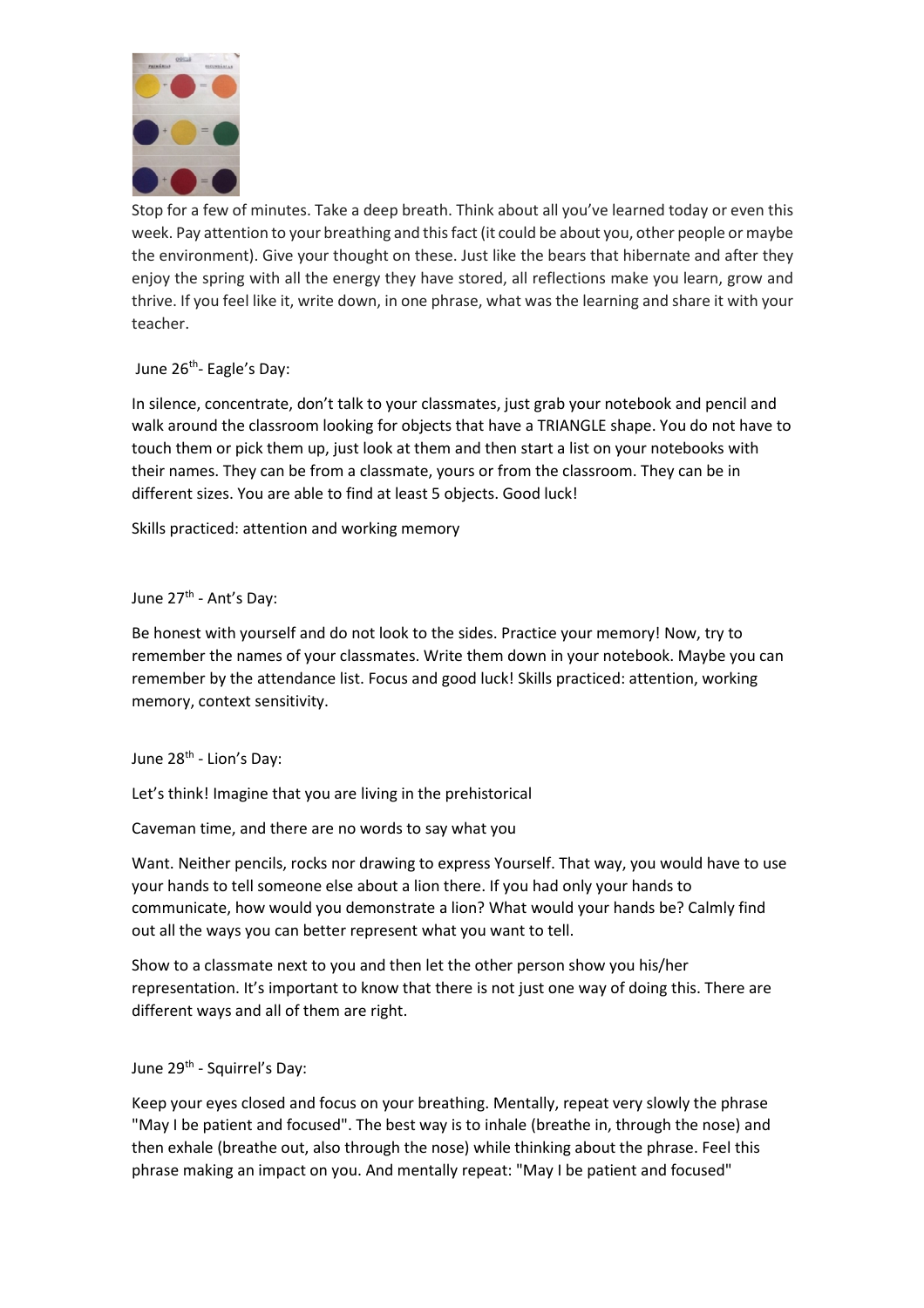(pause)... very calmly and carefully...Once again (pause). Again... and for the last time...(pause). In your own time, you can open your eyes and look around the classroom. (For smaller children it is possible for the sentences to be said out loud. If so, lead the way so they say it all together). Skills practiced: Relaxation, attention

June 30<sup>th</sup> - Dog's Day:

What is it? Thinks about it silently and if you find the answer write it down in your notebook. This task will only be completely successfully if 70% of the class finds the answer. (The teacher may calculate what 70% of the class is and tell the children so they can understand better. The most important is to attract all the kids to try to get the task done). "What keeps turning around but doesn't go anywhere?" (Answer: the clock. If necessary, give the children another hint, like: people wear it on the wrist). When 70% of the classroom finds out the answer let's give everyone a round of applause!!! Skills practiced: reasoning, belonging to the group, Collaboration.

July 01<sup>st</sup> - Whale's Day:

Would you be able to produce your own food? To do that, you only need some soil and seeds. It could be carrots, lettuce, kale, arugula…Talk to a grown up at home and decide which one you prefer. Even if you live in an apartment you can plant it on a vase, a plastic container or a can. Take good care growing the plants, water it and exposure it to the sun light if needed. After a while you will have a fully grown nutritious vegetable to share with your family. Skills practiced: Health, social responsibility.

July 02nd- Bear's Day:

Stop for a few of minutes. Take a deep breath. Think about all you've learned today or even this week. Pay attention to your breathing and this fact (it could be about you, other people or maybe the environment). Give your thought on these. Just like the bears that hibernate and after they enjoy the spring with all the energy they have stored, all reflections make you learn, grow and thrive. If you feel like it, write down, in one phrase, what was the learning and share it with your teacher.

July 3rd – Eagle's Day:

Close your eyes and pay close attention. This is one of the most difficult tasks. To understand better, think of a car. Our mind thinks we are cars that drive on highways or streets. Truly, we are the roads and the passing cars are our THOUGHTS. When more we think that our thoughts are settled more away from the truth we are. So, a great exercise for that is to realize we are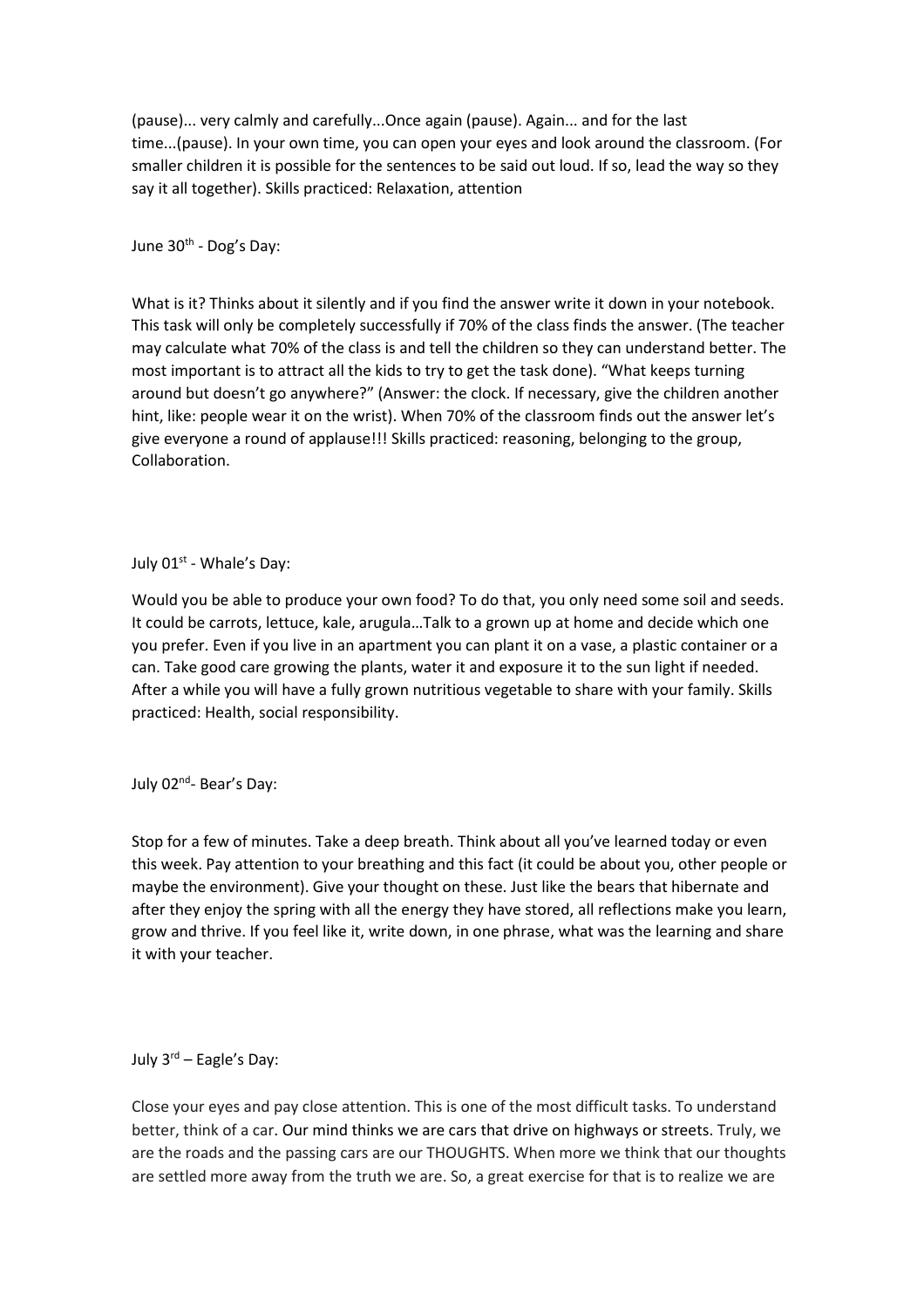not our thoughts. We can reach that through the SILENCE. Silence is very powerful. For the next moment, try to silence your mind as much as you can, look to yourself from above and let go of some thoughts (pause). You will keep listening to noises around you. It's OK. Don't judge them, don't give them any names, let them be. Try to reach the silence. Take a deep breath and OBSERVE (pause). This practice is very important to help you focus in class and improve in your tests. Try practicing every day for 1 to 3 minutes.

Skills practiced: mindfulness

July  $4<sup>th</sup>$  – Ant's Day:

The month has just begun and nothing better than having lots of energy on this day! Just like the ants that know exactly what is their role in the group, do something for your group during this week. Each one of you will have a mission in class. Think about what you could do for your class or classroom this week. I silence, write your idea down in your notebook, and then share it with your teacher and classmates. For example, it could be cleaning the board, sweeping the floor or taking out the garbage...Anything you feel like doing. Remember whatever you decide to do, do it with care and dedication. We always have great opportunities to serve others and make our hearts happy about it. Complementary reading recommended on our website: Giri – www.menteviva.org

Skills practiced: self-esteem, altruism

July  $5<sup>th</sup>$  – Lion's Day:

Have you tried being a poet? Write a small poem with the words "heart", "school", "classmates", "emotion", "nature". You may add any other words and put them in any order you want to.

Skills practiced: creativity, reasoning, intelligence

PS: For tomorrow's exercise you will need to bring some recycle items from home like cans, plastic containers, a piece of fabric or strings, glue, and scissor.

July  $6<sup>th</sup>$  – Squirrel's Day:

Use the items you brought for today's assignment to make your own animal! Recycle waste is very useful and you can transform it in a lot of things. Use your imagination and give life to an animal of your choice! You have 10 minutes to finish this activity. Remember: do your best and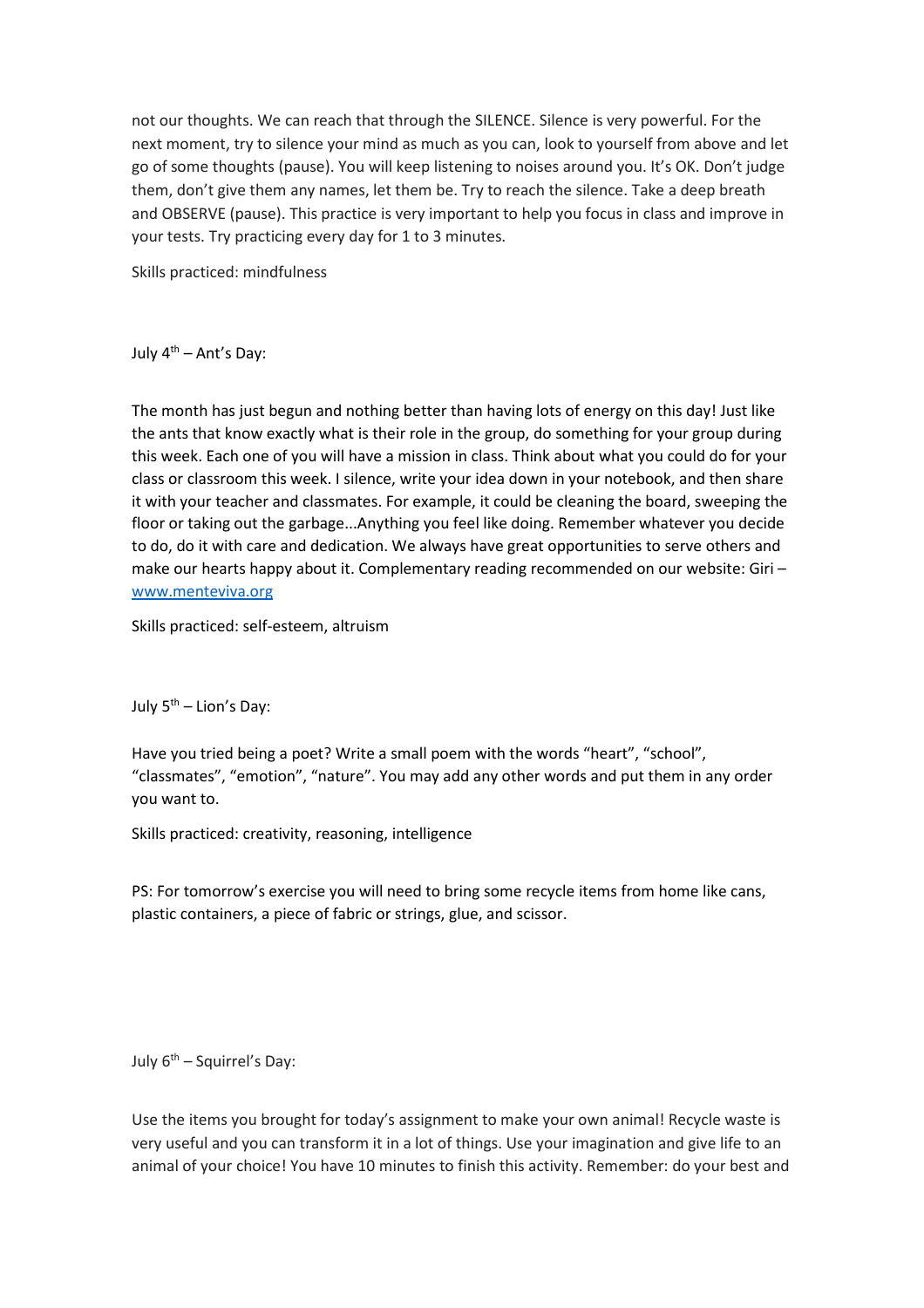whatever you do will be great! Once you are done, name it. (Suggestion: make an exhibition) Skills practiced: creativity, sustainability



(These images were kindly sent to Mind Alive Program by Larissa and Sara Catharina) P.S.: For tomorrow, brig a fruit or a vegetable from home. Any one, choose carefully.

July  $7<sup>th</sup>$  – Dog's Day:

Today you brought a fruit or a vegetable from home. Sit in a circle on the floor and put your food in front of you. Observe carefully what you have...This is something that nature produces and it takes a couple of day to grow and be ready to eat. Most likely it took someone to plant it, whether it was planted in your house or in the other side of the world. It also needed lots of sun light, water, mineral soil, and most important, time. After that is was harvest by someone who dedicated his/her time for that. Someone transported from where it was planted to here. And somebody else probably washed this fruit or vegetable. Due to a lot of efforts from nature and people, you too benefit from it. This food is just a small example of how our life is connected with others around the world! Besides that, if we did not exchange food (whether for other food or for money), we all would be hungry and have health problems! Ours health is directly involved in the variety of food we eat. Each one of them has different ingredients that make our body function well. Now that you gave some thought about it, let's all repeat together while we share with the classmate on the right what we brought: "I give and receive with respect and happiness"

Skills practiced: health, compassion, commitment with the planet Earth.

July  $8^{th}$  – Whale's Day:

Flaxseed is very rich in a healthy fiber called lignan and also omega 3 fatty acids. Eating flaxseeds is one of the most affective and cheap ways to improve our health. How about you ask of this ingredient to be part of your menu at home? It could be the golden or the brown flaxseed (which is cheaper but still nutritious). Flaxseed helps to lower the amount fat in the blood and makes the digestive system works better. You may eat one tablespoon of flaxseed daily. Add it to a soup, beans, rice, salad or where you prefer! Skills practiced: Health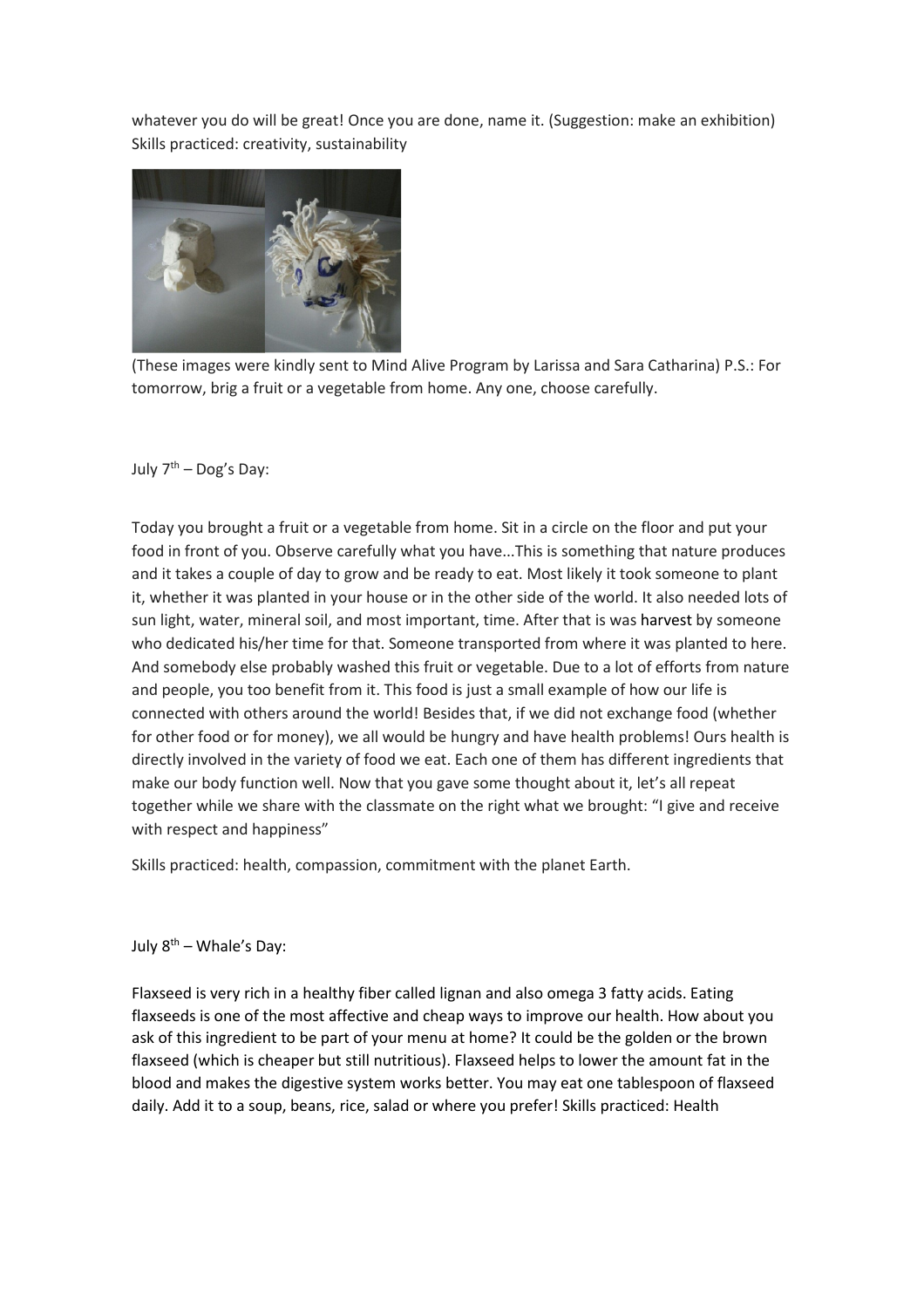#### July 9<sup>th</sup> – Bear's Day:

Stop for a few of minutes. Take a deep breath. Think about all you've learned today or even this week. Pay attention to your breathing and this fact (it could be about you, other people or maybe the environment). Give your thought on these. Just like the bears that hibernate and after they enjoy the spring with all the energy they have stored, all reflections make you learn, grow and thrive. If you feel like it, write down, in one phrase, what was the learning and share it with your teacher.

### July 10<sup>th</sup> - Eagle's Day

Imagine you are sited at the top of a mountain with an eagle by you. Notice everything that is around you and register it with your imagination. Notice how silent it is. Fell the wind, the fresh and cold air going through your nose and lungs, refreshing you. Observe the sky (its color, light, clouds if any, birds, etc.). Feel how soft is the grass below your feet and place your hands on the stone you are sited on in a way you can feel connected to nature. Feel like you are part of the mountain…feel energized and refreshed. Here, your food in peace. Describe to your classmates, in a few sentences, everything you felt and saw in this experience. Skills practiced: attention, creativity and memory.

### July  $11<sup>th</sup>$  – Ant's Day:

Ants are natural providers. They work their whole life for the common good of their community; doing everything they can to greatly achieve their own goal and the community's. Get inspired by these small but valuable examples from ours nature's friends and try to accomplish with great honor all of your activities. Make of your classwork, your personal care, and your studies, moments to learn how to value every second of your time. Allow yourself to observe everyone and everything around you with kindness and gratitude. Do your activities in an organized way and with discipline.

In these hard working societies like ants and bees, to fulfill your duty is a lifetime goal. Skills practiced: altruism, group work, emotional discipline, empathy.

### July 12<sup>th</sup> – Lion's Day:

Lions eat only what is needed and don't waste any of their food. How is your diet? In the end of a meal, have you managed to leave the dish completely empty? Do not waste food. Serve only the amount (snack or lunch) you are able to eat, be healthy, appreciate, and be thankful for everything Nature offers you. A good diet allows a perfect functioning of our whole body. Nature offers us water and food for our health, development, and well-being. Therefore, we cannot waste them! A healthy diet and good hydration allow us to live a healthy and vigorous life!

Skills practiced: Health, self-esteem, caring for your own body and for the planet.

July 13th – Squirrel's Day: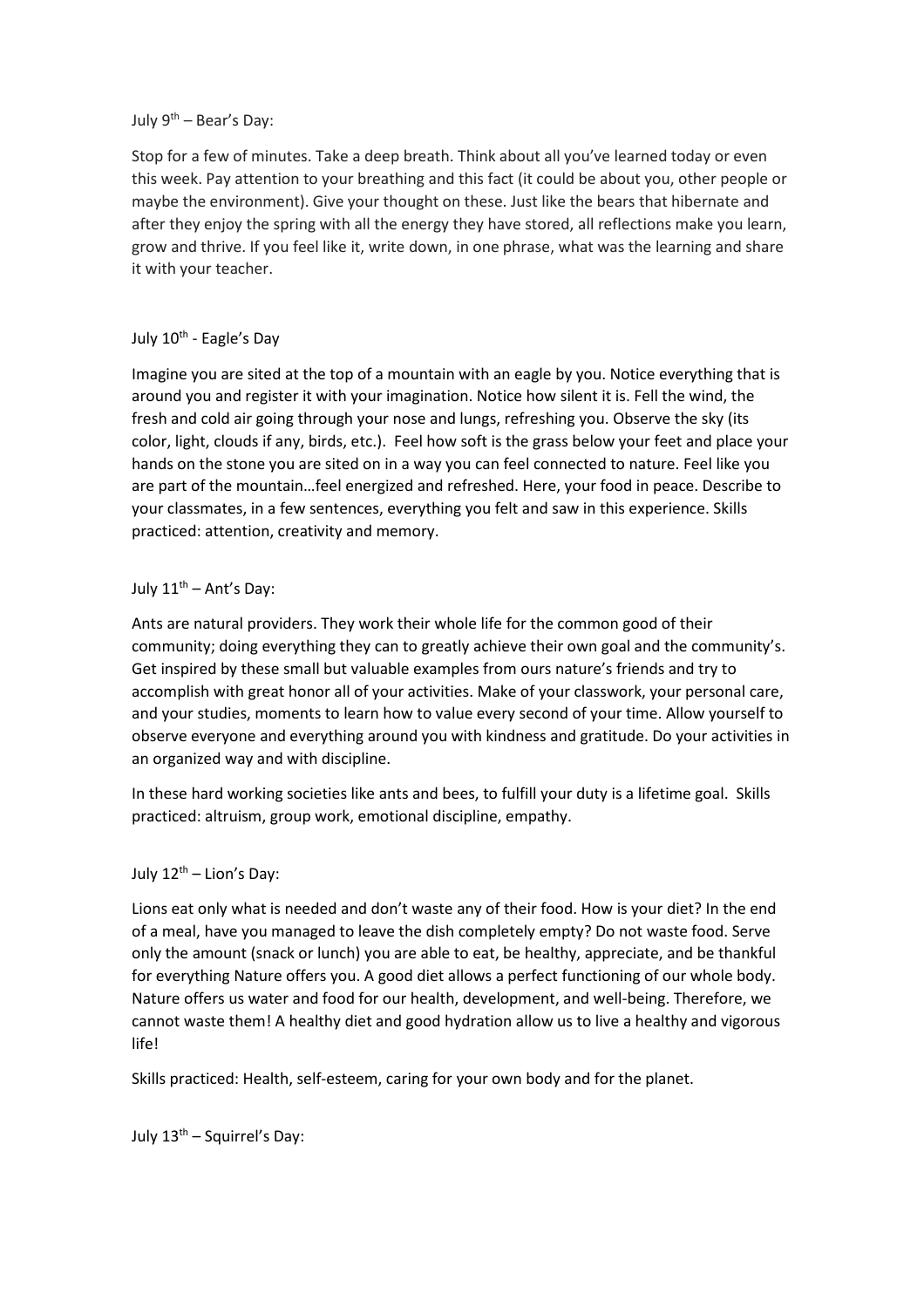Learn how to save energy with the Squirrels. They are ours Nature's friend and they teach us, with their essence, and the gift for providing and stocking. Do not waste energy unnecessarily. Do not waste your mental energy in situations that will not contribute to your progress and inner peace. Learn to choose positive thoughts and to separate and discard all mental waste and everything that does not really contribute to your well-being.

The Squirrels also teach us how to preserve our relations with our family and friends. It is very important to value the people who surround us! Draw a big circle on a sheet of paper and write inside of it the names of all those you love and are part of your life: your family members, teachers, classmates, and friends.

Skills practiced: Empathy, self-esteem.

### July  $14<sup>th</sup> - Dog's Day$ :

Can you comfortably express your emotions and feelings? Do you get offended easily? The noble dog can overcome, with dignity, emotional differences and always forgives friends and family. That's why dog are and will always be man's best friend! Be loyal, sincere, caring, and pleasant. Write the names of your three best friends, and their qualities you most admire the most.

Skills practiced: Empathy, altruism and self-esteem.

### July 15<sup>th</sup> – Whale's Day:

Take deep breathes, 5 times. Imagine being on the high seas with a group of whales. Imagine yourself diving in and interacting with these giant marine animals. Visualize the ocean in a deep blue color and the sky in a light blue color. The sun is shining and its light and heat are everywhere. Can you imagine and hear your friendly whales singing? With your eyes closed, describe the images that come to your mind and share with your classmates what you felt and saw.

Skills practiced: Memory, creativity, attention.

July  $16<sup>th</sup>$  – Bear's Day:

The bear hibernates in its cavern during the winter. Feel the need to rest on Sunday and have a good night of sleep. Go to bed early and turn the light off. Your body will be grateful. Our body has basic needs and some physical and mental limits. Learn from your friend Bear and get a good rest whenever you feel the need to do so and it is possible. A good rest and a restful night, allow the body to strengthen itself for the activities of the following day. How many hours of sleep do you have per night? Skills practiced: health care, self - esteem.

### July  $17<sup>th</sup>$  – Eagle's Day:

Choose an object from your desk to focus on. It could be a pencil, an eraser, or any other small object you choose. Put the object right in the middle of your desk. In an upright and comfortable position, stare for a moment at this object. Try not to blink... Make sure your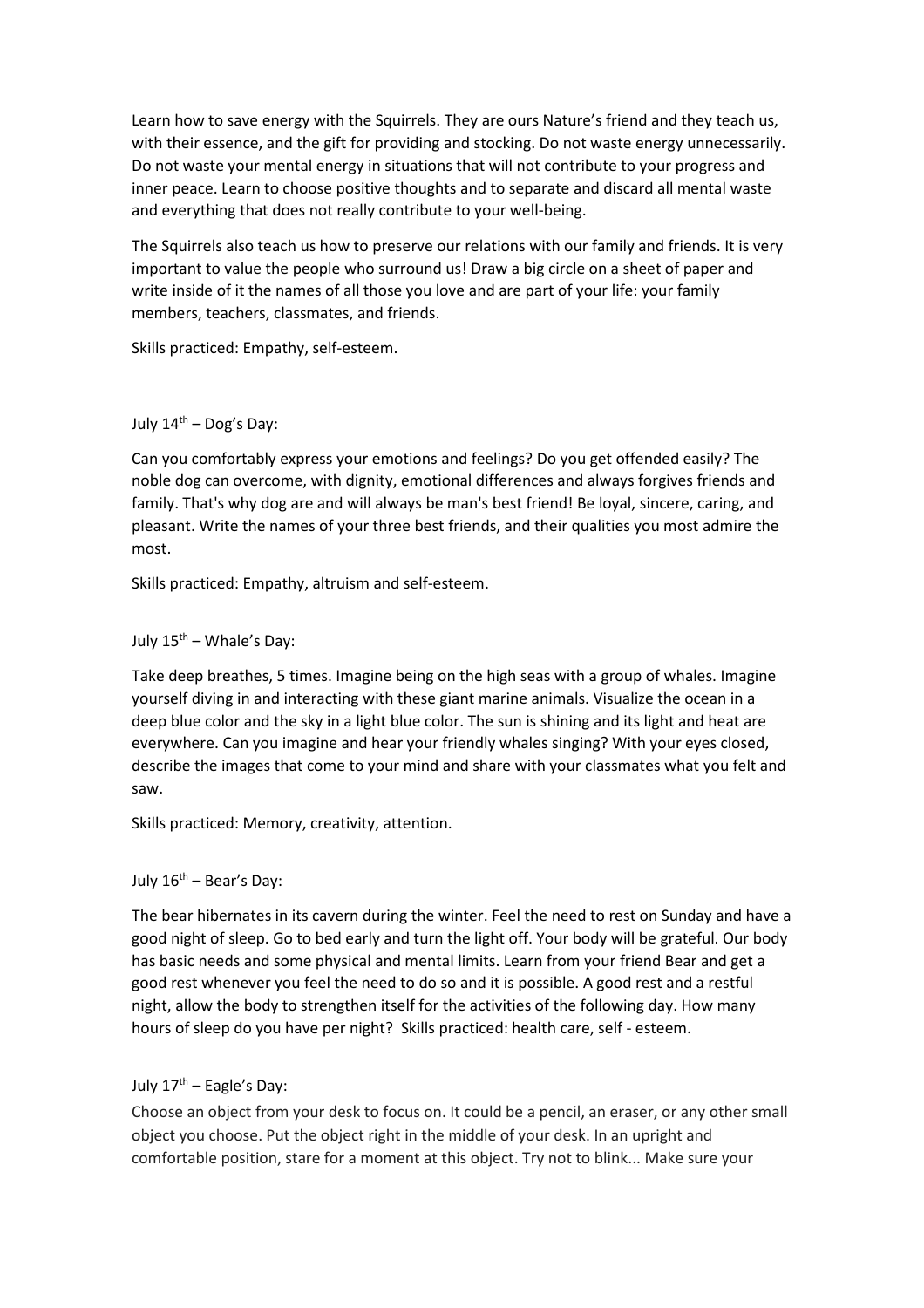breathing is smooth and relaxed. Gentle…If you get distracted, simple bring the attention back to your object again. Focus. After a few seconds... you can open your eyes.

Skills practiced: mindfulness, memory

### July  $18^{th}$  – Ant's Day:

Great scholars are thinking about it, but you may have the solution for it. Today's challenge is to think about a question that is very important to the whole world: "how would it be possible to get enough food for all people on Planet Earth"? First, reflect silently...Then write down what you thought in your notebook. (The younger children can draw it).

The teacher wishes can share the most thoughtful answers with us by sending them to:

#### contato@menteviva.org

Skills practiced: self-esteem, creativity, altruism, commitment to Planet Earth

### July  $19^{th}$  – Lion's Day:

In silence, concentrate, don't talk to your classmates, just grab your notebook and pencil and walk around the classroom looking for objects that are orange. You do not have to touch them or pick them up, just look at them and then start a list on your notebooks with their names. They can be from a classmate, yours or from the classroom. They can vary in size, shape and tone. You are able to find at least 5 objects.

In life, we only see things, even those that are close to us, when we pay attention. Skills practiced: attention and reasoning

### July 20th – Squirrel's Day:

Think about the cartoon characters (or movie ones) you know. Usually we can understand how they are by the faces they make and things they do. Think for a little and write in your notebook...

Which one of them is usually?

- Angry, mean:
- Happy, pleased:
- Scared:
- Brave, heroic:

Skills practiced: empathy

#### July  $21^{st}$  – Dog's Day:

Sit down and close your eyes. Notice the beating of your heart... Notice the air filling up your abdomen (like a balloon), going in and out through your nose...The abdomen is emptying and the air is slowly coming out. Try to focus on the present moment, that is, to what is happening now, which includes paying attention to yourself and to my voice. And now, be thankful for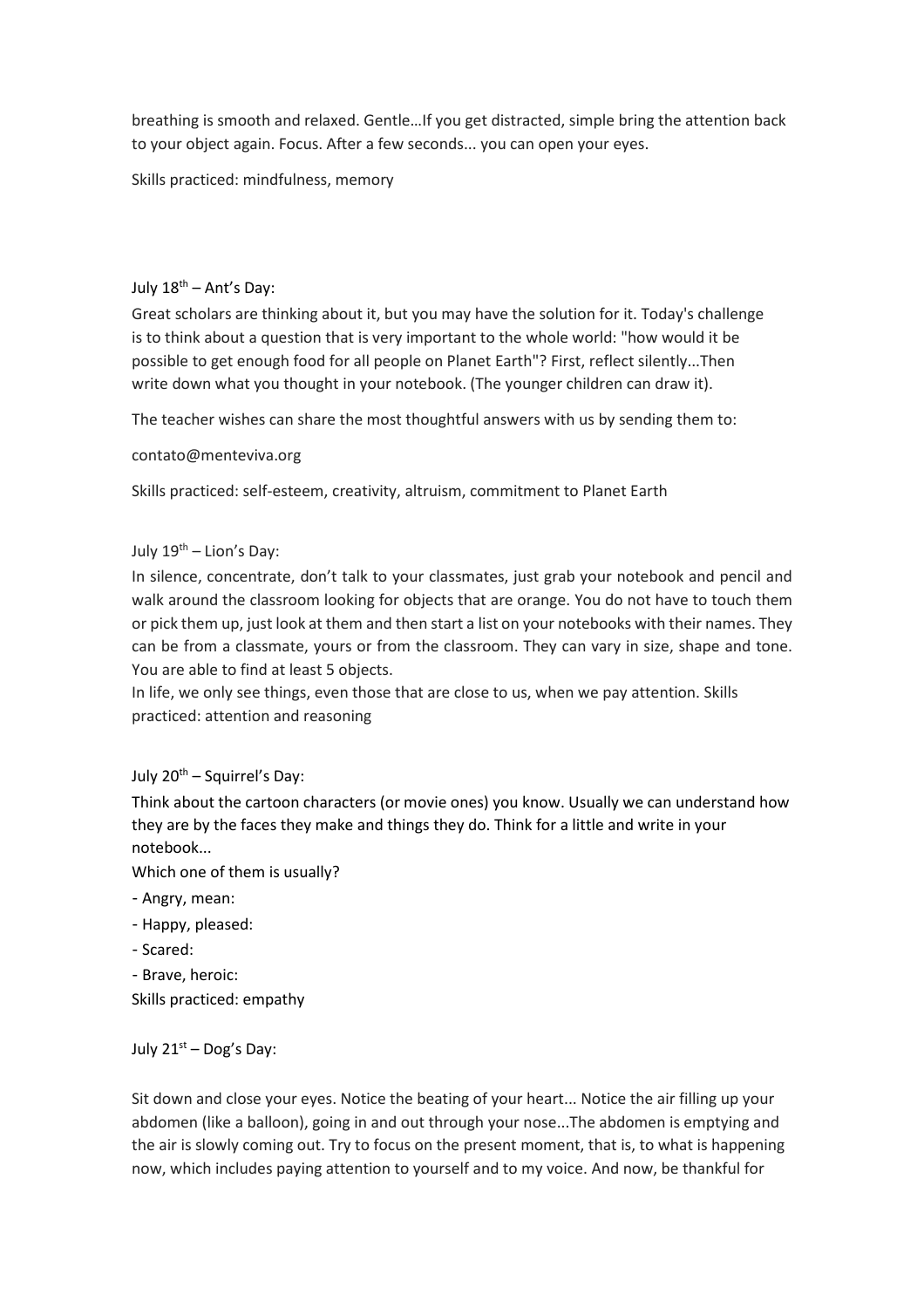today! Thank, deep within your heart, for this day that we are living, just as it is. Thank for being alive and living this day! Slowly, open your eyes, and realize where you are.

Skills practiced: relaxation

### July 22nd – Whale's Day:

Did you know that eating 7 servings of fruits or vegetables a day is associated with a reduction of all illnesses by up to 42 percent, according to a paper published in the Journal of Epidemiology and Community Health? Try to think how many servings you eat throughout the day, and what type of fruits and vegetables you eat, from breakfast until bedtime. Of course you may not need to eat so much, but we need to know that vegetables are really good for our health and strength. Remember: the size of a portion is about the size of the palm of your hand. Write about your diet in your notebook and share it with your teacher next week.

Skills practiced: health

### July 23rd – Bear's Day:

Stop for a few of minutes. Take a deep breath. Think about all you've learned today or even this week. Pay attention to your breathing and this fact (it could be about you, other people or maybe the environment). Give your thought on these. Just like the bears that hibernate and after that they enjoy the spring with all the energy they have stored, all reflections make you learn, grow and thrive. If you feel like it, write down, in one phrase, what was the learning and share it with your teacher.

### July 24<sup>th</sup> – Eagle's Day:

With your eyes closed, imagine yourself choosing 4 paints OF any color you want, to make a large painting on canvas! Feel free to paint the canvas in any way you want! Notice the colors you are using on every part of your painting! When you are done, open your eyes. Were you able to visualize the colors? So, write on a paper the name of the colors you saw. Or, make the drawing just the way you created in your mind. Skills practiced: Attention, Creativity, Working Memory

#### July  $25^{th}$  – Ant's Day:

### International Peace through Culture Day (Day Out of Time)

Today in many countries it is considered the International Peace through Culture Day (Day Out of Time). What can you do to be a peace ACTIVIST? Try to think of some action that would contribute to the peace of your school, your home, your neighborhood or the building where you live in. Show your peace! Remember, if you truly want to contribute to peace in the world, know that it always starts within you and if you are at peace, other people will also benefit from it!

So, today we will do a meditation on this topic. Take a deep breath...mentally and slowly repeat (or out loud to younger children) the following 3 times: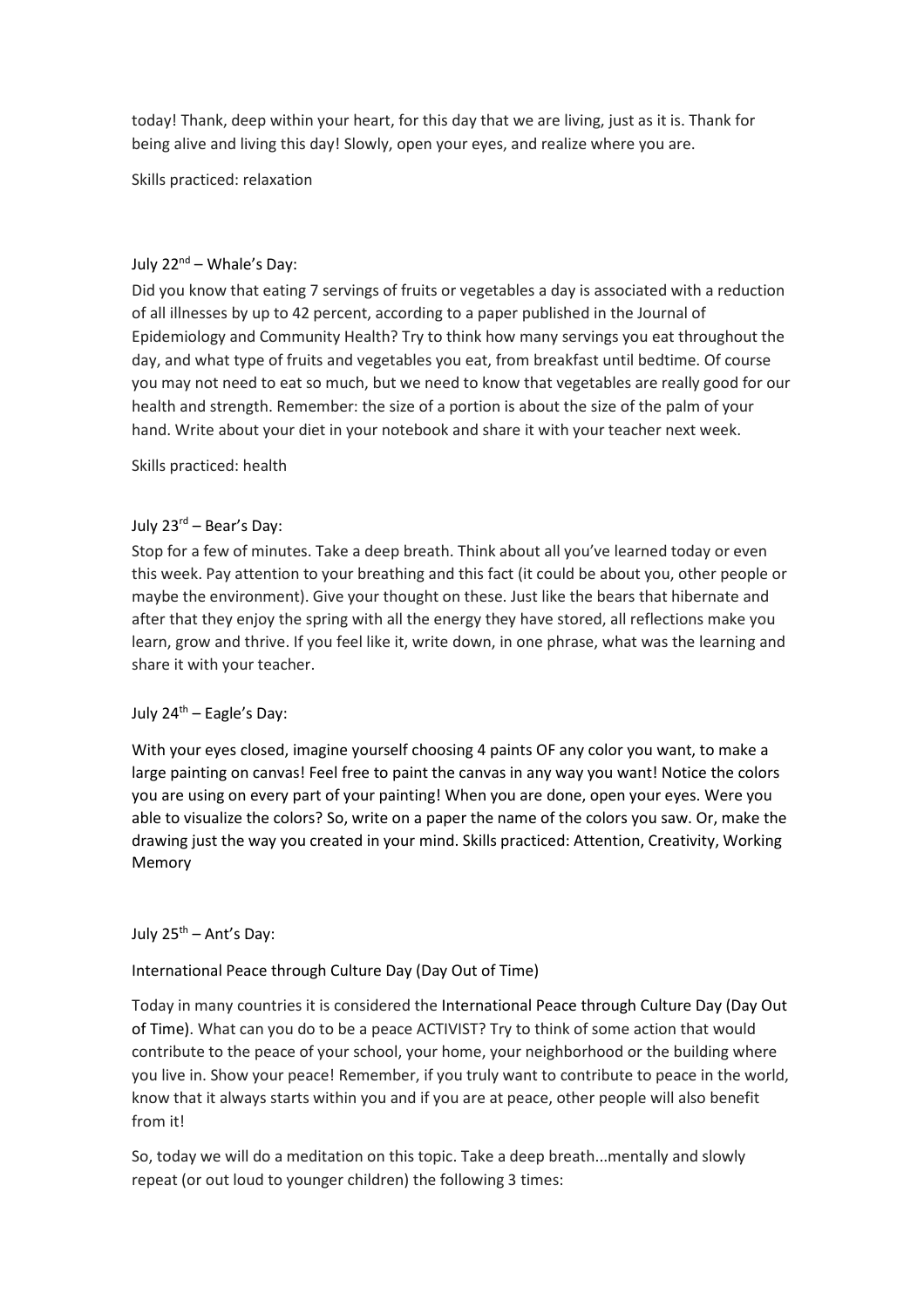May peace be with me.

May peace be with you.

Open your eyes write it down or draw your purpose for peace.

Skills practiced: Relaxation, Altruism

July 26<sup>th</sup> – Lion's Day:

One of the biggest challenges of the world is sustainability. That is, how we can ensure that the environment is preserved and that the Earth can be sustained with all its resources available for thousands of years. However, we have lots of problems to solve, such as excessive garbage, pollution of rivers and seas, air pollution, etc.

Do you have any idea in how the environment can be improved? Think over your suggestion and write it down in your notebook. (Teachers may share the answers with us by e-mailing them to: contato@menteviva.org)

Skills practiced: Ethics, Commitment to Planet Earth

July 27th – Squirre's Day:

Close your eyes and do the relaxing breathing you already know. (Calmly breathe and notice the air going in and out). Pause. Now imagine your teacher is right in front of you... Wish him/her a good day, health and joy as the day goes by. Slowly, open your eyes.

Skills practiced: Relaxation, Empathy, Compassion

• For tomorrow's activity, you will need a globe or a world map.

July 28th – Dog's Day:

Today we will do a special activity! The teacher will pass around the globe (or the world map) to each of the students. Each student, with eyes closed, should choose a country. You can rotate the globe or the map and ask each student to position the finger where to stop it. It is necessary that the choice be random and unintentional. If your finger points to an ocean or a glacial, choose the closest country of the selected location.

Each student should write down the selected country and do some research on: the name of the country, nationality, continent in which it is found, language spoken, and main characteristics. Next Friday, you must bring these answers to be shared with your classmates. Remember: we have a lot to learn from the whole world!

Skills practiced: Context Sensitivity, Empathy

July 29<sup>th</sup> – Whale's Day: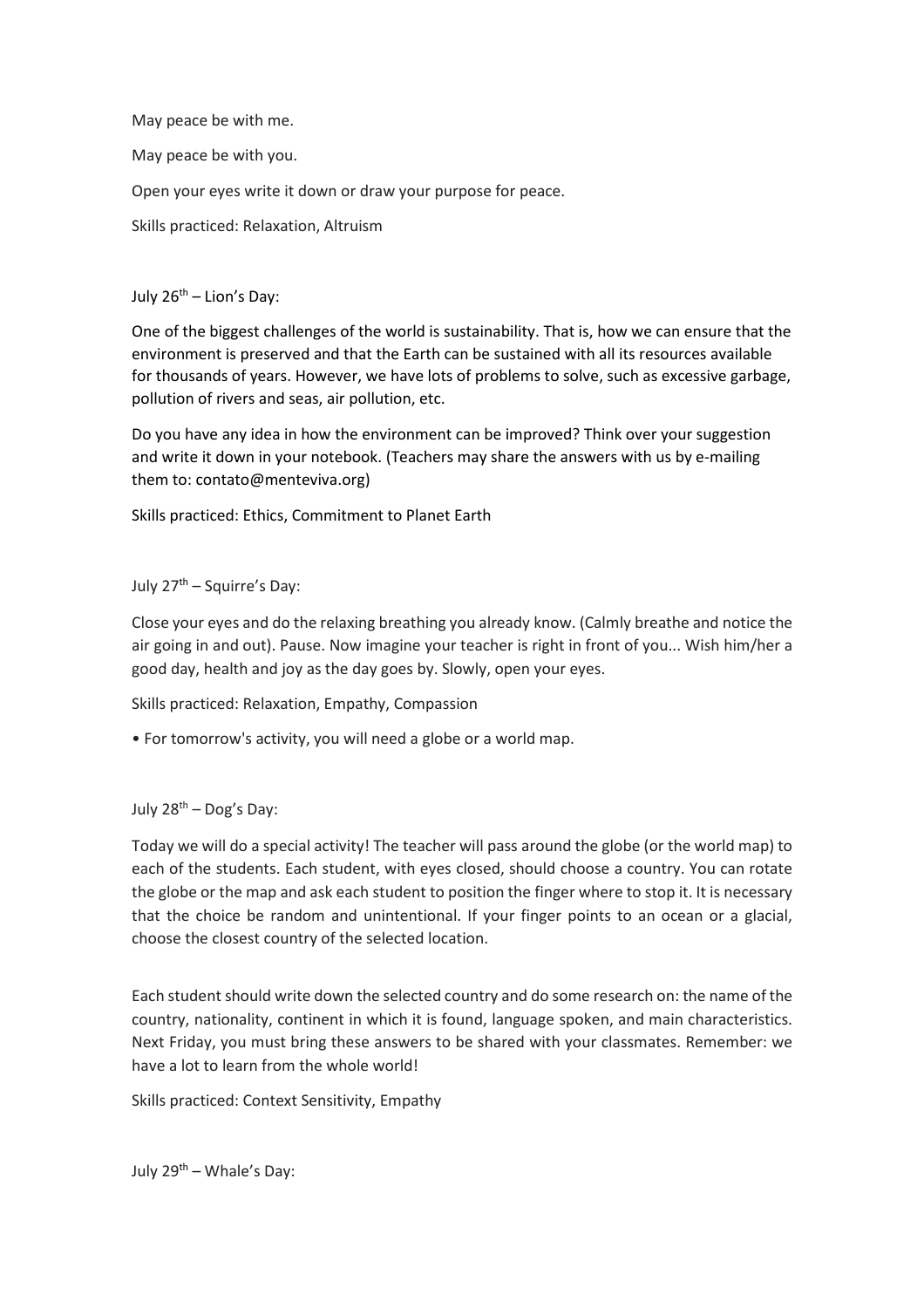Today's suggestion is for you to go to bed early and invite someone else from your house to go to bed early too! Now that you know how it's done, you can do a meditation for relaxation or listen to a relaxing song before bed. Having a good night of sleep is very important for your health!

Skills practiced: Health

### July 30<sup>th</sup> – Bear's Day:

Stop for a few of minutes. Take a deep breath. Think about all you've learned today, this week or even this first semester. Pay attention to your breathing and this fact (it could be about you, other people or maybe the environment). Give your thought on these. Just like the bears that hibernate and after that they enjoy the spring with all the energy they have stored, all reflections make you learn, grow and thrive. If you feel like it, write down, in one phrase, what was the learning and share it with your teacher.

### July 31st – Rooster's Day :

Be sited in your chair with your eyes open; touch your own hair or your head. Often throughout the day, you must do this, and do not even notice.

Now, with your eyes closed, pay attention to your breathing (pause). With both hands (when possible), use the tips of the fingers to touch your scalp, feel the roots of your hair...don't hurry and with a lot of attention move your finger slowly and go all around your scalp.

Notice the temperature, the humidity, the thickness of your hair, the length of your hair, feel the sensation of your scalp being touched by your hands, feel the sensation of your hands on top of your head...( pause). Try to massage yourself.

Slowly, open your eyes and find out if the first experience was different from the second.

Attributes practiced: Mindfulness

#### August  $1<sup>st</sup>$  – Horse's Day:

Close your eyes and focus on your breath (pause). Identify what emotion you are feeling today. Now bring the attention to your body and notice if any area feel tight or tense in any way...Almost always, bringing the attention to your body helps to understand how you are feeling. Sometimes a tightness in the chest or having difficulty to breathe may represent sadness...tickles in the stomach can mean fear...So, see if the body is giving any sign of your feelings and emotions. Today, do you think you are nervous, scared, angry, or calm, happy, and peaceful? (Pause).

Now, open your eyes and try to draw (or write) yourself, showing how you are feeling. To recognize emotions is very important for every moment in our life and the more aware we are of our feeling better will be our relationships (friendships).

Close your eyes again...if you happen to notice that you are not feeling well, try to choose a new, more positive feeling (pause)... Take a deep breath...realize that good feeling can also be chosen.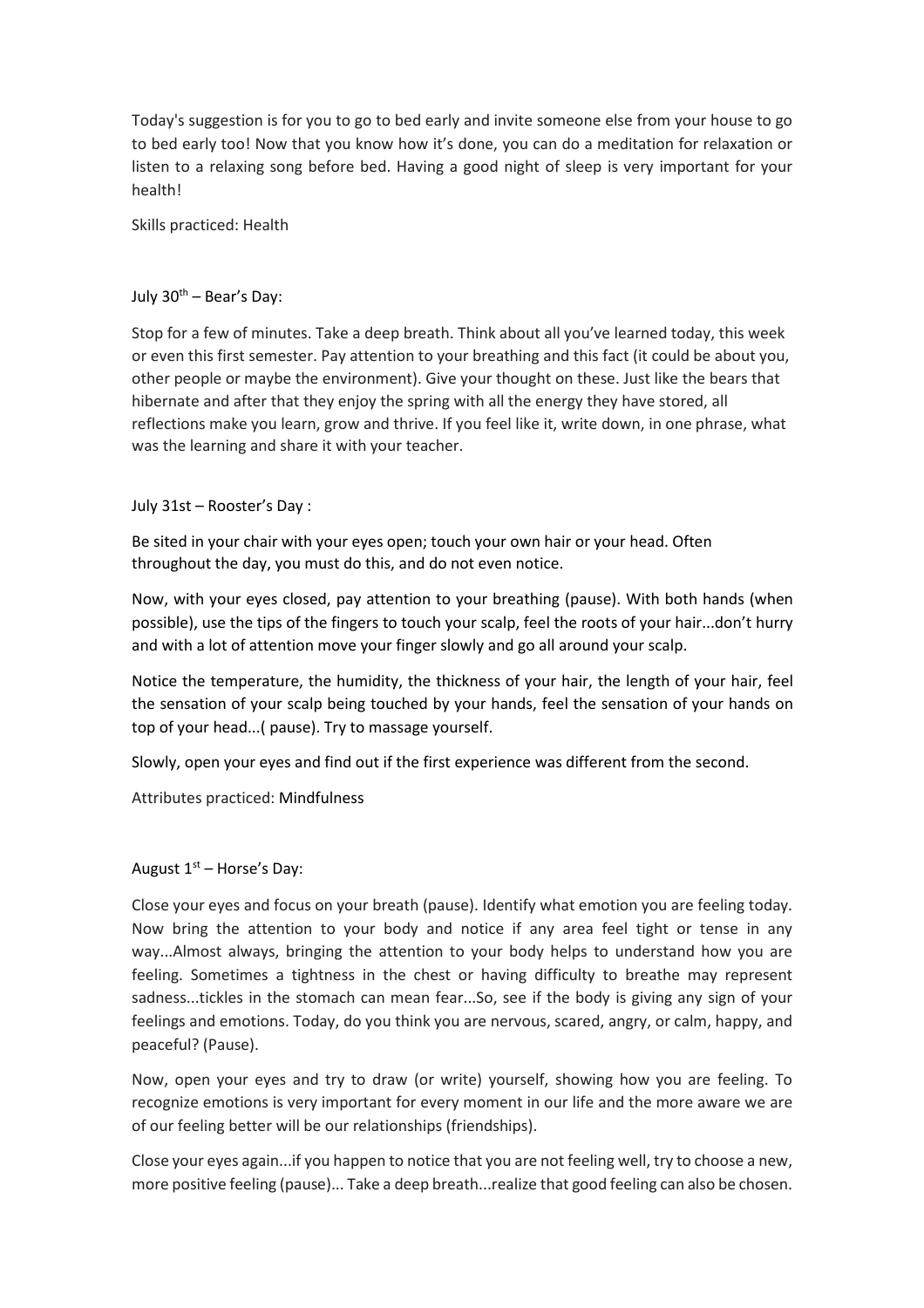Take a deep breath and come more aware of the sense of peace and the energy growing into your chest each time the air goes in and out... Breathe in and out 3 times and open your eyes.

Attributes practiced: Recognition of emotions

### August 2nd – Dolphin's Day:

Last week we talked about that one of the biggest challenges of the world is sustainability. That is, how we can ensure that the environment is preserved and that the Earth can be sustained with all its resources available for billions of people and for thousands of years. However, we have a lot of problems to solve, such as excessive garbage, pollution of rivers and seas, air pollution, etc.

We encouraged you to think about ideas on how to improve our environment and write it down in your notebook. Anyone who feels comfortable can share their ideas with the large group. The teacher can lead the best way to make this happen. (Maybe your school is on vacation. But still the teachers can share some answers with us by e-mail contato@menteviva.org or by Whatss App on our cell phone + 55 54 99114-5508). Attributes practiced: Creativity, Ethics, and Commitment to Planet Earth

### August 3rd – Wolf's Day:

Did you know that wolves have and excellent sense of hearing? They are very attentive and able to hear even the noise of a leaf falling to the ground from a tree. Close your eyes and notice the noises around you. To all of them...(pause). Are the noises from people talking, music, electric devices, or from the nature outside? Can you hear your breath? Slowly open your eyes. Values practiced: Attention, Memory

• If you did not do last week's activities, maybe tomorrow it would be interesting to bring a world map or a globe for the classroom.

#### August 4th – Hummingbird's Day:

Last week we had a special activity. Each student was invited to spin a globe or a world map and with eyes closed choose a location with a finger. The goal was to choose a country. So if you had pointed to an ocean or glacial, the intention was to identify and choose the nearest country. It was better if each student would choose a different country. Each student needed to write down the selected country and do some research to know: name of the country, nationality, continent in which it is found, language spoken, and main characteristics.

Today, you should do some research on typical food and weather of the country you selected. Then share the information with your classmates. Remember: we have a lot to learn from our world and its inhabitants!

Attributes practiced: Context Sensitivity, Empathy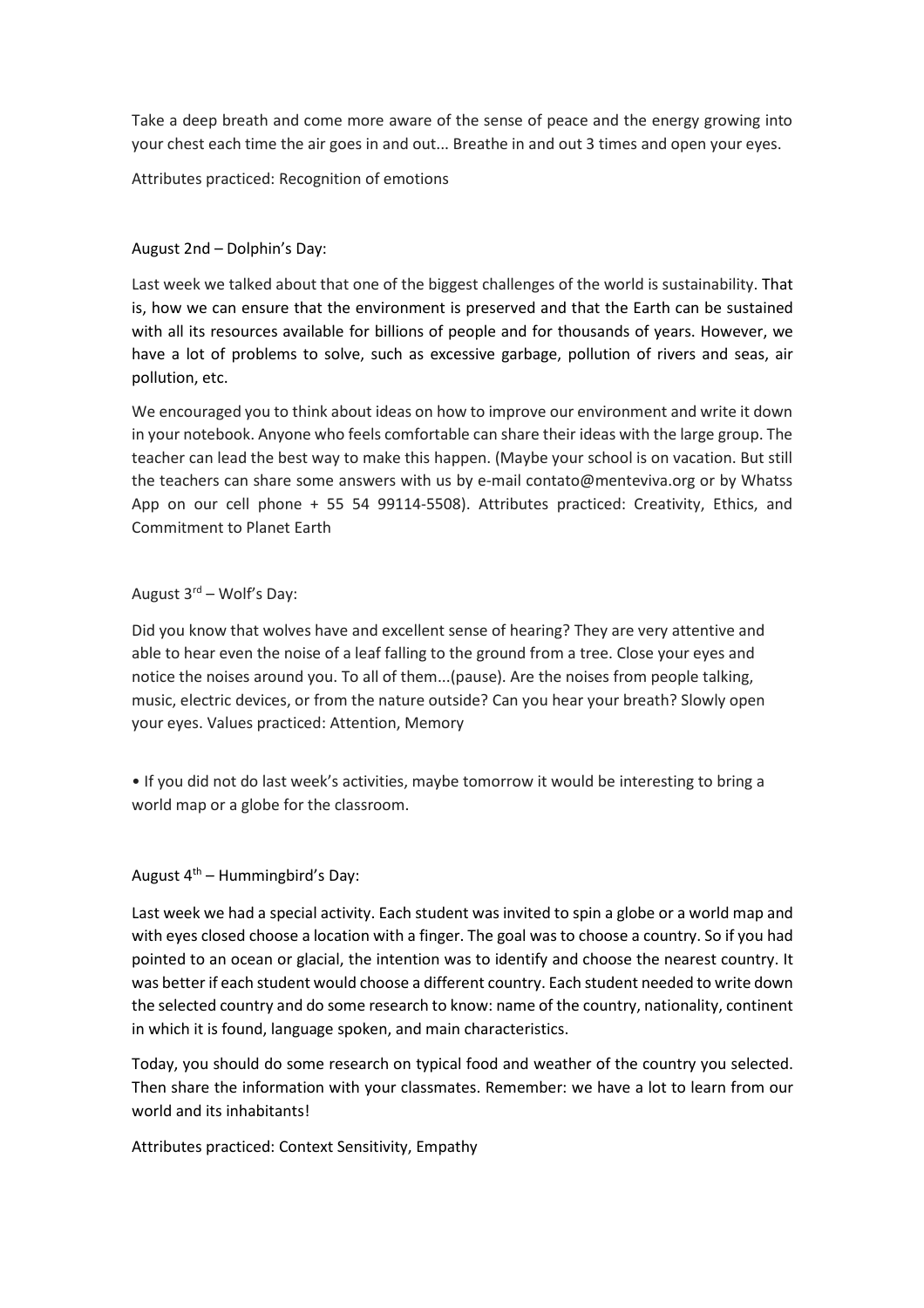August  $5<sup>th</sup>$  – Otter's Day:

Did you smile today? Smiling, besides it is good for health, can help improve the environment in which we live. If you feel like, try to look into the eyes of the people in your family or people that live with you and you like very much and give them a sincere smile! Try inviting a relative to do the same with you.

Attributes practiced: Health, Context Sensitivity

August  $6^{th}$  – Armadillo's Day:

Think about everything you have learned this week and write it down in your notebook.

August  $7<sup>th</sup>$  – Rooster's Day:

Part 1 – Think about a rooster. With eyes closed, try to imagine a rooster. In silence, think about its characteristics (pause). Is there any characteristic that you think is cool in a rooster? With your eyes open, write or draw, briefly, what you imagined. Attributes practiced: Sensitivity to context, creativity, attention

Part 2 – In your opinion, what is the best name for our Rooster?

A-( ) Desperto, B-( ) Awake, C-( ) Eveille or D-( ) Cocó

August  $8^{th}$  – Horse's Day:

Part 1 – "The horse has helped to build a great part of the world". In silence, for 2 minutes, think over this sentence. What does it mean? What horses have to do with building communities and constructions? Write down or make a drawing in your note book showing what you have thought about it and share it with the class as the teacher asks you to.

Attributes practiced: Logic, attention, intelligence and creativity

Part 2 – In your opinion, what is the best name for our Horse?

A( ) Horse Force, B( ) Hills, C( ) Equus, D( ) Force

August  $9<sup>th</sup>$  – Dolphin's Day:

Part 1 – Close your eyes, slowly take 5 deep breaths (pause). Imagine a dolphin is swimming in the ocean…it's a sweet and calm animal. Imagine it's a beautiful day, the ocean water is in a great temperature and you are on a sailing boat watching the dolphins. Imagine a bunch of dolphins. Then, you decide to jump in the ocean…and you start to swim along with the dolphins. You are very calm and safe, and you feel extremely light and free swimming in the sea, with great happiness and peace. Then you say goodbye to the animals and go back to the boat. Slowly, open your eyes and notice how you are feeling.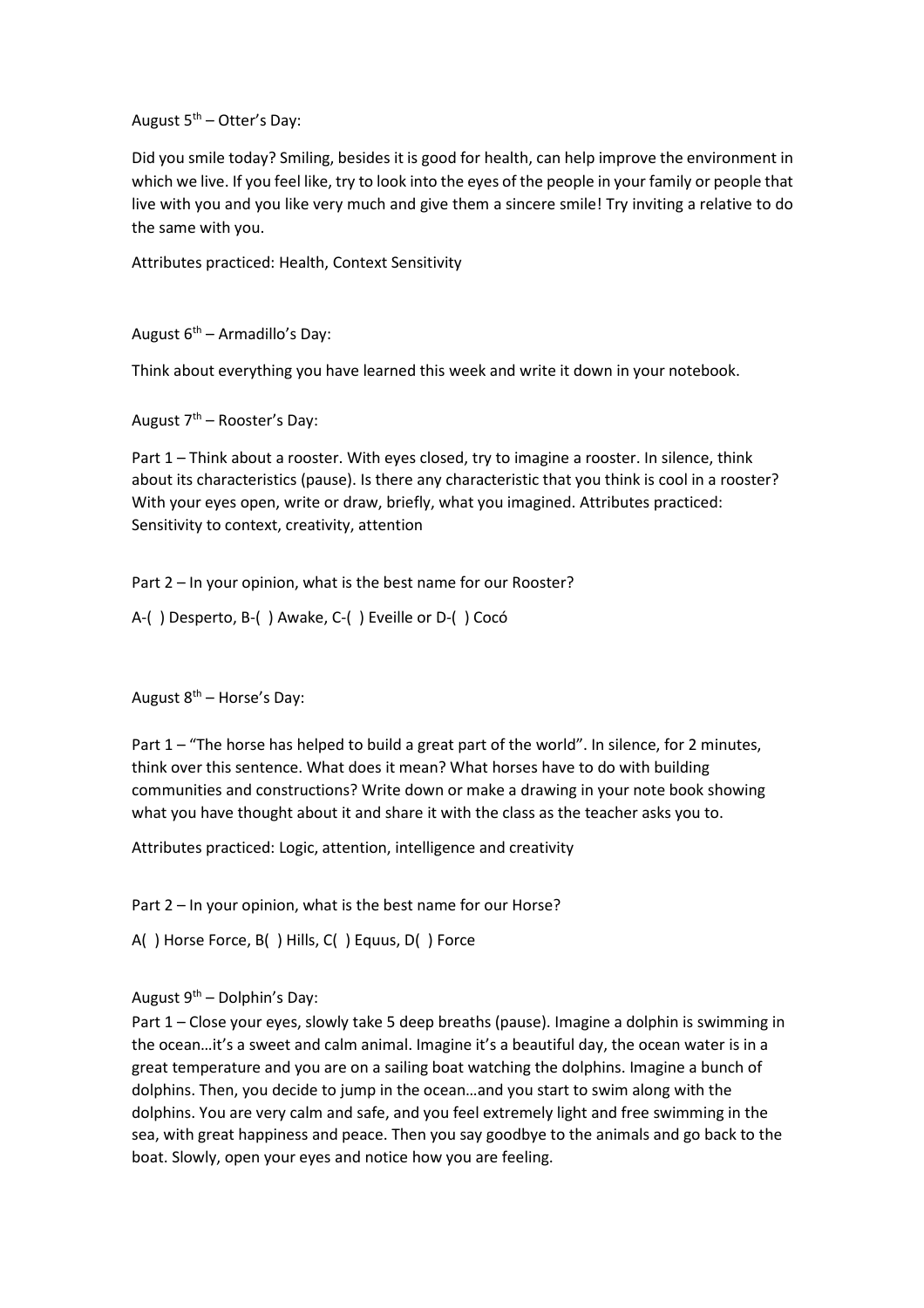Attributes practiced: relaxation and creative visualizations.

Part 2 – In your opinion, what is the best name for our Dolphin?

A( ) Sweet, B( ) Cosmo, C( ) Alegro, D( ) Del

August  $10^{th}$  – Wolf's Day:

Part 1 – Close your eyes, slowly take 3 deep breaths. Imagine a Nursing Home. Try to imagine how is a place where a lot of elderly live. Notice that some are ill, others are healthy…It's a place where everyone has lots of life experiences and they have a lot to teach us. Now, try to wish good thinks to these people. Thank them for their lives, for doing good thinks to other people, and for their knowledge. Slowly, open your eyes.

(Wolves are animals that respect older animals).

Attributes worked: respect, empathy

Part 2 – In your opinion, what is the best name for our Dolphin?

A ( ) Lupus, B ( ) Sabidus, C ( ) Lobito, D ( ) Buff

August  $11^{th}$  – Hummingbird's Day:

Part 1 – Do you remember, what was the country you chose in the map? We already know its name, its nationality, which continent it's in, the language spoken and its main characteristics. We also know its typical food and how is the weather like. You were invited to share this information with the class. Today, try to find out what kind of animals live there and if there are any attractions and particularities in this country!

Remember, we have a lot to learn from our world and its inhabitants!

Attributes worked: Context Sensitivity, Empathy

Part 2 – In your opinion, what is the best name for our Hummingbird?

A ( ) Vida, B( ) Lucky, C( ) Sortudo, D( ) Beijoca

Part 3 – In your opinion, what is the best name for our Otter?

A ( ) Smart, B( ) Pescadora, C( ) Speed, D( ) Fiu-fiu

Part 4 – In your opinion, what is the best name for our Armadillo?

A ( ) Armandu, B( ) Kirkinchu, C( ) Tatuado, D( ) Túta

# August  $12<sup>th</sup>$  – Otter's Day:

A health tip is to eat lime every day. Along with a healthy life style, half a lime in the morning on an empty stomach can be handy and helpful to avoid some diseases and promote good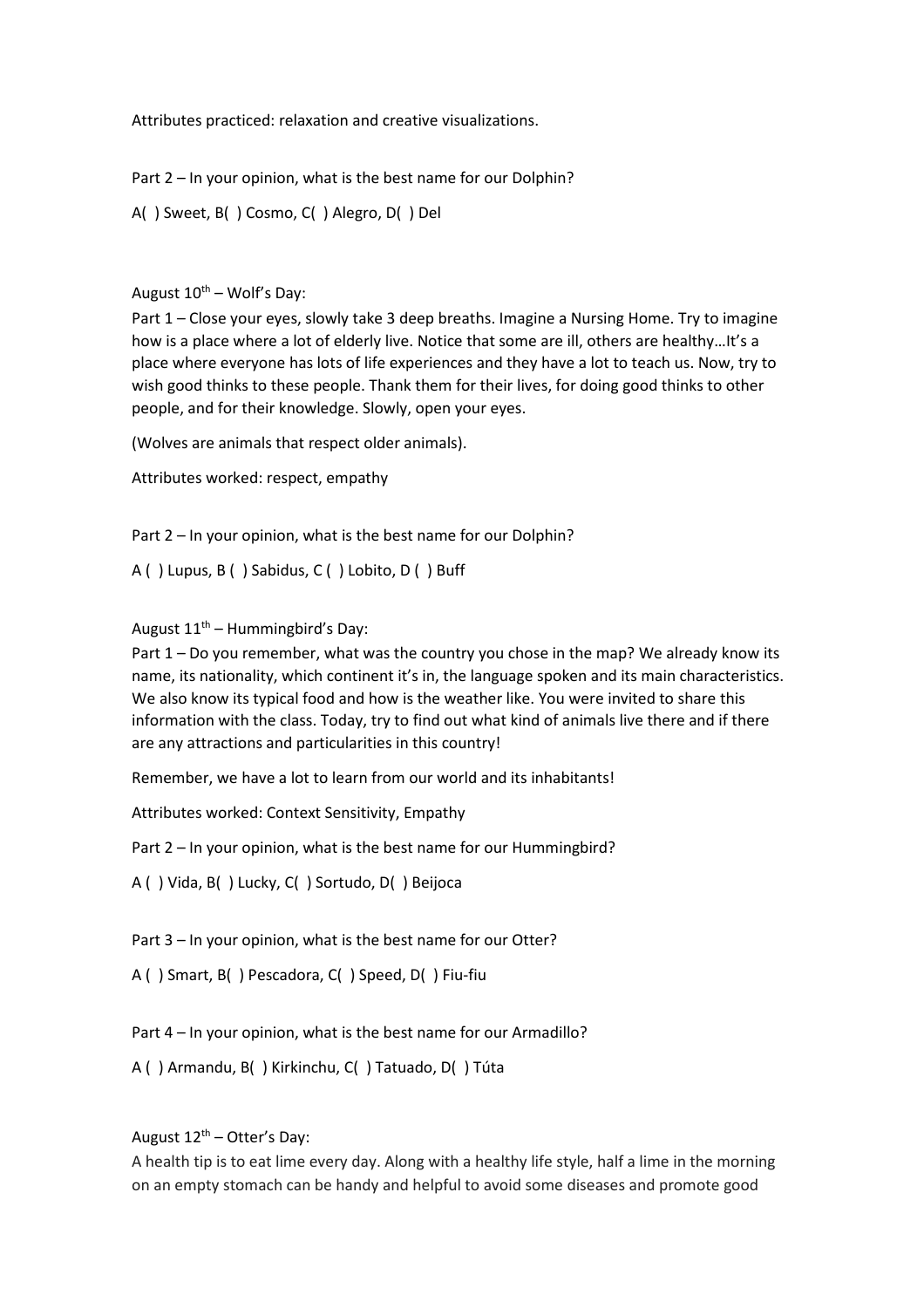health! You may substitute the lime for lemon or grapefruit. It would be really nice if you invited someone else in your family to do the same. What do you think?

Attributes practiced: health.

August  $13<sup>th</sup>$  – Armadillo's Day:

Think about everything you have learned this week. If you feel like, invite your family to hear about it. And next week, it will be great if you share it with your teacher too.

August 14th – Rooster's Day:

Have you yawned today? No matter what time of the day it is, to yawn and to stretch is very good for tissue oxygenation and for your posture. So let's go! Feel free to stretch and yawn! Take a deep breath, hold your breath and straighten your arms, your spine, your legs, your neck and shoulders. Feel your own strength and energy! You can do this sitting or standing!

Attributes practiced: Relaxation and health

August 15th – Horse's Day:

Close your eyes and for a few seconds, imagine yourself in a difficult situation...Look around you and see who else is there with you (do this for 20 seconds, maximum). Now, notice that inside of you there are important elements that can help you solve the problems. With your ability to communicate and overcome, now this situation is being solved. Take a deep breath and open your eyes.

Attributes practiced: Resilience.

• For tomorrow's exercise you will need color pencils or crayons.

August  $16<sup>th</sup>$  – Dolphin's Day: We

Today, we will draw the music! See what art piece you can create by listening to this song: Https://youtu.be/CvFH\_6DNRCY

This song was composed by the famous French musician called Claude Debussy who lived from 1862 to 1918. We suggest you make an exhibition in the classroom with the art pieces!

Attributes practiced: Relaxation, creative visualization.

August  $17<sup>th</sup>$  – Wolf's Day: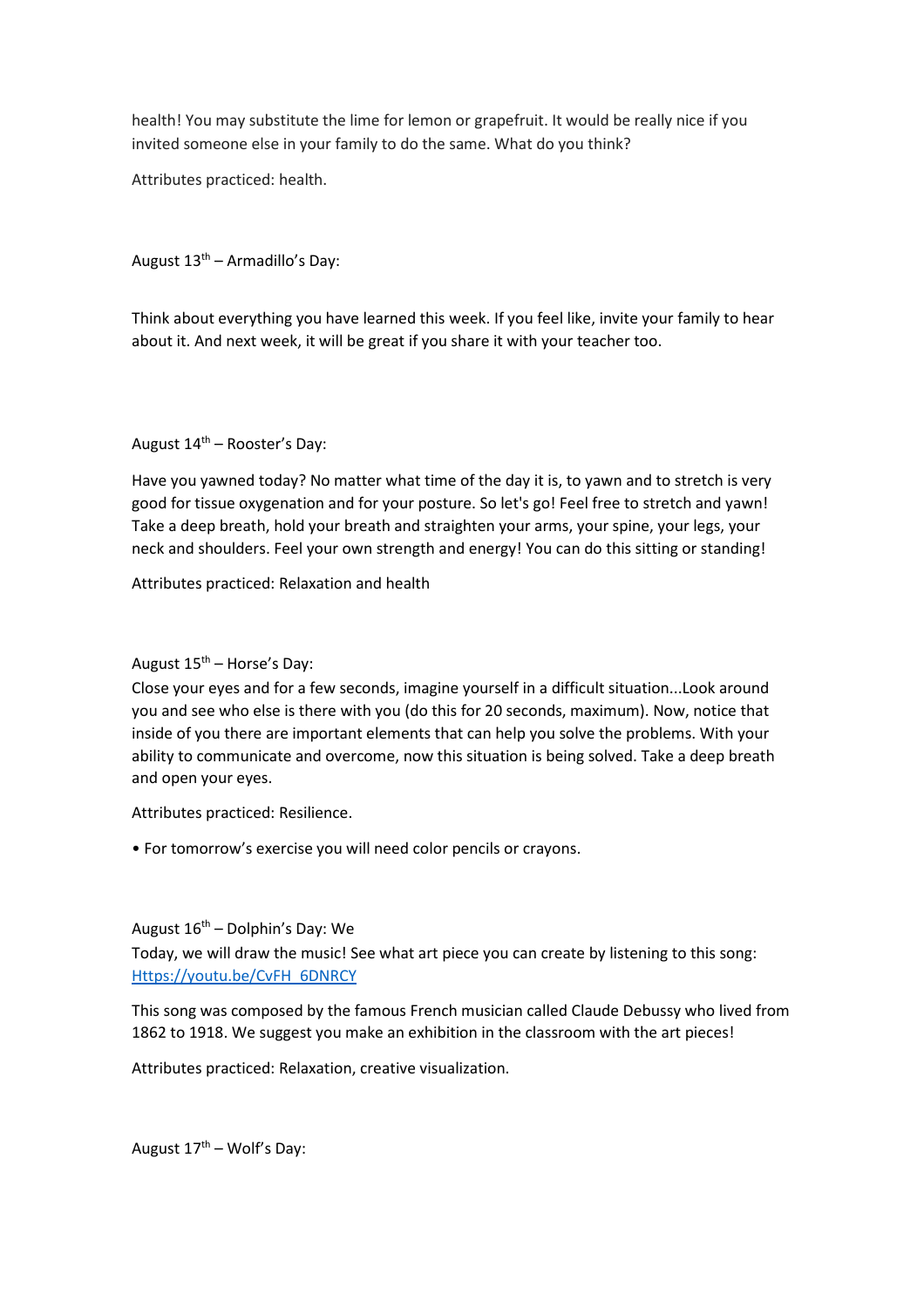Close your eyes and think: Is there someone to whom you have been disrespectful lately (20 second pause). If your answer is yes, now imagine you solving the situation in a different way, so you don't have to be disrespectful to this other person. You can express what you feel to him/her, but in a calmer and nicer way.

Attributes practiced: respect, empathy

• For tomorrow's exercise you will need color pencils or crayons, glue and scissors.

August  $18^{th}$  – Hummingbird's Day:

Today is the Box of Qualities' Day! From the paper mold (as below) or any other free form you wish, create a box; a 6-sided cube box. Before setting up the box, feel free to draw or write YOUR OWN QUALITIES on the sides! Think about your skills and what makes you proud of yourself. We all have good skills and qualities (Teachers, please, help the students to recognize and express their qualities).





### August 19<sup>th</sup> – Otter's Day:

The Offline Day! Today we challenge you to keep away from screens…that's right! Try not to use cellphones, tablets, and computers or watch television. Do you accept this challenge? Without these devises you will notice other things in your day that you normally don't see or pay attention to! Invite your family to join you in this challenge!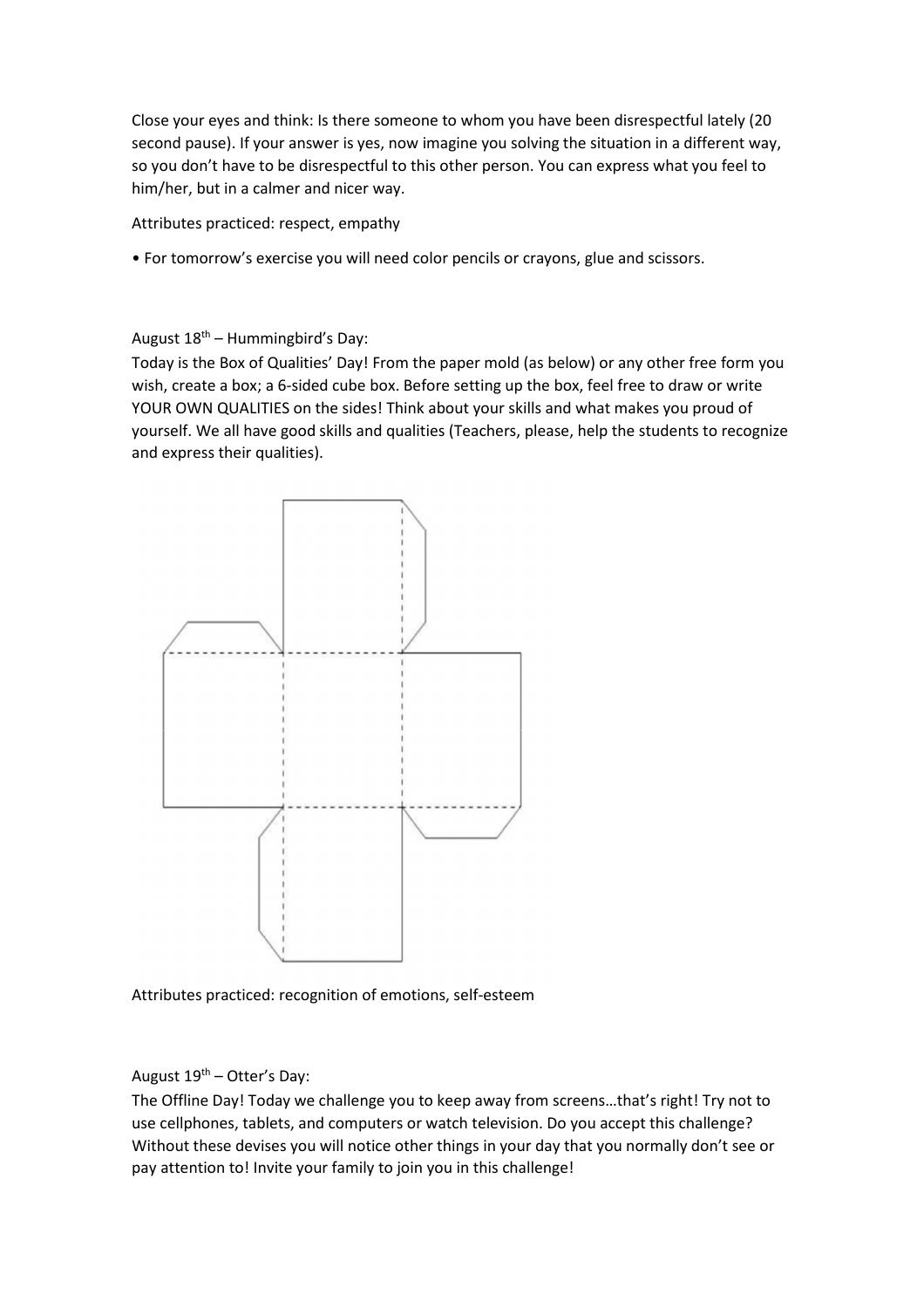Then, in class, tell us what the result was.

Attributes practiced: Health, family time together

August  $20^{th}$  – Armadillo's Day:

Think about everything you have learned this week. If you feel like, invite your family to hear about it. And next week, it will be great if you share it with your teacher too.

August, 21st – Rooster's Day:

The rooster wakes up early, happy, and in a good mood. Learn from this friend of the animal kingdom to wake up in a good mood and ready for your next day, having at least 7 hours of sleep at night. Think of the joy of having a healthy body and full of vitality. Do the math and see if you are being able to accomplish your goal of a good night of sleep and energy replenishment. Carefully consider everything that can feed your body and your soul. And make the right choice for what is good for you. Attributes practiced: Self-esteem, attention, health, respect.

August 22<sup>nd</sup> – Horse's Day:

The horse, like the dog, is also a great friend of man, although it has very different characteristics. We have several types of friends. Let us be respectful of their differences, their different ways of rapprochement and friendship in order to build a richer, plural, and more fascinating world. Allow, therefore, a greater and more diverse learning in our lives. We can also be great friends, and learn how to build fulfilling friendships.

Attributes practiced: Altruism, team work, empathy.

August 23rd – Dolphin's Day:

Dolphin's intelligence and gentleness are extraordinary. They are mammals like us and have a great sense of family like the elephants. They have good memory and when they meet again, after being away for some time, they able to recognize each other and show happiness for meeting again. Let the inner dolphin that exists in you flow and beat within your heart and immerse yourself in the ocean of pleasure that is gratitude, trust and friendship.

Attributes practiced: Empathy, attention, happiness.

August  $24^{th}$  – Wolf's Day:

It's said that when the wolves move around, the elderly and the sick one go ahead of the pack, followed by the stronger wolves, the females, and the pups. Finally follows the Alpha Male. This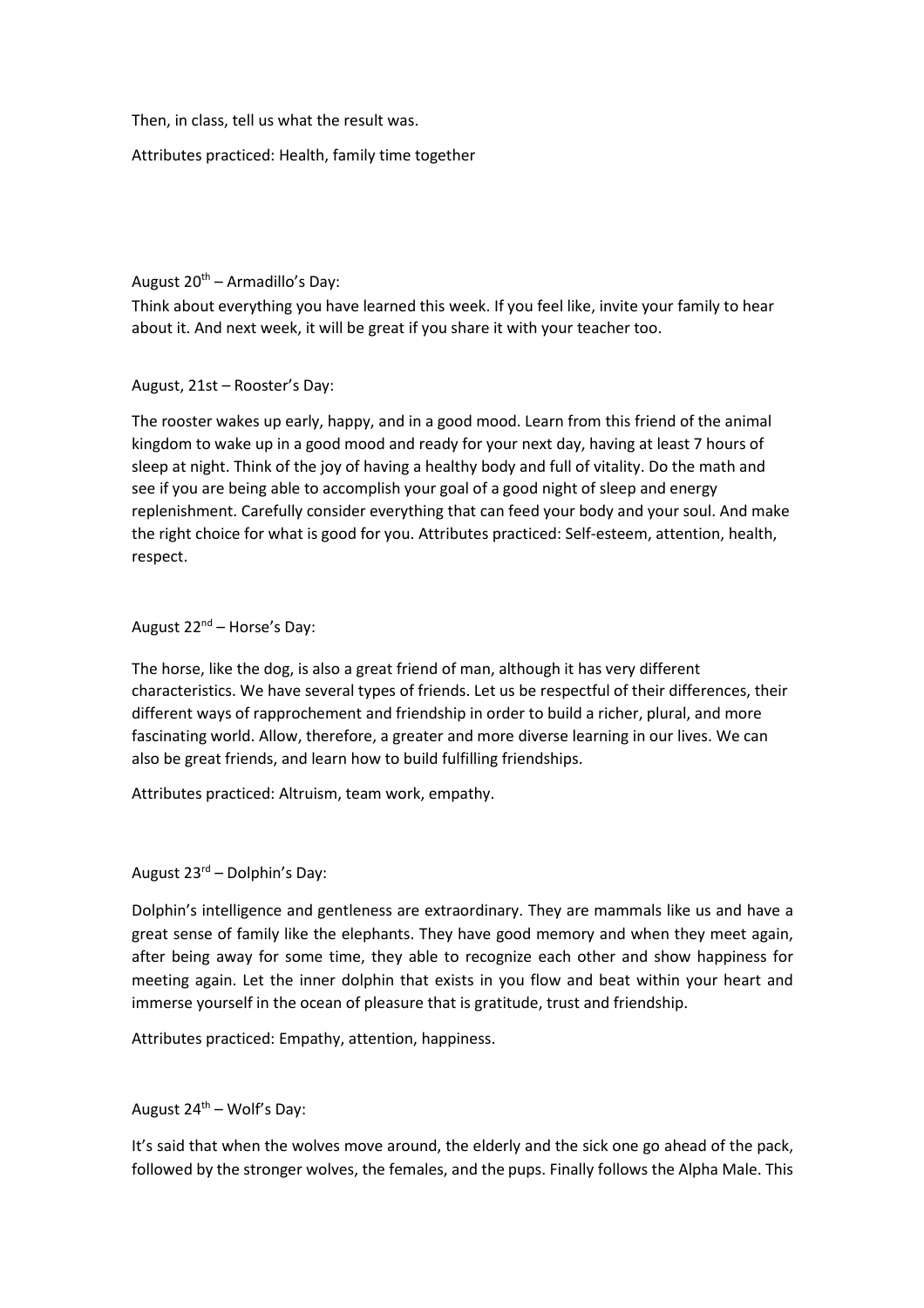way the weaker animals set the pace of the walk without being left behind. Let us learn some lessons from the wolves and be more understanding and tolerant with those that are weaker (physically, mentally and emotionally). The most fragile people need our physical, moral, ethical and spiritual strength to walk along with them!

Attributes practiced: Altruism, empathy, fraternity.

### August  $25^{th}$  – Hummingbird's Day:

It is said that hummingbirds are messengers of happiness and gentleness. The hummingbird can fly in all directions and even stop in the air. And how about us, how do we move the world? Do we know how to be kind and polite to others? Does our presence cause joy around others? Write three words to describe how we feel at home, at school, and among friends.

Attributes practiced: Empathy, self-esteem, respect.

# August 26<sup>th</sup> – Otter's Day:

Breathe in and out five times very slowly. Otter is a playful animal. Attentive and always with good feelings about life, the Otter believes in a wide and good coexistence with everyone around. Let yourself be carried away by the waters of time without fears. To play of being happy is part of learning. Write down two things that make you very happy.

Attributes practiced: Memory, resilience, self-esteem.

### August  $27<sup>th</sup>$  – Armadillo's Day:

Armadillos dig dens to live in and they use their protector shell to defend themselves from others predators. Be true. Emphasize the truth, always. Do all of your actions with great strength and determination. Your honesty and correct attitudes will be like a huge shell protecting you for your whole life, in any situation.

Attributes practiced: Respect, self-esteem, ethics.

#### August  $28<sup>th</sup>$  – Rooster's Day:

Sit down comfortably. Keep your posture upright and your feet flat on the floor. Rest your hands comfortably on your legs. With your eyes open, place your attention on a fixed point in front of you at level of your nose. Keep your eyes open, try to focus on this point as much as possible. Take a deep breath and just focus your attention on this point and your breathing. Keep a good posture, but make sure there are no areas of tension in your body. Take five deep breathes and end the practice.

#### Attributes practiced: mindfulness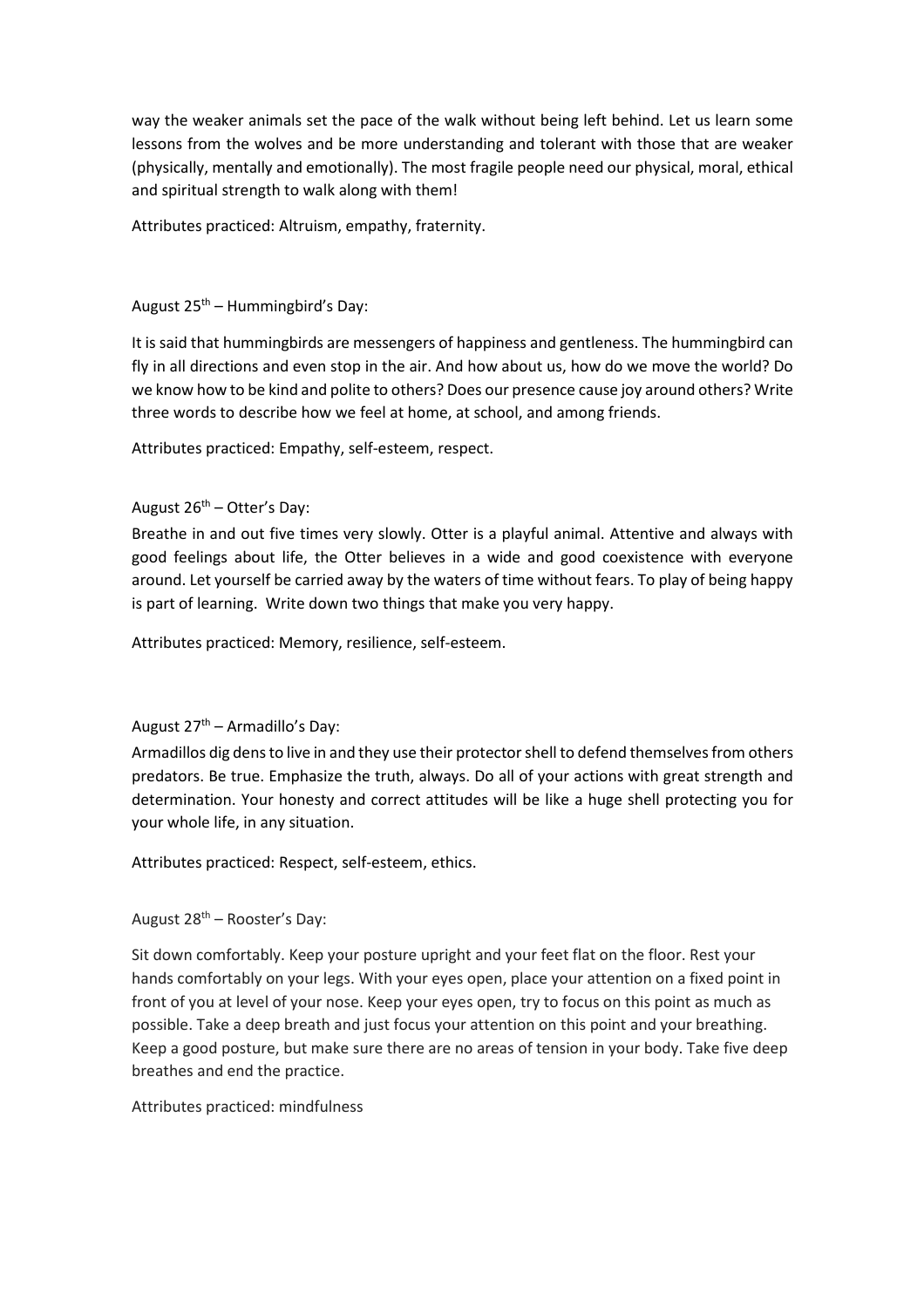August  $29<sup>th</sup>$  – Horse's Day:

Let's read a book? Go to the nearest library and choose a book that you can be done reading by next Tuesday!

Attention: the size of the book doesn't matter, it's important for you to enjoy the book's content and finish reading it in one week!

Attributes practiced: intelligence, patience, resilience.

August  $30<sup>th</sup>$  – Dolphin's Day:

With your eyes closed, think of something positive for the person sitting in front of you (or behind, or next to you). Wish something very positive to this classmate, who may be in need of something in particular. This wish cannot be something material, but a feeling or an attitude (such as calm, courage, strength, joy, vitality). Slowly open your eyes. You don't have to share with your classmate what you wished for him, it just had to be something good!

Attributes practiced: empathy, compassion.

August  $31<sup>st</sup>$  – Wolf's Day:

Think about this Albert Einstein's quote: "The mind that opens to a new idea never returns to its original size". What did he mean? Write down briefly or make a drawing showing what you understood about this quote. If you want to, hang all the answers on the wall for everybody to see them.

Attributes practiced: intelligence, creativity.

Note: For tomorrow's activity, you will need a sheet of paper (any type or size), soil and water.

September  $1<sup>st</sup>$  – Hummingbird's Day:

 Today's suggestion is to listen to this song while making art! You can use the soil to draw on the paper and to put there everything you would like! Use your hands. This activity is just like a meditation. Take deep breaths and do it in silence. You can listen to the song twice if you wish.

#### Https://youtu.be/Nz0b4STz1lo

Song by Gustav Holst, performed by James Levine and Chicago Symphony Orchestra. Attributes practiced: attention, creativity.

September 2<sup>nd</sup> – Otter's Day: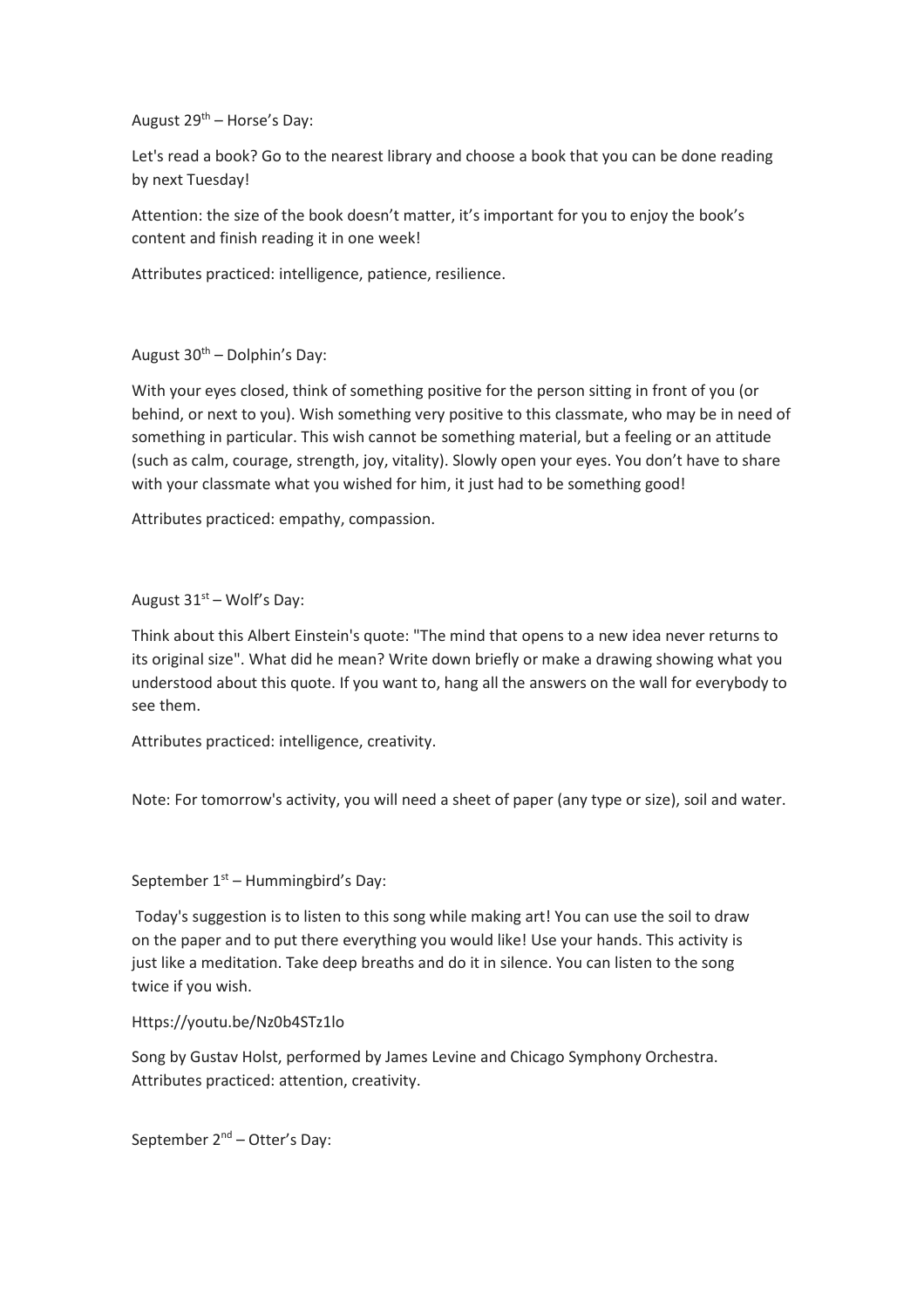Are you a person used to drinking sodas? Be aware that drinking sodas regularly may be related to weight gain, diabetes and metabolic syndrome. So try to avoid drinking it as much as possible. Replace soda with water, homemade teas or no sugar added fruit juices! Can you achieve the challenge of not drinking soda this week? Invite a family member to join you in this task! If you get rid of this habit, it will be a great achievement! Good luck!

Attributes practiced: health, family interaction.

September 3rd – Armadillo's Day:

Think about everything you have learned this week. If you feel like, invite your family to hear about it. And next week, it will be great if you share it with your teacher too.

Soon these activities will be available only for those who sign up on our website and it will still be for FREE. We will let you know in advance so you don't miss any of the practices.

September 4th – Rooster's Day

Take a deep breath and think about your weekend. What positive situation did you experience during the weekend? Remember: there is always something positive, even if you have gone through some problems. Write in a paragraph about what was positive. (For smaller children, if you prefer, you can draw). Then share it with your teacher! Attributes practiced: Resilience, attention

September 5th – Guinea Pig's Day:

Invite someone in your family (or guardians) to watch the sun set with you! If it's raining invite them to watch the rain together (it can be through a window), even for 5 minutes!

Attributes practiced: Attention, relationship, bonding

September 6th – Dolphin's Day

Close your eyes, take 5 deep breaths (pause). Know that, while you are here, in your classroom, doing this practice of relaxation and looking forward a better world, there are many children and teenagers around the world doing the same. At this moment, people from Brazil, Germany, Portugal, and Cambodia are doing the same as you are. No matter the differences, everyone wants health, peace, love, and happiness. For the next few seconds, with your most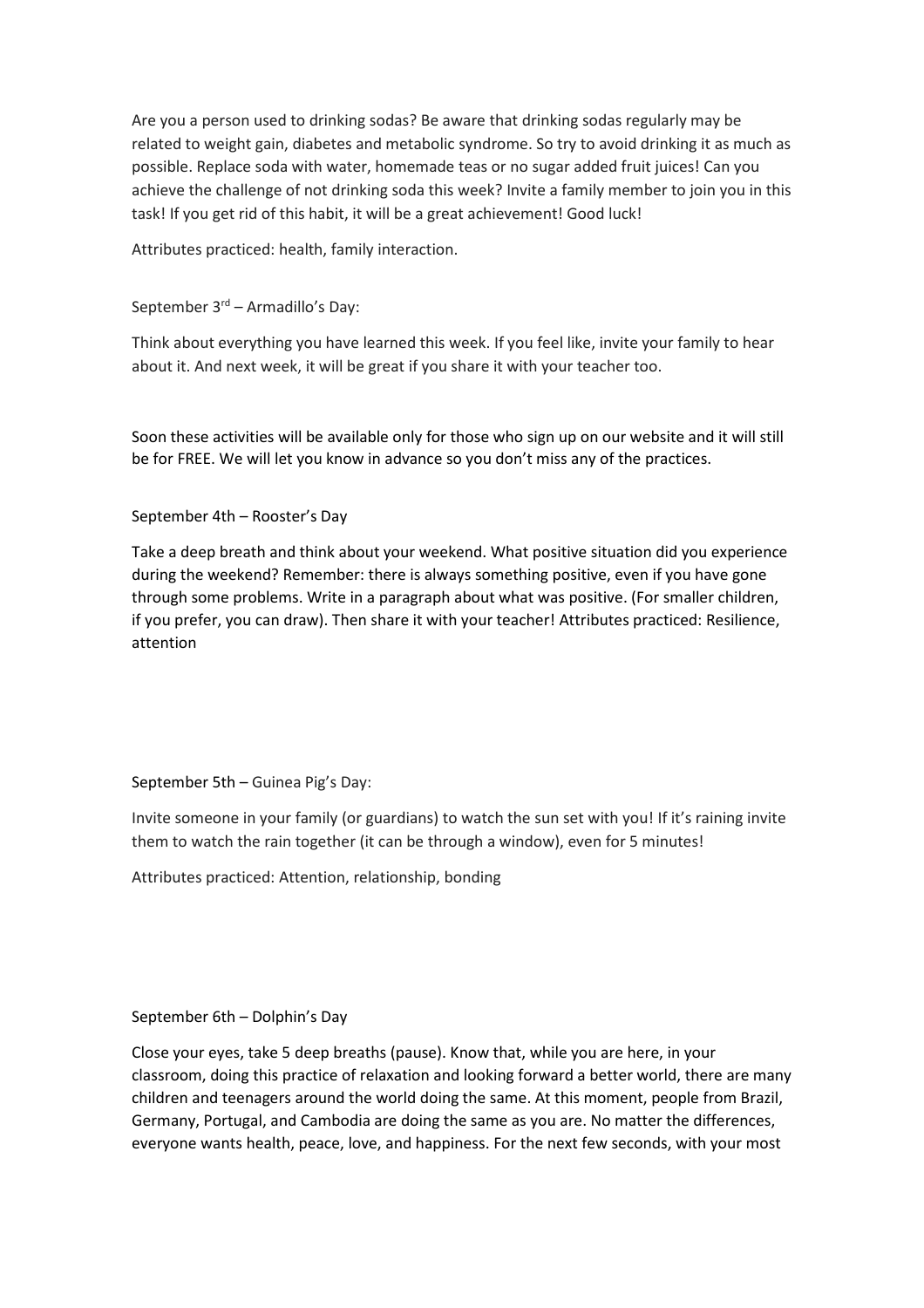honest feelings, try to wish all of that to them now! "May we all be well". Now take a deep breath...and open your eyes.

Attributes practiced: Relaxation, empathy.

September 7th – Wolf's Day

Don't use a pen or pencil and do not write it down, mentally add the number of the date of your birth. Add the day + the month + the year. Take your time, concentrate. It's important to make the sum calmly. There should be only one digit left. That is, if the total is 25, add  $2 + 5 =$ 7.

Attributes practiced: attention, working memory, intelligence.

September 8th – Hummingbird's Day

For each letter of your name, write a quality of you. For example: PATRICIA: P = Patient, A = Attractive, T = Talented, R = Responsible, I = Intelligent, C = Creative, I = Intense, A = Attentive

Attributes practiced: Creativity, self-esteem.

September 9th – Otter's Day:

Workout for one hour today! Choose something that you enjoy and let's go!! Attributes practiced: Health.

September 10th – Armadillo's Day:

Think about everything you have learned this week. If you feel like, invite your family to hear about it. And next week, it will be great if you share it with your teacher too.

September  $11<sup>th</sup>$  – Rooster's Day:

Today we will do a brief meditation, in a slightly different way. Each student will take their chair and place them against the wall. This way, all of them will be facing the middle of the classroom.

"With your eyes open, sit upright, but at the same time be relaxed. Keep your back straight, and point your eyes slightly down so that you can see your knees. Make sure you are comfortable. Keep your eyes open. When necessary, you may blink. Calmly, focus on your breathing. Notice the air coming in and out of your body. Notice the beating of your heart... and also, if there is any other sounds around you. If there is any other thought in your mind,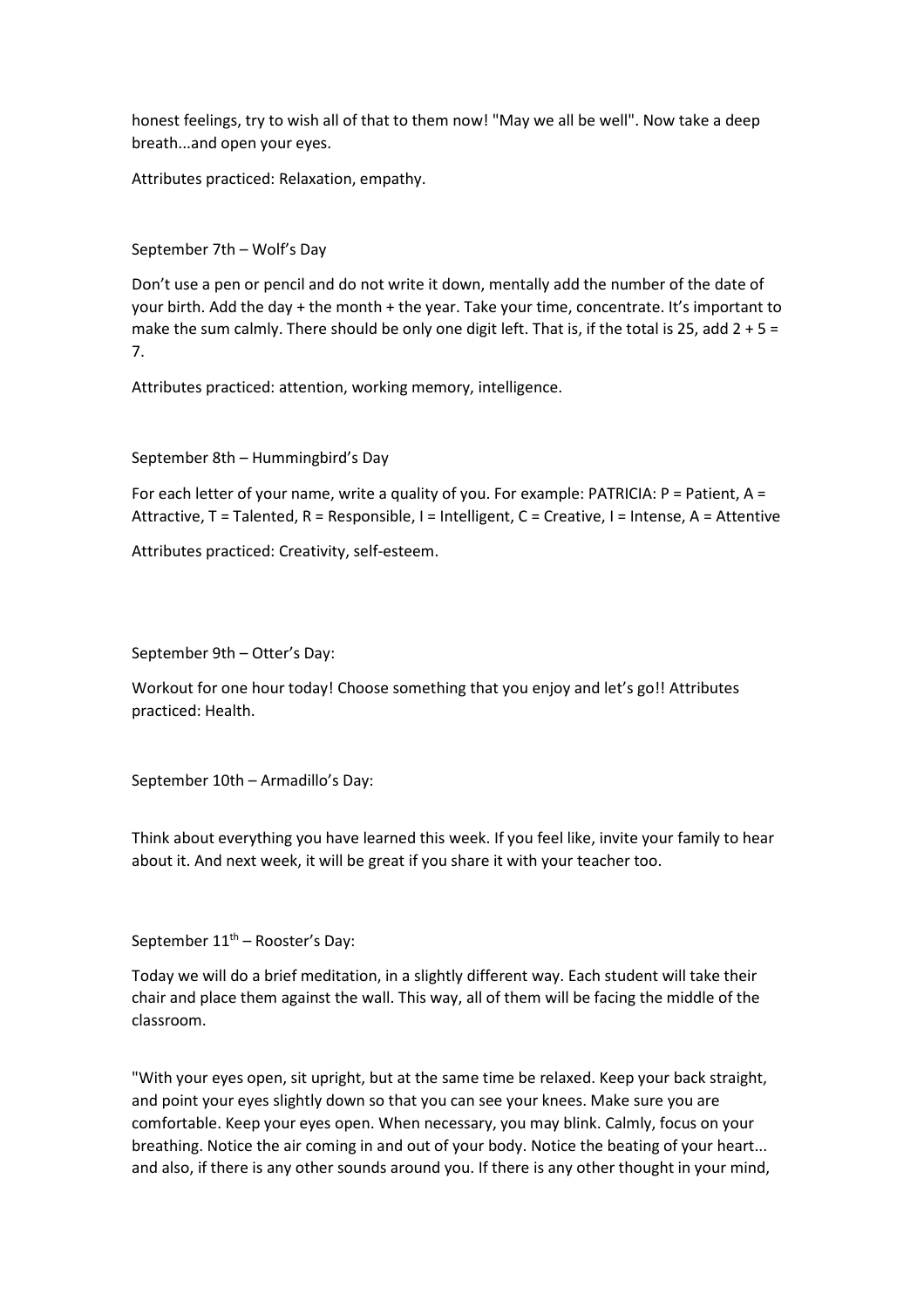do not judge yourself, just let it go and bring the attention back to your breathing. Stretch yourself... and now we can slowly return to our activities

".

#### Attributes practiced: Attention

Note: the meditation done with the back protected and with the eyes open can increase confidence and concentration. It is highly tested and recommended to be performed in communities of conflict areas or with constant violence.

### September 12<sup>th</sup> – Horse's Day:

Today's task is to come up with an improvement project that can be done to your city. To organize the group better, let's follow a few steps: (1) Teacher asks everyone to think about a problem in the community or situations that has room for improvement. (2) The teacher writes topics on the board, according to situations. (3) Each student writes what and how the class can work to provide improvements to the city, and hands it to the Teacher. (4) The teacher lists all the situations and solutions on the board again, and everyone votes for the best project to be done.

It is necessary to think of all the details and combine them. At this point, it's very useful to ask questions like: what, why, when (beginning and end), who will do what and to whom, how, how much (if any cost at all), what materials you will need, maintenance if needed.

It is important for the project (solution and situation) to be something simple and effective to be done, such as: to clean up a park, to organize a garbage collection in a neighborhood, to do a workshop at a community on some topic of interest, to give a lecture in a nursing home, to build a bench on some sidewalk, to paint the playground area in a park.

It is very important that the whole class participate in this action! Attributes practiced: Creativity, altruism, resilience

Note: For tomorrow's task you will need to bring some recycle material: empty plastic bottles, empty plastic containers, empty cans, bottle caps, yarns…

#### September  $13<sup>th</sup>$  – Dolphin's Day:

Using the material you brought to class, create a musical instrument! You will need to use your creativity and sensitivity to make an instrument of any nature that produces a sound. Start to assemble, add pieces together, and make changes if you need to, until you've been able to develop your instrument. After you're done, give it a name. Each student will present to the classroom the sound they've created and then everyone can play together as a big orchestra.

Attributes practiced: Creativity, context sensitivity

Below is a fine example of an orchestra created from recyclable materials.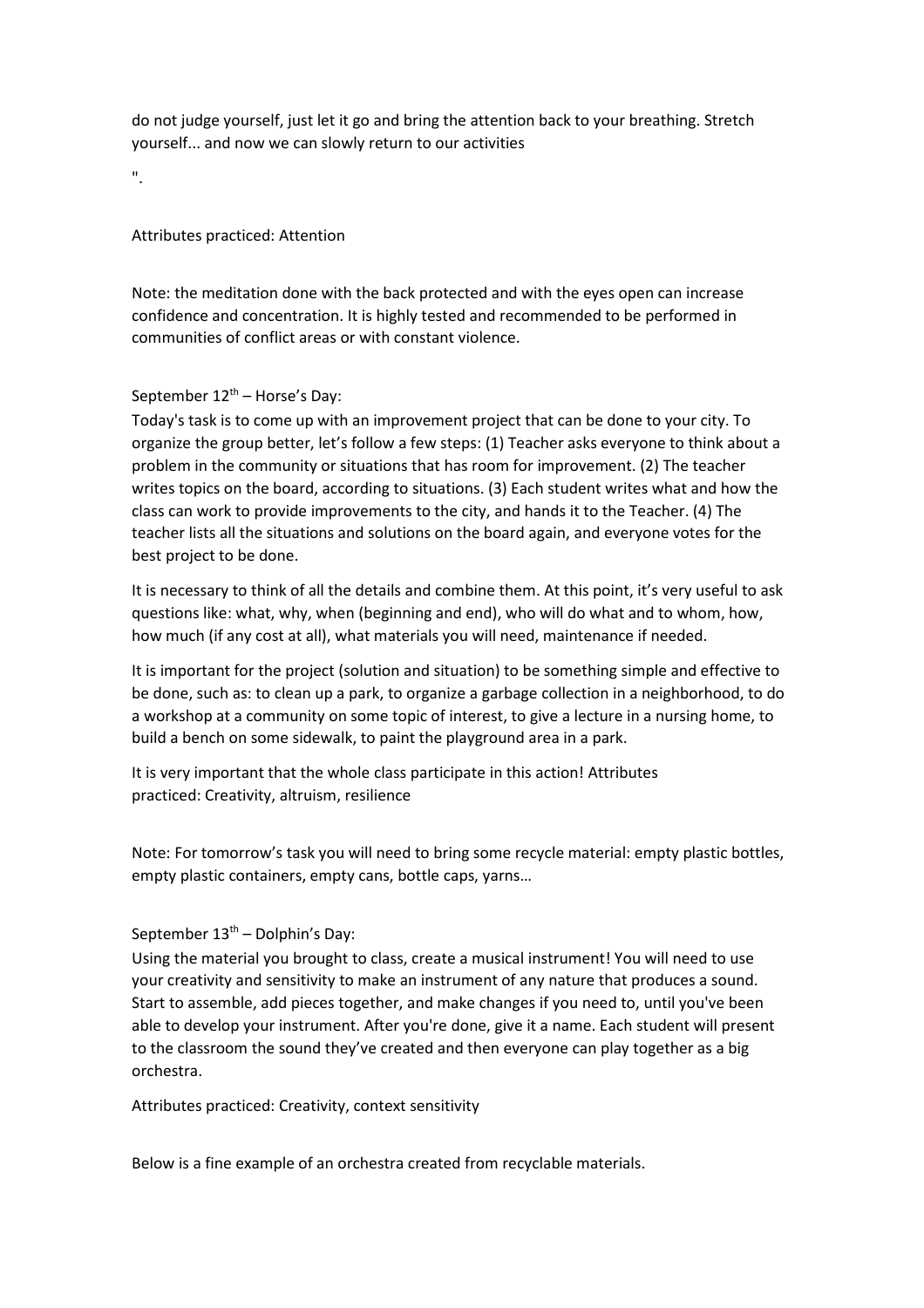#### September 14<sup>th</sup> – Wolf's Day:

The teacher chooses 10 objects from the classroom and places them on a desk, while the students are outside of the room. The students return to the room and observe the objects for about 20 seconds. While the children head outside again, the teacher removes two objects from the table, leaving only 8 left. Returning to the classroom the students are asked to note the difference. Some will quickly see the difference, others will take a little longer, but this is completely normal. When everyone find out the missing objects, the teacher congratulates the students and emphasizes that there is only memory when there is attention, and that this is something that we can exercise.

For smaller children, a smaller number of objects should be used, such as five. Attributes practiced: attention, working memory, intelligence.

September  $15<sup>th</sup>$  – Hummingbird's Day:

The hummingbird is an animal that reminds us of happiness! Think about 5 happy moments of your life and write them down (or make a drawing).

Attributes practiced: Self-esteem

#### September 16th – Otter's Day:

Today, suggest to your family (or to the people you live with) to not use salt while cooking or to use much less salt than they are used to do. For those who practice using less salt it helps to improve heart rates and blood pressure, and reduces swelling in the legs and abdomen. Decreasing the use of salt (and therefore sodium) will also cause mineral calcium to be better absorbed and thus have less chance of osteoporosis. It's important to know that all the salt (or sodium) we need is already present naturally in the fruits, greens, and vegetables we eat, however, if we want to add a small pinch, it will not be harmful. On this day, if you agree with your family or friends, try not to use the salt shaker.

Attributes practiced: Health

September 17th – Armadillo's Day:

Think about everything you have learned this week. If you feel like, invite your family to hear about it. And next week, it will be great if you share it with your teacher too.

### September 18<sup>th</sup> – Rooster's Day:

Stand up. Close your eyes and slowly breathe in and out for 2 minutes. Imagine that the rooster has the power to connect with the earth through its feet...Let every feeling of discomfort, fear, insecurity flow to the earth. Try to imagine how big the planet is... and that your feet connect to this giant planet through magnetism and the gravity that draws you, consistently, to the ground. Keep your feet apart, look for a position that allows you a good foundation, lift your arms and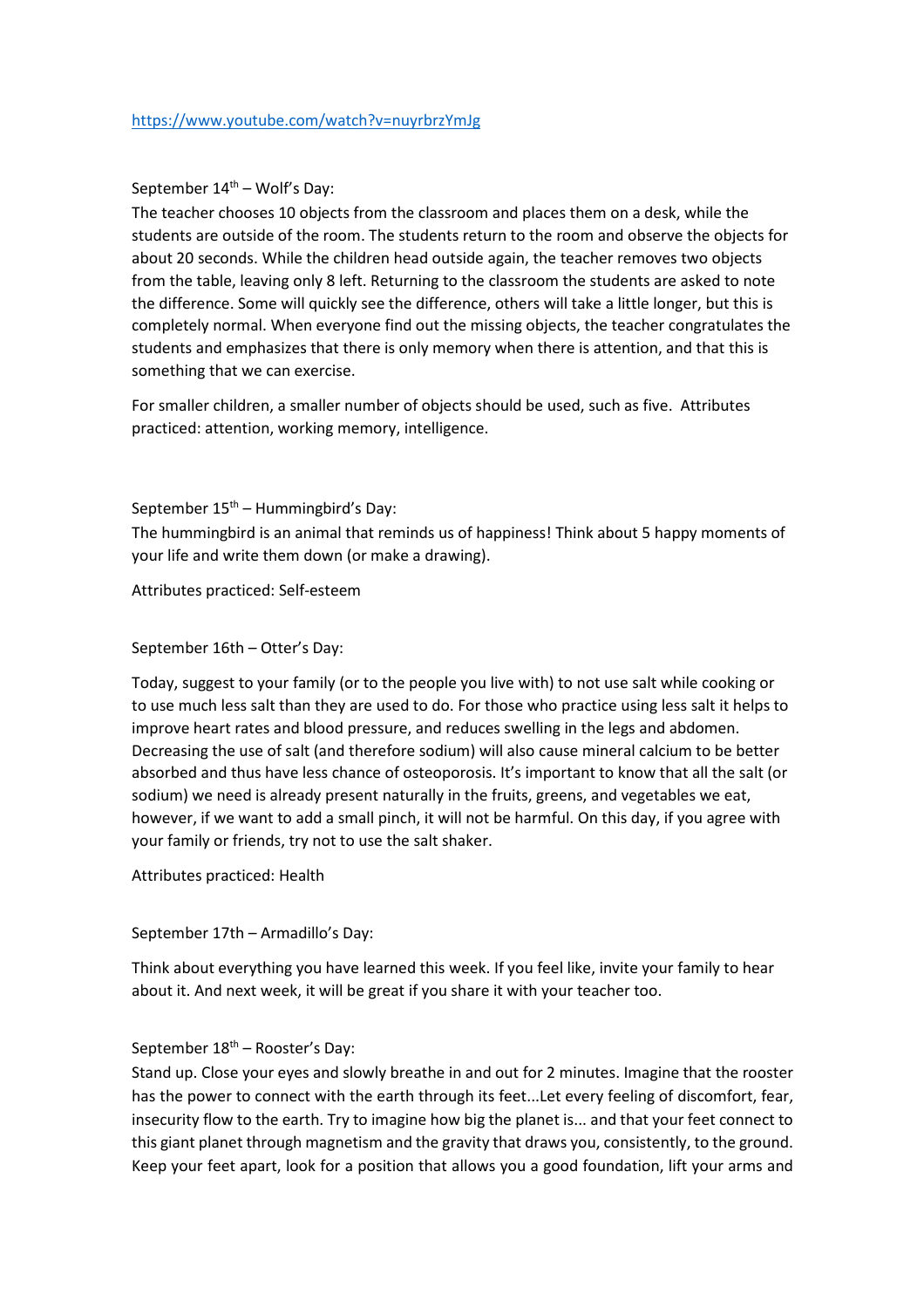point your fingers toward the sky... And so, in this standing position, let all thoughts flow naturally. Then open your eyes and comment with your colleagues on which image or which images most popped into your mind.

Attributes practiced: Self-esteem, attention, respect.

September 19<sup>th</sup> – Horse's Day:

Horses are a powerful ally! Humanity owns them a great debt. They are always ready and willing to help men in their work and journey. Loyalty, working spirit, the set of strength and willingness teaches us the value of a help, and also the learning of perseverance that increases prosperity and progress. Feel like the horses and demonstrate your full potential for great personal and collective achievements, never giving up. Write or draw an activity in which you can contribute with others, using your strength and ability.

Attributes practiced: Altruism, group work, empathy.

```
September 20^{th} – Dolphin's Day:
```
With your eyes closed, imagining you are swimming with dolphins, take 4 deep breaths. Now imagine yourself diving with the dolphins along the seabed. Describe in a few words all that you were able to see.

Attributes practiced: creative visualization, relaxation, empathy.

#### September  $21<sup>st</sup>$  – Wolf's Day:

Close your eyes. In silence, listen to this music. Imagine a flowery field (pause). Then, imagine a forest covered with snow... Once the song is done, tell your classmates what you saw and how you felt imagining those two images.

Ennio Morricone - Monaco - Gabriel's Oboe:

https://www.youtube.com/watch?v=jmax47l2hLU

Attributes practiced: Creative visualization, empathy.

#### September  $22^{nd}$  – Hummingbird's Day:

Hummingbird is a bird of joy and simplicity. Let the hummingbird's characteristics infect you and lighten your heart and mind with great thoughts, bright colors, and lights. Close your eyes and imagine all kinds of colored lights. Imagine if those lights had the power to cleanse and bring peace and optimism to life. Open your eyes... What colors did you see the most? Share with your classmates.

Attributes practiced: Creative visualization, relaxation, memory.

#### September 23rd – Otter's Day:

Learn with otters to be more tolerant and to have more balance. The otters live in the water and on land, and regardless the difference, they can be happy in both ways. Learn how to live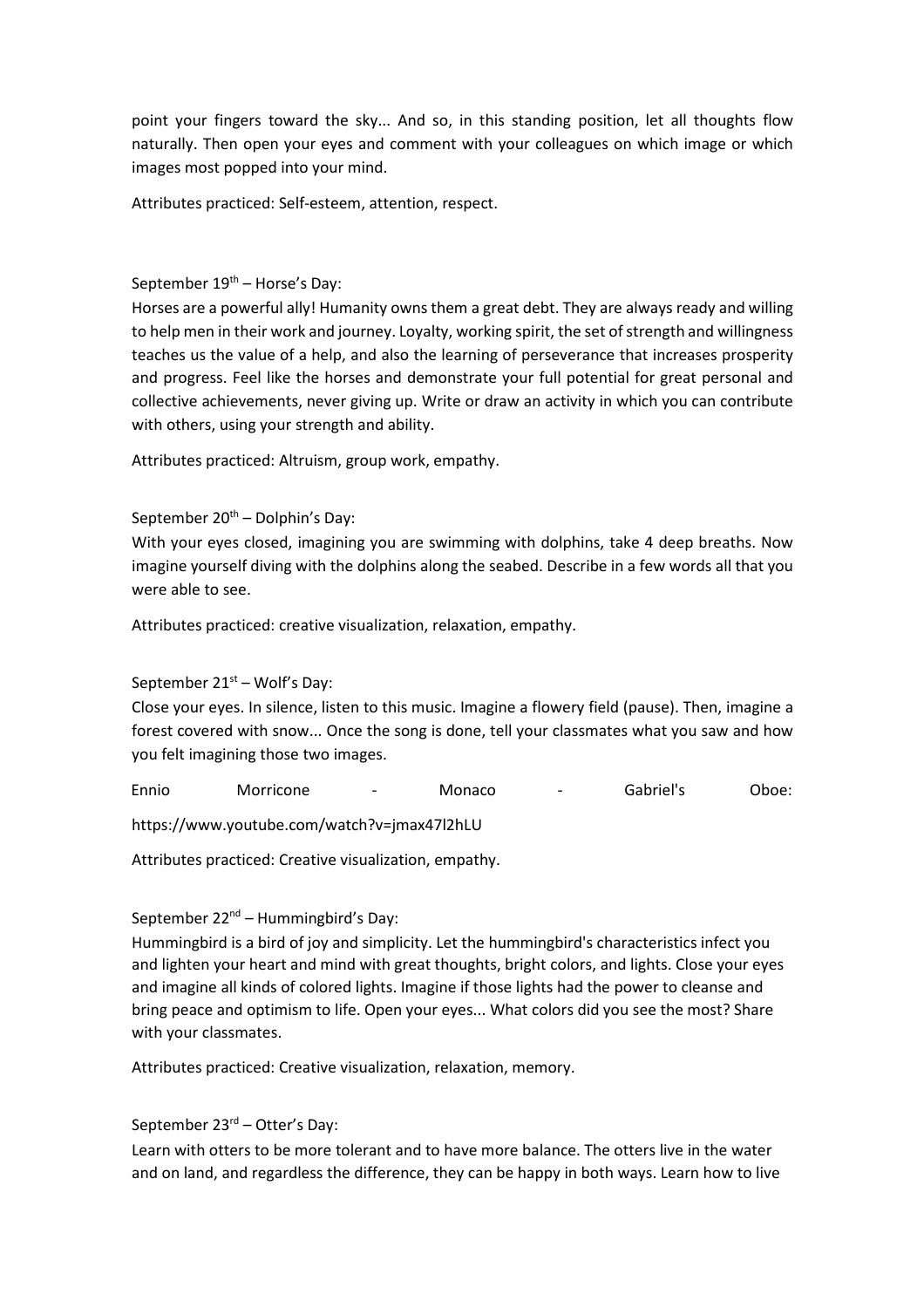harmoniously regardless the differences and among all the people that surround you, respecting the environment and their own particular emotions. Is there a situation inside your home that you can be more tolerant about? Write or draw about this situation and talk to your relatives about it, if you wish. Attributes practiced: Resilience, self-esteem.

#### September 24<sup>th</sup> – Armadillo's Day:

Think about everything you have learned this week. If you feel like, invite your family to hear about it. And next week, it will be great if you share it with your teacher too. Also: If you can, asks a family member, an adult, to access the ink below so you could listen to this relaxing music together: https://www.youtube.com/watch?v=jmax47l2hLU Attributes practiced: relaxation, reflection.

### September 25<sup>th</sup> – Rooster's Day

Today you will be an investigator. Observe the entire classroom. Can you find, or guess, any object that was made from sand?

(Time to think about it)

Did you find it? The glass! It is made from a combination of materials. That is, the material in there has hundreds of thousands of years...it must have been in touch with the waves of the sea, many fishes, and other animals must have already walked over this sand... Legend has it that the glass has been invented by chance, by navigators who had made a bonfire on the beach and with the mixture of sand and the limestone of the shells, would have discovered the glass.

Attributes practiced: Attention, intelligence

### September  $26<sup>th</sup>$  – Horse's Day

The more you increase your knowledge, the more interesting you become! Also, you may have a better chance of dealing with different life situations. Knowing our culture is very important. And poetry is culture.

Do you know any Brazilian poets? If so, raise your hard and talk to your classmates about it. The teacher mediates the dynamics and helps to remember new writers and their poems. The students must choose one poet to do a research on and read one of his/her poems.

Attributes practiced: Intelligence

### September  $27<sup>th</sup>$  – Dolphin's Day:

The teacher will write each student's name on a piece of paper and attach the tags on the student's back, randomly (nobody can get their own name). Now, the student must walk around the room, reading the names on their classmates' backs, until they find their own name! So whoever has the classmates' name must ask that person: "How can I help you to do better in school?" The answer must always be positive, written down, and planned. People can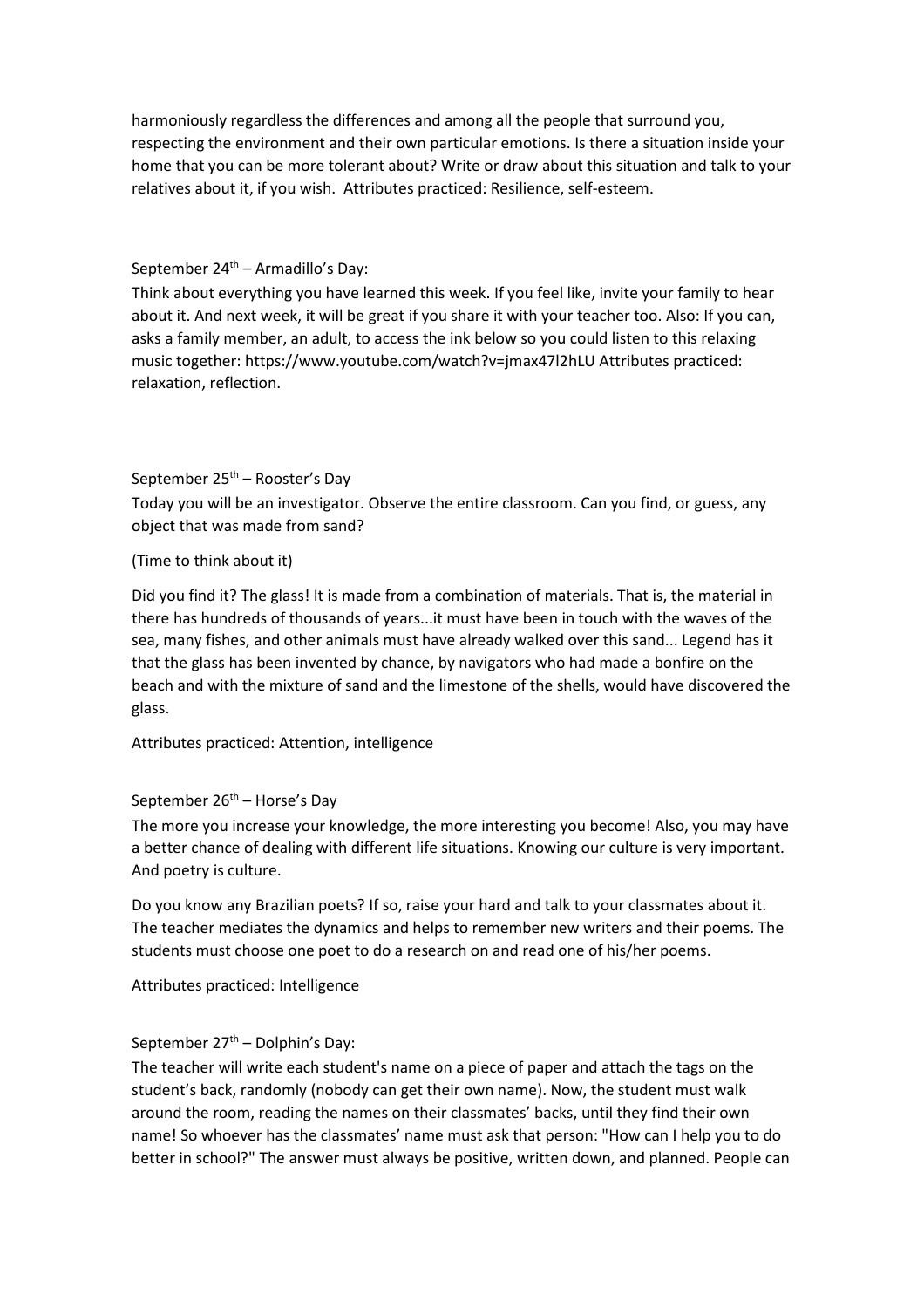always help each other. The teacher can help to mediate this practice, making it even more productive!

Attributes practiced: Sensitivity to context, empathy, ethics

#### September 28<sup>th</sup> – Wolf's Day:

(This practice is recommended for children 10 and older): Drugs destroys lives. You probably already know that. You probably also know that once you try it is very hard to stop using it. Therefore, the best thing is never to try it. Have you ever thought about how drugs are related to violence? Besides the fact that those who use drugs have a high chance of becoming violent, what happens to the money paid for the drug? People who use drugs can be helped. If someone in your family is a drug user, please talks to your teacher in private so he/she can address you to a qualified person to deal with it and to help you in this situation.

Attributes practiced: resilience, prevention of drug use.

(Practice recommended for children under 10 years old): Draw what is for you an perfect world!

## September 29<sup>th</sup> – Hummingbird's Day:

In silence and individually, think about this: write three qualities for each of your parents or legal guardians. (If, for any reason, you don't feel like doing this exercise, talk to your teacher about it.). On Saturday, ask your parents or legal guardians to write on your notebook, three qualities about you. Next week, share it with your teacher. Attributes practiced: self-esteem, respect

### September  $30<sup>th</sup>$  – Otter's Day:

Ask your parents or legal guardians to write on your notebook, three qualities about you. Next week, share it with your teacher.

Attributes practiced: family living, self-esteem, respect

October 1<sup>st</sup> – Armadillo's Day:

Think about everything you have learned this week. If you feel like, invite your family to hear about it. And next week, it will be great if you share it with your teacher too.

October  $2^{nd}$  – Rooster's day:

Our friend Rooster is very secure and determinate. It shows a strong and high selfesteem. It's an animal that preserves its territory, taking good care of the surrounding. Learn from the rooster to take care of your own body, maintaining a good hygiene, a good health, and organize and take care of your things.

Attributes practiced: Self-esteem, attention, health, respect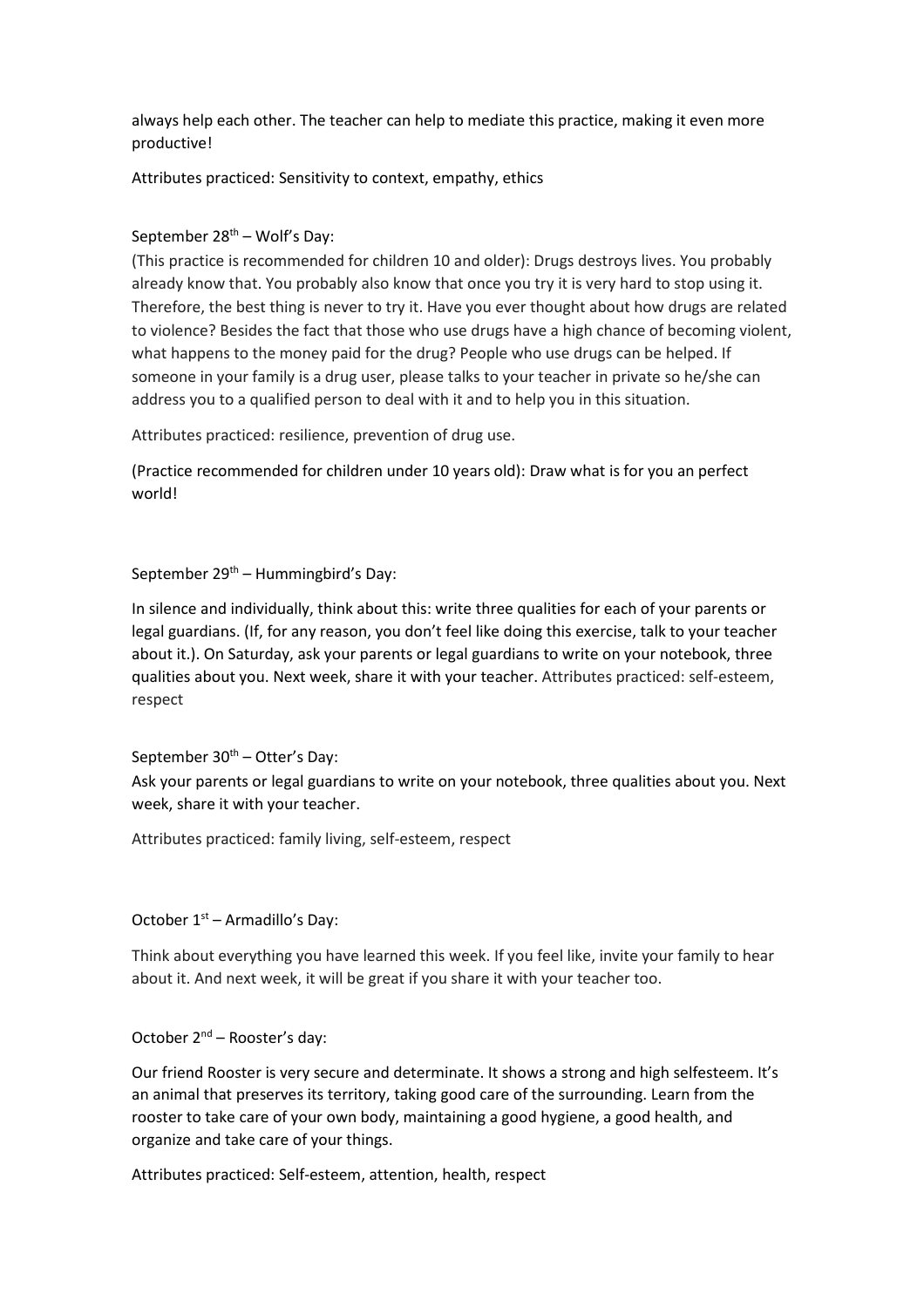#### October 3rd – Horse's Day:

The horse is very strong, tolerant and acts on solidarity. What subjects in school you find ease to learn and enjoy the most? Can you easily share this knowledge with you classmates, friends and family?

Attributes practiced: Altruism, team work, empathy

### October 4<sup>th</sup> – Dolphin's Day:

Never throw trash, plastic bags, or any other material into the seas or oceans. Preserve the marine fauna and flora. Sea turtles, dolphins, whales, fish, mollusks, as well as crustaceans and all marine life require a healthy environment and clean water, without any pollution. Try to think about this with your teacher. Attributes practiced: Care for the environment, ecology

# October  $5<sup>th</sup>$  – Wolf's Day:

Wolves walk a lot around the forest. Daily physical activities are very healthy and everyone should keep up a good hydration. Always drink high quality water. Have healthy diet and work out regularly. And just like the wolves be a very healthy person with lots of strength.

Attributes practiced: Health, healthy diet, hydration

#### October  $6<sup>th</sup>$ - Hummingbird's Day:

A purity energy, happiness, lightness, and delicate attitudes are some of the ways to describe our friend Hummingbird! When talking to somebody else, your classmates, your teachers, friends, and family, are you respectful to them? Think about this and write down three words that best describe what you admire the most on other people's behavior. Share it with your teacher.

Attributes practiced: Empathy, memory

#### October 7<sup>th</sup> – Otter's Day:

Otters are very calm, tolerable, and have the ability to handle very wisely difficult and unexpected situations. Learn from otters to have strength, keep balance, and be wise to handle and go over any obstacles with emotional intelligence. Attributes practiced: Resilience, selfesteem, tolerance

October 8<sup>th</sup> – Armadillo's Day:

Armadillos hide in the burrows they build on the soil, where they can rest and be safe. Our houses should also be a welcoming and safe place for us to rest and feel ready and strong to work, to study, and have fun the next day. Our body needs to rest. A clean and organized environment helps to have a good night of sleep. Do you sleep well every night?

Attributes practiced: Health, balance, self-esteem.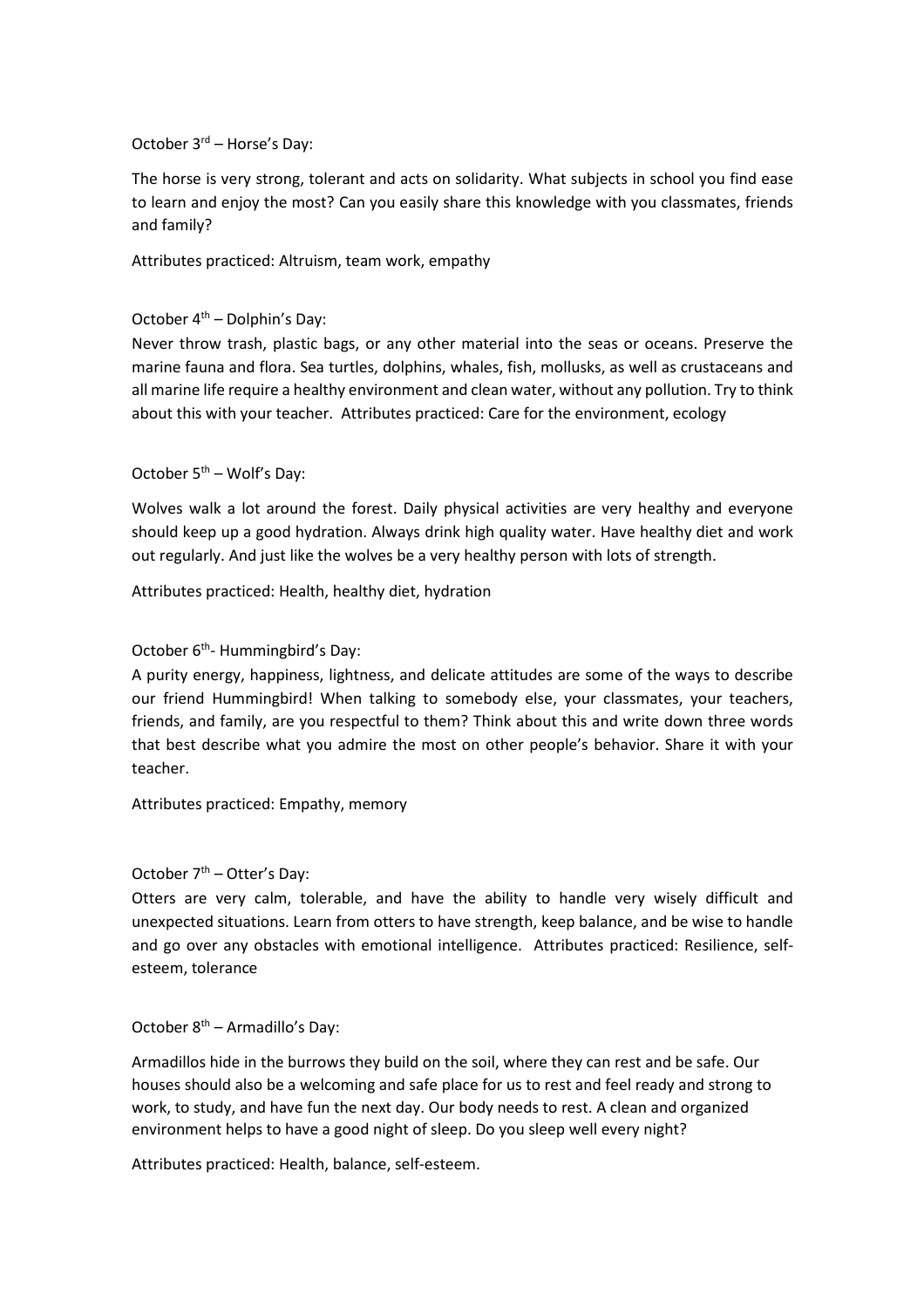October 9th – Rooster's Day:

Today you will be an investigator. Observe the intire classroom. Can tou find, your guess, any object that was made from a tree, or parts of a tree?

(You have one minute to think about it)

Did you find any?

Maybe you can find, wood walls, wood furniture, seed, and fruits…But also remember the paper and the eraser! And most important: remember that the air we breathe comes from the plants, including the trees.

Attributes practiced: Attention, context sensitivity, intelligence

October  $10^{th}$  – Horse's Day:

Do you know who, was this man in the picture? His name was Thomas Edson. How important to the world was he? What did he invent that you can see right now? Attributes practiced: context sensitivity, reasoning

October  $11<sup>th</sup>$  – Dolphin's Day:

List one to three things that you like to do and you consider to do it well. If you prefer, you can draw it.

Attributes practiced: self-esteem, self-pity

October  $12^{th}$  – Wolf's Day:

Today, in Brazil, we celebrate the Children's Day! However, today's practice is being done by children in Brazil, Portugal, German, and Cambodia. Therefore, for the next couple of minutes, close your eyes, and imagine happy children in those counties and all around the world, starting with you! (One minute)

Attributes practiced: empathy.

October 13<sup>th</sup> – Hummingbird's Day:

Sit comfortably in a chair and close your eyes for a couple of minutes. Focus on your breathing and the beating of your heart…Try to relax. Pay attention to your feet, your toes, your hands, and your fingers. Feel the air you are breathing. Relax your tongue. Take three deep breaths. Slowly, open your eyes.

Attributes practiced: relaxation, mindfulness

October  $14<sup>th</sup>$  – Otter's Day: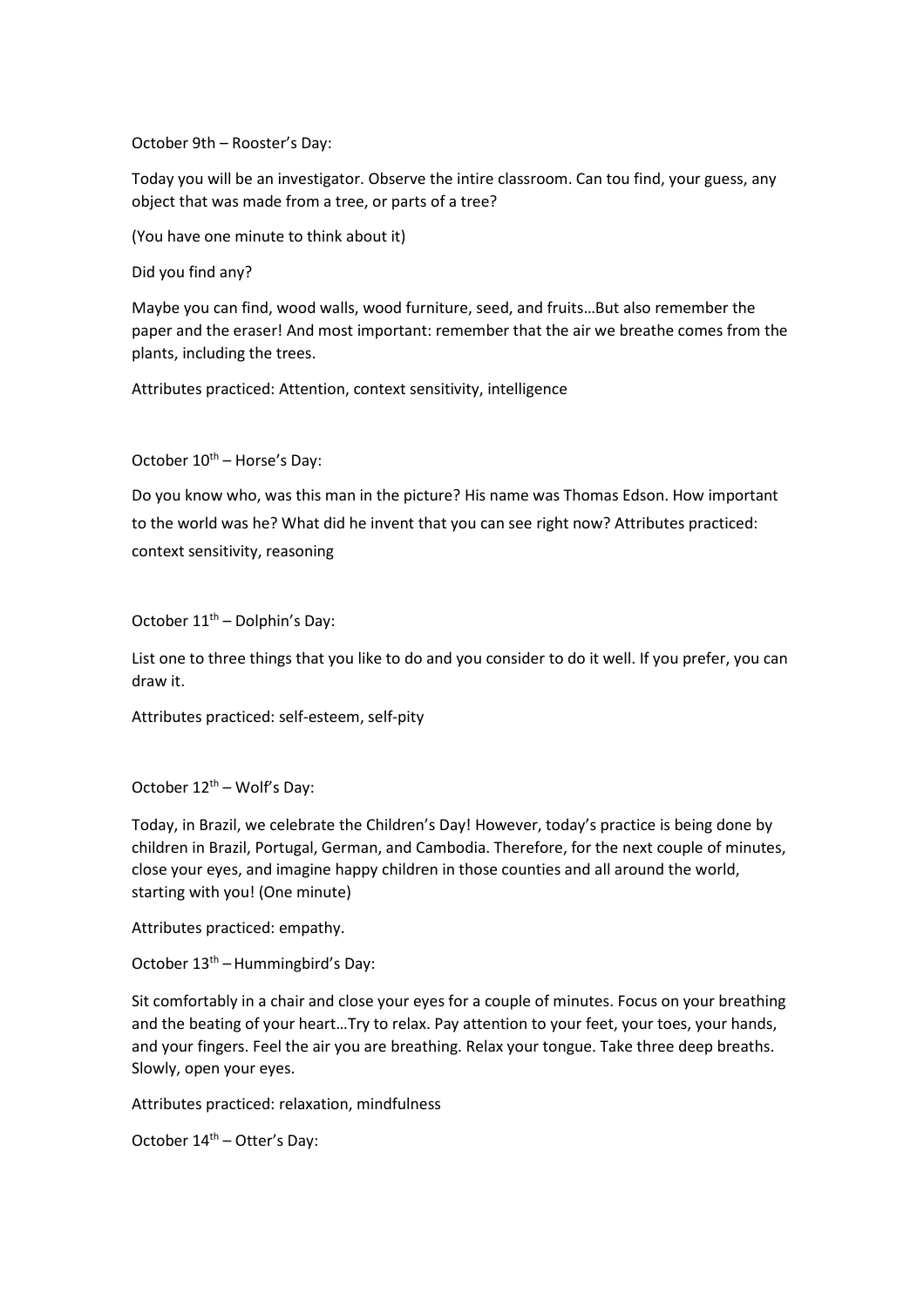Today you are invited to a challenge. Can you eat 3 to 5 portions of fruits and veggies a day? How about inviting your family to do the same? Remember, one portion is the size of the palm of your hand. This attitude is very important to your health and can it can prevent a lot of diseases.

Attributes practiced: health, family bonding.

October 15th – Armadillo's Day:

 Think about everything you have learned this week. If you feel like, invite your family to hear about it. And, next week, it would be great if you share it with your teacher too.

October 16<sup>th</sup> – Rooster's Day:

Roosters pass on recognition and self-esteem. Learn to like and appreciate yourself.

Roosters crow every morning instinctively as an impulse according to their limitations and physical conditions. Be genuine and happily show the world your light and your existence.

Attributes practiced: self-esteem, respect

October 17<sup>th</sup> – Horse's Day:

Horses like freedom and they need space to exercise and be healthy. We also need to work out regularly, specially outside in the nature breathing fresh air. Is there a park or playground surrounded with trees close to your house or school? Do you usually go to these places or exercise? If you don't, how about inviting a family member to go for a walk?

Attributes practiced: taking care of your health and mother nature.

October  $18^{th}$  – Dolphin's Day:

Close your eyes, imagine a fool moon over the sea. The moon's bright light reflects on the waves creating and spectacular show of lights and shadows moving. Sometimes it looks like a huge silver veil, others an endless road over the sea, or is it your Galaxy's projection? Or maybe just a poet dreaming? Open your eyes…Describe in three lines what feelings you felt in your heart by picturing that scene. Or, if you prefer, draw it. Attributes practiced: memory, imagination

Music for this activity: Edvard Grieg; 'Peer Gynt' Suite No. 1, Op. 46; 'Morning' (3:41)

October 19<sup>th</sup> – Wolf's Day:

Wolfs are very clever and wise. They take care of everyone in the pack like they are one big family. Let's learn from the Wolves how to be supportive and fraternal not only with other people but with all living thinks. To be respectful and to have consideration for everyone is to be kind, be attentive, be a good listener, and have thoughtful regards for others.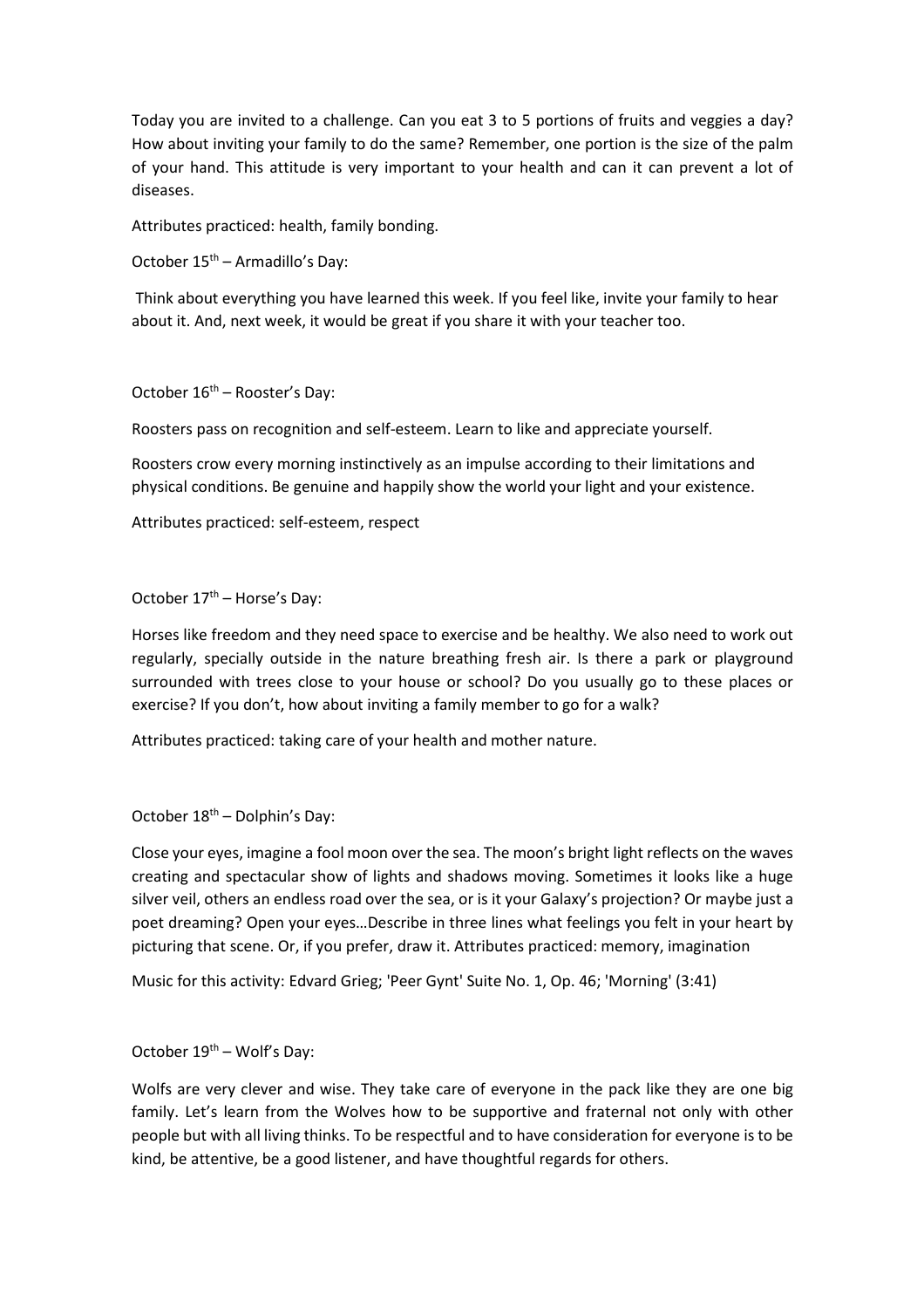#### Attributes practiced: empathy, to take care of the Planet

October 20<sup>th</sup> – Hummingbird's Day:

Hummingbird's are happiness' ambassadors. We can all feel their integrity and kindness. What messages are you giving to the world? Is your inner nature seen by the people around you? Write or drawn which animal is representing your inner nature right now and how you are feeling.

Attributes practiced: empathy, memory.

October 21<sup>st</sup> – Otter's Day:

Otters are happy and nicely naughty. They are always focused on their goals, and don't allow to be distracted by things that do not concern them. Let's learn from Otters to focus on our own duties, our studies, and our well-being and others, without losing our virtues and pureness, neither our ability to smile and to dream…always!

Attributes practiced: resilience, self-esteem, tolerance, discernment

October 22nd – Armadillo's Day:

Armadillos appreciate the silence. They get all their work done in silence. They are quiet and concentrated. How about you? Can you live together in silence? Can you be organized and concentrated to do your assignments? In silence, let's drawn a big circle and write or draw inside it everything we wish we had in our lives (it could be people, animals, flowers…). Share it with your teacher during the week.

Attributes practiced: respect, resilience, empathy, self-esteem.

October 23rd – Rooster's Day:

Our friend Rooster is always attentive to its surroundings. It's determined to take care of the environment. Let's learn from the roosters to be more careful with all of our tasks. Let's keep our room and our belongings clean and organized?

Attributes practiced: self-esteem, carefulness, attention, respect

October  $24<sup>th</sup>$  – Horse's Day:

The horses teach us to deal with new learning with respect and devotion. Learn new lessons and try to do them in the best way you can. Learn from our friend horse to be responsible and get your things done very carefully and attentive.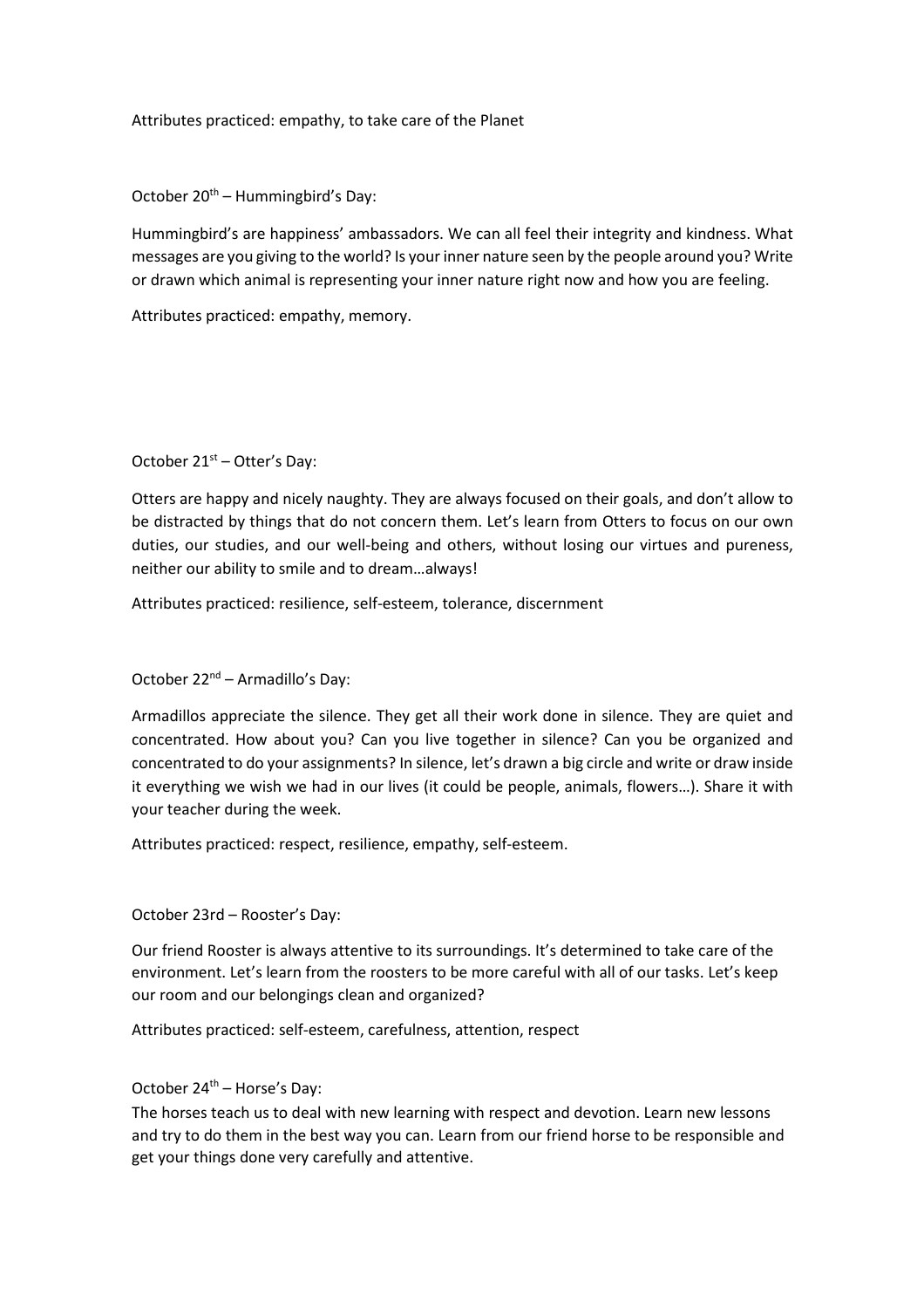#### Attributes practiced: responsibility, attention

October  $25<sup>th</sup>$  – Dolphin's Day:

Dolphins are wise and fun. They always act with enthusiasm and happiness showing wisdom, empathy, and a positive behavior. They know, instinctively, that "we all to better when we are together" and they recognize how important it is to work as a team, so swimming together they get stuff done together. Do you know that Synchronized Swimming is an artistic sport in the Olympics? Let's watch a video of it?

### https://www.youtube.com/watch?v=89x4MvaqDSg

Attributes practiced: Empathy, team work

#### October 26<sup>th</sup> – Wolf's Day:

Wolves are teachers by nature. Their essence and instinct bring to the surface the need to spread their knowledge to all others, as an instinctive and natural way for survival. Human beings and animals have, in the conduction of learning, a safe way of preservation of the species which they assure for the new generations. Attributes practiced: careful with the species and the Planet.

#### October  $27<sup>th</sup>$  – Hummingbird's Day:

Hummingbirds are calm and good-tempered. With kindness and happiness, they are able to fly in all directions! How about we learn from our friend hummingbird to stand up for any kind of situation in life, always with a good balance of our values?

Attributes practiced: Empathy, balance, attention

### October 28<sup>th</sup> – Otter's Day:

The otter has a very happy routine. It naturally and certainty accepts the sunlight and the waters of the rivers. It does not fear the current of time, nor the cloudy or foggy days. Just like the Otter, show confidence in yourself and in the world in which you were invited to live. Here is a suggestion of a music to listen with the family:

https://www.youtube.com/watch?v=MJ40QQ78Wjs (Four Seasons by Vivaldi) Attributes practiced: resilience, self-esteem, tolerance, discernment, safety.

October 29th – Armadillo's Day:

Enjoy your Sunday to think about your week. Did you manage to be on time, fulfill your duties, to be respectful and friendly at all times? Write two situations that made you very happy.

Attributes practiced: respect, resilience, empathy, self-esteem.

October 30<sup>th</sup> – Rooster's Day: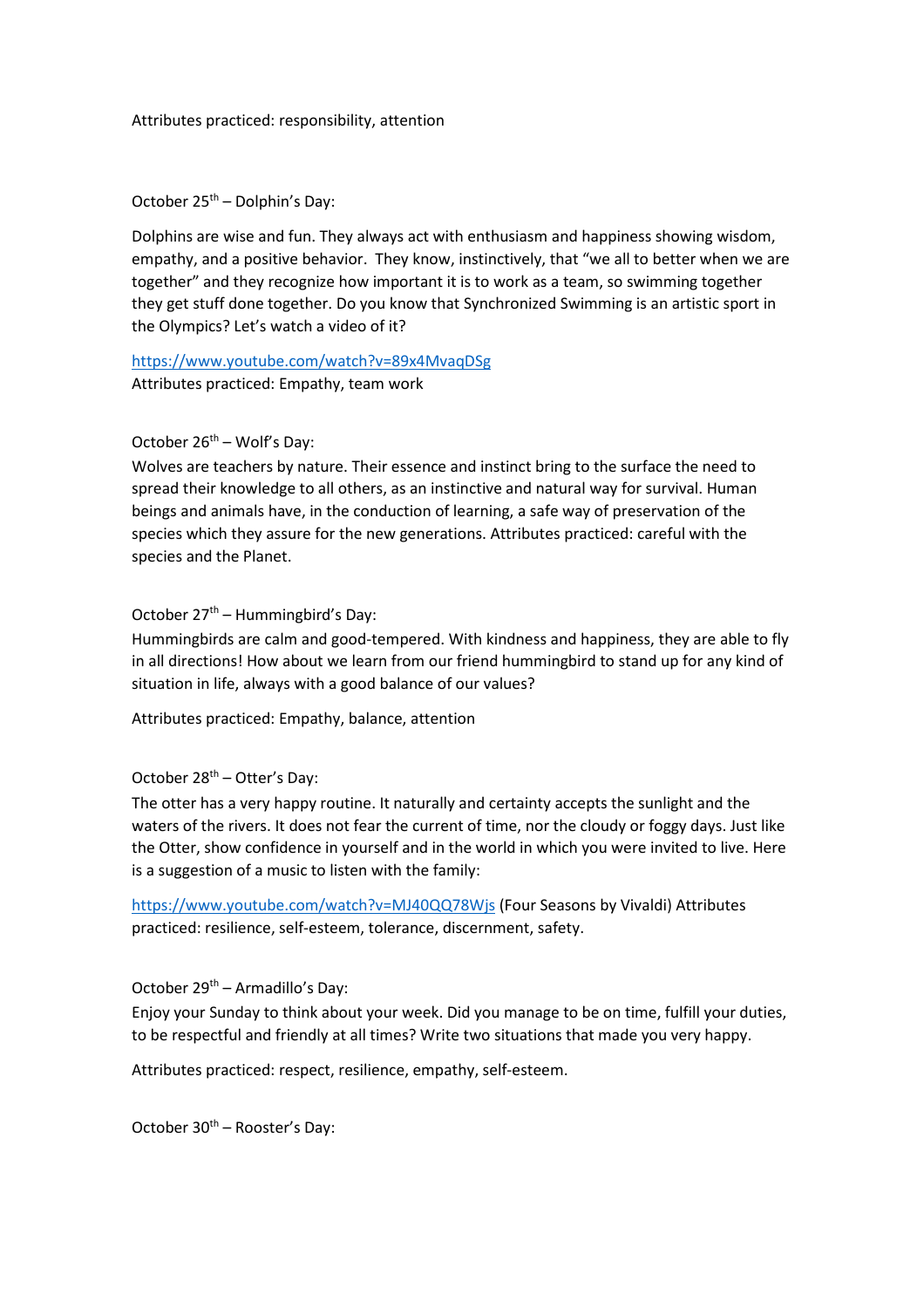Roosters crow when the sun in rising and at dusk they are the first ones to gather up as the others follow them. How is your life rhythm? Is it healthy? Are you able to take a quick break after lunch? What time do you get up in the morning and what time do you go to bed? Although this varies depending on age groups and stages of life, it is estimated that a healthy body needs about 8 hours of sleep per day, in addition to plenty of water and a healthy diet. Attributes practiced: Health, balance, self-esteem.

# October  $31<sup>st</sup>$  – Horse's Day:

Horses are the animals used for Equine Therapy. According to researchers, horses can give us a sense of strength and power, and bring unconscious memories of cradle and protection back. It helps to provide sequential brain images and important impulses to learn or relearn how to walk. Horses can also assist in people's motor rehabilitation, which is extremely helpful to develop characteristics of affection, self-confidence, socialization and concentration. Attributes practiced: Trust, balance, strength, teamwork.

# November  $1<sup>st</sup>$  – Dolphin's Day:

Our friends Dolphins are extremely smart and sociable. They are able to recognize themselves in the mirror just like the elephants, chimpanzees, and crows. Do you like what you see when you look at yourself in the mirror? Acceptance and self-respect are important attributes to keep a high self-esteem. This is good for us. The philosopher Socrates was inspired by the phase "Know thyself" to develop a great and important philosophical work.

Attributes practiced: Self-esteem, acceptance.

### November  $2^{nd}$  – Wolf's Day:

Wolves are a great example of intelligence, dignity and respect for other. Males have a lifetime female partner which is in charge of all other females in the pack. Also, she is the second-in-command, that is, she is the one in charge when the Alpha wolf is not there. Wolves use body language and a large variety of sounds. Think about the following questions: How is your communication ability lately? Are you being able to properly tell your loved ones all you want to communicate to them? Attributes practiced: Empathy, altruism, social responsibility.

November 3rd – Hummingbird's Day:

The smallest hummingbird is the world is the Bee Hummingbird (from Cuba), which is

2.3 inches long (their tale and beak together are larger than the rest of their body). In Brazil it's found one of the largest hummingbirds in the world, the Crimson Topaz, which is 9 inches long.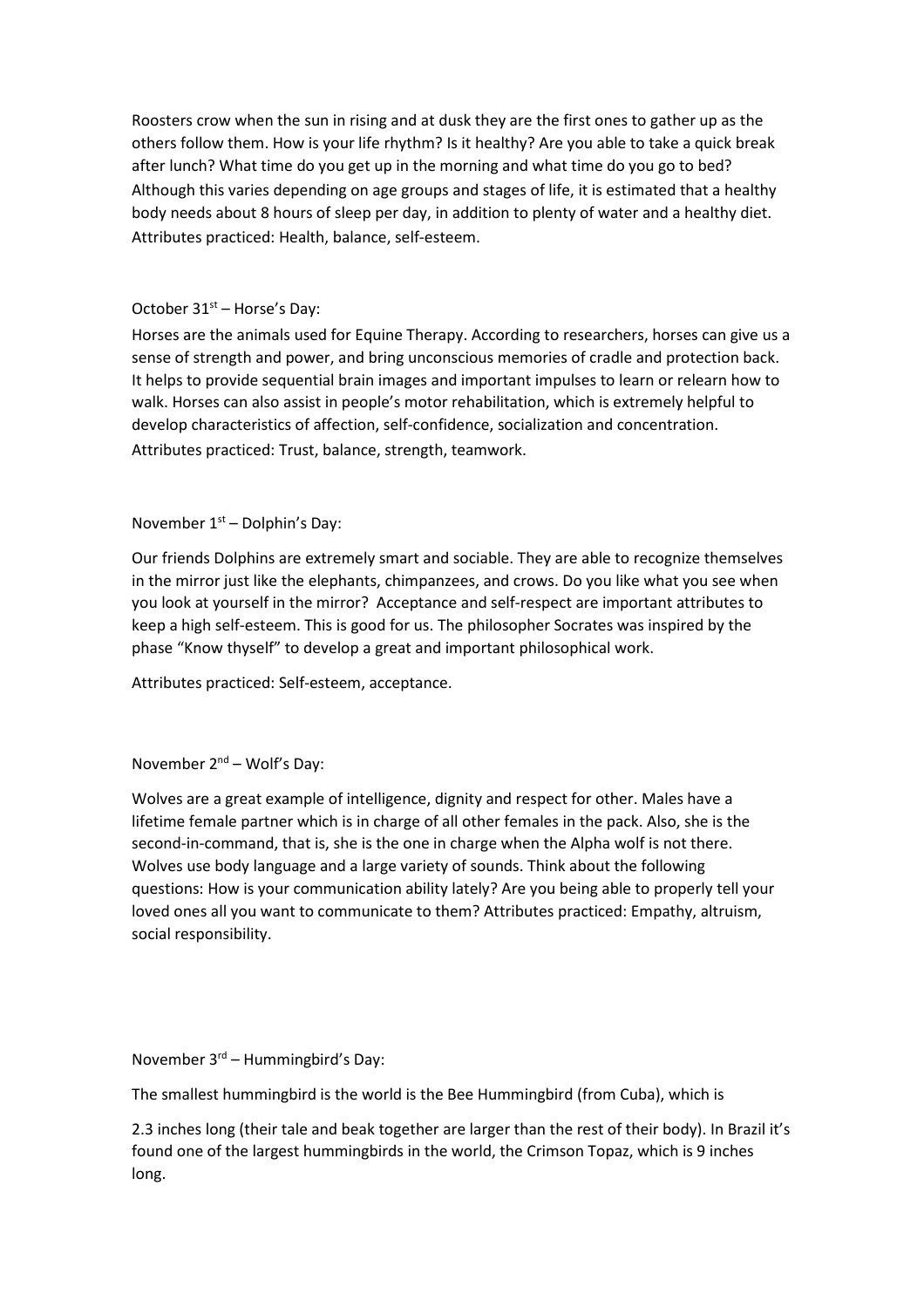Each individual in the Planet has a great potential to be developed during its existence. It doesn't matter its size, color, race, ethnicity, religion, gender, etc. We are all beings in expansion and we must cultivate and develop our natural abilities and gifts. Write down to your teacher what would you like to be when you grow older.

If the teacher is interest, we suggest showing this video about hummingbirds to the students: https://www.youtube.com/watch?v=Sn8ho7br6cw

### November  $4<sup>th</sup>$  – Otter's Day:

Otters take good care of their family and love their babies very much. In any part of the world families are very important to structure good societies, passing on values and education. Our school should also be seen as an extension of our family and we must learn to always appreciate all the help, knowledge, and support that we are constantly receiving here. Respect and gratefulness are precious teachings that civilize and strengthen us.

Attributes practiced: Gratitude, empathy, recognition.

### November  $5<sup>th</sup>$  – Armadillo's Day:

Armadillos help maintaining the ecological balance. Their food is basically insects like ants and termites. All animals, instinctively, contribute to the perfect balance of the entire ecosystem. Let's also do our part and help the planet by saving water, electricity, recycling disposable materials, and using the right recycling dumpsters. Attributes practiced: Caring for the environment.

### November 6th – Rooster's Day:

The birds, in general, have beautiful choreographies that are part of their natural instinct for survival and perpetuation of the species. The rhythm, the movements, and the harmony present in these dances can help us to establish more lightness, beauty and harmony in our lives. Everything is moving in our Universe. The sun, the planets, the amazing galaxies full of colors, lights, and its magnitudes. Let's learn from the birds the Nature's Dances? If the teacher is interest, we suggest showing this video to the students: Thousand Hand Bodhisattva (Guan Yin) is performed by 21 Chinese hearing impaired dancers led by a trainer. https://www.youtube.com/watch?v=uUl0JRoQeG4

Attributes practiced: rhythm, self-esteem, balance, harmony.

## November  $7<sup>th</sup>$  – Horses Day:

The noble and loyal horse is a great friend of the human beings. Always faithful and devoted, they can express their feelings with a lot of truth and emotions. How about you, can you express your feelings well? Think about it for two minutes... Never forget that our emotions should always be shared with great respect, loyalty and tenderness. Attributes practiced: empathy, attention, altruism, respect.

November  $8<sup>th</sup>$  – Dolphin's Day: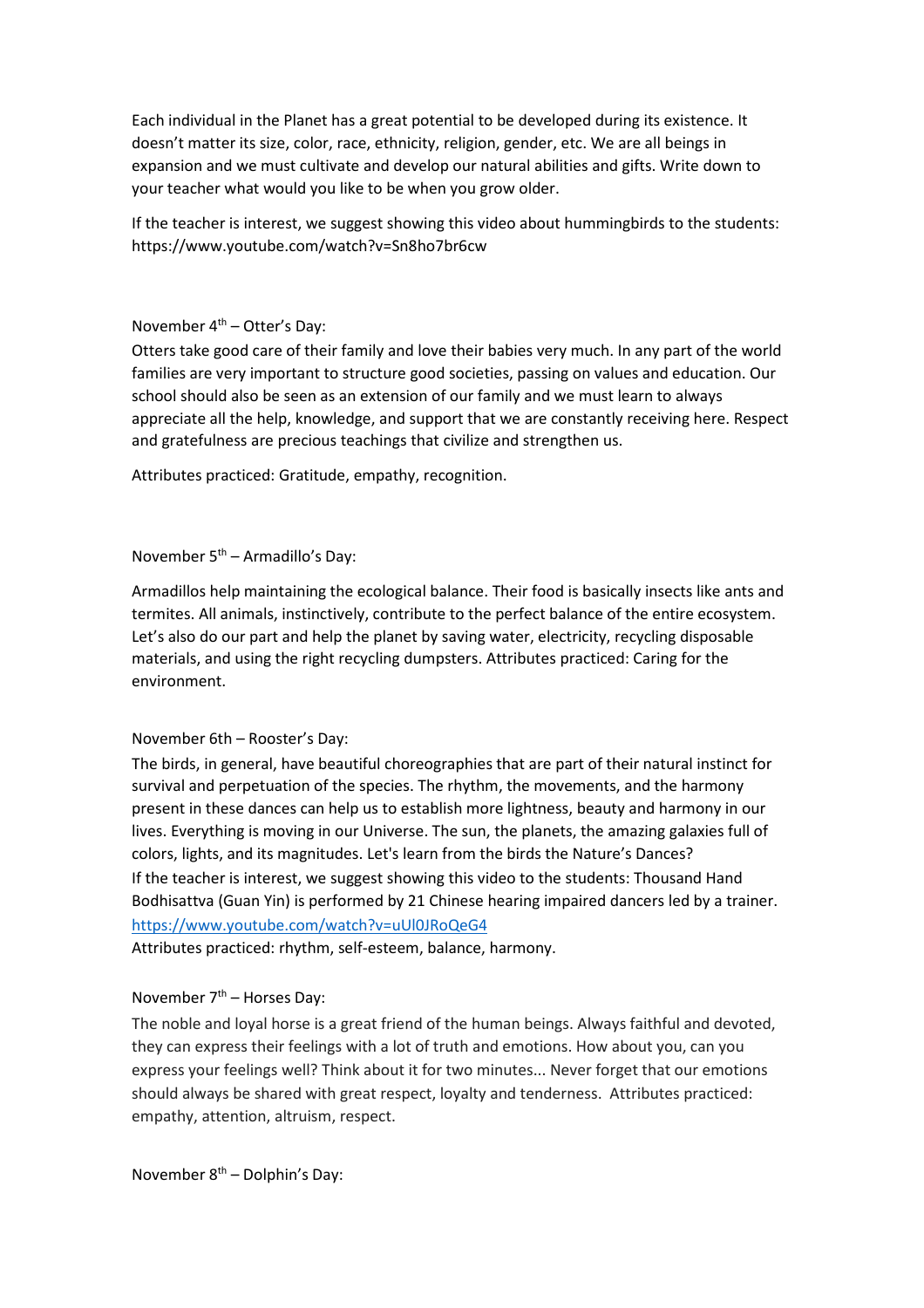The intelligent dolphins always live in family groups, helping each other and contributing with the best of themselves for the growth of the whole group. The Giri is an eastern (Japanese) way of living that values the contribution of each member (every human being) in favor of the whole society, which is what our dolphin friends also do.

Valuing ethics and social/planet commitment are a matter of honor!

If you wish to read more about it, on our website you will find a text about Giri:

#### www.menteviva.org

Attributes practiced: Altruism, group work, discipline and ethics.

### November  $9^{th}$  – Wolf's Day:

Wolves know how to lead their groups with justice and fairness. Instinctively, they have the sense of survival and care a great deal for their peers. These feelings are part of their natural senses. Let's develop these same keen senses, like the wolves, so we can be more sensitivity and empathy to our neighbors? Attributes practiced: empathy, attention.

### November  $10^{th}$  – Hummingbird's Day:

Our friends Hummingbirds are frequent visitors to gardens and forests. They are able to distinguish the best in each flower. Let's learn from the hummingbirds to see the very best in whatever the situation is? How about starting this practice by inviting your family members for a hiking in the park?

How about you make that a healthy practice to include in you How about you make that a healthy practice to include in your routine? Attributes practiced: health, self-esteem.

### November  $11<sup>th</sup>$  – Otter's Day:

Our sassy and dedicated friends Otters are always taking care of their babies with great care and attention. Like the otters, we must take good care of our belongings, our family, friends, and duties. We must calmly manage to get everything well done with affection and attention. Attributes practiced: family, attention, empathy.

### November  $12<sup>th</sup>$  – Armadillo's Day:

Armadillos are energetic, focused and always willing whenever they need to get an active done. We should also learn from our little friend, the armadillo, to focus on our well-being and health needs. That way we are able to safely develop good characteristics as: attention, kindness, altruism and willingness! Attributes practiced: Health, empathy, attention.

### November  $13<sup>th</sup>$  – Rooster's Day:

Our friend Rooster crow every morning at the same time to greet the new day. We, too, must learn to be on time for our commitments. There is no need to rush, nor to race against time.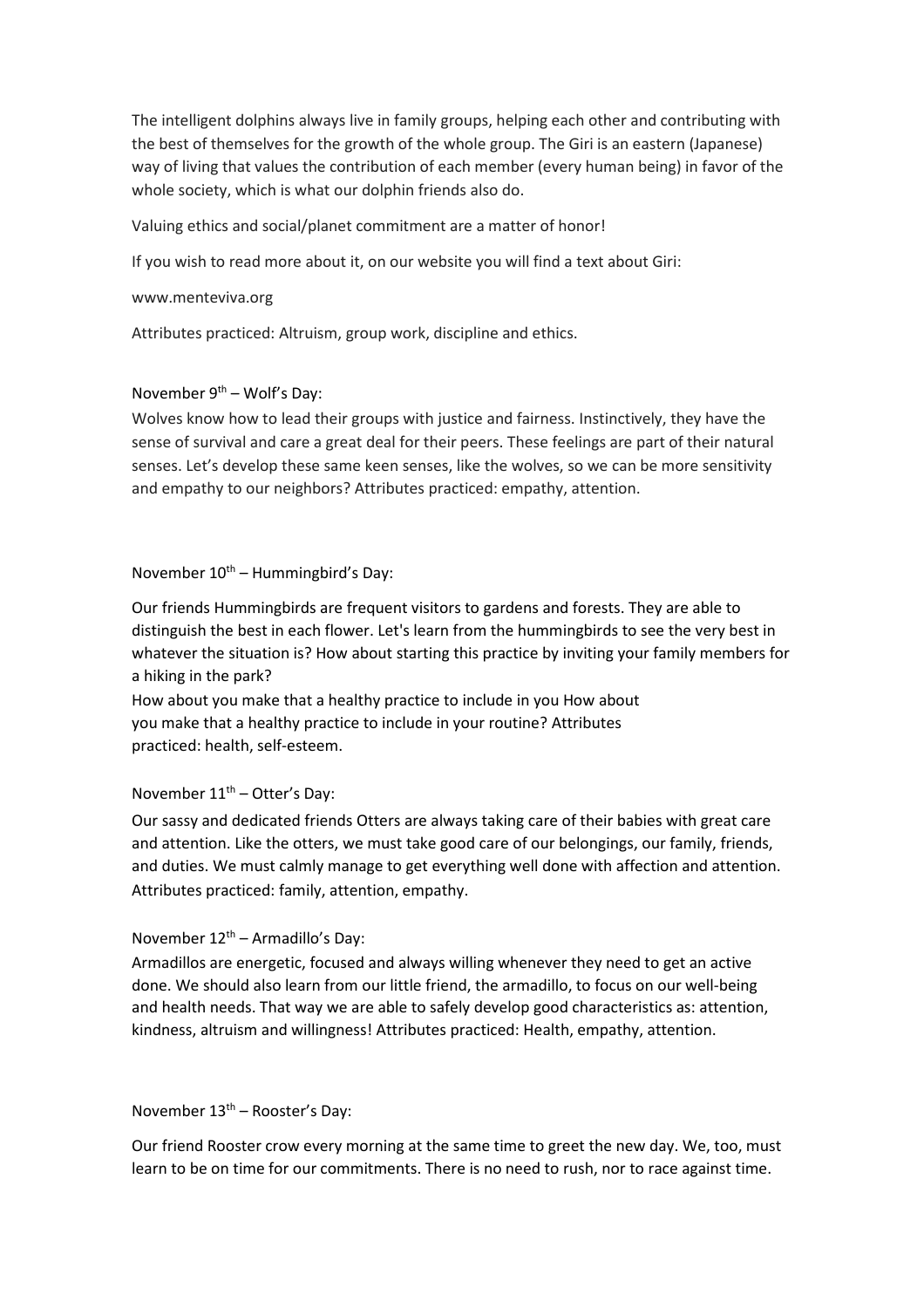With discipline we are able to better organize ourselves so that we can fulfill our daily duties with precision, comfort and balance.

Attributes practiced: Attention, discipline, precision and respect.

## November  $14<sup>th</sup>$  – Horse's Day:

Horses are tough, strong and very muscular. However, they can, with discipline and attention, accomplish precise and difficult tasks. They are known to be careful and focused on their activities, and with this they are able to successfully combine strength, speed, precision, and attention. Respect and discipline are very important factors to concentrate better and learn more.

Attributes practiced: Balance, concentration, attention.

# November  $15<sup>th</sup>$  – Dolphin's Day:

Dolphins are cheerful and outgoing animals. With extraordinarily intelligence and gentleness, they are able, with a lot of team spirit, to share obligations and tasks for the common good. Always be cheerful, helpful, and respectful in all your daily activities. Take four deep breaths, slowly, and think about the following sentence: "I am intelligent, I have education, and greatness of Soul!".

Attributes practiced: Empathy, teamwork, respect.

# November  $16<sup>th</sup>$  – Wolf's Day:

Our wolf friends go for long walks daily and have excellent strength. In order to be in good health, we need to have a healthy and assorted diet with lots of fruits, grains, and vegetables, drink plenty of water whenever we need to, and also exercise regularly. Attributes practiced: Health and nutrition.

November 17th – Hummingbird's Day:

Hummingbirds build their nests in a safe place, since they are small birds and very fragile in appearance. They pay off their fragility with exceptional flight movements and speed. They always fulfill their needs with hard work, intelligence, great care, and devotion. Let's learn from the Hummingbirds to work with love and dedication. Attributes practiced: Self-esteem, balance, attention.

### November  $18<sup>th</sup>$  – Otter's Day:

Otters are soft, gentle and delicate. They live either in the water or in the ground, sharing their existence with great grace, harmony and dexterity. They deal very well the weather's variations and don't let anything disturb their life, knowing how to live fully. Let's learn from the Otters to recognize that we are not all the same as human beings and to respect the differences?

Attributes practiced: Resilience, self-esteem, tolerance, discernment.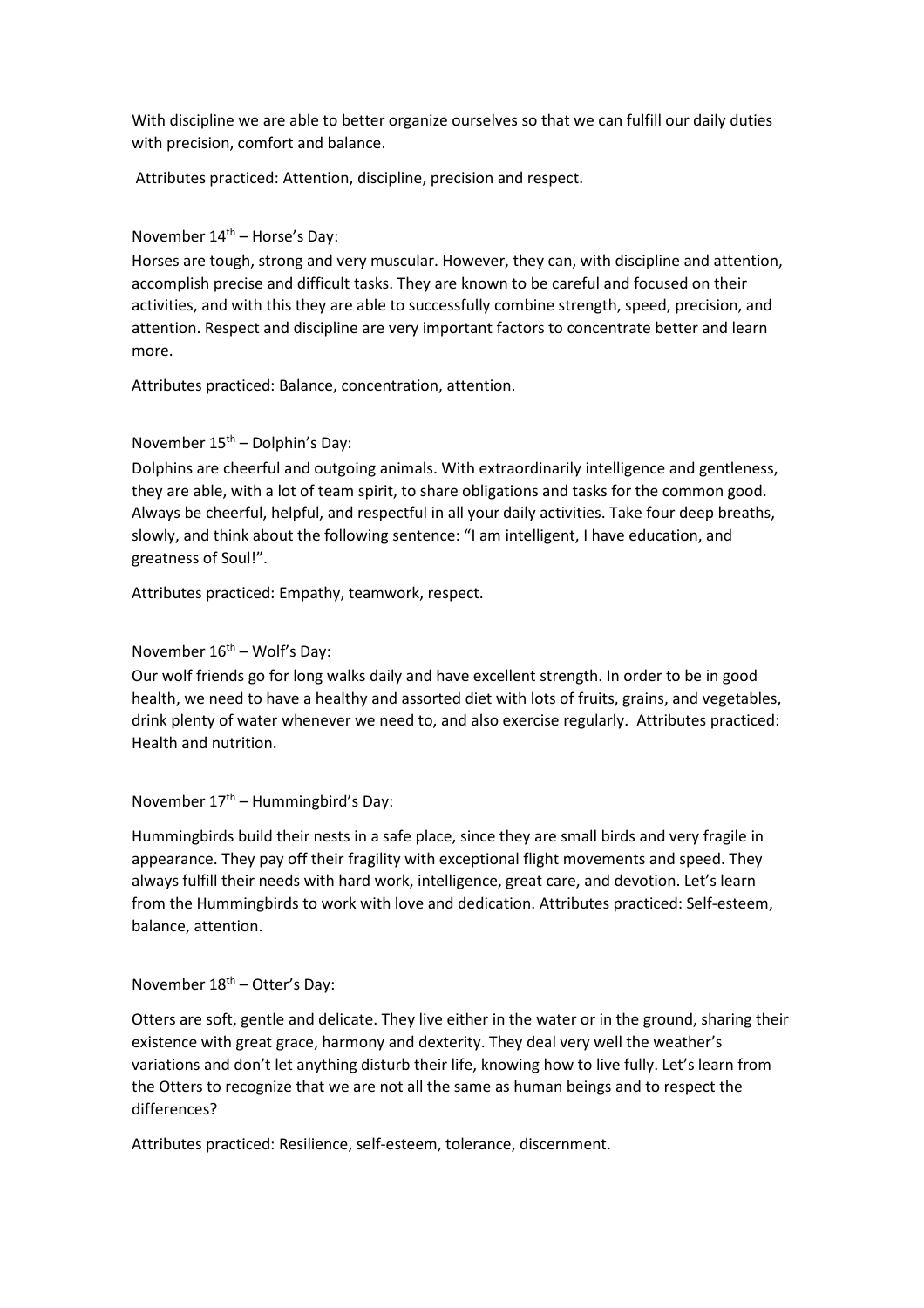### November 19<sup>th</sup> – Armadillo's Day:

Listen to this beautiful song, as suggested, and write inside a circle, all the nice things you wish for your community, family, classmates, and teachers. Then, do a drawing that represents all that. We suggest you watch this video along with your family:

https://youtu.be/tt8VL4q40h8 (Joe Hisaishi & New Japan Philharmonic World Dream Orchestra - "Un homme et une femme" by Francis Lai)

Attributes practiced: Happiness, creativity, solidarity and dreams.

### November 20<sup>th</sup> – Rooster's Day:

The Capercaillie Cock performs a ritual dance with colossal spiral movements. Our Milky Way also moves like a gigantic and colossal spiral ...There is movement and rhythm throughout the entire universe. Sit comfortably, with your eyes closed, place your hands flat on your legs and breathe in peacefully. Breathe in and out 5 times, very slowly. At your own time, open your eyes. Can you calm down your thoughts and all your inner movements? This practice, done carefully and with affection, aims to bring relaxation and inner peace.

Attributes practiced: Compassion, balance, attention.

#### November  $21^{st}$  – Horse's Day:

Horses can carry heavy loads over long distances. They never complain or insubordinate to their duties. We must learn from the horses to have more patience, balance, and to be persistent in our daily tasks. Respect yourself and respect other's time. This is essential to family and group harmony.

Attributes practiced: Balance, tolerance, attention and patience.

#### November 22nd – Dolphin's Day:

The dolphins teach us the rhythms of breathing. With dedication and sophistication, they are able to swim over the waves and to dive deeply into the ocean.

For an effective metabolism we need to breathe properly, which will correctly oxygenize our blood cells and revitalizing our entire body. Also, a correct breathing helps us to have more balance and harmony.

Attributes practiced: Health, vitality and harmony.

# November 23rd, Wolf's Day: Thursday

The Wolfs have energy like a pioneer. They are self-sufficient and they act like born leaders teaching and demonstrating what is best for the pack for a safe survival. Let us always be grateful to our parents and teachers and all those who have helped in some way or another to making our world and our lives a little better! Attributes practiced: Empathy, respect and gratitude.

November  $24<sup>th</sup>$  – Hummingbird's Day: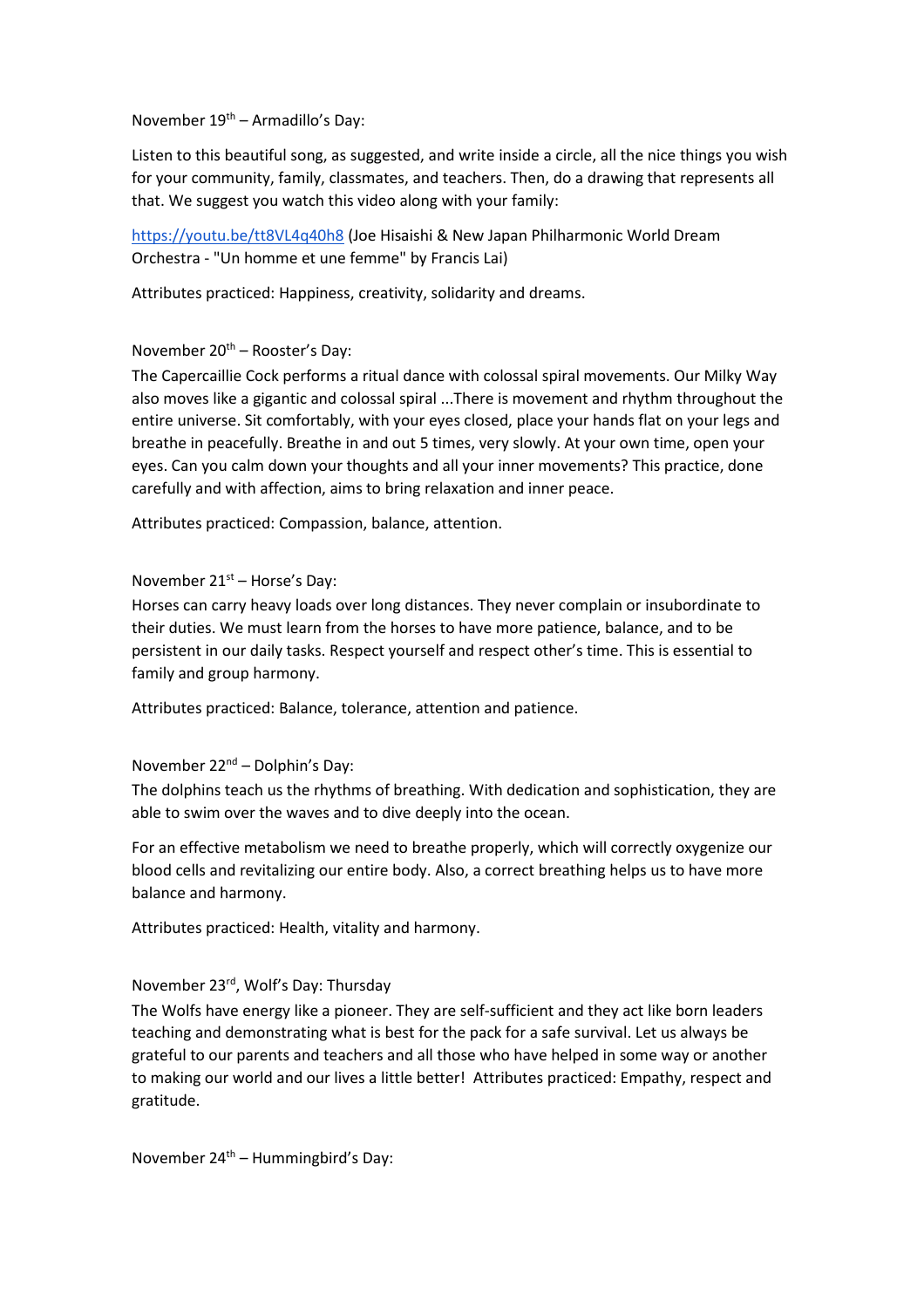The hummingbird loves the flowers and contributes to their reproduction by helping pollination. In silence and self-analysis, think about the following items: How is your individual contribution and your reaction towards the world? Have you also been generous and polite to all living beings? Have you been careful with plants and animals? Have you been wellorganized with proper disposal of the trash in the proper containers?

Attributes practiced: Discipline, care for the environment.

## November 25th – Otter's Day:

Our little friend, Otter, floats in the waters of the rivers without fears or worries. When we are fully aware of our capabilities and limitations, we are able to get our tasks done with care and discipline and we will no longer have to worry about the future. The Otter's gentle energy teaches us to balance our opposites with much wisdom, harmony, health and, trust.

Attributes practiced: harmony, health and balance.

# November 26th – Armadillo's Day:

Our friend Armadillo has a precise perception of limits. We must also learn to stand up for ourselves in the different situations of life. Be aware that there is time for everything! Work time, study time, entertainment time and, rest time. So we must know and respect our physical and emotional limits to always be healthy and well. Attributes practiced: Respect, attention and health.

### November  $27<sup>th</sup>$  – Rooster's Day:

Can you find any imported object in your classroom?

Look for objects that say they have been made elsewhere in the world. For example, a pen, a sharpener, a book, a clothing. Normally, by the International Trade Law, it must say "made in..." followed by the name of the country. If you did find an object, share the information with your classmates and teacher. Check out where this country is located, what its characteristics are and, if we produce something similar in our country. Our world is pretty connected. What you do in one side of the planet has to do with the other side. There is no way to disconnect the human beings' actions. Everything we do impacts other people. If you did not find any imported object, no problem. Rest assured that this impact is still happening.

Attributes practiced: World view, context sensitivity.

# November 28<sup>th</sup> – Horse's Day:

Do you know what wind power is? If so, share this knowledge with your classmates. If not, your teacher can explain to you what it is, how it works, and how important this form of electric power is to our planet.

Now, find out which wind farm is closest to your city.

Attributes practiced: Commitment to Planet Earth, sustainability.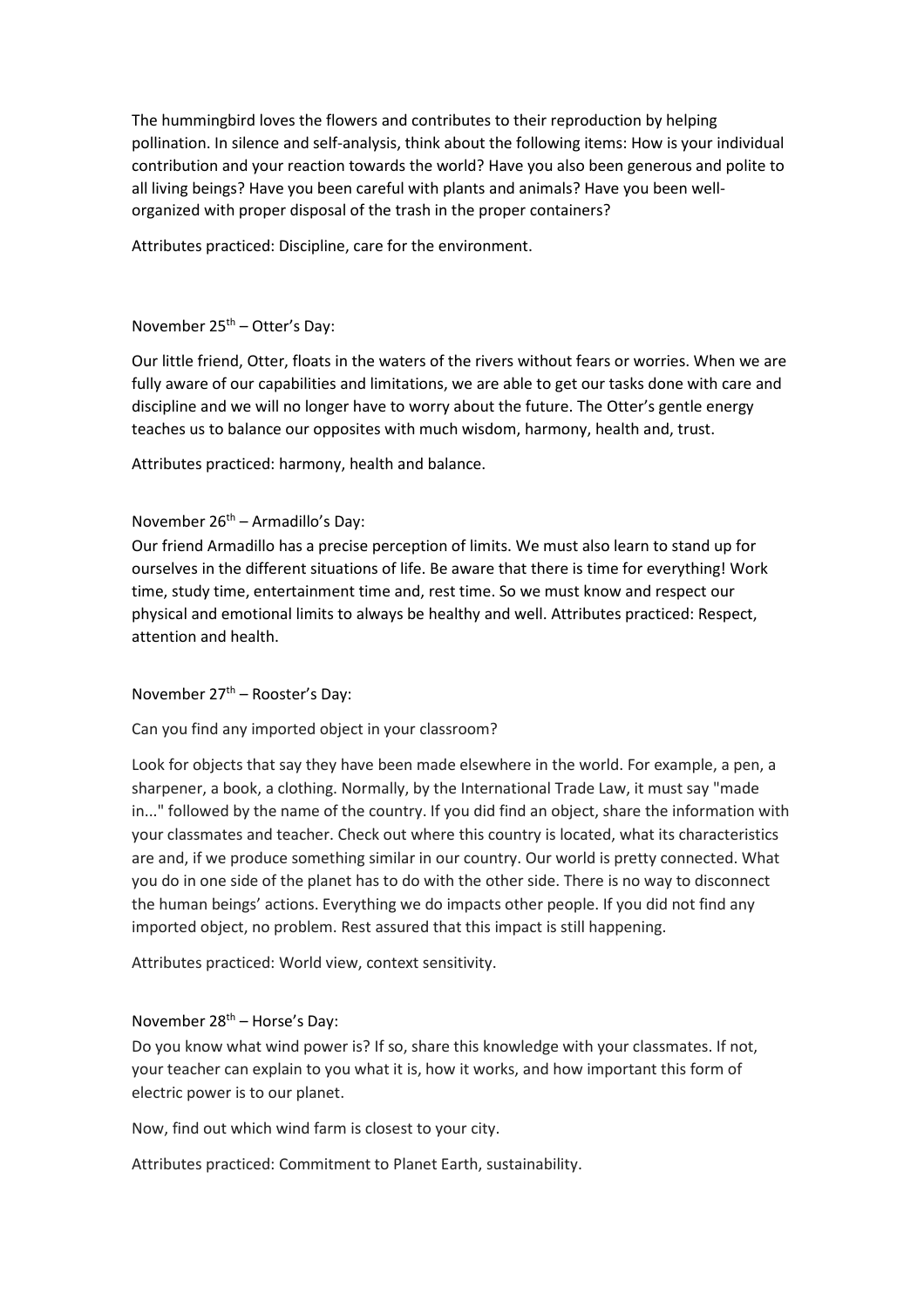November 29th – Dolphin's Day:

Which are the most present animals in the world (with the highest population)? Why?

Which mammal has the highest population? Why?

Attributes practiced: Sustainability, environment, context sensitivity.

November 30<sup>th</sup> – Wolf's Day:

Think about this: Why don't cars fly?

Currently, do we have enough technology in the planet to make cars fly or to make small planes to work like cars? What is missing to make this happen? What are the best fuel types? What do you think would be the pros and cons if that happened? Attributes practiced: Sustainability, environment, context sensitivity.

December 1<sup>st</sup> – Hummingbird's Dav:

Do you have a best friend or best friends? What their characteristics do you admire most? What do you have in common? Can you count on them when you need it? Write or draw about it.

Attributes practiced: Empathy, context sensitivity

# December 2nd – Otter's Day:

We live in community and having good friends is important to our lives. Do you know who are your parent's or guardian's best friends? Do your parents/guardians know who your best friends are? How about talking to them about this today? Also, talk about the characteristics of each one of them.

Attributes practiced: Empathy, family relationship.

# December 3rd – Armadillo's Day:

Think and write about all you have learned this week.

Attributes practiced: Environment's care.

### December 4th – Rooster's Day:

Breathe in and out, slowly, four times. Image who you walk…how people react to your movements and, what kind of reaction causes them.

Think about what energy do you send to the world…

Attributes practiced: context sensibility, recognition of emotions.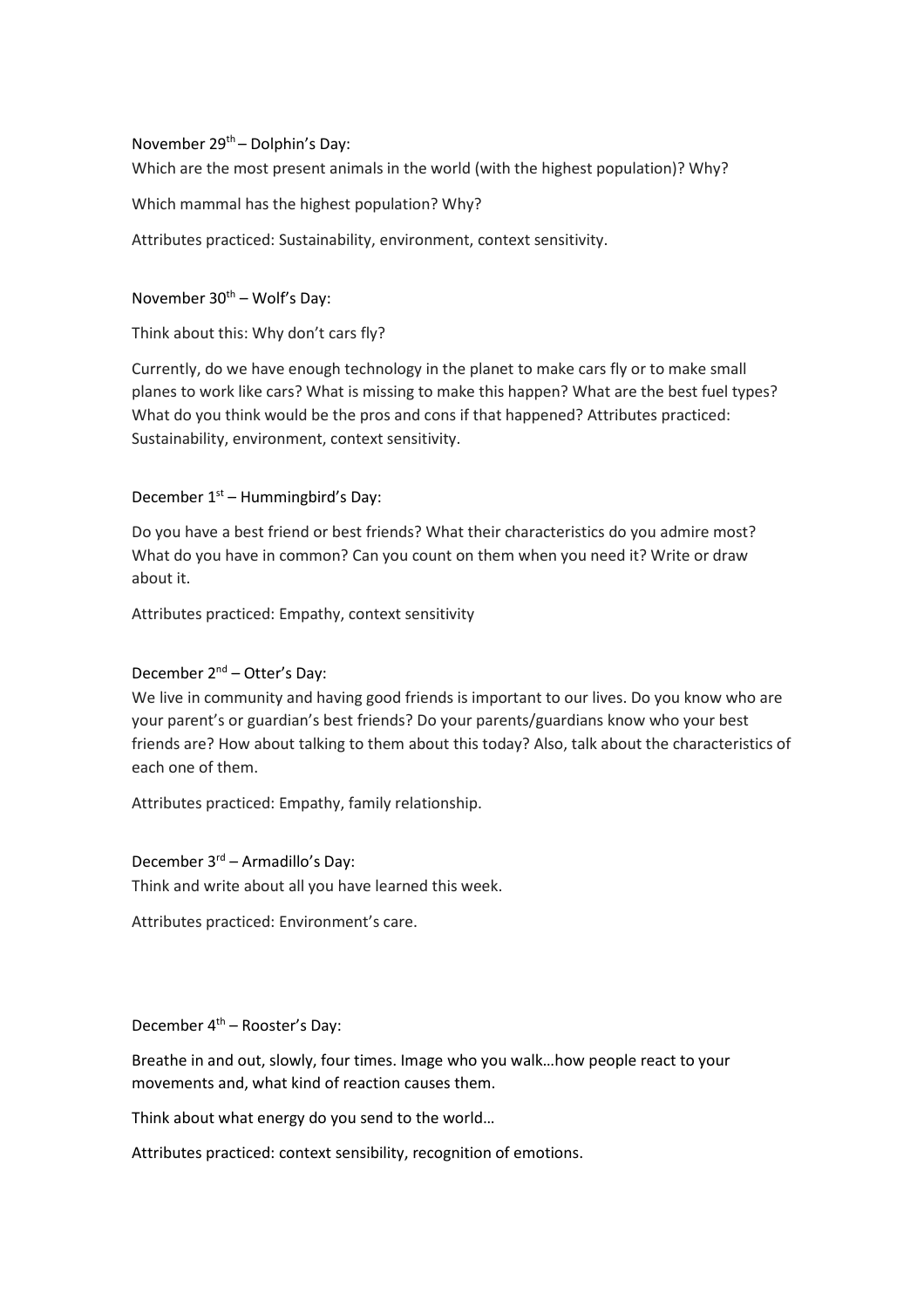December  $5<sup>th</sup>$  – Horse's Day: The noble horses brought progress and much prosperity to all mankind. They are always willing to help, they are able to perform heavy and hard work, and with strength and altruism, they collaborate for great human beings' achievements. Just like the noble horse, be ready and willing to help your group and/or your community!

Attributes practiced: Altruism, empathy

December  $6<sup>th</sup>$  – Dolphin's Day: Let the students think about this question:

What would you do if you were walking down the street in front of a hospital and found a suitcase full of money?

Perhaps some would think of using this money for themselves, others would think of taking it to the hospital. However, you have to think about returning it to its owner and if the owner is not found you should take it to the police department to file a lost report.

Attributes practiced: Ethics

December  $7<sup>th</sup>$  – Wolf's Day:

It's the wolf's day but he introduces his friend Badger. Badgers have a reputation for being grumpy and strong minded. Commitment is the right word to help us accomplish our tasks with excellence and precaution. How is your commitment toward your studies? What about toward your family and the planet? We need to be aware of our contribution in our community and the importance of this journey in favor of the global well-being.

Attributes practiced: Well-being, social and environmental commitment.

December 8<sup>th</sup> – Hummingbird's Day:

The hummingbird is the only bird that stops in the air and can fly in all directions, even backwards. Its speed flapping the wings is also impressive. We all have a gift that we were born with. Can you figure out what gifts you have? What qualities do you develop well and which one do you like the most?

Attributes practiced: Self-esteem

December  $9<sup>th</sup>$  – Otter's Day: Breathe in and out, slowly, five times.

Otters are full of fun by nature. Attentive and easygoing, they believe in the wide and good coexistence with everyone around. Let yourself be carried away by the rivers of time, without fear and without apprehension. To playing and to be happy is also part of learning. Write down two situations that make you very happy.

Attributes practiced: Self-esteem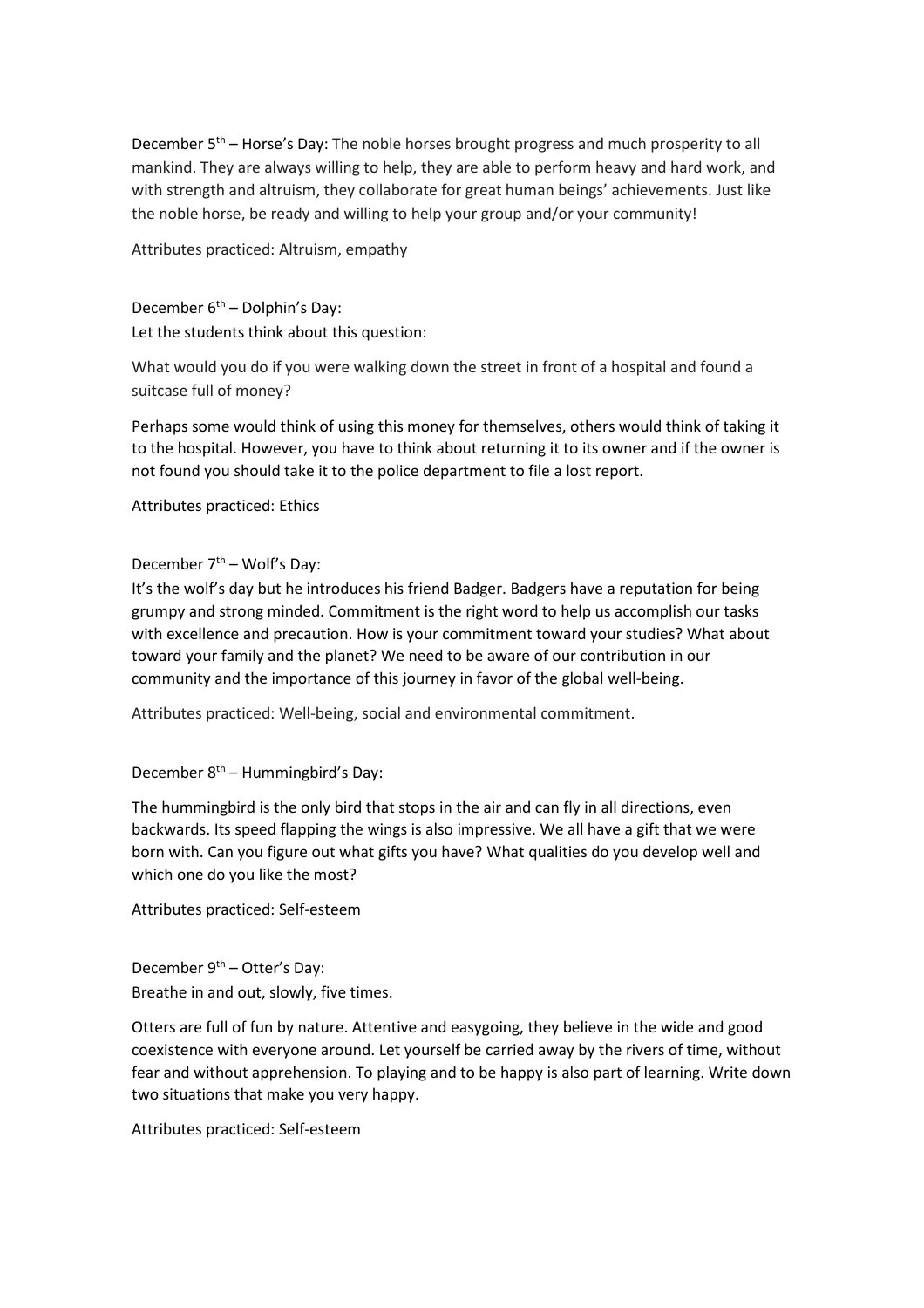December  $10^{th}$  – Armadillo's Day:

Think and write or make a drawing about all you have learned this week.

December  $11^{th}$  – Rooster's Day:

Close your eyes and picture the day dawning…the sun rising, a rooster crowing, the birds starting to fly…How do you intend to start your day? Is it going to be with lights, sounds and harmonic movements? Breathe in and out being thankful for your life and for the ones around you. Open your eyes and keep in mind your goals for today. Attributes practiced: recognition of emotions.

December 12<sup>th</sup> – Horse's Day:

Close your eyes and take a deep breath. Imagine yourself riding a mighty steed. Imagine his front paws as if they were your legs. Align your heart with his and head out vigorously and strengthened. Just like a great centaur, be strong and determined towards your goals. Be elegant and beautifully gallop through life's paths. Now, open your eyes and notice your inner strength.

Attributes practiced: Self-esteem

December  $13<sup>th</sup>$  – Dolphin's Day:

Sit down comfortably and close your eyes.

"Spinner dolphins jump out of the water, doing great acrobatic displays. Breathe in and out and smell all the nature's scents you can remember of. Feel a fresh sea breeze... It can also be a breeze from the fields, the mountains, the orange blossoms, the lavenders, the pine trees, the roses or jasmines, the woods...Choose one of these gentle aromas and think about which images will come to your mind as pleasant memories".

Slowly, you can open your eyes.

Attributes practiced: Creativity, relaxation

December 14th – Wolf's Day:

Take a sheet of paper and a pencil (or a pen). In silence, observe all your classmates. Write down their names and a compliment for each of them. Think about what's really good about each one of them, what they convey that makes others feel good. Even if you feel a discomfort about someone, at this point, know how to recognize a positive trait for everyone. Each person has a strong positive characteristic that is different from the others. That's the beauty in a group of people. To make this practice easer, remember to describe each classmate using only one word.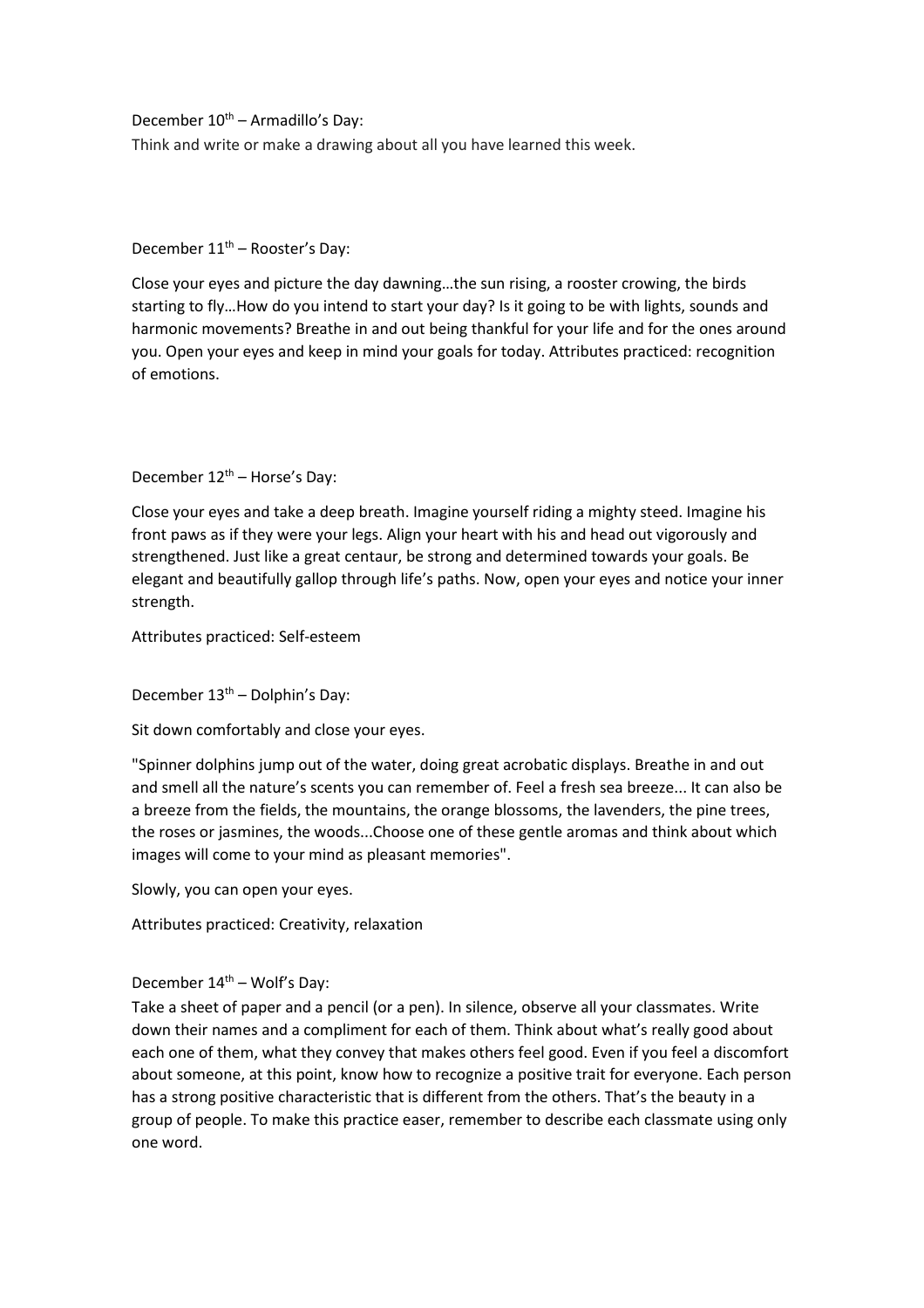Afterwards the teacher will decide what is the best way to present the work that was done. It could be reading one by one or gathering all the complements for each one, writing them down in a separated sheet of paper, and handing it out to each student.

It's important that everyone receives the messages the other classmates have for them.

Attributes practiced: respect, empathy, self-esteem

December 15<sup>th</sup> – Hummingbird's Day:

Elegance and delicacy. This small bird through its journey spreads beauty, balance, and harmony in total bond with nature. Remember, the best perfumes come in a small bottle! Let's learn from our tiny friend to move around with grace and trust in life. Attributes practiced: Self-esteem.

December 16<sup>th</sup> – Otter's Day:

Invite a family member, your guardian or a friend to memorize and learn something that's very different or unusual. Examples: learn the name of animals, types of dinosaurs, the flags from other countries, football team's jerseys, or how to say "thank you" in different languages. Choose a unique subject to do this fun game together! Attributes practiced: Family relationship, attention, memory

### December 17th – Armadillo's Day

Think and write or make a drawing about all you have learned this week.

December 18th – Rooster's Day:

### Dear Teacher!

Today is Rooster's Day. From this animal, we've learned to wake up to what is right in front of us, and sometimes we do not see. Today's practice is pretty cool. It seems like I'm going to ask a silly question here, but it's actually pretty cool! The question is: What does your life have to do with the moon? Think about it for a while...invite your students to this thinking. It can be done quietly, by themselves, and then the cool thing is to listen to what each one thought. Everyone is invited to this survey! The tip is to write on the board or on a piece of paper, everything answer that comes up! It would be even better if you have an opportunity to go outside and take a look at the moon! Often we can see the moon during daylight.

Starting off, most people think the moon has nothing to do with us. But sooner or later we realize that if it wasn't for the moon, none of us would be here, nor anything else on this Planet! Due to the moon we can live with the Law of Gravity. The moon keeps the water the way it is (in the shape of rivers and oceans). So, every time you look at the moon you should be thankful for your life!

Attributes practiced: Worldview, sensitivity to context, intelligence, respect

December 19<sup>th</sup> – Horse's Day: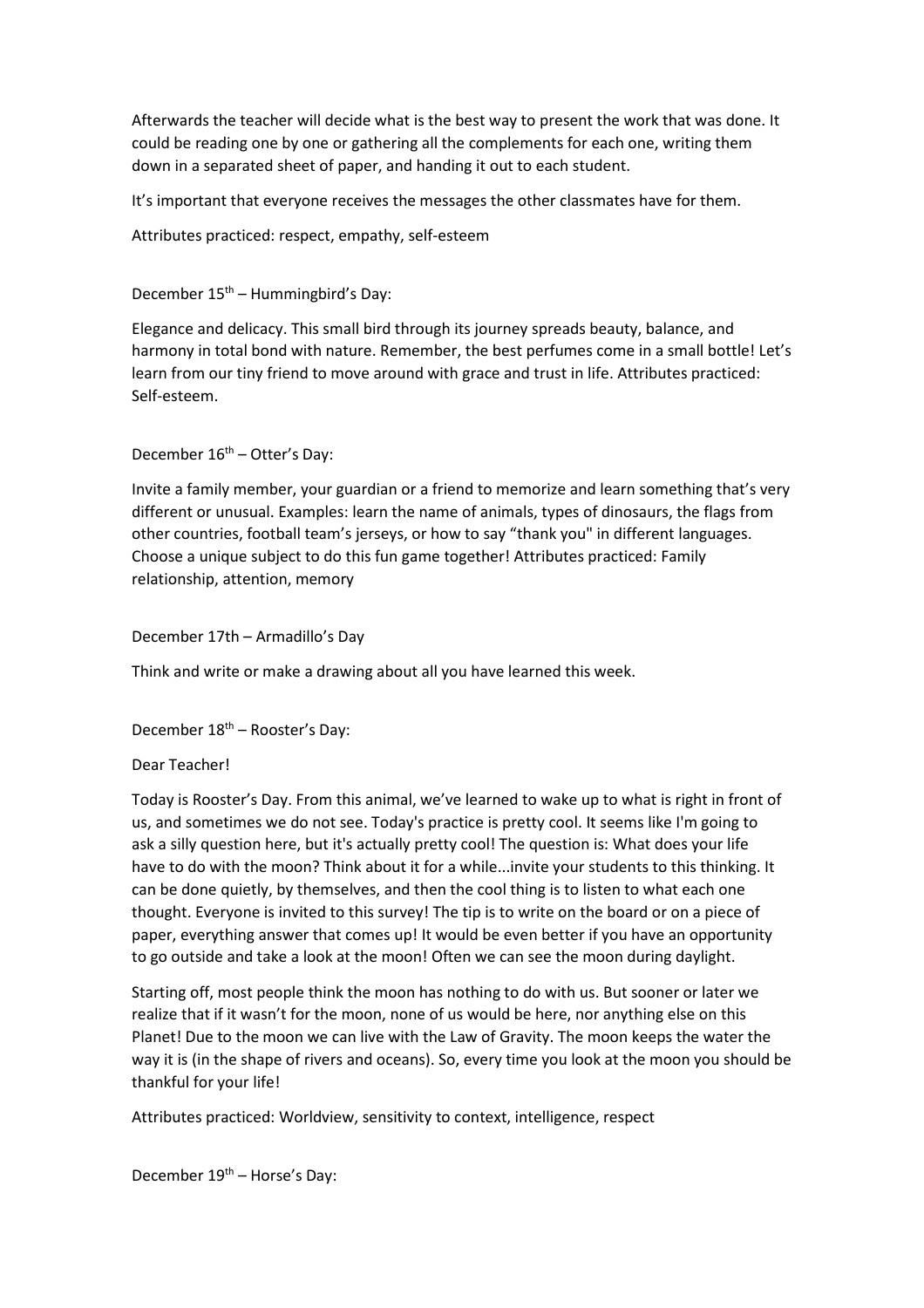Today is the day that your friend Horse - who is very resilient, introduces us to another resilient friend, the Ostrich.

But first of all, do you know what resilient means? Resilient is someone able to recover quickly from difficult conditions! Someone who becomes stronger after going through it!

Alright, now that you have learned this, let's talk about Ostriches. They are strong, confident and objective. Although it is a bird and cannot fly, Ostriches have high selfesteem and confidence in their potentialities. They are able to digest food very well. As well as our friend ostrich we will learn how to "digest" (in quotation marks) and figure out all uncomfortable situations with great control and integrity, overcoming with attitudes that allow us to strengthen our physical and emotional health.

You are now invited to think of something that has been bothering you and take notes on how to make it better.

Attributes practiced: emotional intelligence, balance, self-esteem

December  $20<sup>th</sup>$  – Dolphin's Day:

Today is Dolphin's Day, a very curious animal, therefore very intelligent!

Did you know that by observing nature with curiosity and interest, we can learn many things and develop our intelligence? This is how Isaac Newton did it. Do you know who he was? Do a little research on him and if possible, go outside, observe the nature and understand how his most famous law interfered in our lives! Attributes practiced: curiosity, world view, respect for nature

December 21<sup>st</sup> – Wolf's Day:

Today is Wolf's day, so please, for a while reflect on how they act.

When a pack of wolves relocates, the oldest and sick ones go first followed by strong wolves, females and baby wolves. In the end is the male leader wolf. This way the weaker animals set the pace of the walk, without being left behind. Let's learn from the wolves to be considerate and tolerant of those in states of weakness (physical, mental and emotional). The most fragile ones need our physical, moral, ethical, and spiritual strength to go on their walks too!

In short, we also live in a group and we will only be happy once we learn how to live in a group. For a few seconds, close your eyes and visualize yourself with a group of people, where one supports the other and with that, everyone is happier. You can open your eyes and have a great day!

Attributes practiced: respect, altruism

December 22nd – Hummingbird's Day:

Imagine yourself flying like a hummingbird. Hummingbirds frequently visit different flower to drink their nectar. If you were a hummingbird who would you like to visit? And what message would you bring to them?

Attributes practiced: empathy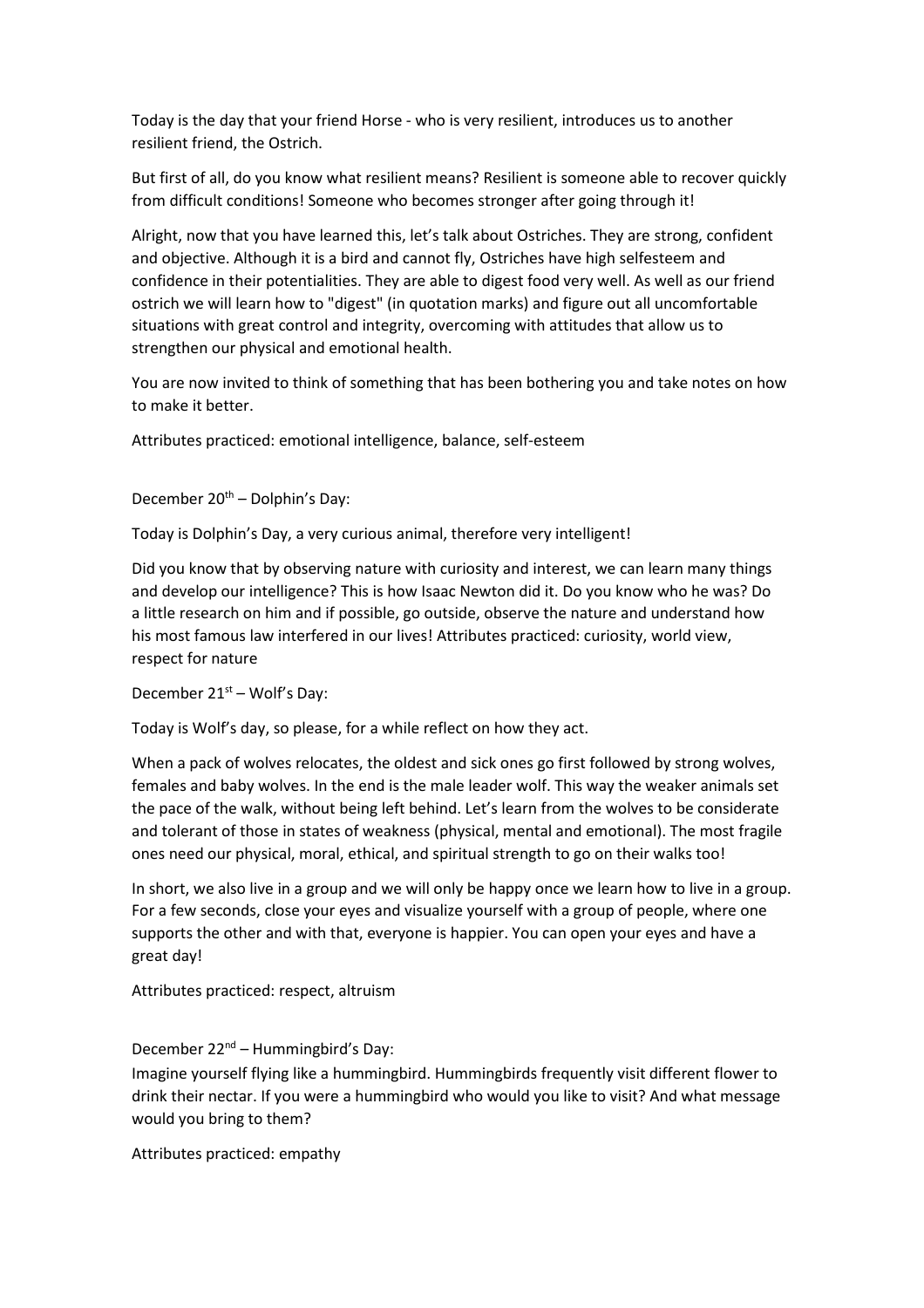December 23rd – Otter's Day:

Today is Otter's day and we normally propose a practice that makes you think about health and wellness. Today we recommend you pick up some edible green leaves (with an adult supervision) and make a green juice!

As much as you might have thought that green juice must taste bad, be a researcher and try it! If you have already tried it and you liked it, you can make it only with water and green leafs like collar green, arugula, cress. Or you can add fresh juices like pineapple and orange, or coconut water. The important thing is to put some green leaf in your juice! This is going to be a great improvement for your health! If you cannot get it from a vegetable garden, no problem, it may be from the grocery store. Either way, make this juice happen! And bon appetite!

Congratulation to us! We are learning to overcome ourselves!

Attributes practiced: context sensitivity, health

December 24<sup>th</sup> – Armadillo's Day:

Today is a very special day for a large number of the world's population, the Christians, because today is Christmas's Eve.

So, today we propose you do a prayer or a meditation (if you are not religious), during one minute, for the Planet. Close your eyes, take a deep breath and feel your heart beat. Feel that billions of hearts, just like yours, are also beating at this very moment! Take a deep breath. While you are doing this, it's very important to feel love! Open your eyes and have a good day!

Attributes practiced: altruism.

#### December 25th – Rooster's Day:

Today is a special day for at least one third of the world's population because of the celebration of Christmas and the birth of Jesus Christ.

Today we invite you to do a good deed. Even if you are not religious, choose something that can be done TODAY to help someone else. It can be something simple, that does not cost anything but it's important that you do it. "Done is better than perfect". It's also important to notice how doing a good deed is going to make you feel. Attributes practiced: Altruism

### December  $26<sup>th</sup>$  – Horse's Day:

Today we suggest you go CAMPING in a park or even in your back yard. See if you and a group of friends are able to put a tent together and once it's done, make some health snacks, enjoy the nature, start a campfire (under adult supervision), sing, tell stories to each other, and listen. Anyway, camping is always a different and special moment! Attributes practiced: Selfesteem, relationship, teamwork

### December  $27<sup>th</sup>$  – Dolphin's Day:

It's extraordinary to think about Dolphin's intelligence and docility. They are, like us, mammals and have a great sense of family. They have amazing memories and recognize friends with